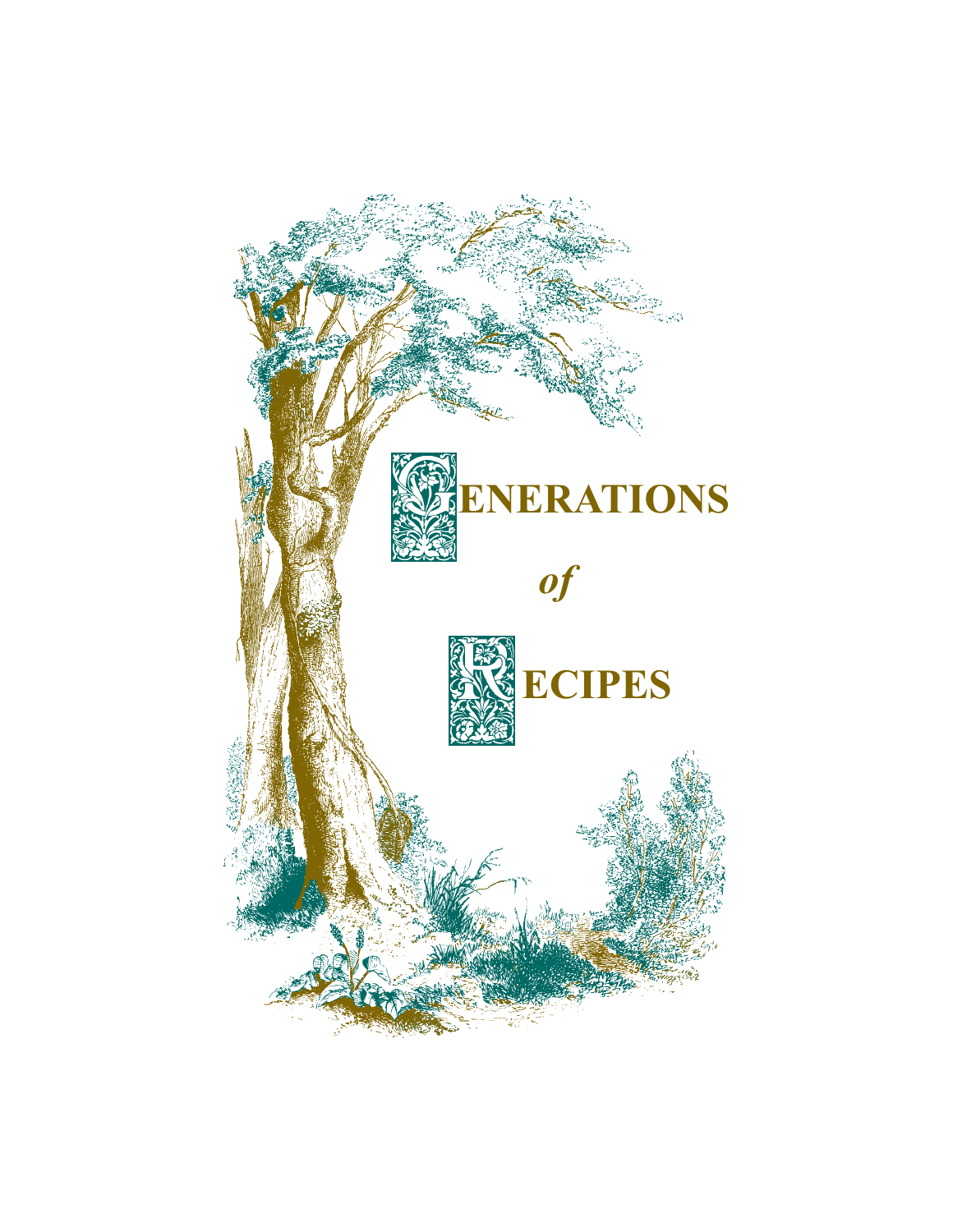# Contents

| Try Saying "Good Morning" as Though You Really Meant It  10 |
|-------------------------------------------------------------|
|                                                             |
|                                                             |
|                                                             |
|                                                             |
|                                                             |
|                                                             |
|                                                             |
|                                                             |
|                                                             |
|                                                             |
|                                                             |
|                                                             |
|                                                             |
|                                                             |
|                                                             |
|                                                             |
|                                                             |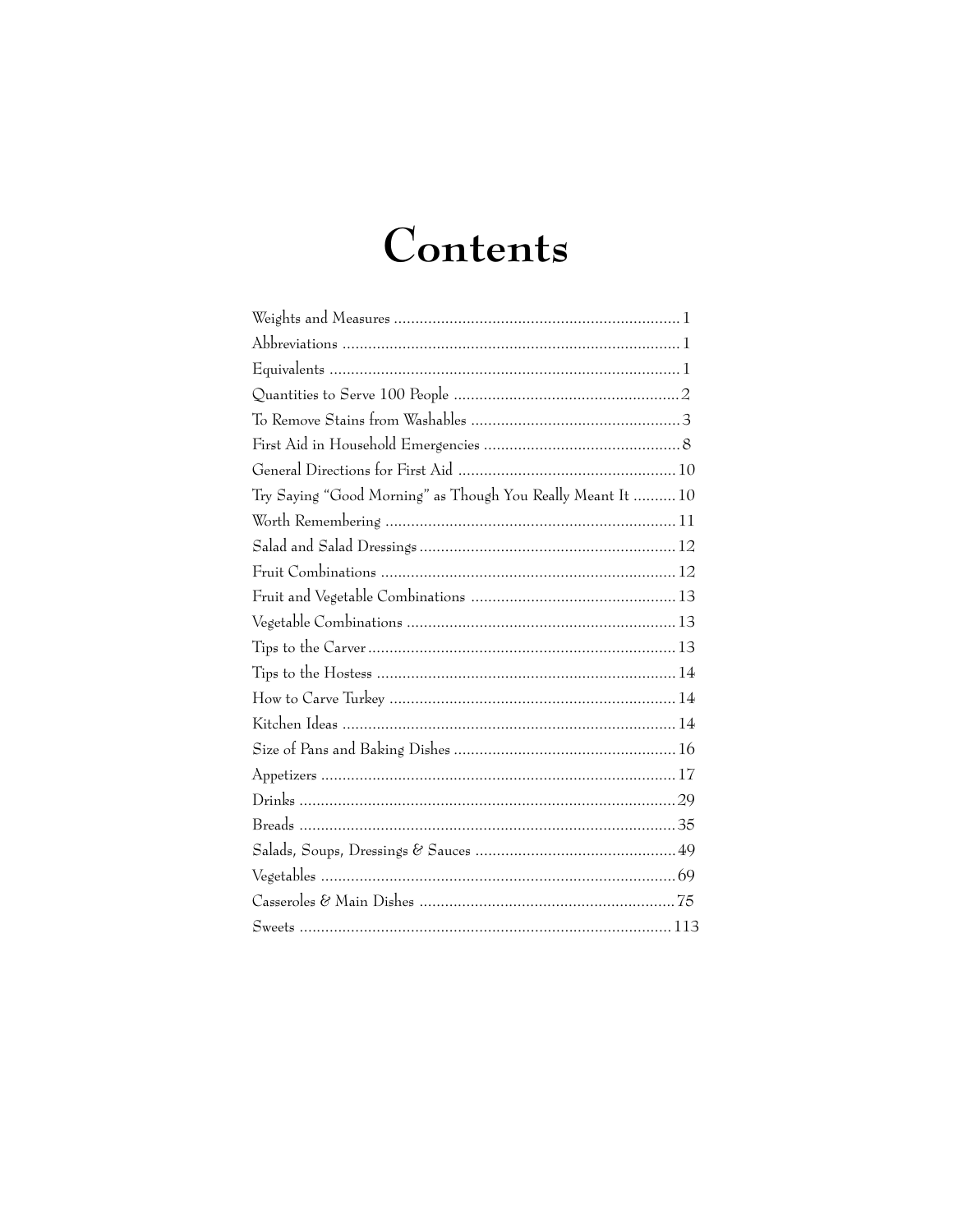### ABBREVIATIONS

| tsp.  Teaspoon      |
|---------------------|
| tsps.  Teaspoons    |
| tbsp.  Tablespoon   |
| tbsps.  Tablespoons |
| oz.  Ounce          |
| ozs.  Ounces        |
| qt.  Quart          |
| pt.  Pint           |
| gal.  Gallon        |
| lb.  Pound          |
|                     |
| bu.  Bushel         |
|                     |

| <b>EQUIVALENTS</b>     |  |
|------------------------|--|
| 3 tsps.  1 tbsp.       |  |
| 4 tsps.  1/4 cup       |  |
| 5 tbsps.  1 cup        |  |
| 8 tbsps.  1/2 cup      |  |
| 10 tbsps.  1 cup       |  |
| 12 tbsps. 3/4 cup      |  |
| 16 tbsps.  1 cup       |  |
|                        |  |
|                        |  |
| 4 cups  1 qt.          |  |
| 4 qts 1 gal.           |  |
| 8 qts.  1 peck         |  |
| 16 ozs.  1 lb.         |  |
| 32 ozs.  1 qt.         |  |
| 8 ozs. liquid  1 cup   |  |
| 1 oz. liquid  2 tbsps. |  |

(For liquid and dry measurements use standard measuring spoons and cups. All measurements are level.)

### WEIGHTS AND MEASURES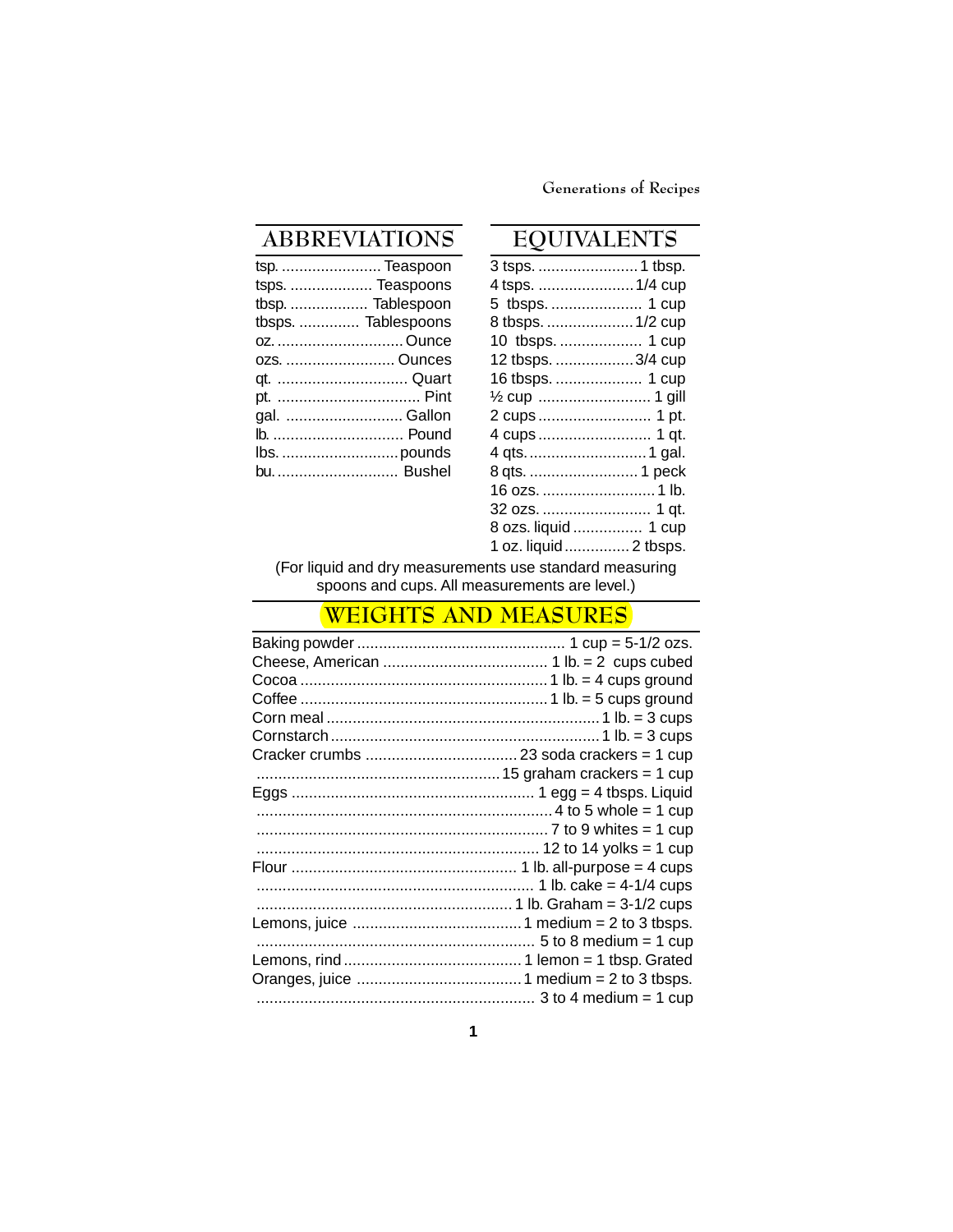### QUANTITIES TO SERVE 100 PEOPLE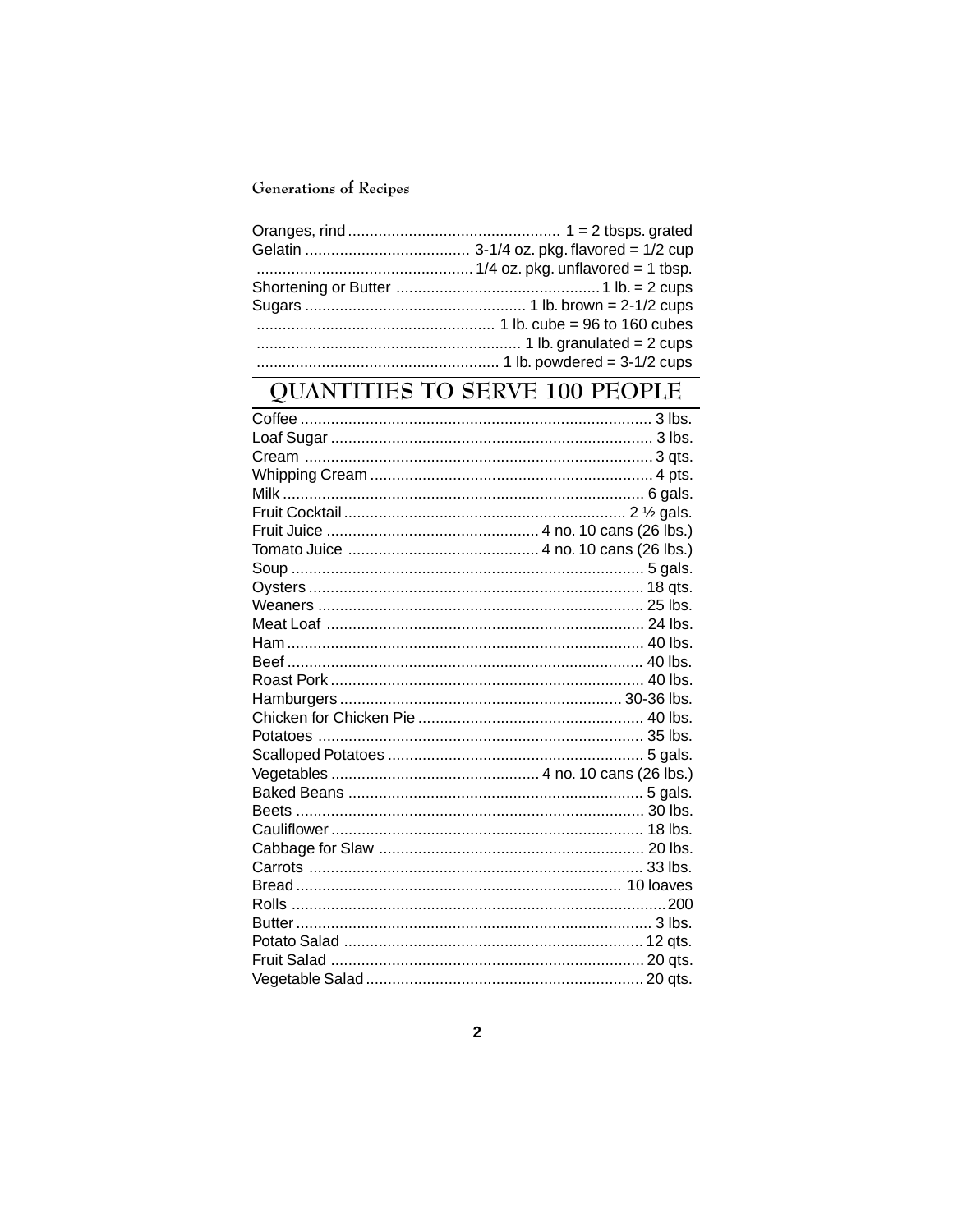To serve 50 people, divide by 2 To serve 25 people, divide by 4

### TO REMOVE STAINS FROM **WASHABLES**

#### **ALCOHOLIC BEVERAGES**

Presoak or sponge fresh stains immediately with cold water, then with cold water and glycerine. Rinse with vinegar for a few seconds if stain remains. These stains may turn brown with age. If wine stain remains, rub with concentrated detergent; wait 15 min.; rinse. Repeat if necessary. Wash with detergent in hottest water safe for fabric.

#### **BLOOD**

Presoak in cold or warm water at least 30 minutes. If stain remains, soak in lukewarm ammonia water (3 tablespoons ammonia per gallon water). Rinse. If stain remains, work in detergent, and wash, using bleach safe for fabric.

#### **CANDLE WAX**

Use a dull knife to scrape off as much wax as possible. Place fabric between two blotters of facial tissues and press with warm iron. Remove color stain with nonflammable dry cleaning solvent. Wash with detergent in the hottest water safe for fabric.

#### **CHEWING GUM**

Rub area with ice, then scrape off with dull blade. Sponge with dry cleaning solvent; allow to air dry. Wash in detergent and hottest water safe for fabric.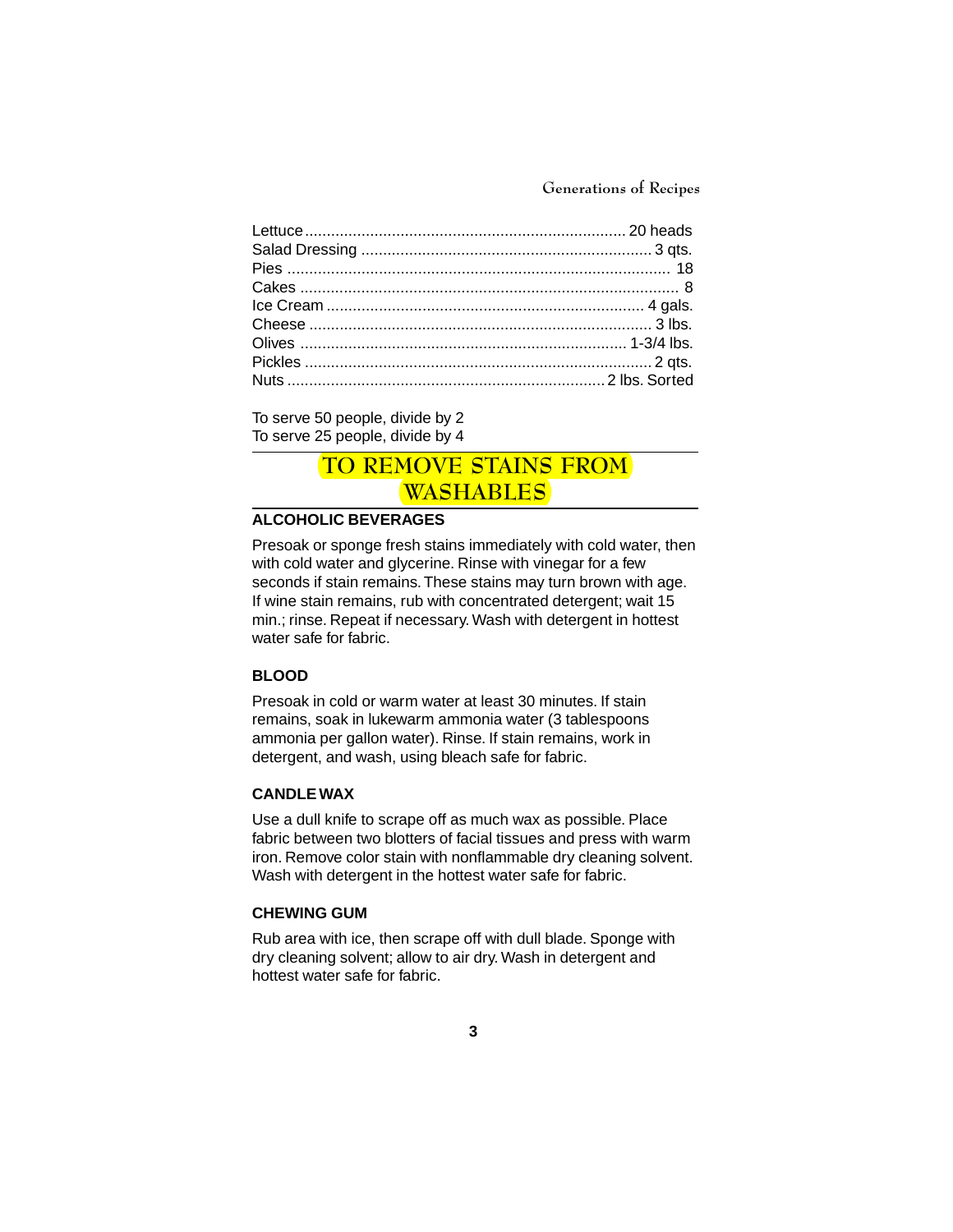#### **CHOCOLATE AND COCOA**

Presoak stain in cold or warm water. Wash in hot water with detergent. Remove any grease stains with dry cleaning solvent. If color remains, sponge with hydrogen peroxide, wash again.

#### **COFFEE**

Sponge or soak with cold water as soon as possible. Wash, using detergent and bleach safe for fabric. Remove cream stains with nonflammable dry cleaning solvent. Wash again.

#### **CRAYON**

Scrape with dull blade. Wash in hottest water safe for fabric, with detergent and 1-2 cups of baking soda.

**NOTE:** If full load is crayon stained, take to cleaners or coin-op dry cleaning machines.

#### **DEODORANTS**

Sponge area with white vinegar. If stain remains, soak with denatured alcohol. Wash with detergent in hottest water safe for fabric.

#### **DYE**

If dye transfers from a non-colorfast item during washing, immediately bleach discolored items. Repeat as necessary BEFORE drying. On whites use color remover. CAUTION: Do not use color remover in washer, or around washer and dryer as it may damage the finish.

#### **EGG**

Scrape with dull blade. Presoak in cold or warm water for at least 30 minutes. Remove grease with dry cleaning solvent. Wash in hottest water safe for fabric, with detergent.

#### **FRUIT AND FRUIT JUICES**

Sponge with cold water. Presoak in cold or warm water for at least 30 minutes. Wash with detergent and bleach safe for fabric.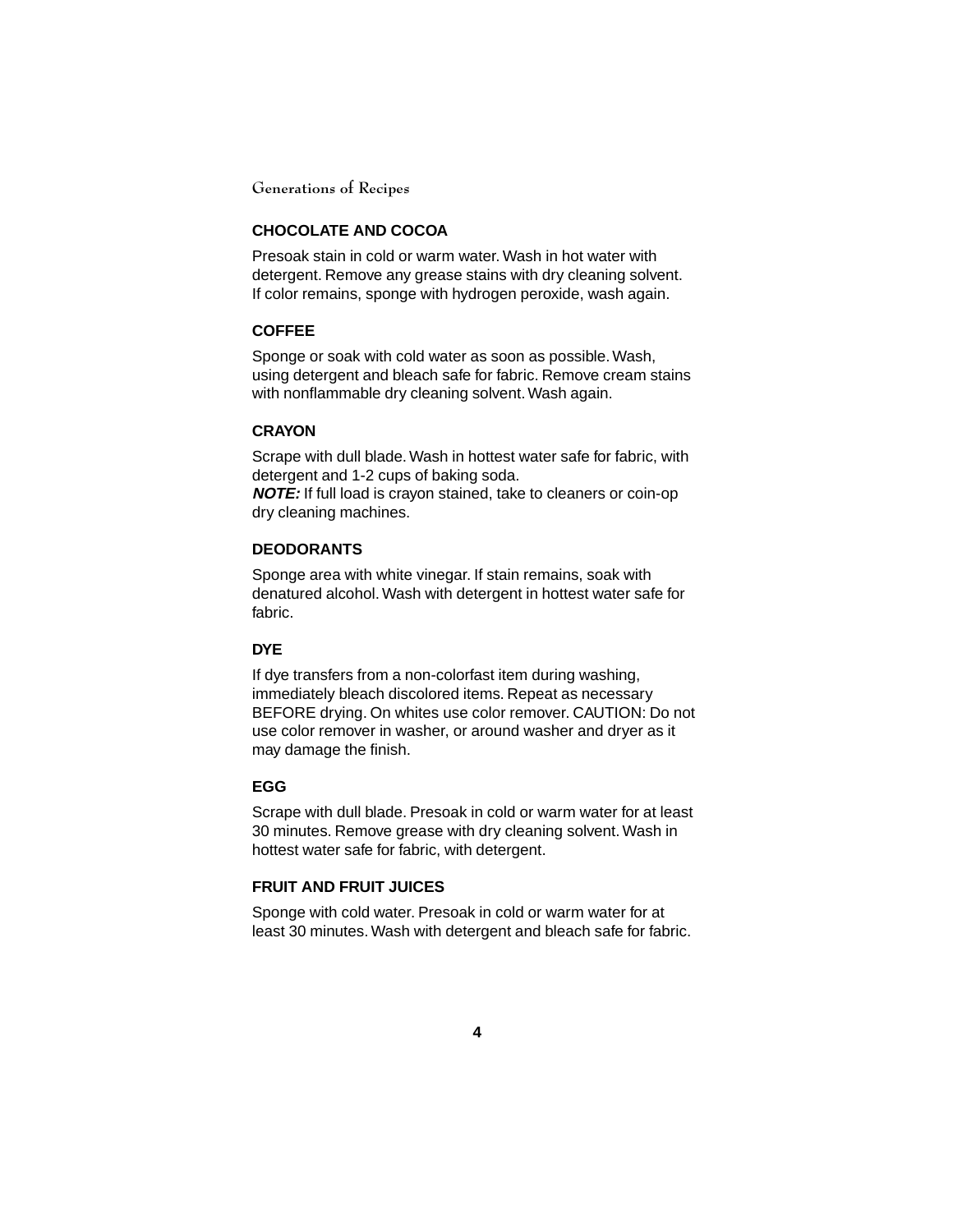#### **GRASS**

Presoak in cold water for at least 30 minutes. Rinse. Pretreat with detergent. Wash, using detergent, hot water, and bleach safe for fabric. On acetate and colored fabrics, use 1 part of alcohol to 2 parts water.

#### **GREASE, OIL, TAR**

**Method 1:** Use powder or chalk absorbent to remove as much grease as possible. Pretreat with detergent or nonflammable dry cleaning solvent, or liquid shampoo. Wash in hottest water safe for fabric, using plenty of detergent.

**Method 2:** Rub spot with lard and sponge with a nonflammable dry cleaning solvent. Wash in hottest water and detergent safe for fabric.

#### **INK - BALL-POINT PEN**

Pour denatured alcohol through stain. Rub in petroleum jelly. Sponge with nonflammable dry cleaning solvent. Soak in detergent solution. Wash with detergent and bleach safe for fabric.

#### **INK - FOUNTAIN PEN**

Run cold water through stain until no more color with come out. Rub in lemon juice and detergent. Let stand 5 minutes. Wash.

If a yellow stain remains, use a commercial rust remover or oxalic acid, as for rust stains.

**CAUTION:** HANDLE POISONOUS RUST REMOVERS CARE-FULLY. KEEP OUT OF REACH OF CHILDREN. NEVER USE OXALIC ACID OR ANY RUST REMOVER AROUND WASHER AND DRYER AS IT CAN DAMAGE THE FINISH. SUCH CHEMI-CALS MAY ALSO REMOVE PERMANENT PRESS FABRIC FINISHES.

#### **LIPSTICK**

Loosen stain with a nonflammable dry cleaning solvent. Rub detergent in until stain outline is gone. Wash in hottest water and detergent safe for fabric.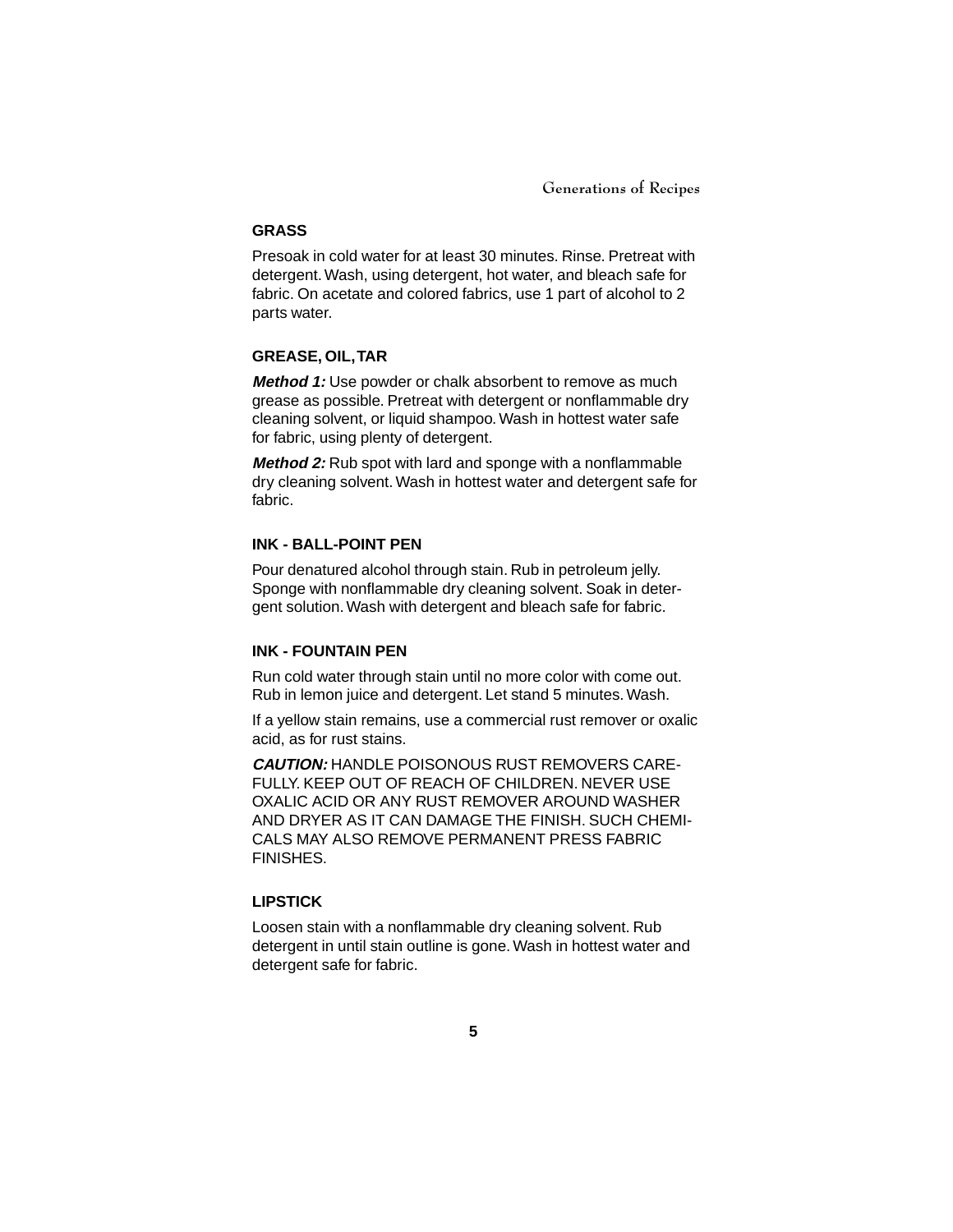#### **MEAT JUICES**

Scrape with dull blade. Presoak in cold or warm water for 30 minutes. Wash with detergent and bleach safe for fabric.

#### **MILDEW**

Pretreat as soon as possible with detergent. Wash. If any stain remains, sponge with lemon juice and salt. Dry in sun. Wash, using hottest water, detergent and bleach safe for fabric.

**NOTE:** Mildew is very hard to remove; treat promptly.

#### **MILK, CREAM, ICE CREAM**

Presoak in cold or warm water for 30 minutes. Wash. Sponge any grease spots with nonflammable dry cleaning solvent. Wash again.

#### **NAIL POLISH**

Sponge with polish remover or banana oil. Wash. If stain remains, sponge with denatured alcohol to which a few drops of ammonia have been added. Wash again. Do not use polish remover on acetate or triacetate fabrics.

#### **PAINT**

#### **-oil base**

Sponge stains with turpentine, cleaning fluid or paint remover. Pretreat and wash in hot water. For old stains, sponge with banana oil and then with nonflammable dry cleaning solvent. Wash again.

#### **-water base**

Scrape off paint with dull blade. Wash with detergent in water as hot as is safe for fabric.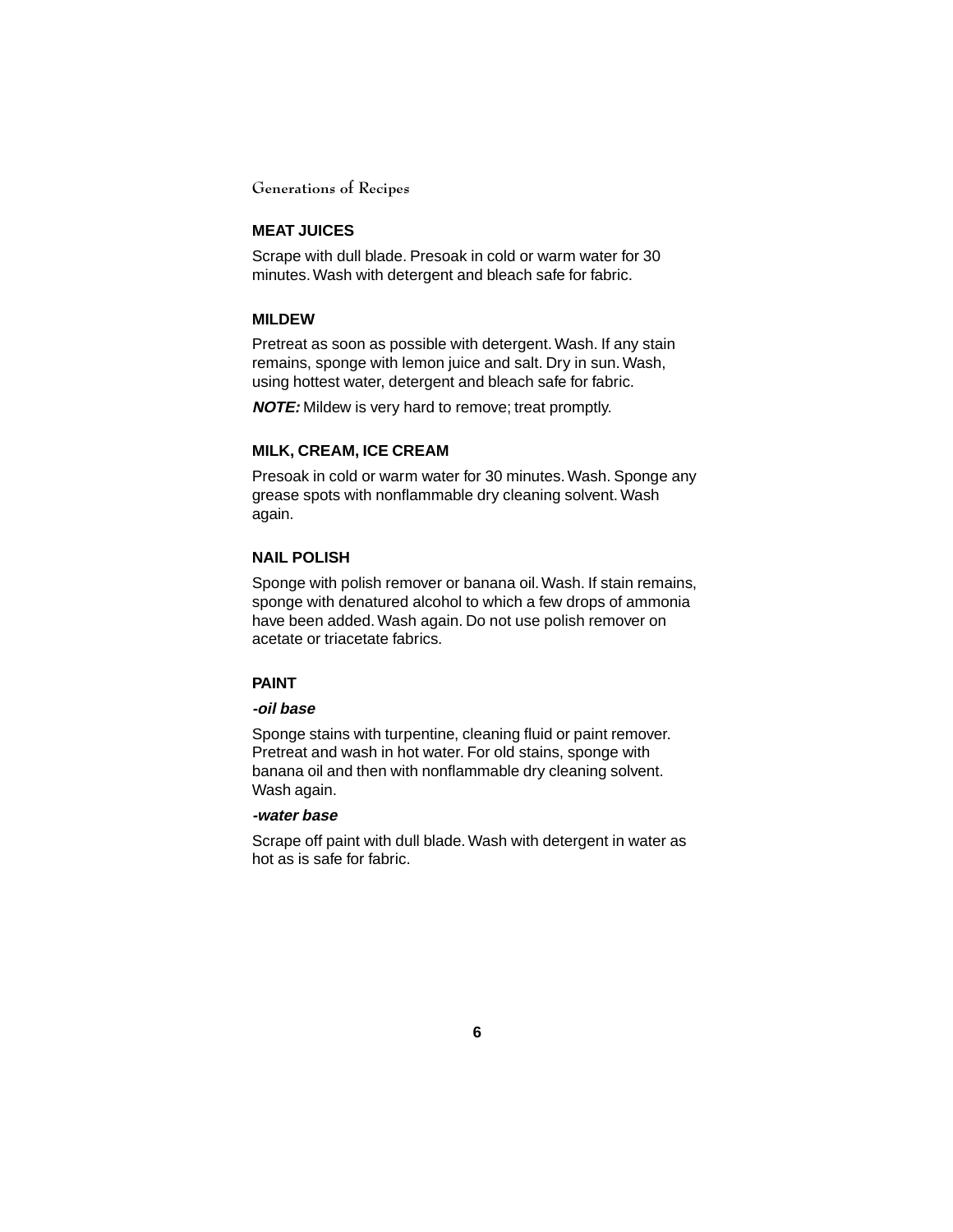#### **PERSPIRATION**

Sponge fresh stain with ammonia; old stain with vinegar. Presoak in cold or warm water. Rinse. Wash in hottest water safe for fabric. If fabric is yellowed, use bleach. If stain still remains, dampen and sprinkle with meat tenderizer, or pepsin. Let stand 1 hour. Brush off and wash. For persistent odor, sponge with colorless mouthwash.

#### **RUST**

Soak in lemon juice and salt or oxalic acid solution (3 tablespoons oxalic acid to 1 pint warm water). A commercial rust remover may be used.

**CAUTION:** HANDLE POISONOUS RUST REMOVERS CARE-FULLY. KEEP OUT OF REACH OF CHILDREN. NEVER USE OXALIC ACID OR ANY RUST REMOVER AROUND WASHER OR DRYER AS IT CAN DAMAGE THE FINISH. SUCH CHEMI-CALS MAY ALSO REMOVE PERMANENT PRESS FABRIC FINISHES.

#### **SCORCH**

Wash with detergent and bleach safe for fabric. On heavier scorching, cover stain with cloth dampened with hydrogen peroxide. Cover this with dry cloth and press with hot iron. Rinse well.

**CAUTION:** Severe scorching cannot be removed because of fabric damage.

#### **SOFT DRINKS**

Sponge immediately with cold water and alcohol. Heat and detergent may set stain.

#### **TEA**

Sponge or soak with cold water as soon as possible. Wash using detergent and bleach safe for fabric.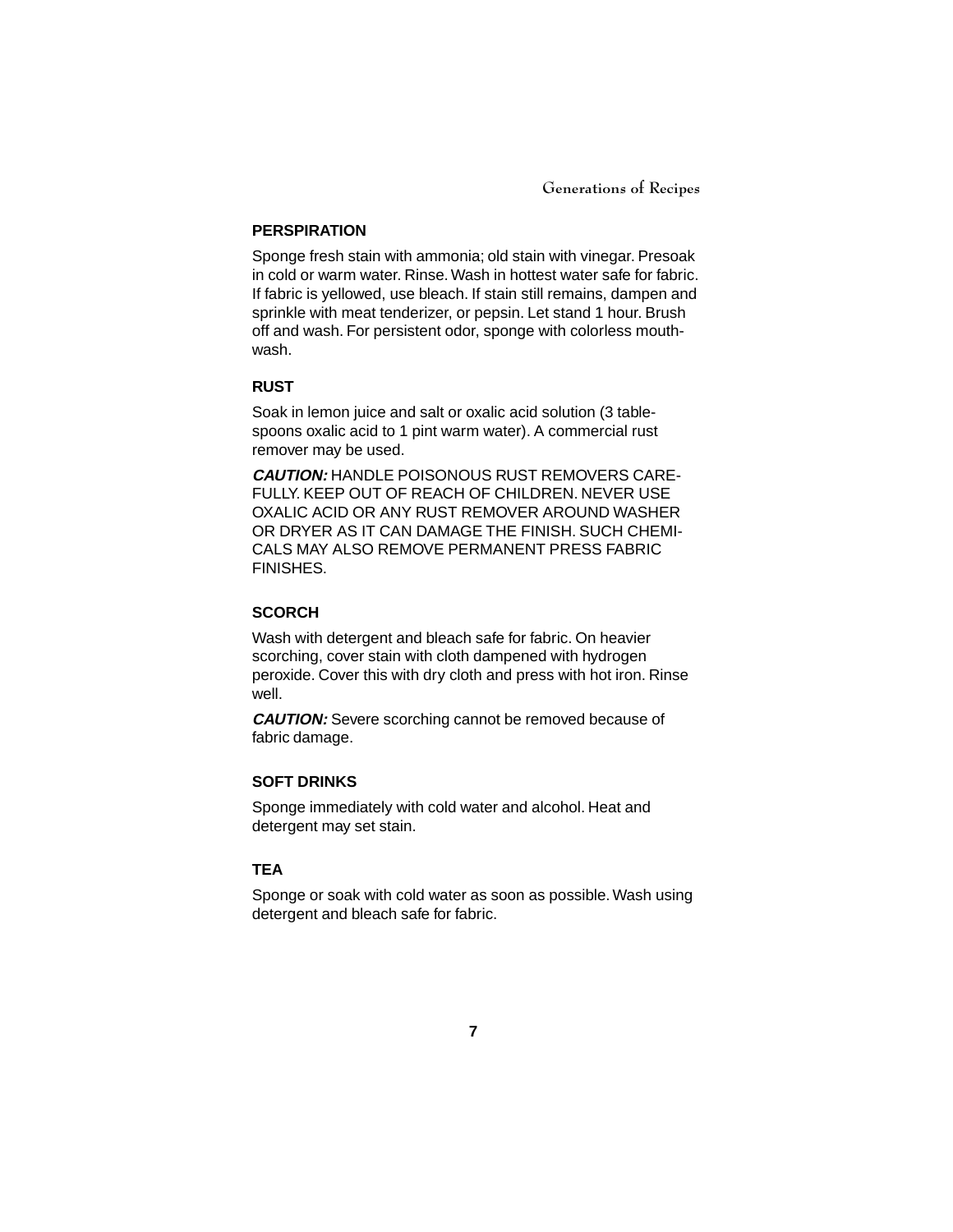### FIRST AID IN HOUSEHOLD EMERGENCIES

**POISONING:** When a poison has been taken internally, start first aid at once. Call doctor immediately.

Dilute poison with large amounts of liquids - milk or water.

Wash out by inducing vomiting, when not a strong acid, strong alkali or petroleum.

For acid poisons do not induce vomiting, but neutralize with milk of magnesia. Then give milk, olive oil or egg white. Keep victim warm and lying down.

For alkali poisons such as lye or ammonia, do not induce vomiting.

Give lemon juice or vinegar. Then give milk and keep victim warm and lying down.

If poison is a sleeping drug, induce vomiting and then give strong black coffee frequently. Victim must be kept awake.

If breathing stops, give artificial respiration.

**SHOCK:** is brought on by a sudden or severe physical injury or emotional disturbance. In shock, the balance between the nervous system and the blood vessels is upset. The results is faintness, nausea, and a pale and clammy skin. Call ambulance immediately. If not treated the victim may become unconscious and eventually lapse into a coma.

Keep victim lying down, preferably with head lower than body.

Don't give fluids unless delayed in getting to doctor, then give only water. (Hot tea, coffee, milk or broth may be tried if water is not tolerated.)

Never give liquid to an unconscious person. Patient must be alert.

Cover victim both under and around body.

Do not permit victim to become abnormally hot.

Reassure victim and avoid letting him see other victims, or his own injury.

Fainting is most common and last form of shock. Patient will respond in 30-60 seconds by merely allowing patient to lie head down if possible on floor.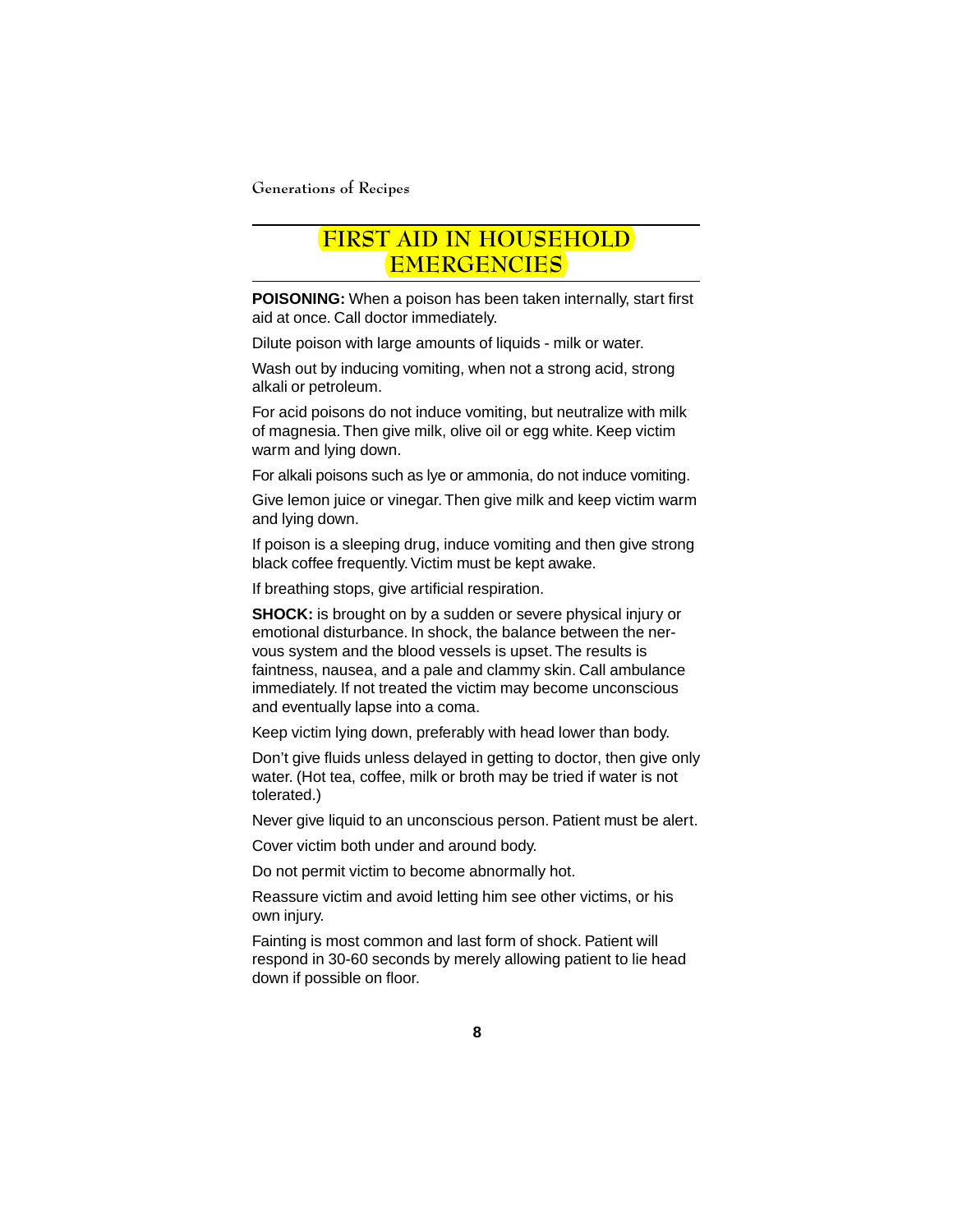**FRACTURES:** Pain, deformity or swelling of injured part usually means a fracture. If fracture is suspected, don't move person unless absolutely necessary, and then only if the suspected area is splinted. Give small amounts of lukewarm fluids and treat for shock.

**BURNS:** Apply or submerge the burned area in cold water. Apply a protective dry sterile cloth or gauze dry dressing if necessary. Do not apply grease or an antiseptic ointment or spray. Call doctor and keep patient warm (not hot) with severe burns.

If burn case must be transported any distance, cover burns with clean cloth.

Don't dress extensive facial burns. (It may hinder early plastic surgery.)

**WOUNDS:** Minor Cuts - Apply pressure with sterile gauze until bleeding stops. Use antiseptic recommended by your doctor. Bandage with sterile gauze. See your doctor. Puncture Wounds - Cover with sterile gauze and consult doctor immediately. Serious infection can arise unless properly treated.

**ANIMAL BITES:** Wash wounds freely with soap and water. Hold under running tap for several minutes if possible. Apply an antiseptic approved by your doctor and cover with sterile gauze compress. Always see your doctor immediately. So that animal may be held in quarantine, obtain name and address of owner.

**HEAT EXHAUSTION:** Caused by exposure to heat or sun. **Symptoms:** Pale face, moist and clammy skin, weak pulse subnormal temperature, victim usually conscious.

**Treatment:** Keep victim lying down, legs elevated, victim wrapped in blanket. Give salt water to drink (1 tsp. salt to 1 glass water)  $\frac{1}{2}$ glass every 15 minutes.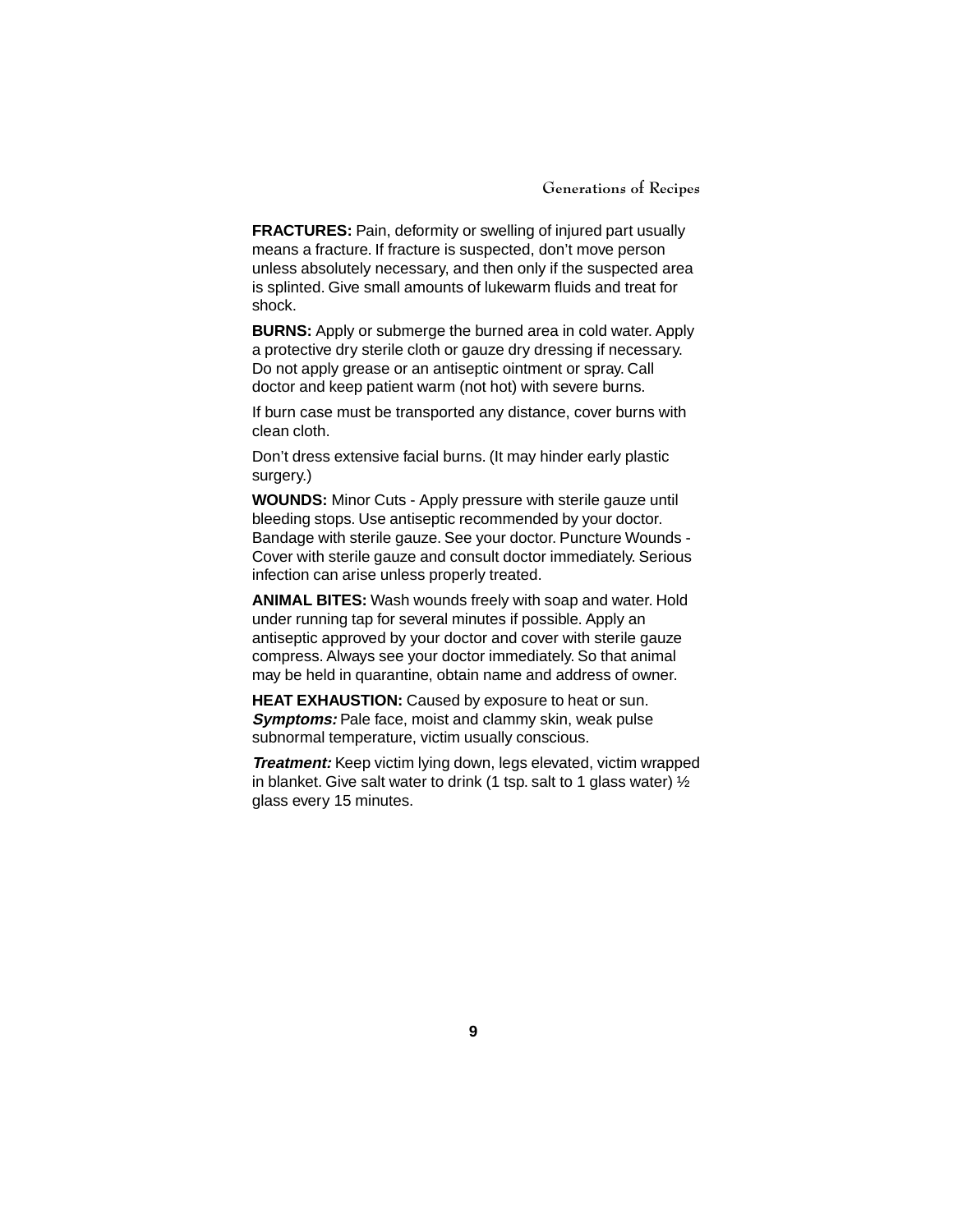### GENERAL DIRECTIONS FOR FIRST AID

- 1. Effect a prompt rescue.
- 2. Maintain an open airway.
- 3. Control severe bleeding by direct pressure over bleeding site. No tourniquet.
- 4. Give First Aid for poisoning.
- 5. Do not move victim unless it is necessary for safety reasons.
- 6. Protect the victim from unnecessary manipulation and disturbance.
- 7. Avoid or overcome chilling by using blankets or covers, if available.
- 8. Determine the injuries or cause for sudden illness.
- 9. Examine the victim methodically but be guided by the kind of accident or sudden illness and the need of the situation.
- 10. Carry out the indicated First Aid.

### TRY SAYING "GOOD MORNING" AS THOUGH YOU REALLY MEANT IT

Then (tomorrow, say) try treating some teenager like an adult. Find someone to praise for doing a good job namely: waitress, bus driver, newsboy, store clerk, anyone.

Show respect for an older person's experience (or fortitude). Be patient with someone who doesn't understand as quickly as you do. Write or phone someone having a difficult time. Say you know it's rough, but you have faith in them.

Look pleasant.

Do your job a little better. Maybe you'll get some praise, but certainly you'll get more satisfaction.

Help someone namely: a handicapped across a street, a young man or woman looking for a job (whether you can give it or not, give them hope) or an older one, discouraged in themselves.

Contribute to some church or charity namely: money if you can, time if you can't.

It just could be that this sort of understanding is what this country needs right now.

Try it tomorrow - all day tomorrow. You might be surprised!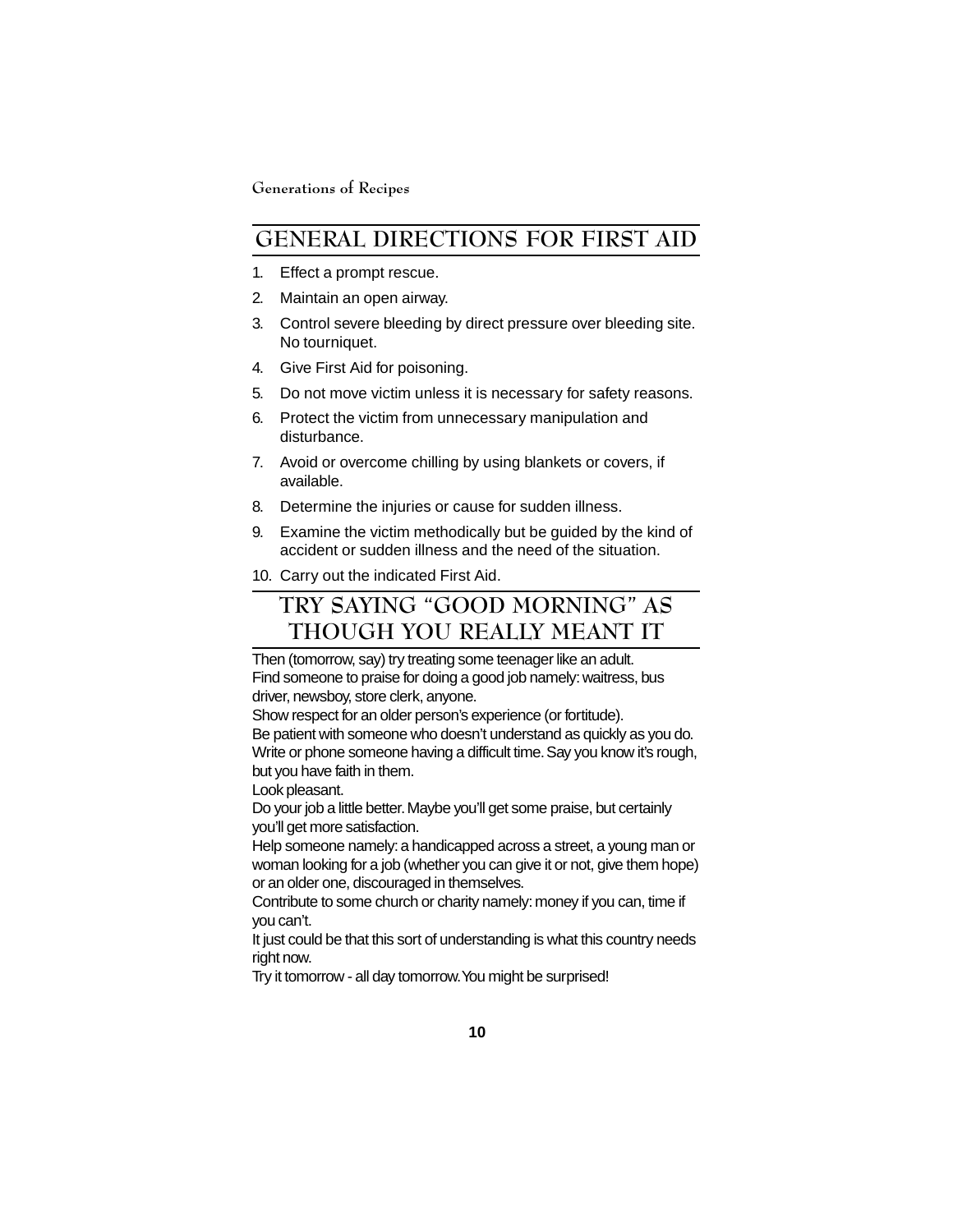### WORTH REMEMBERING

Keep a toothbrush around the kitchen sink - you will find it useful in cleaning rotary beaters, graters, choppers and similar kitchen utensils.

Instead of trying to iron rickrack on the right side of the garment, turn the article. The rickrack can be pressed perfectly.

When your hands are badly stained from gardening, add a teaspoon of sugar to the soapy lather you wash them in.

Use paper cups as handy containers for your "drippings" in the refrigerator as they take up little room and can be thrown away when empty.

Before emptying the bay of your vacuum cleaner, sprinkle water on the newspaper into which it is emptied, and there will be no scattering of dust.

To whiten laces, wash them in sour milk.

To remove burned-on starch from your iron, sprinkle salt on a sheet of waxed paper and slide iron back and forth several times. Then polish it with silver polish until roughness or stain is removed.

Dip a new broom in hot salt water before using. This will toughen the bristles and make it last longer.

Dryer Sheet pinned to clothes works as a mosquito repellent.

Try waxing your ashtrays. Ashes won't cling, odors won't linger and they can be wiped clean with a paper towel or disposable tissue. This saves daily washing.

Plant a few sprigs of dill near your tomato plants to prevent tomato worms on your plants.

Marigolds will prevent rodents.

Spray garbage sacks with ammonia to prevent dogs from tearing the bags before picked up.

You can clean darkened aluminum pans easily by boiling in them two teaspoons of cream of tartar mixed in a quart of water. Ten minutes will do it.

Fresh lemon juice will take onion scent from hands.

Wash old powder puffs in soapy water, rinse well and dry thor-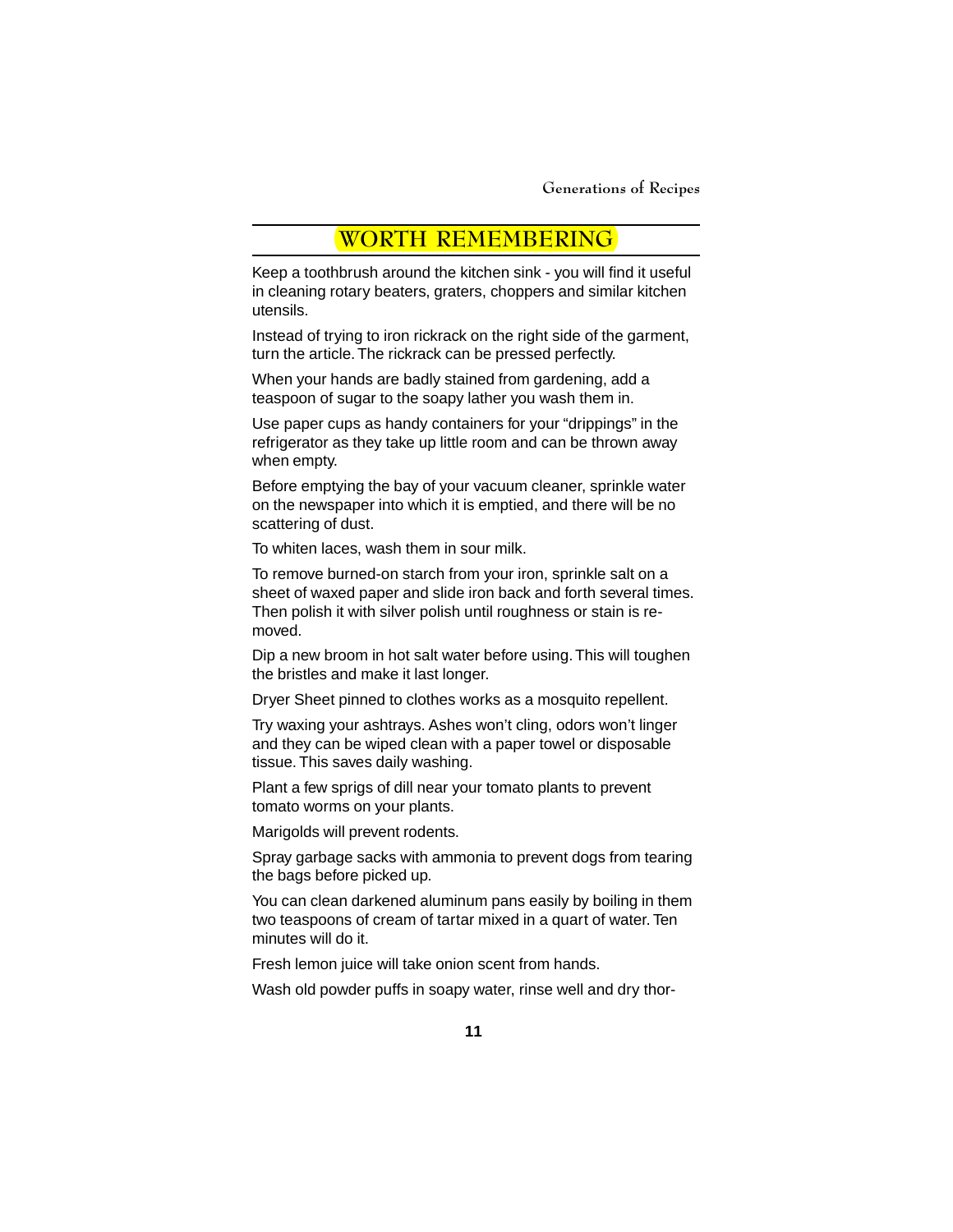oughly. Then use them for polishing silverware, copper and brass.

Soak colored cottons overnight in strong salt water and they will not fade.

To dry drip-dry garments faster and with fewer wrinkles, hang garment over the top of a dry cleaner's plastic bag.

If a cracked dish is boiled for 45 minutes in sweet milk, the crack with be so welded together that it will hardly be visible and will be so strong it will stand the same usage as before.

### SALAD AND SALAD DRESSINGS

#### **For Appeal To The Appetite**

Chill ingredients before mixing - except for molded salads.

Provide tartness in the body of salad or dressing.

Use salad greens other than lettuce sometimes. Have you tried chicory, escarole, endive, kale, spinach, dandelion greens, romaine, watercress, and Chinese cabbage?

Sprinkle orange, lemon, lime, or pineapple juice on fruits that may turn dark - apples, peaches, and bananas, for instance.

For tossed green salads, tear greens in fairly large pieces or cut with scissors. Larger pieces give more body to the salad.

Prevent wilting and sogginess by drying the greens used in salads, draining canned foods well before adding to salad, using just enough salad dressing to moisten. For raw vegetable salads, add dressing at the last minute.

#### Fruit Combinations

- 1. Sliced pineapple, apricot halves, sweet red cherries.
- 2. Watermelon balls, peach slices, orange slices.
- 3. Grapefruit sections, banana slices, berries or cherries.
- 4. Grapefruit sections, pared apple slices.
- 5. Peach slices, pear slices, halves of red plums.
- 6. Pineapple wedges, banana slices, strawberries.
- 7. Cooked dried fruit, white cherries, red raspberries.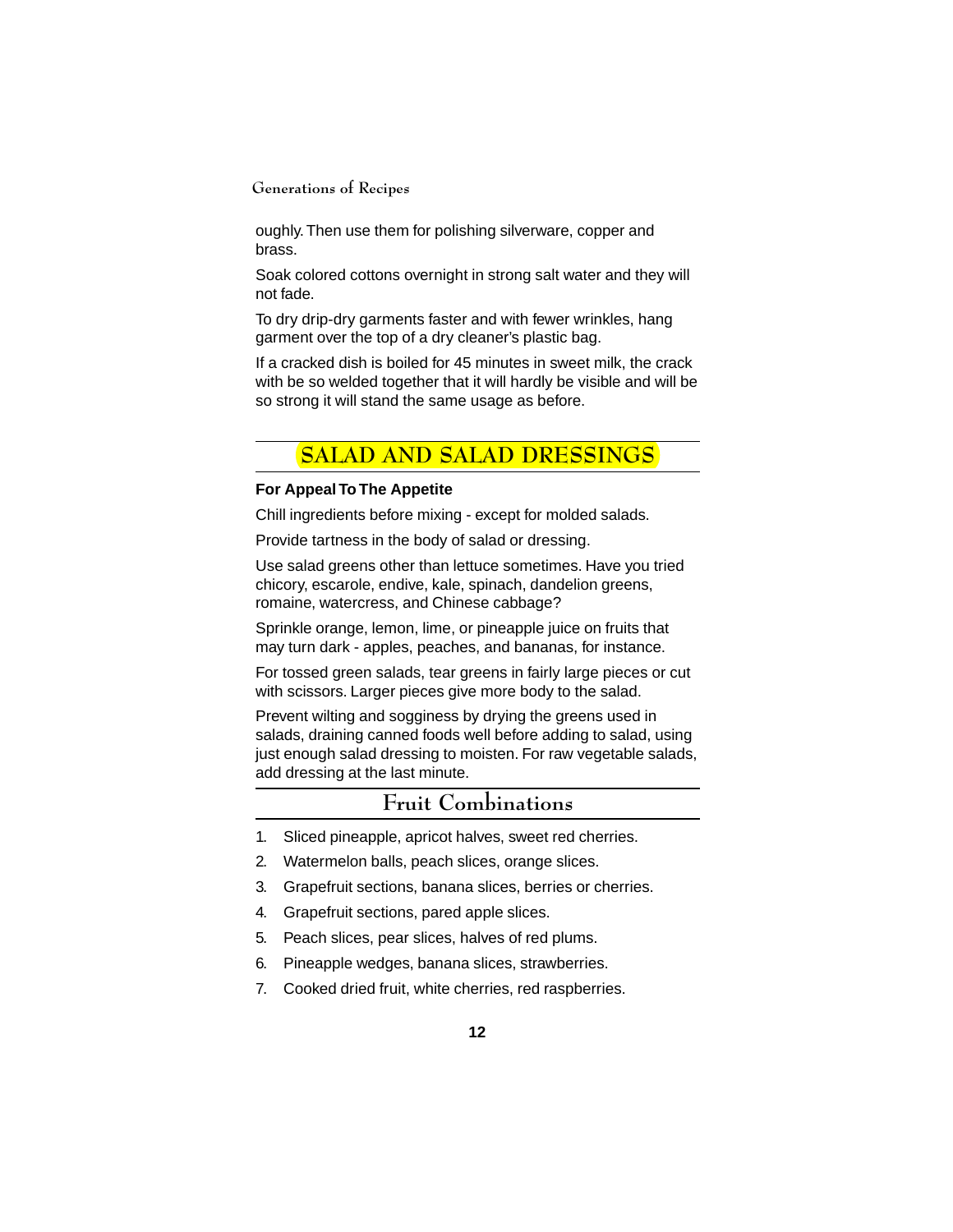### Fruit and Vegetable Combinations

- 1. Shredded raw carrots, diced apples, raisins.
- 2. Sliced or ground cranberries, diced celery and apples, orange sections.
- 3. Thin cucumber slices, pineapple cubes.
- 4. Avocado and grapefruit sections, tomato slices.
- 5. Shredded cabbage, orange sections, crushed pineapple.

### Vegetable Combinations

- 1. Grated carrots, diced celery, cucumber slices.
- 2. Spinach, endive, or lettuce, with tomato wedges.
- 3. Sliced raw cauliflower florets, chopped green pepper, celery, pimento.
- 4. Shredded cabbage, cucumber cubes, slivers of celery.
- 5. Cubed cooked beets, thinly sliced celery, sweet onions.
- 6. Cooked whole-kernel corn and shredded snap beans, sweet pickles, onion rings.

### TIPS TO THE CARVER

Convention doesn't forbid your standing up to carve, so, if it's easier, stand up.

The bones get in your way if you don't know where to expect them; a little investigation tells you just where they are.

Carving is unduly complicated by a dull knife.

And remember the first rule of carving...

"Cut across the grain"

If you cut with the grain, long meat fibers give a stringy texture to the slice. Steaks are the exception.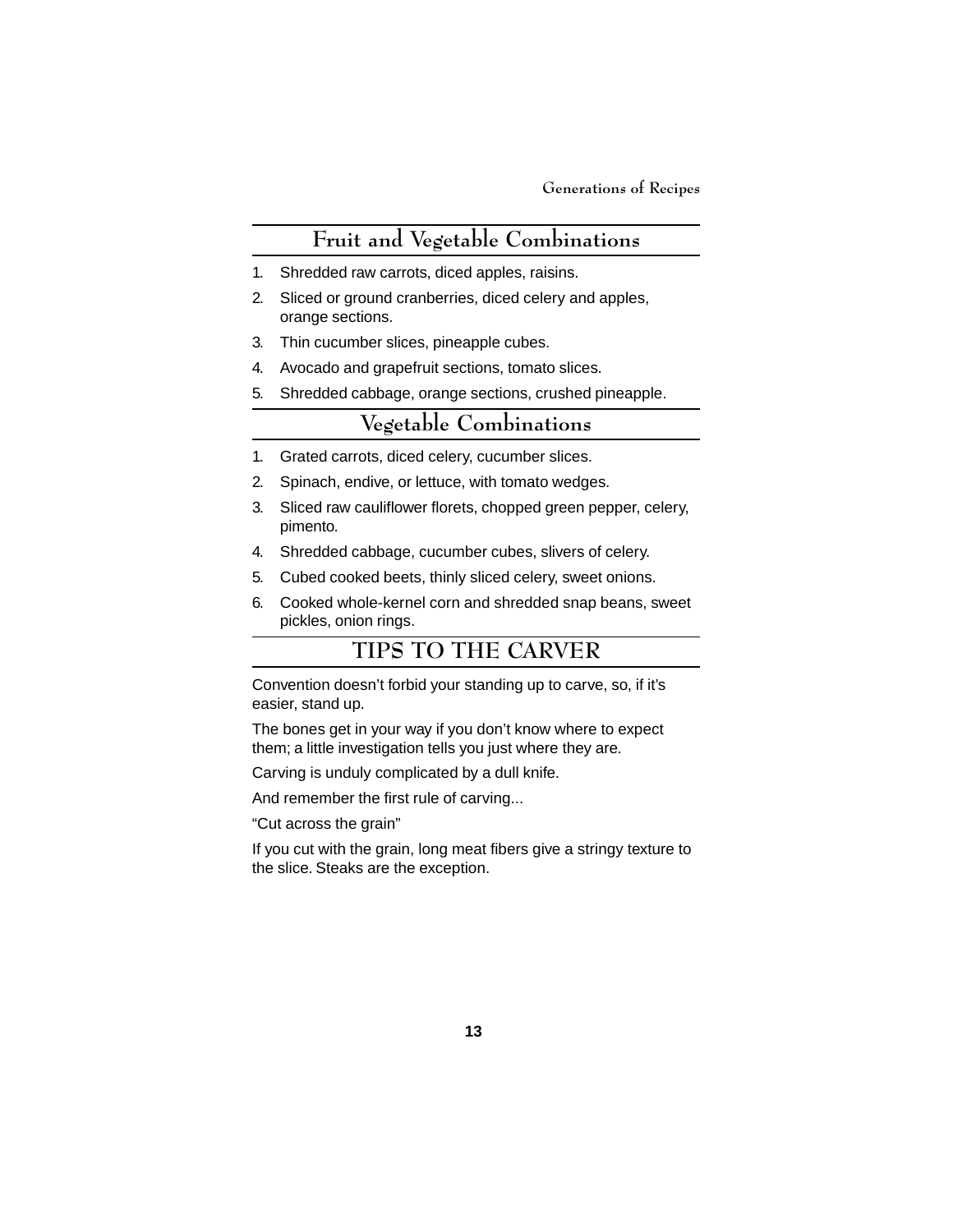### TIPS TO THE HOSTESS

A large roast can be carved more easily after it stands for about thirty minutes.

When garnishing, don't be overgenerous; leave space for the work to be done.

Servings cool quickly so plates and platter must be heated.

An inexperienced carver will appreciate a hostess who keeps the guests' attention diverted from the carving.

#### HOW TO CARVE TURKEY

- 1. Remove leg; Hold drumstick firmly, pulling gently away from body. Cut skin between leg and body. Press leg downward and cut from body. Separate drumstick, thigh; slice meat from each piece.
- 2. Cut into white meat parallel to wing, making a cut deep into the breast to the body frame, as close to the wing as possible.
- 3. Slice white meat. Beginning at front starting half way up breast, cut thin slices of white meat down to the cut. Continue until enough meat has been carved for first servings. Carve more as needed.

#### KITCHEN IDEAS

To preserve leftover egg yolks for future use, place them into a small bowl and add two tablespoons of salad oil. Then put into refrigerator. The egg yolks will remain soft and fresh, and egg yolks kept in this way can be used in many ways.

You may determine the age of an egg by placing it in the bottom of a bowl of cold water. If it lays on its side, it is strictly fresh. If it stands at an angle it is at least three days old and ten days old if it stands on end.

To keep egg yolks from crumbling when slicing hard-cooked eggs, wet the knife before each cut.

Bread crumbs added to scrambled eggs will improve the flavor and make larger helpings possible.

A tablespoon of vinegar added to the water when poaching eggs will help set the whites so they will not spread.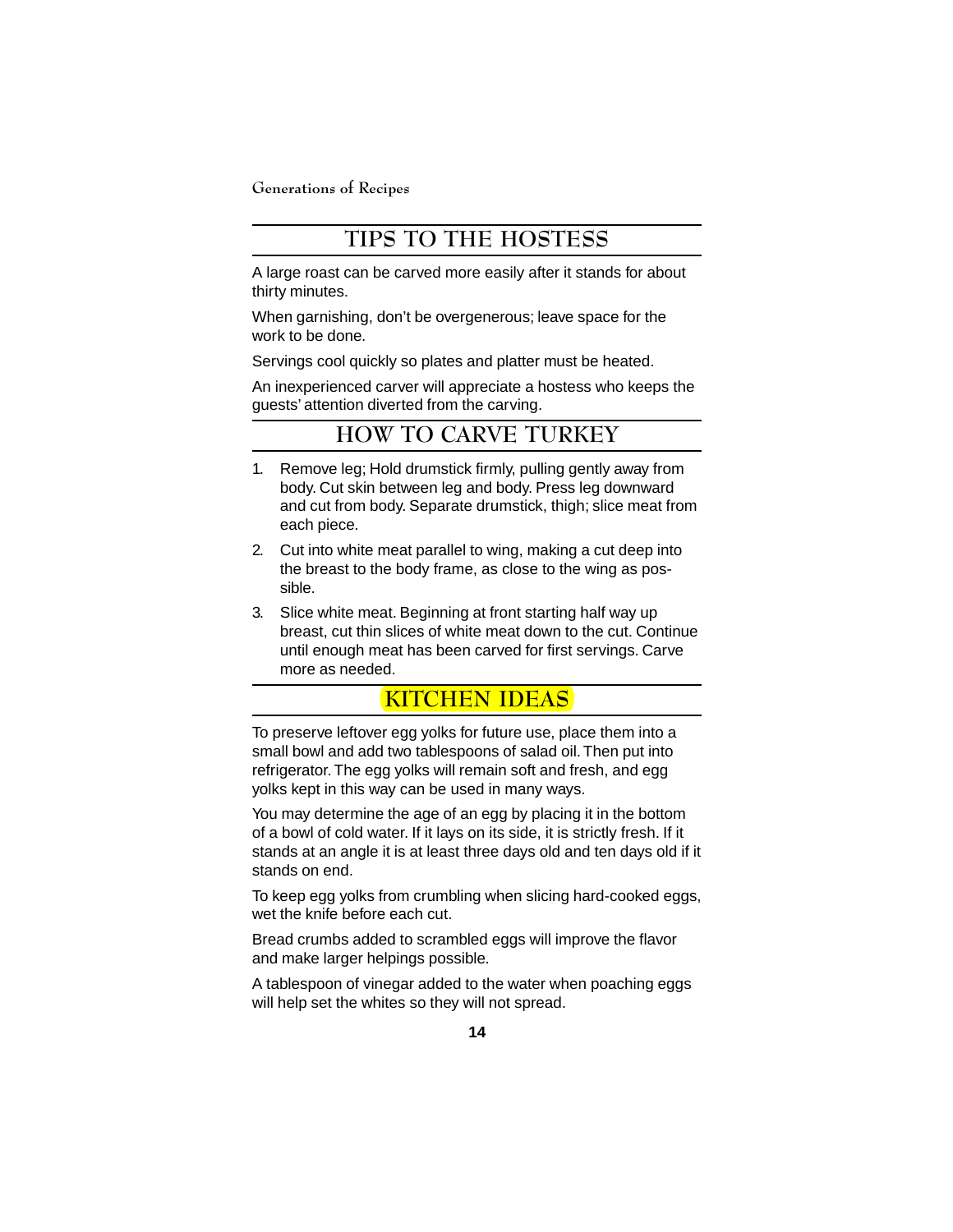When cooking eggs it helps prevent cracking if you wet the shells in cold water before placing them in boiling water.

Add a little vinegar to the water when an egg cracks during boiling. It will help seal the egg.

Meringue will not shrink if you spread it on the pie so that it touches the crust on each side and bake it in a moderate oven.

When you cook eggs in the shell, put a big teaspoon of salt in the water. Then the shell won't crack.

Set eggs in pan of warm water before using as this releases all white from shells.

Egg whites for meringue should be set out to room temperature before beating, then they can be beaten to greater volume.

If you want to make a pecan pie and haven't any nuts, substitute crushed cornflakes. They will rise to the top the same as nuts and give a delicious flavor and crunchy surface.

To prevent crust from becoming soggy with cream pie, sprinkle crust with powdered sugar.

Cut drinking straws into short lengths and insert through slits in pie crusts to prevent juice from running over in the oven and permit steam to escape.

Put a layer of marshmallows in the bottom of a pumpkin pie, then add the filling. You will have a nice topping as the marshmallow will come to the top.

If the juice from your apple pie runs over in the oven, shake some salt on it, which causes the juice to burn to a crisp so it can be removed.

Use cooking or salad oil in waffles and hot cakes in the place of shortening. No extra pan or bowl to melt the shortening and no waiting.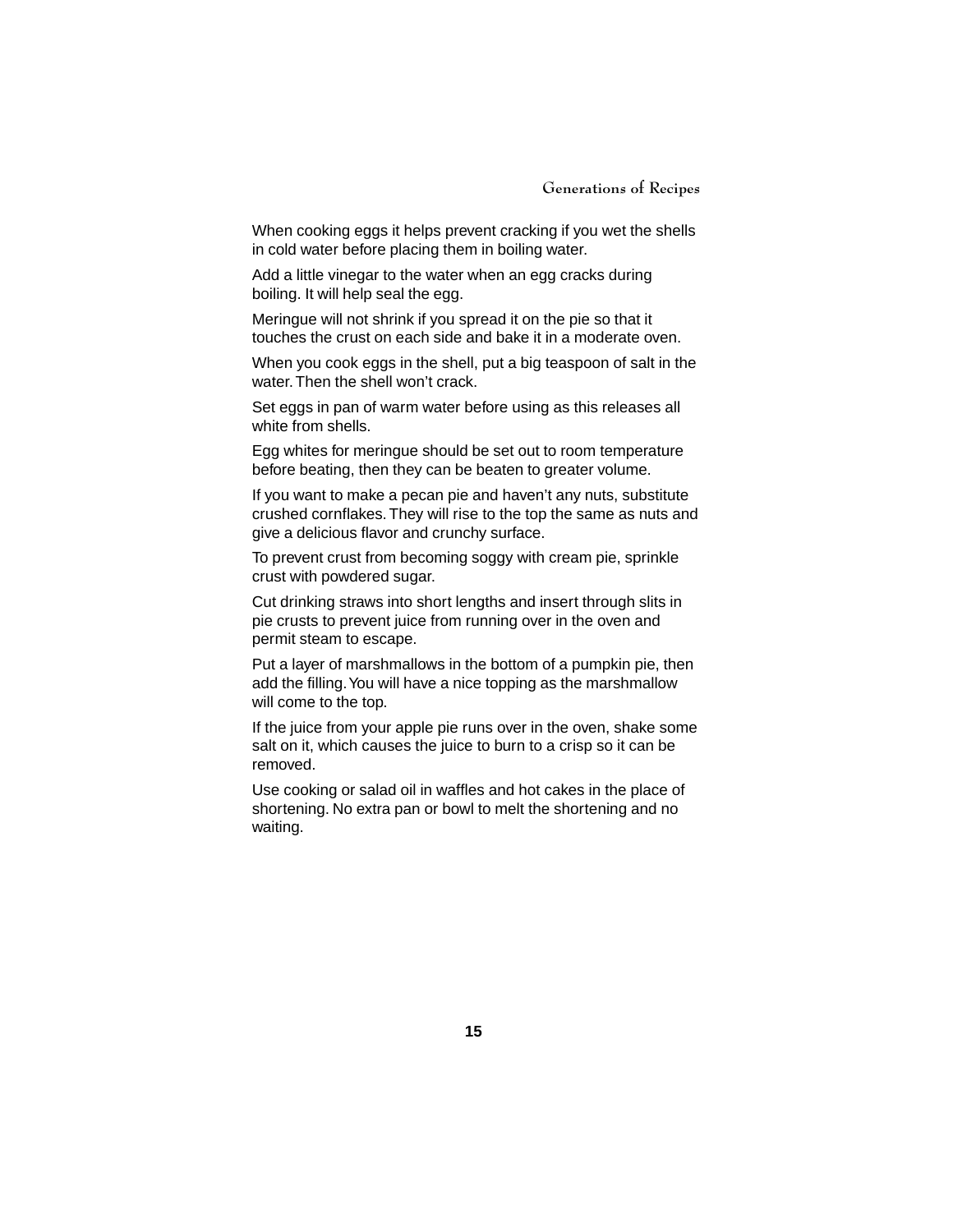### Size of Pans and Baking Dishes

Cooking need never become a crisis, when you use our handy charts. Need a 4 or 6-cup baking<br>dish? Will your fancy mold be the right size for the recipe? See below for the answers.

|          | COMMON KITCHEN PANS TO USE AS CASSEROLES<br>WHEN THE RECIPE CALLS FOR:                                                                                                                                                                                                                       |                                                                         |
|----------|----------------------------------------------------------------------------------------------------------------------------------------------------------------------------------------------------------------------------------------------------------------------------------------------|-------------------------------------------------------------------------|
|          | 4-cup baking dish:<br>9-inch pie plate<br>8x1¼-inch layer cake pan-C<br>7 3/8 x 3 5/8 x 21/4-inch loaf pan-A                                                                                                                                                                                 |                                                                         |
| c        | 6-cup baking dish:<br>8 or 9x11/2-inch layer cake pan-C<br>10-inch pie plate<br>$8\frac{1}{2} \times 35\frac{1}{8} \times 25\frac{1}{8}$ inch loaf pan- $A$                                                                                                                                  |                                                                         |
| D        | 8-cup baking dish:<br>$8x8x2$ -inch square pan-D<br>11x7x1½-inch baking pan<br>9x5x3-inch loaf pan-A                                                                                                                                                                                         |                                                                         |
| E        | 10-cup baking dish:<br>9x9x2-inch square pan-D<br>11%x7%x1%-inch baking pan<br>15x10x1-inch jelly-roll pan                                                                                                                                                                                   |                                                                         |
|          | 12-cup baking dish and over:<br>131/2x81/2x2-inch glass baking pan<br>13x9x2-inch metal baking pan<br>14x101/2x21/2-inch roasting pan                                                                                                                                                        | 12 cups<br>15 cups<br>19 cups                                           |
|          | TOTAL VOLUME OF VARIOUS SPECIAL BAKING PANS<br><b>Tube Pans:</b>                                                                                                                                                                                                                             |                                                                         |
| н<br>1   | 71/2x3-inch "Bundt" tube pan-K<br>9x31/ <sub>2</sub> -inch fancy tube or "Bundt" pan J or K<br>9x3½-inch angel cake pan-I<br>10x3%-inch "Bundt" or "Crownburst" pan-K<br>9x31/ <sub>2</sub> -inch fancy tube mold-J<br>10x4-inch fancy tube mold (Kugelhupf)-J<br>10x4-inch angel cake pan-I | 6 cups<br>9 cups<br>12 cups<br>12 cups<br>12 cups<br>16 cups<br>18 cups |
|          | Melon Mold:<br>$7x5\frac{1}{2}x4$ -inch mold $-H$                                                                                                                                                                                                                                            | 6 cups                                                                  |
|          | Spring-Form Pans:<br>$8x3$ -inch pan $-B$<br>$9x3$ -inch pan- $B$                                                                                                                                                                                                                            | 12 cups<br>16 cups                                                      |
| $\Omega$ | <b>Ring Molds:</b><br>$8\frac{1}{2} \times 2\frac{1}{4}$ -inch mold-E<br>$9\frac{1}{4} \times 2\frac{3}{4}$ -inch mold-E                                                                                                                                                                     | 4 <sup>1</sup> / <sub>2</sub> cups<br>8 cups                            |
|          | <b>Charlotte Mold:</b><br>$6x4$ <sup>2</sup> inch mold $-G$                                                                                                                                                                                                                                  | 7½ cups                                                                 |
|          | <b>Brioche Pan:</b><br>$9\frac{1}{2} \times 3\frac{1}{4}$ -inch pan-F                                                                                                                                                                                                                        | 8 cups                                                                  |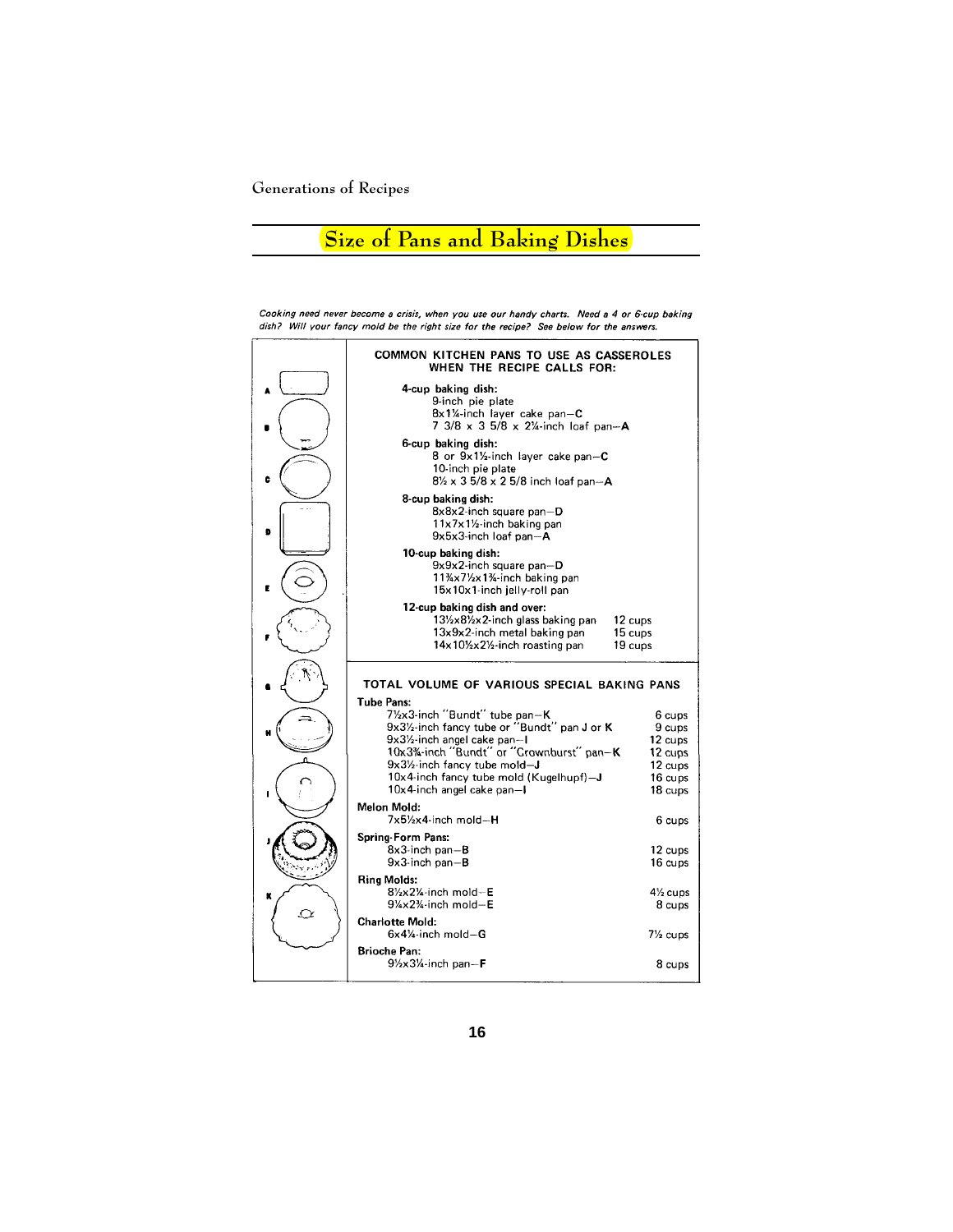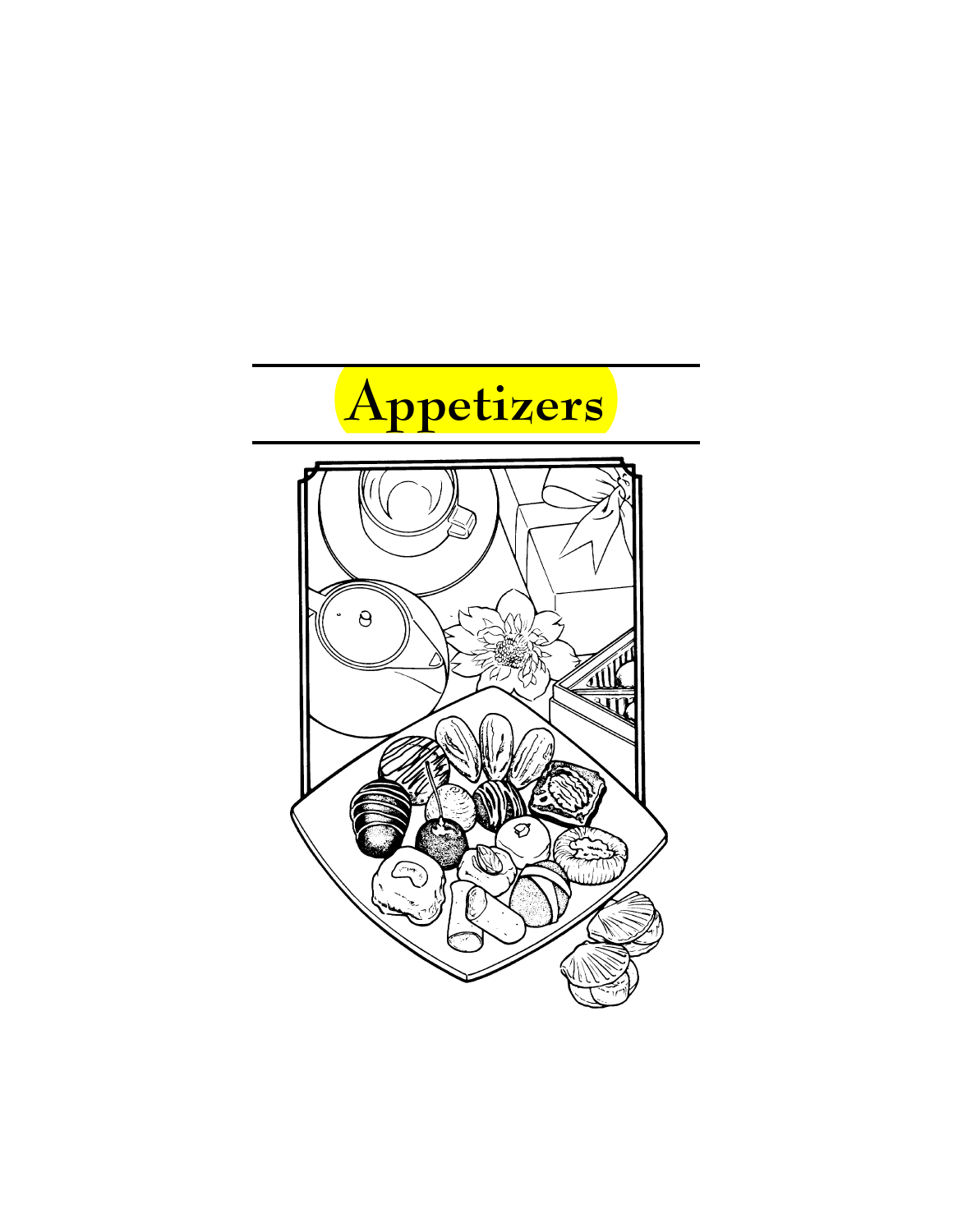### Spicy Mexican Dip

**Beverly Turnock**

2 lbs. of Ground Beef 2 Onions (chopped) 2 oz. of Jalapeno Peppers plus juice (chopped) 2 oz. Salsa 1/2 lb. (8 oz.) Cheddar Cheese one - (12 oz.) jar Cheese Whiz 1 sm jar Jalapeno Cheese Whiz

Brown beef and onion. Melt cheese and add jalapeno cheese; and salsa along with juice from peppers. Add ground beef and heat thoroughly. Add the jalapeno peppers to taste. More can be added if a hotter dip is desired.

### Tasty Canape

**Ruth Turnock**

Potato Chips Pie Crust Ham Salad, Tuna Salad or Chicken Salad

Roll your favorite pie crust recipe on crushed potato chips instead of flour - cut in assorted small shapes. Bake. Place ham, chicken or tuna salad on top. Serve. These may be made ahead of time, frozen and filled shortly before serving.

# Deviled Eggs

**Eileen Jurek**

1 dozen Eggs 1/2 cup Mayonnaise 1 tablespoon Mustard 1 to 2 teaspoons of Onion Powder or 1/4 cup of dehydrated **Onions** Paprika

Boil the eggs and let cool. After the eggs are cool, peel the eggs and slice in half, put the whites on an deviled egg tray and the yokes in a bowl. Mash the yolks with a fork until fine. Add mayonnaise, mustard, and onion to the yolks and mix well. Spoon yolk mixture into the egg whites and sprinkle paprika on top.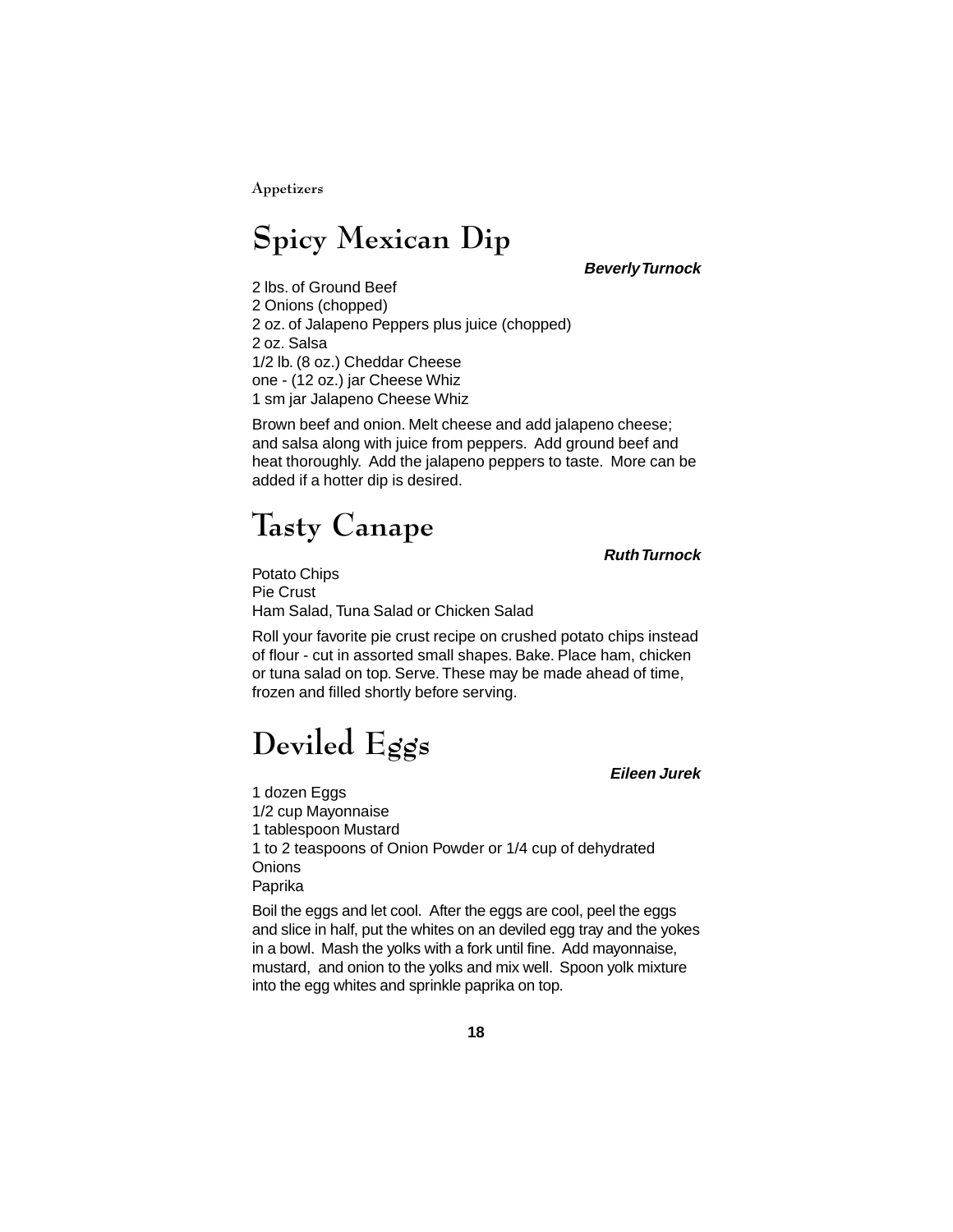# Apple Dip

**Barb Slabaugh**

**Margaret Stuff**

1 pkg. Cream Cheese 1/3 cup Brown Sugar 1 tsp. Vanilla Serve with cut up apples.

### Vegetable Dip

1 cup Sour Cream 1 cup Helmanns Mayonnaise 1 tsp. Seasoned Salt 1 tsp. Parsley Flakes 1 tsp. Dill Weed 1 tsp. Onion Flakes Combine all ingredients.

### Hidden Valley Ranch Sausage Stars

#### **Sharon Mowery**

1 lb (2 cups) cooked, crumbled Sausage (Jimmy Dean, mild) 1-1/2 cup grated Cheddar Cheese 1-1/2 cup Monterey Jack Cheese 1 cup Prepared Hidden Valley Ranch dressing Tomatoes, chopped 1 pkg Wonton/Egg Roll Wrappers (cut in 1/4)

Preheat oven to 350°. Blot dry sausage. Combine sausage with cheeses, dressing and tomatoes. Lightly spray (grease) muffin tin. Press 1 wrapped in each cup. Spray with oil (small amount). Bake (watch) for 5 minutes until golden. Remove from tin and place on baking sheet. Fill with sausage mixture and bake 5 minutes until bubbly. Makes 4 to 5 dozen.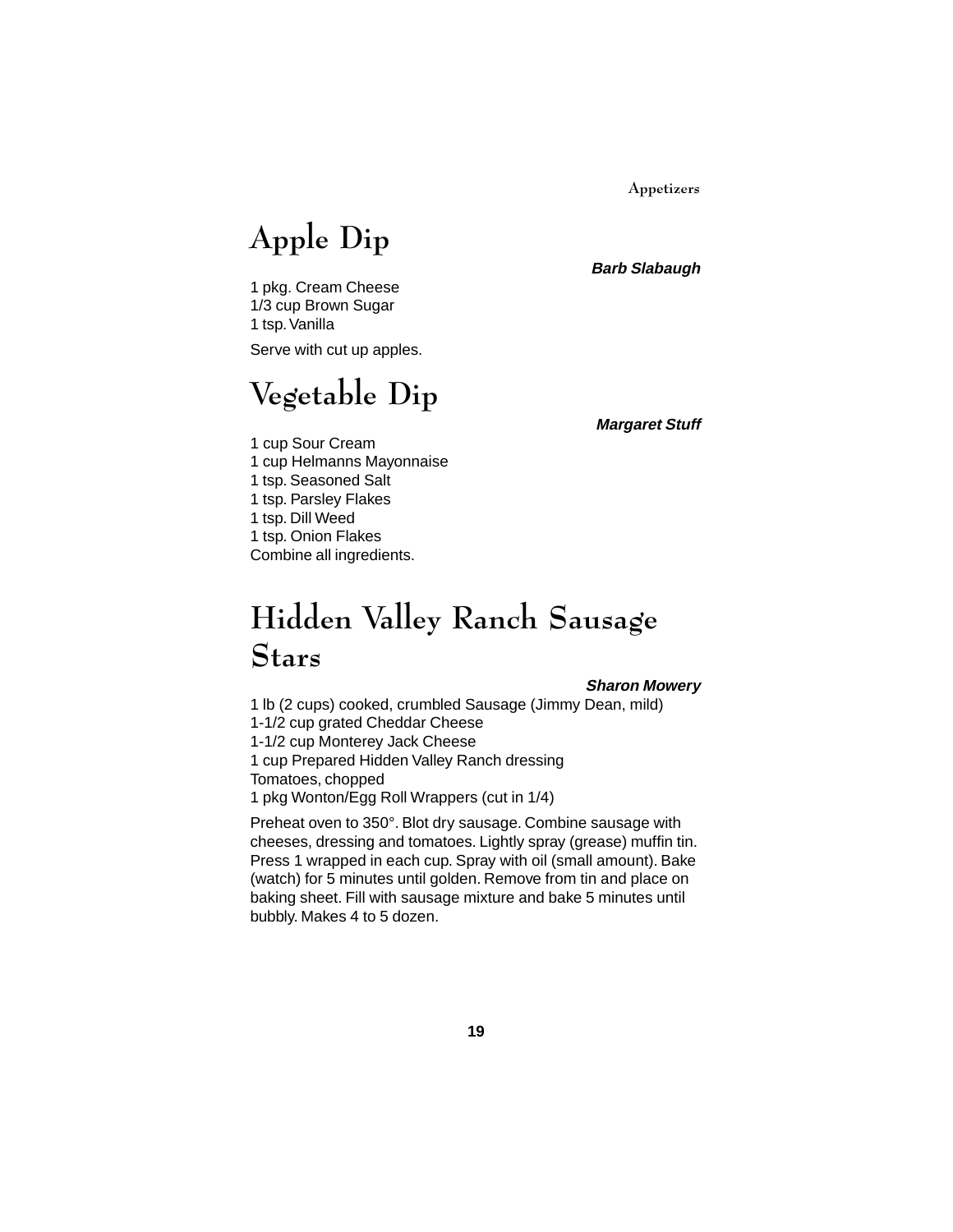# Dutch Dip

**Marcia**

8 oz Soft Cream Cheese 3 Tbsp chopped Onion 3 Tbsp chopped Green Pepper 2 Tbsp chopped Pimento Salt & Pepper 1 Egg 3 Tbsp Cider Vinegar 3 Tbsp Sugar

Combine in small bowl: Cream cheese, onion, green pepper, pimento , salt and pepper to taste. In saucepan (double boiler) stir: egg, cider vinegar, sugar. Cook over boiling water until egg thickens. Pour into cream cheese mixture and beat with mixer at low speed until blended- do not over beat. Refrigerate at least 3 hours. Serve with raw vegetables.

# Original Chex Party Mix (Microwave)

**Irene Marazita**

1/4 cup (1/2 stick) Margarine or Butter, melted

1-1/4 tsp Lawry's Seasoned Salt

4-1/2 tsp Worchestershire Sauce

8 cups Chex brand cereals (corn, rice, and/or wheat)

1 cup Planters Mixed Nuts

1 cup Butter pretzel braids

In small bowl, add seasoned salt and worcestershire sauce to melted margarine. Mix well. Pour chex cereal, mix nuts and butter braids into large glad-lock zipper bags. Pour margarine mixture over cereal mixture inside glad-lock zipper bag, seal top of bag securely. Shake bag until all pieces are evenly coated. Pour content of bag into large microwave safe bowl. Microwave on high for 5 to 6 minutes, stirring every 2 minutes, spread on absorbent paper to cool. Store in airtight container.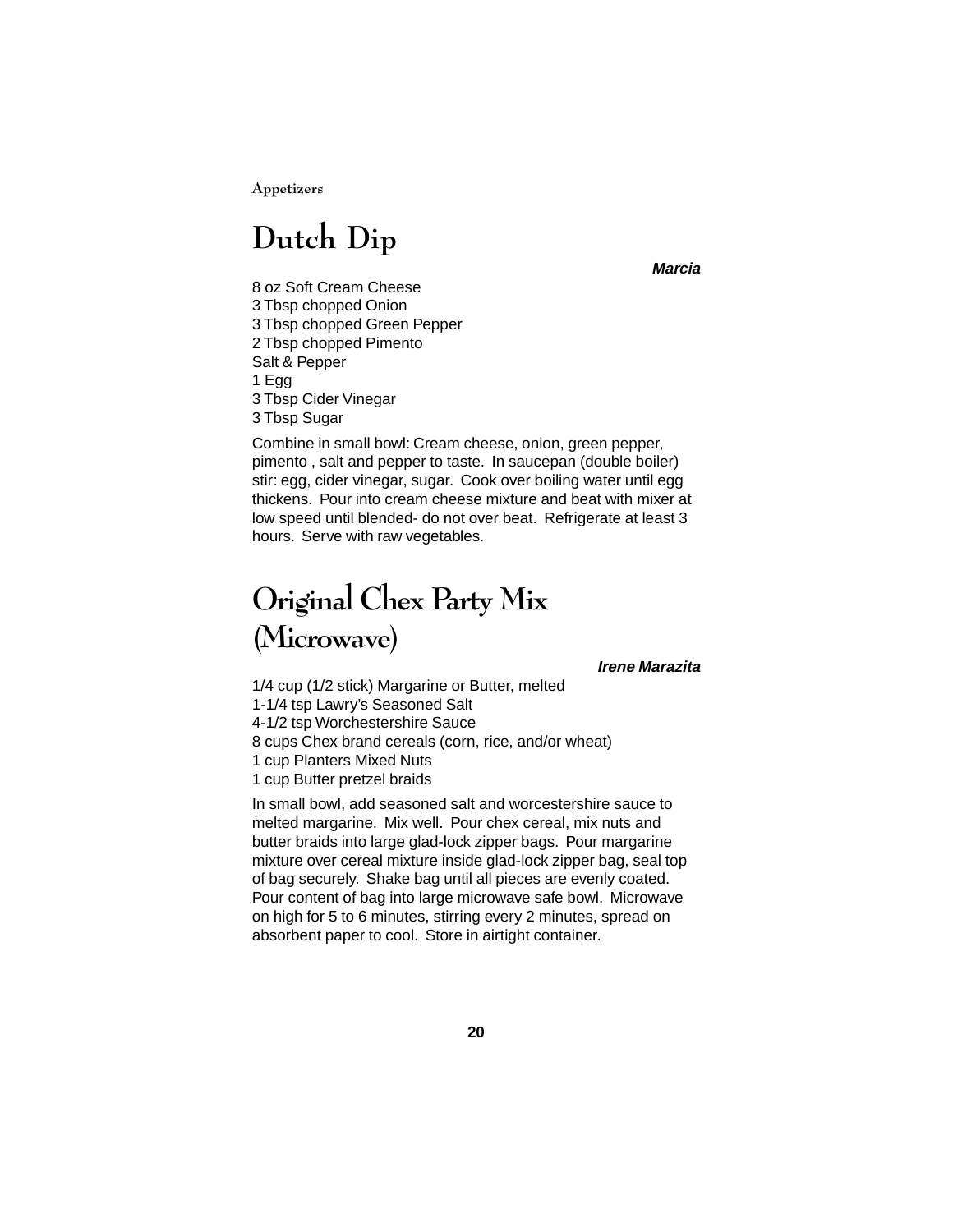### Party Mix

#### **Barb Slabaugh**

3 cups each: Cheerios, Rice Chex, Corn Chex, or Crispix 2 cups each: Pretzels, Dry Roasted Peanuts 12 ozs. plain M&M's 1-1/2 lbs. Almond Bark

Combine all dry items. Melt almond bark, pour over mixture. Dry on cookie sheets. Keep in refrigerator.

### Water Chestnut Wrap

**Sharon Mowery**

Bacon Water Chestnuts

Wrap whole water chestnut in bacon. Secure with toothpick. Bake 30 minutes at 350° till bacon is done.

Heat in: 1/2 Cup Catsup

6 Tbsp. Brown sugar 2 Tbsp. Vinegar 2 Tbsp. Mustard (Or use BBQ sauce)

# Baked Cream Cheese Appetizer

**Sharon Mowery**

one 4-oz. package refrigerated Crescent Dinner Rolls one 8-oz. package Philadelphia Brand Cream Cheese 1/2 tsp. Dill Weed 1 Egg Yolk, beaten

Unroll dough on lightly floured surface; press together seams to form 12 x 4 inch rectangle. Sprinkle top of cream cheese with half of dill; lightly press dill into cream cheese. Place cream cheese, dill-side down, in center of dough. Sprinkle cream cheese with remaining dill. Enclose cream cheese in dough by bringing sides of dough together, pressing edges to seal. Place on lightly greased cookie sheet; brush with egg yolk. Bake at 350°, for 15 to 18 minutes or until lightly browned. Serve with assorted crackers and apple slices.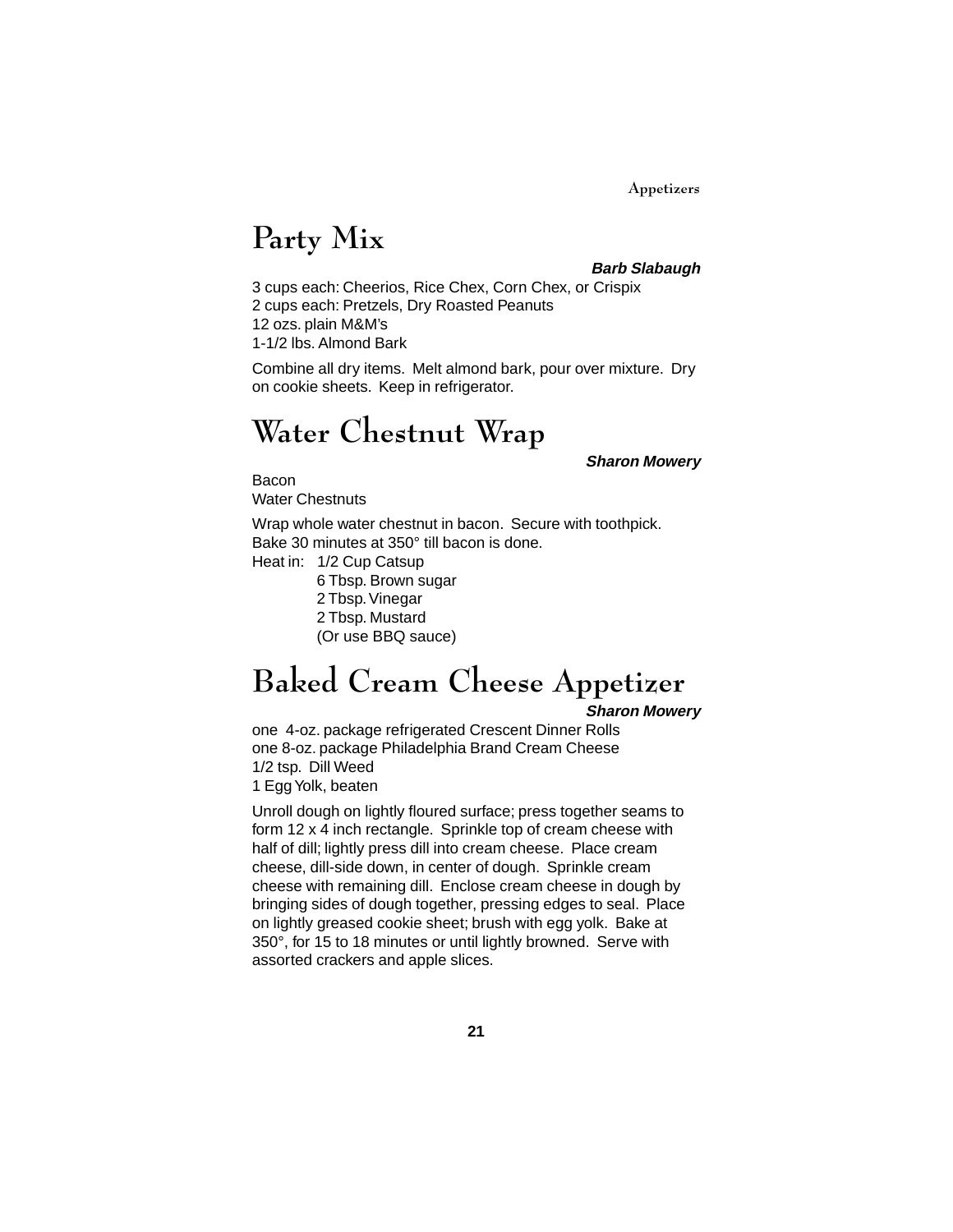### Cheese Spread

**Sue Pare**

12 oz Sharp Cheese Spread 12 oz Cream Cheese 4 to 5 Tbsp Beer Garlic Salt to taste Mix all ingredients well! This cheese freezes well!

### Hot Beef Dip

**Ami Murchison**

1 lb. Ground Beef 1/2 cup chopped Onion 1 clove minced Garlic one 8-oz. Can Tomato Sauce 1/4 cup Catsup 3/4 tsp. Oregano 1 tsp Sugar one 8-oz. Pkg Cream Cheese, softened 1/3 cup Parmesan Cheese

Brown beef, onion and garlic til tender. Drain. Stir in tomato sauce, catsup, oregano, and sugar, simmer for 10 minutes. Stir in cream cheese and parmesan cheese til cheese is melted.

# Egg Roll

**Stacey Murchison**

1 head Cabbage, shredded or chopped 4 Carrots, shredded or chopped 1 lb. Hamburger 1/2 bag Rice Noodles-soaked in water 15 minutes. 1 Onion, finely chopped 1 Tbsp Accent 1 Tbsp. Garlic salt, to taste 1 Tsp. Salt, to taste Egg Roll or Wanton skins

Brown onion in oil; put hamburger in and brown 5-10 minutes. Add salts. Add carrots, cabbage, and Accent. Cover and simmer for 5 to 10 minutes. Add soaked rice noodles, mix well. Cool mix. Wrap about 2 Tbsp. for each skin. Fry in 1" hot oil. Drain. Freeze well.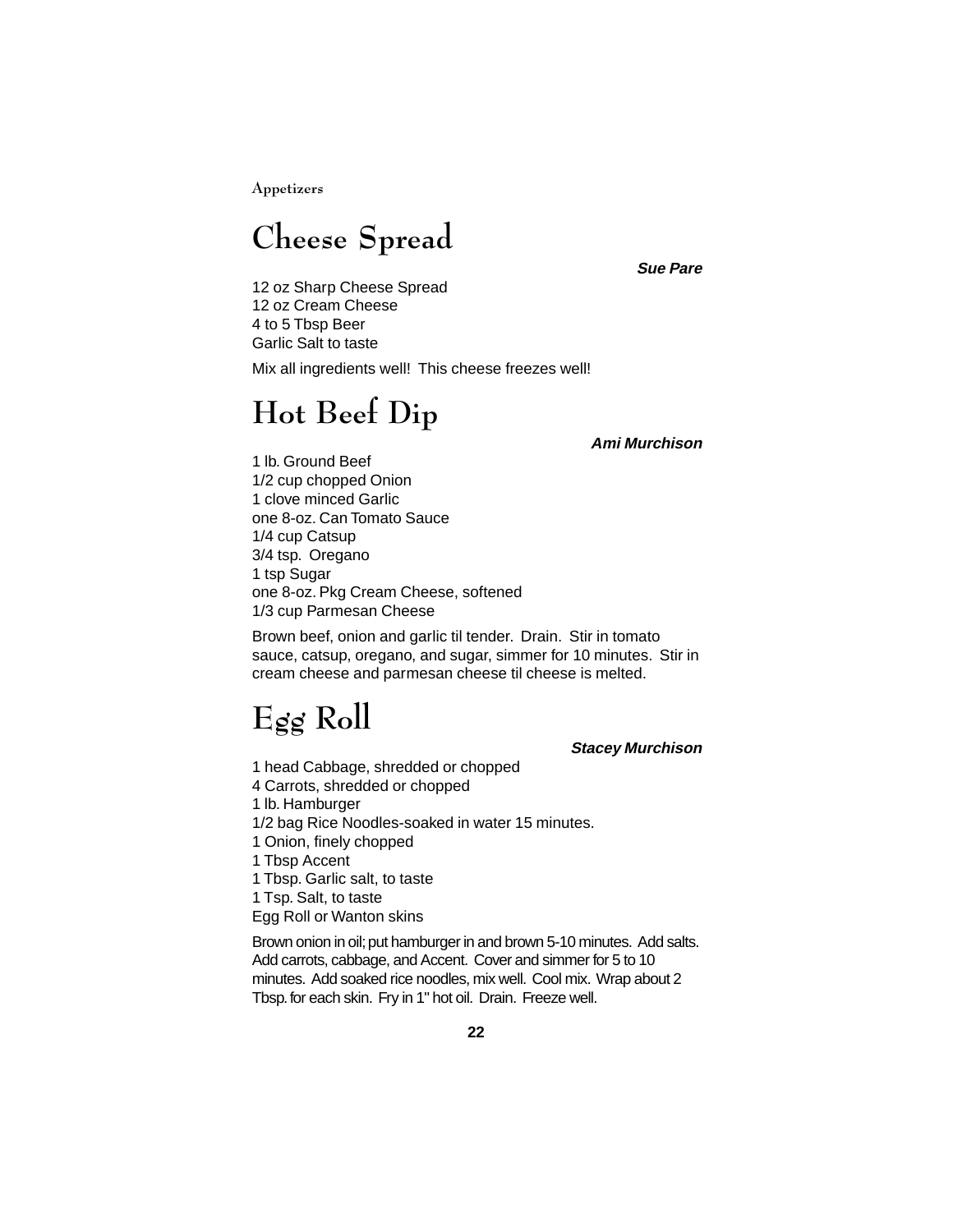### Vegetable Bars

**Pat Thomson**

2 pkg. Crescent rolls 3/4 cup Miracle Whip two (8 oz) pkg Cream Cheese 1 envelope Hidden Valley Ranch Dressing 3/4 cup each of following (chopped fine): Green Peppers, Green Onions, Tomatoes, Carrots, Mushrooms, Cauliflower, Broccoli, Cheddar Cheese.

Press the crescent rolls in bottom of jelly roll pan. Bake at 350° for 7-8 minutes. Cool. Mix cream cheese, miracle whip, and dressing mix together. Spread over rolls. Sprinkle vegetables over cream cheese mixture, press down on vegetables. Chill 1-2 hours. Serve cold and cut in squares.

# Relish

**Raphael Lehman**

1 peck Green Tomatoes 6 green Peppers 6 red Peppers 12 Onions about 1-1/2 qt. Vinegar 3 cups Brown Sugar Tbsp each- Cinnamon, White Mustard Seed, Celery Seed, Cloves.

Grind tomatoes, peppers, onions. Let soak in a cup of salt for about 4 hours. Drain and add spices, sugar, vinegar. Let it come to a boil. Can while hot.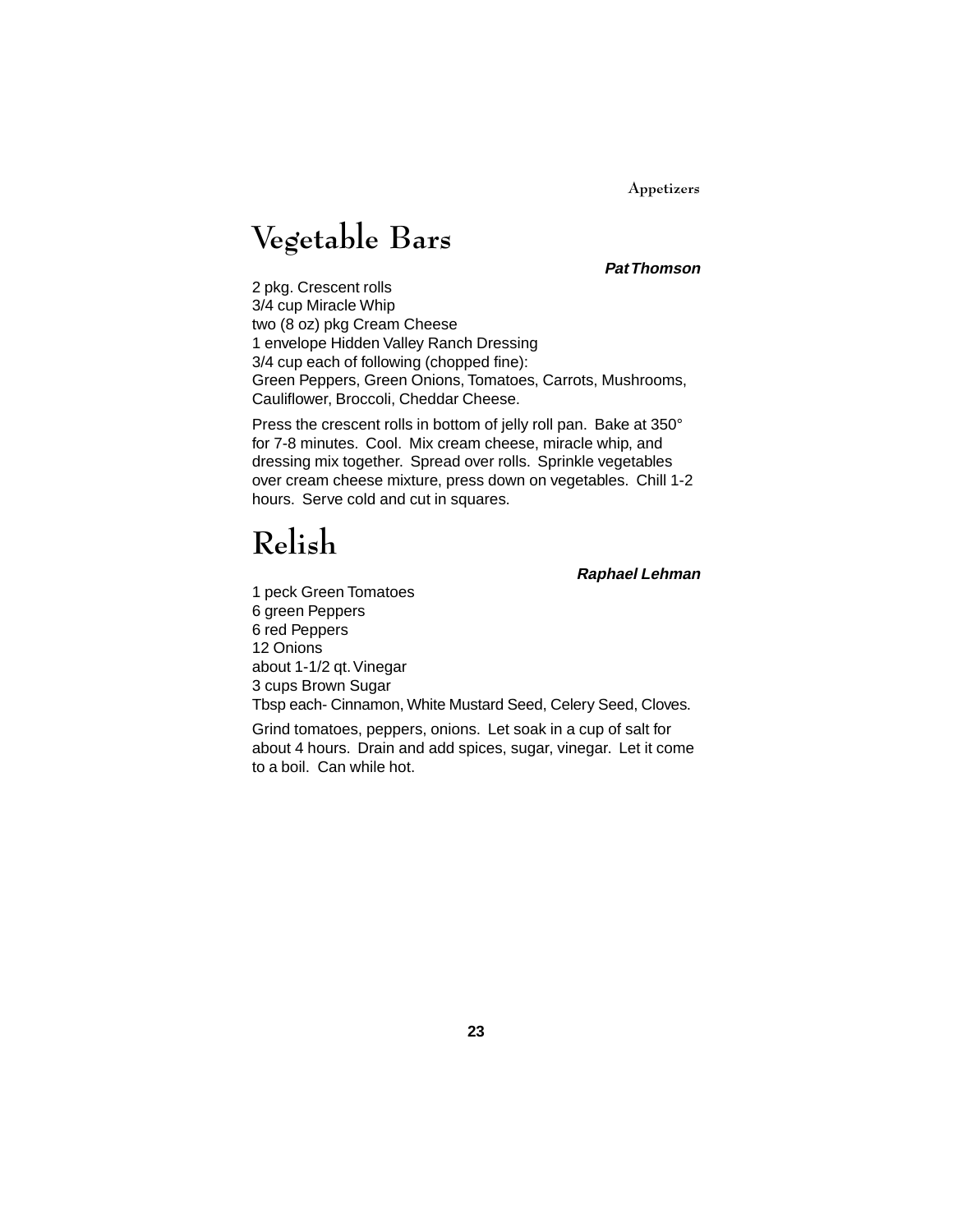# Zucchini Relish

**Gladys Kirch**

**7 pints** 10 cups Zucchini-finely chopped 4 cups Onions-finely chopped 5 Tbsp Salt 2-1/2 cups Vinegar 4 cups Sugar 1 Tbsp Nutmeg 1 Tbsp Dry Mustard 1 Tbsp Tumeric 1 Tbsp Celery Seed 1 tsp black Pepper 2 red bell Peppers-chopped fine

2 green Peppers-chopped fine

Mix zucchini, onions and salt. Let stand overnight. Drain and rinse with cold water, drain again. Add remaining ingredients. Boil 30 minutes. Seal in hot jars.

### Kraut Relish

**Ruth Turnock**

1/2 cup Sugar 1/2 cup Vinegar one 16 oz can Sauerkraut, drained and chopped 1 cup diced Celery 1 cup diced Green Pepper 1 cup diced Onion one 2 oz jar Pimento, drained and chopped

Heat vinegar and sugar. Cool-combine all ingredients-chill.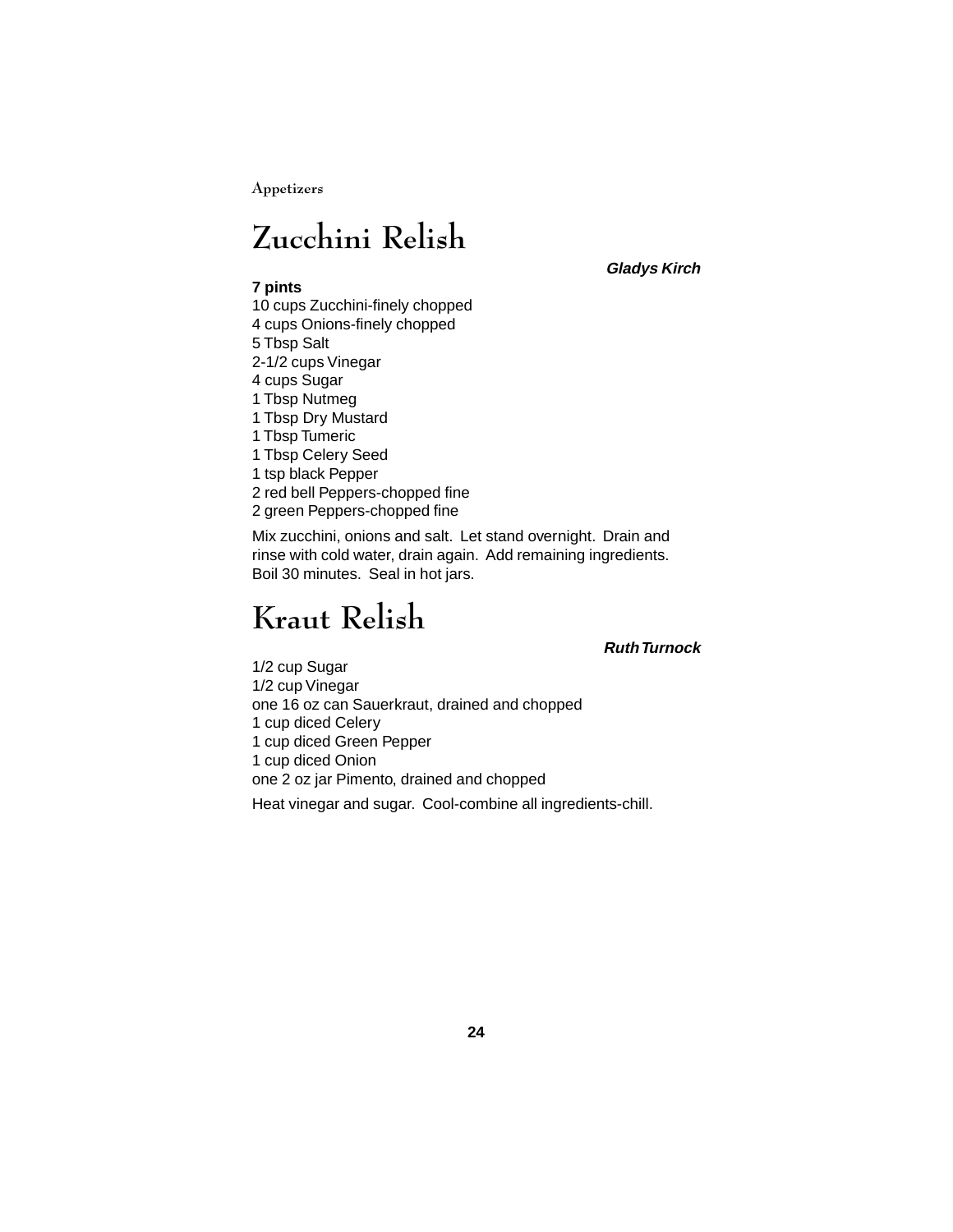### Tomato Pepper Relish

**Katy Burke**

### **5 pints**

4 cups ripe Tomatoes-chopped 4 cups Onions-chopped 4 cups Celery-chopped 4 red Peppers-chopped 4 green Peppers-chopped 1/2 cup Salt 4 cups Vinegar 4 cups Sugar 2 tsp Celery Seed 1/3 cup Mustard Seed

Mix all together. Let stand overnight. Drain. Boil about 5 minutes. Pour in jars and seal.

### Swedish Meat Balls

**Elinor Van Vynckt**

2 lb Ground Beef 1 cup Bread Crumbs 2 Eggs 1 tsp Dill Seed Salt and Pepper 1 bottle Open Pit (regular) BBQ Sauce Catsup (Optional)

Combine all ingredients except sauce and mix well. Form into bite size balls and brown, using a spoon to turn them. After all meat balls are browned, pour off all drippings. Add the BBQ sauce, and about half of the same bottle of water. If sauce seems too weak, add catsup. Simmer for 20 minutes. For better flavor, prepare them a day ahead of time and refrigerate overnight, reheat for serving. Make 100 meat balls.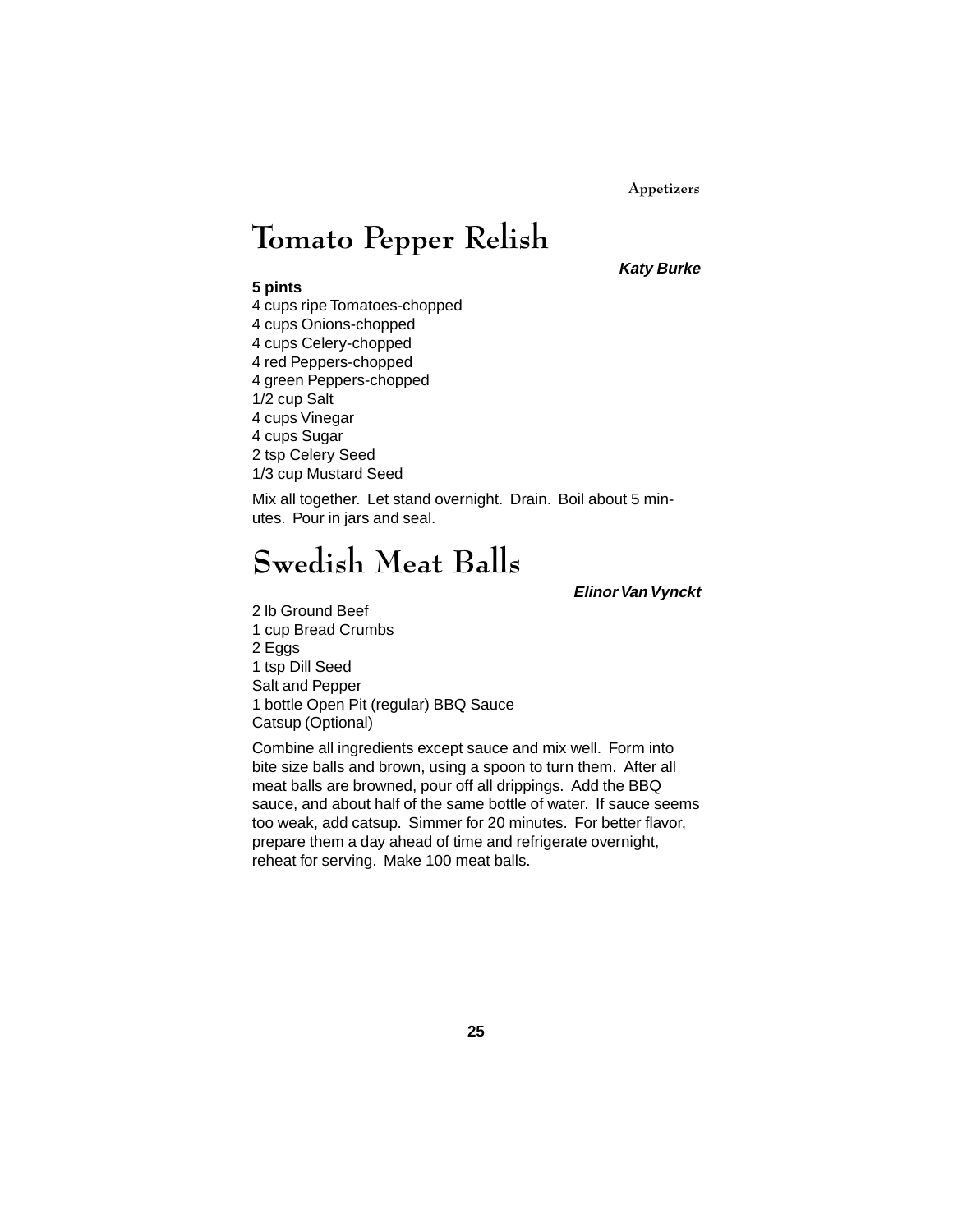# Polish Mistakes

**Patricia Gajewski**

2 lbs Ground Beef

- 1 lb Velveeta Cheese
- 1 tsp Salt
- 2 tsp Worcestershire Sauce
- 1 lb Sausage
- 2 Tbsp Garlic powder
- 1 Tbsp Oregano
- 2 loaves party Bread-rye

Brown ground beef and sausage. Add salt and drain off fat. Add cheese on low heat til melted. Add remaining ingredients; mix well and let cool.

This can be made ahead and refrigerated when ready to serve. Put one TBSP mixture on slice of bread and heat in microwave or regular oven.

### Snack Oyster Crackers

**MaryJane Swank**

2 sm pkg Oyster Crackers 1 cup Salad Oil 1/2 tsp Garlic powder 1/2 tsp Lemon Pepper 1/2 tsp Dill Weed 1 pkg Hidden Valley Ranch original dressing

Mix all ingredients well.

### Italian Beef

**Gina Kent**

2 lbs Beef Roast 1 med. jar mixed Peppers

Place in crockpot. Cook several hours until fully done and easy to shred. Shred and serve on buns or hard rolls.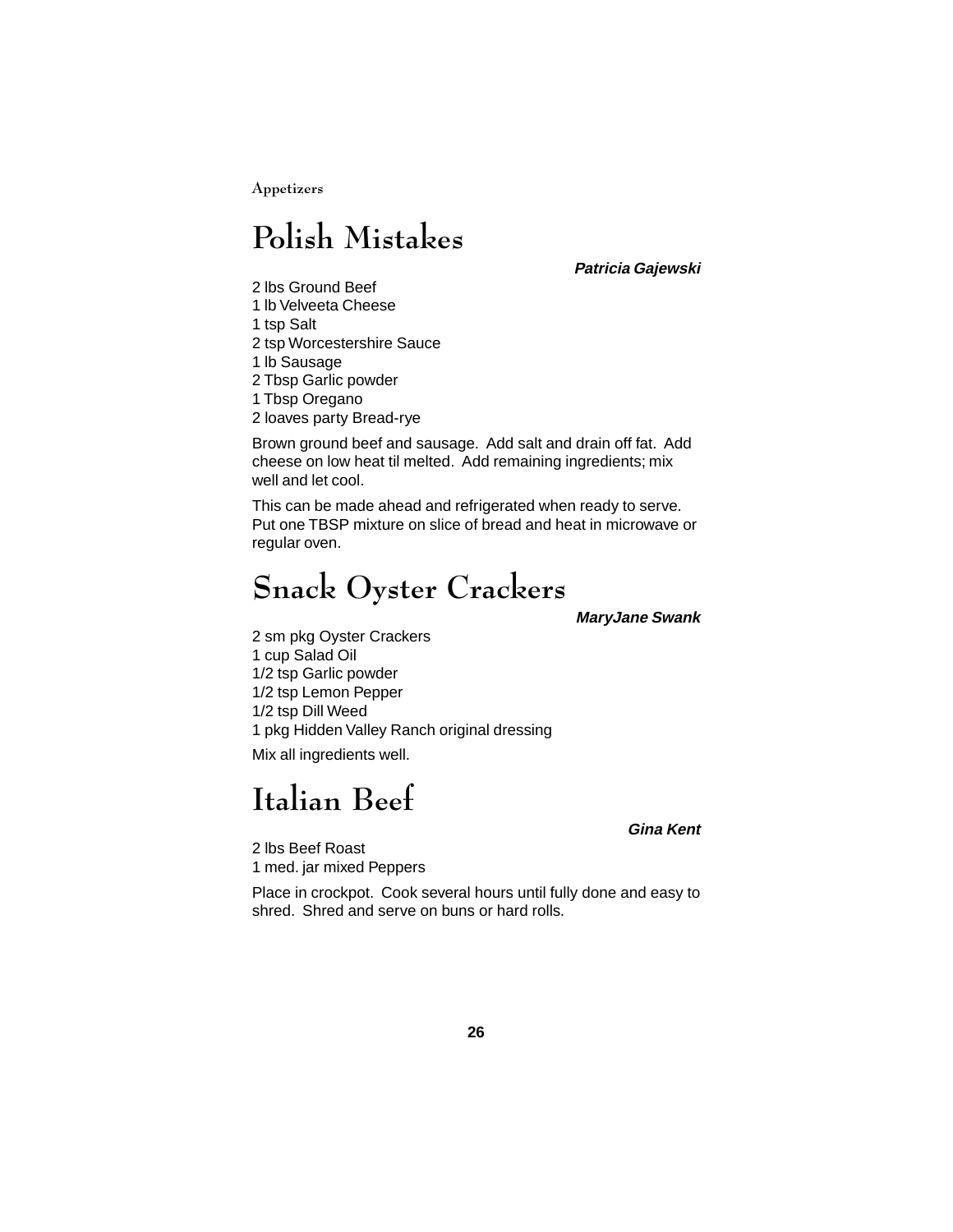# Corned Beef Sandwiches

**Gladys Kirch**

1-1/2 cups Corned Beef 1 cup Grated Cheese 2 Tbsp Olives, chopped 1 Tbsp Onion, chopped 2 tsp green Pepper, chopped 1/2 cup Catsup 1 tsp Worcestershire sauce

Mix all ingredients together. Spread on hamburger buns. Wrap in heavy aluminum foil. Freeze. When ready to serve, bake at 350° for 25 minutes.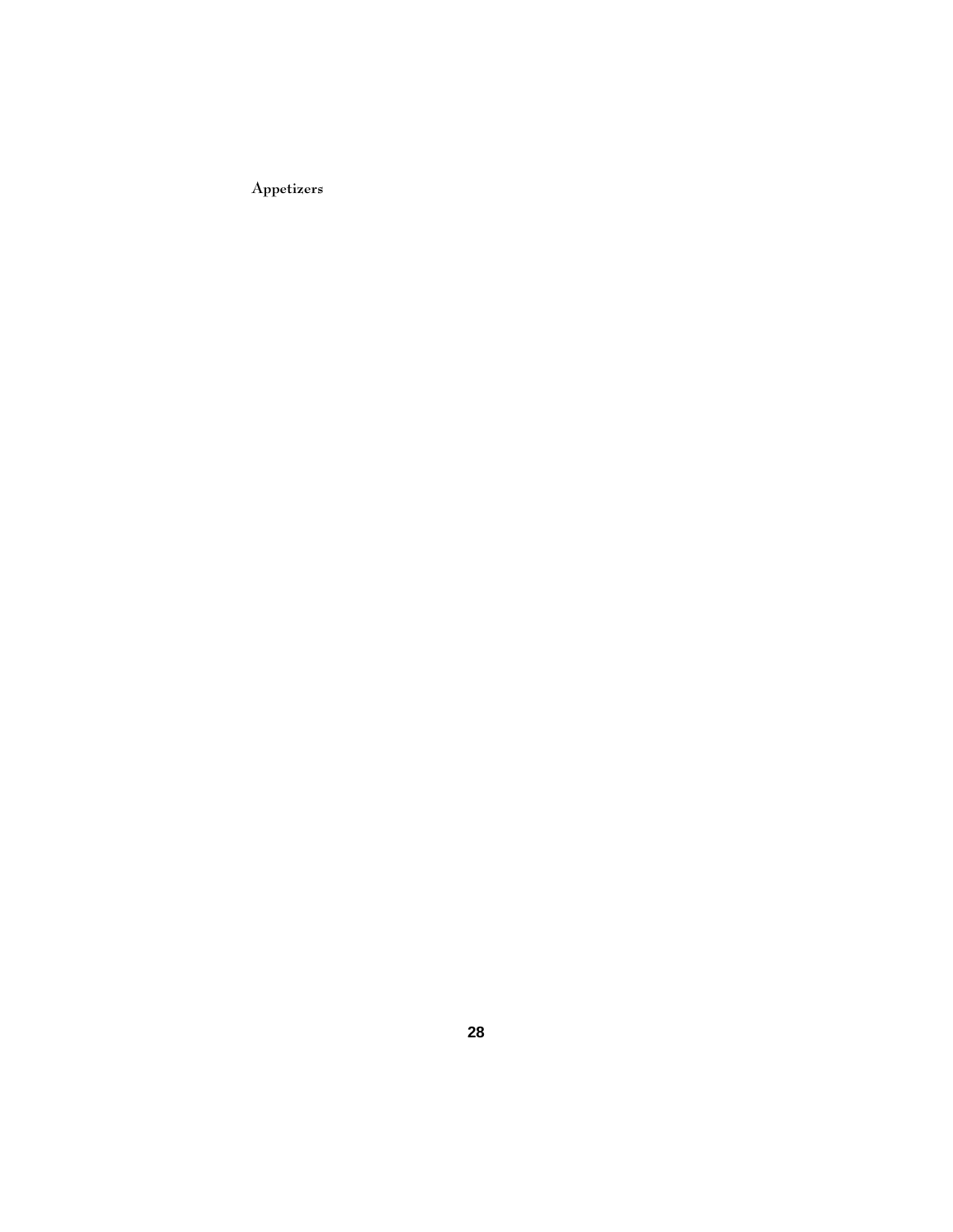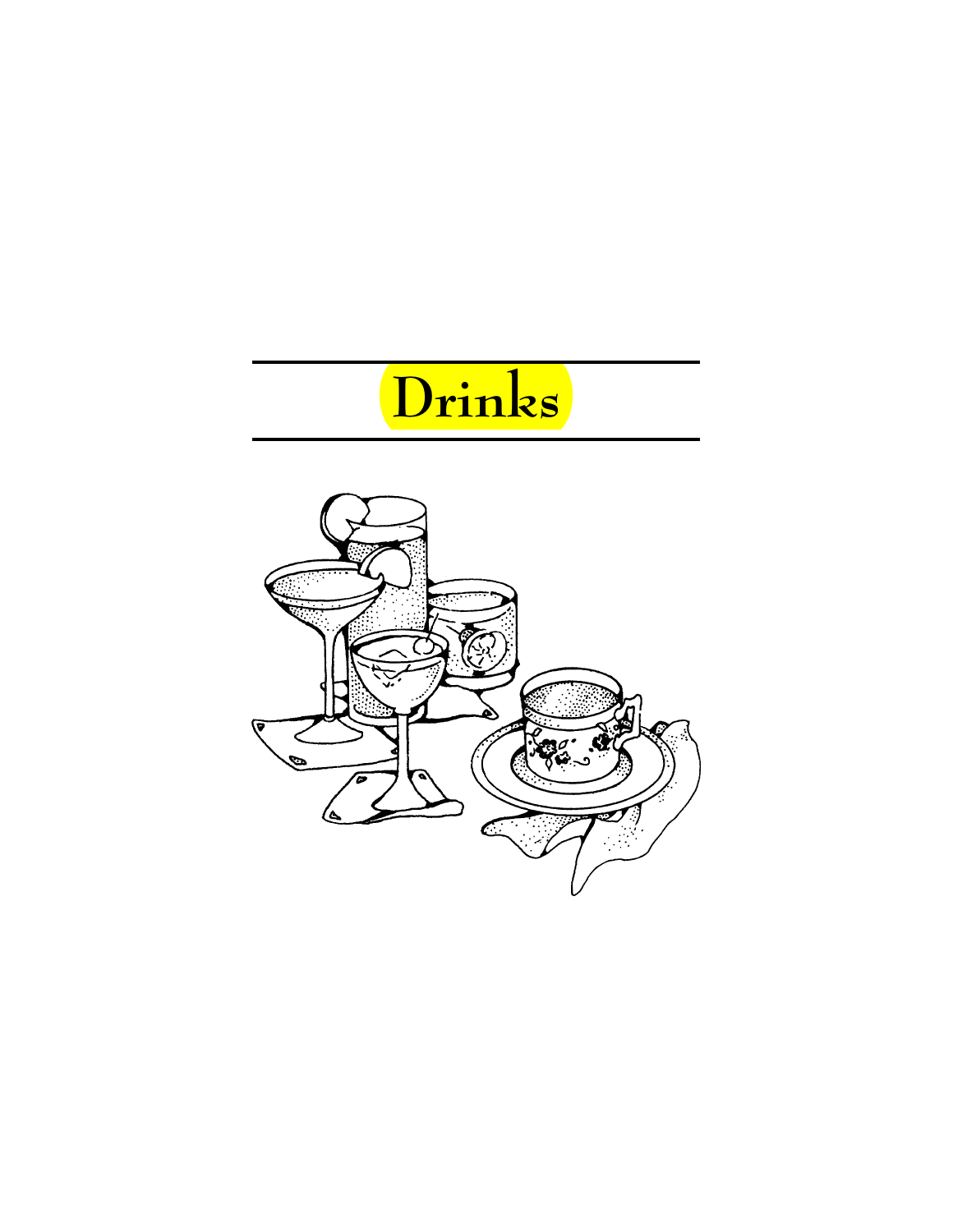### Apricot Sours

**Jack Ponzo**

#### **serves one**

1/4 oz Lemon or Lime juice 1-1/2 ozs Apricot Brandy 1 tsp Sugar 1 oz fresh Orange Juice Shake, strain, serve

# Sparkling Christmas Punch

#### **Ruth Turnock**

#### **Makes 32 powerful servings**

4 oz. Lemon Juice 4 oz. Pineapple Juice 3 oz. Grenadine 3 oz. Fruit Cordial 8 oz. Brandy 1 Bottle White Wine 2 Bottles Champagne (chilled)

Mix all ingredients except champagne over ice in a bowl. Add the sparkling champagne just before serving. Garnish bowl with fruit slices and strawberries.

# Jabba The Slut

**Mike Jurek**

Frandrellco (Hazelnut Liqure) Amerreto Bailly's (Irish Cream) Kahulla (Coffee Liqure)

1 part each - make as large as you wish.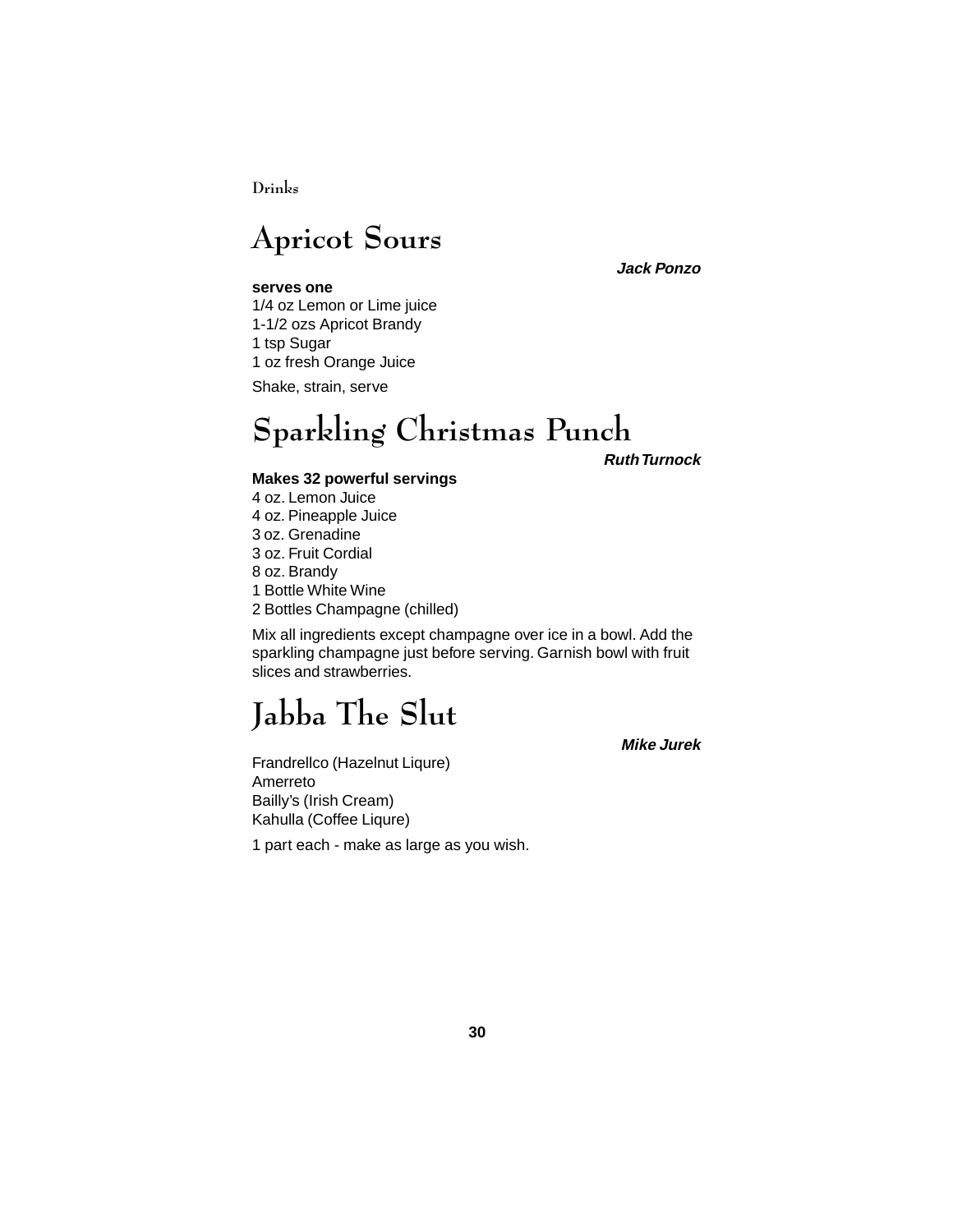### Russian Tea Mix

**Elinor Van Vynckt**

(A good hot drink with little caffeine) 2 Cups Tang (orange) 1/2 Cup Instant Tea 1/2 Cup Sugar 1 pkg. Presweetened Lemonade 1 Tsp. Cinnamon 1/2 Tsp. Ground Cloves

Mix all ingredients. Use 2 teaspoonfuls or more (according to taste) per cup. Makes a good drink, hot or cold.

### Banana Punch

**Linda Zimmerman**

4 cups Sugar 6 cups Water 46 oz Pineapple Juice two 12 oz frozen Orange Juice one 12 oz frozen Lemonade 5 Bananas, mashed 7-up

Mix well. May freeze at this point. Add equal parts 7-up when serving. May float strawberries as garnish.

### Beverage Punch

**Kathryn Murchison**

2 cups Sugar 2 cups Water 4 Oranges (3 oz frozen, diluted) 4 Lemons (Realemon) 2 Limes (Realime) one #2 can Pineapple juice 2 lg. bottle 7-up 1 lg. bottle White Soda

Mix well all but 7-up and soda. Add 7-up and soda when ready to serve.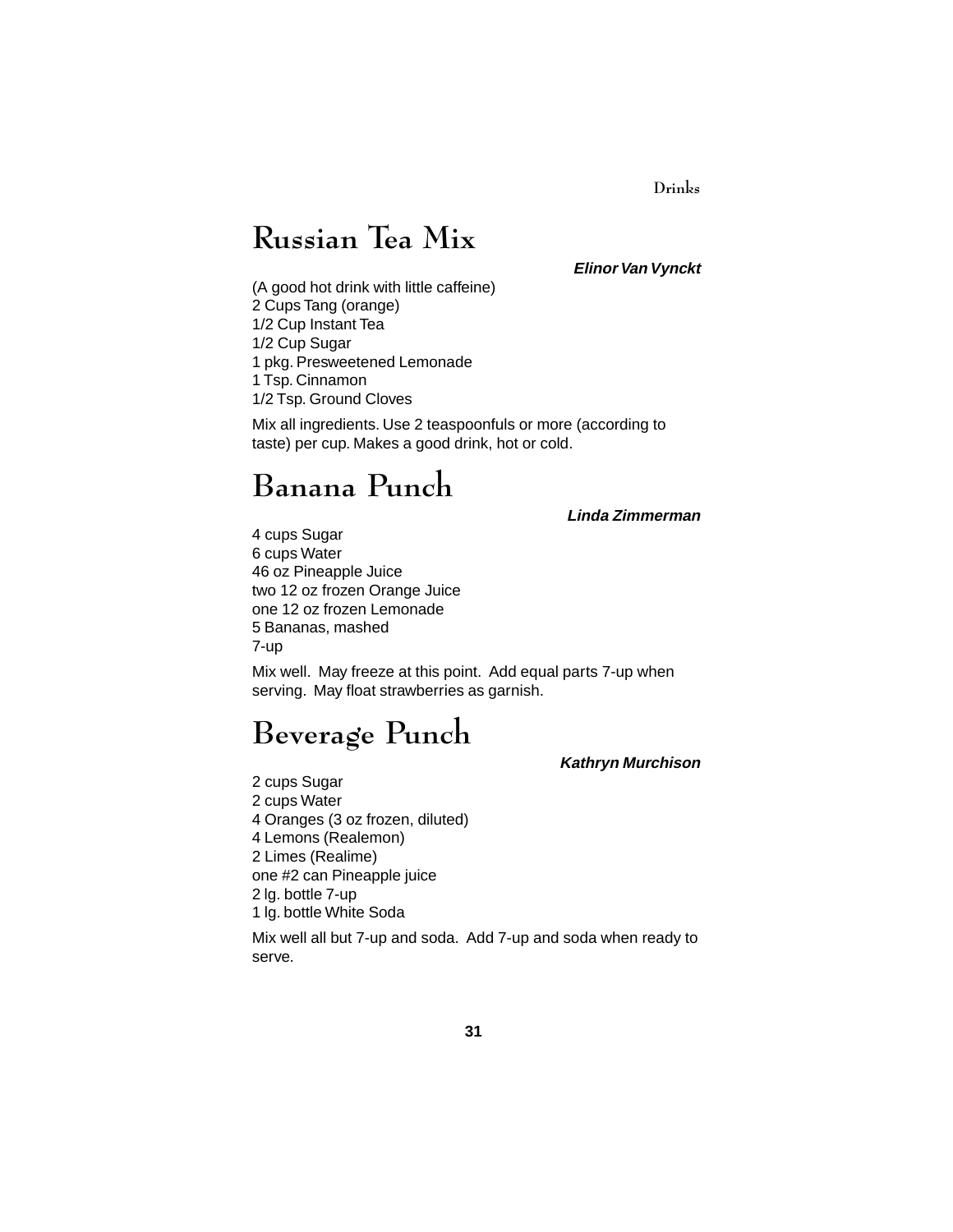# Punch

**Mary Grix**

**3 gallons** 46 oz Pineapple juices 46 oz Orange juice 3 pkg Orange Koolaid 3 pkgs Cherry Koolaid 6 cups Sugar 2-1/2 gallons Water 32 oz 7-up per gallon of concentrate

Mix all except 7-up. May freeze concentrate. When ready to serve-add 32 oz 7-up per gallon.

# Cranberry Slush

**Karen Van Meter**

2 cups Sugar 2 cups Cranberry juice two 12 oz frozen Orange juice two 12 oz frozen Lemonade three to four 16 oz 7-up 1/5 Vodka

Heat sugar and cranberry juice. Add other ingredients. Freeze. Freezes to slushy stage.

### Stress

**Mike Jurek**

Malibu Vodka Peach Schnappes Cranberry Juice Pineapple Juice

1 part each of Liquires - Two parts of cranberry and pineapple juices. Using a better grade of Vodka (Absolute) will make it much smoother.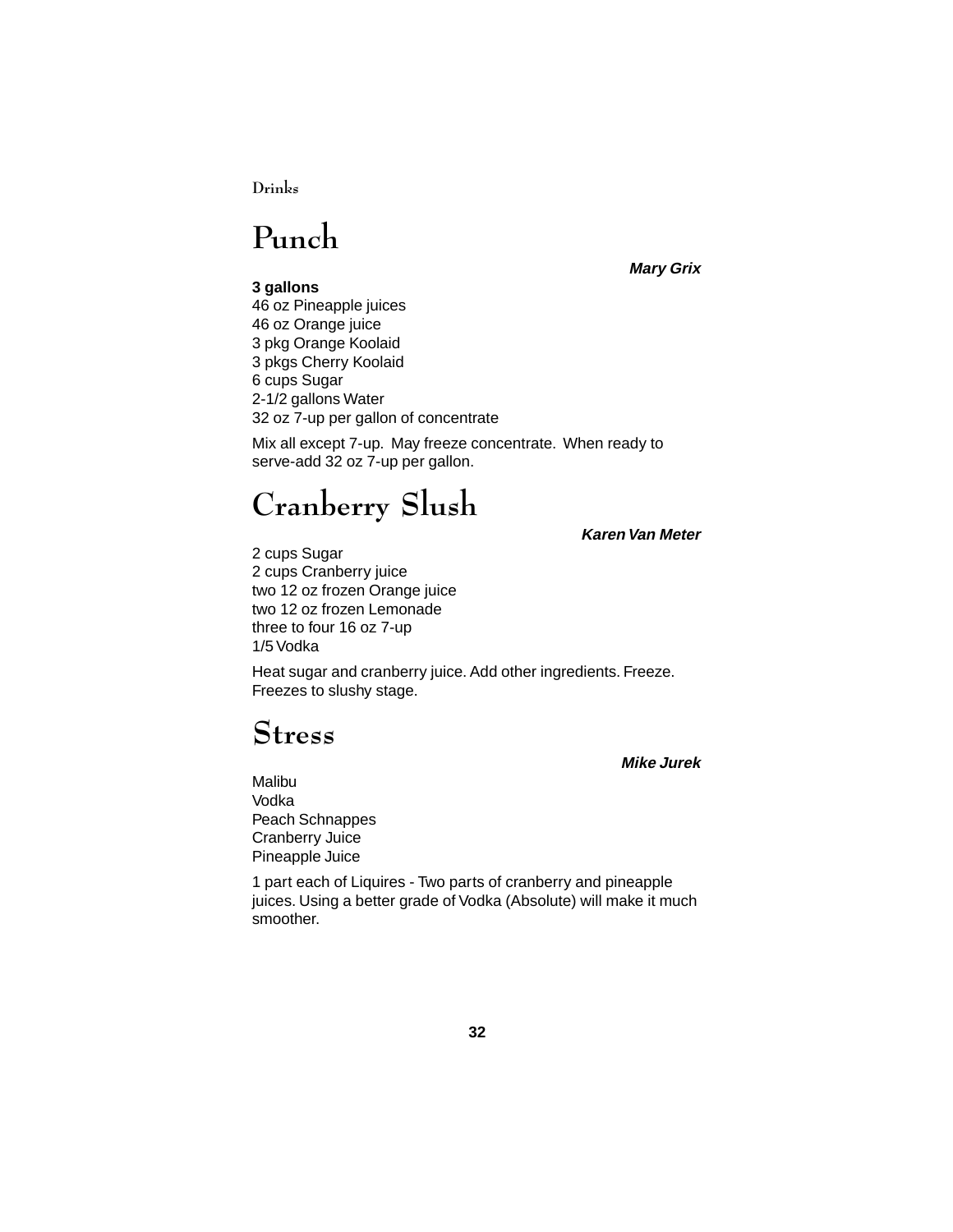# Crock-O-Sours

**Sue Pare**

#### **Serves Many**

1 qt cheap Whiskey 12 Lemons, juiced 1 qt Water 1-1/2 cups Sugar 6 Lemon Rinds, grated

Boil water and sugar to dissolve. Pour into **stone crock** with other ingredients. Let set at least 24 hours-48 is better. Ice down well to serve. (Pour into ice-filled container and fill container, let it set to dilute.)

# Old-fashioned Wassail Bowl

**Sharon Mowery**

#### **24 cups**

1 gallon Apple Cider 1 cup Brown Sugar one 6 oz frozen Lemonade concentrate one 6 oz frozen Orange juice concentrate 1 tbsp whole Cloves 1 tsp ground Nutmeg 1 tbsp whole Allspice Cheesecloth or Tea Strainer 24 long Cinnamon sticks

In large kettle, combine cider, sugar, lemonade and orange juice. Tie spices in cheesecloth or strainer. Add to cider mixture and simmer for 20 minutes, covered. Remove and discard spices. Serve hot with cinnamon sticks.

### Punch For One

**Vicki Chidister**

1 cup 7-up 1/2 cup Cranberry Juice Dash of Orange Juice

Mix together for a refreshing drink. For Punch Bowl - use 1 litter 7-Up, Cranberry juice to taste, Orange juice cubes with rainbow sherbet.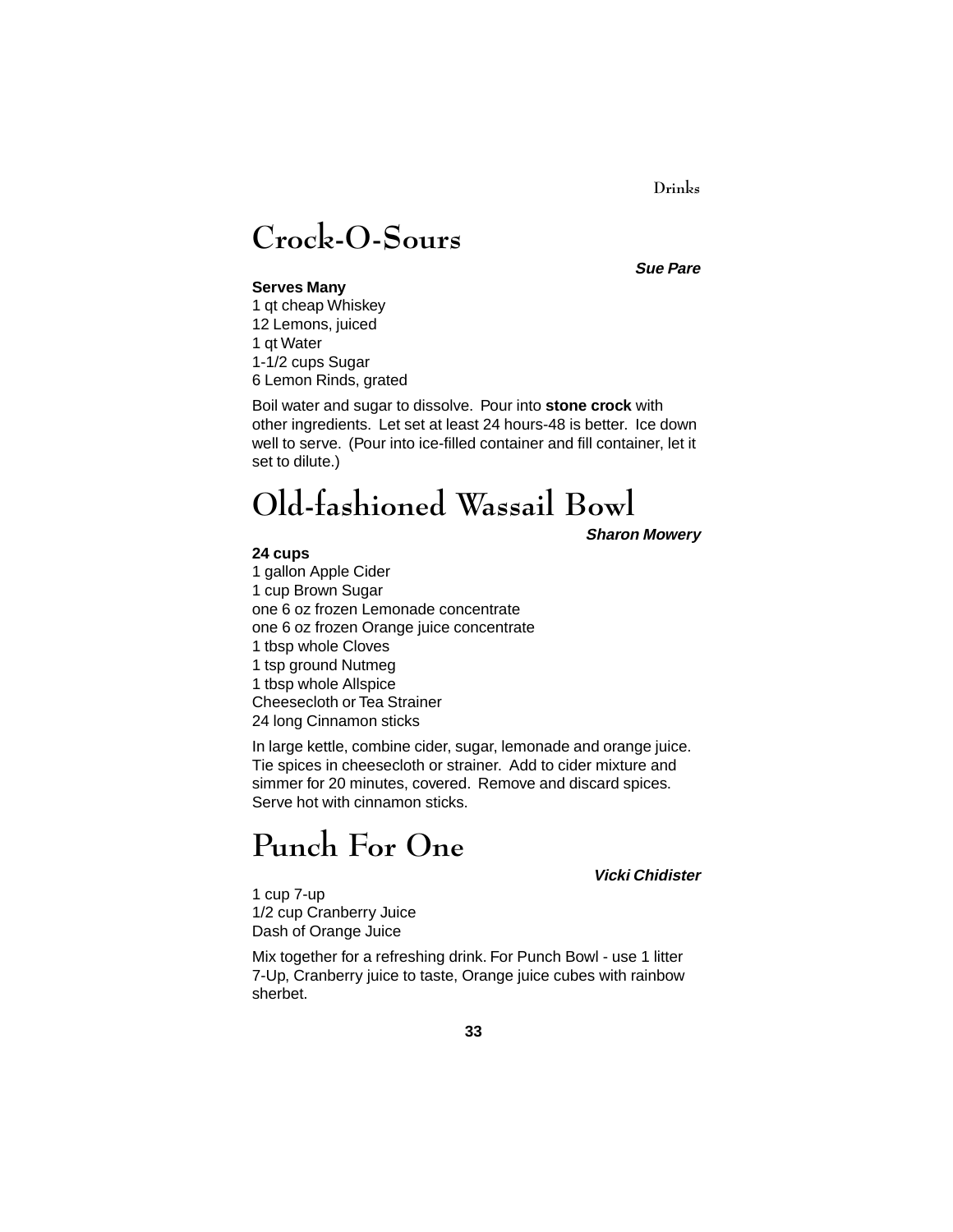# Cherry Twist

**Mike Jurek**

1/4 Amerreto 3/4 Godiva Chocolate Liqure Shot size - but can be made any size.

### Champagne Punch

**Barb Slabaugh**

1 bottle Pink Champagne 12 oz frozen Pink Lemonade 12 oz frozen Lemonade 1 liter 7-up Mix in punch bowl and serve.

# Hot Buttered Rum

**Sue Pare**

1 lb Butter (not margarine) 1 qt Ice Cream 1 lb Dark Brown Sugar Mix butter, ice cream and dark brown sugar. Freeze. To serve: **Mix:** 1/2 cup boiling water 1/2 cup mix 2 caps rum

# Donna's Slush

**Donna Libby**

4 cups Water 1 cup sugar 1 cup Water 1 Tea bag 6 oz Orange juice 6 oz Lemonade ½ cup Whiskey

Boil 4 cups water, and 1 cup sugar. Steep one hour add 1 cup water, tea bag. Add rest. Freezes to slushy stage automatically.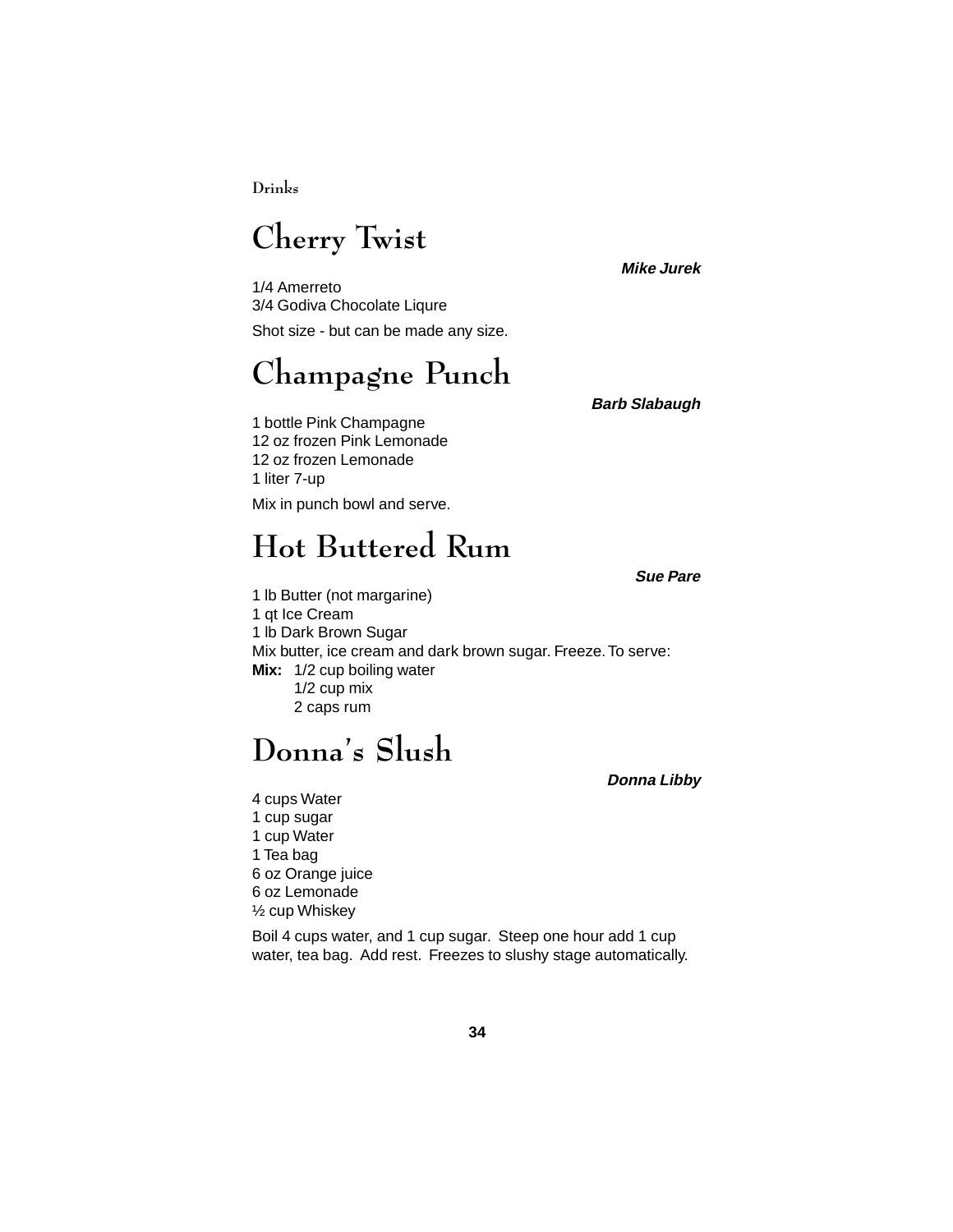

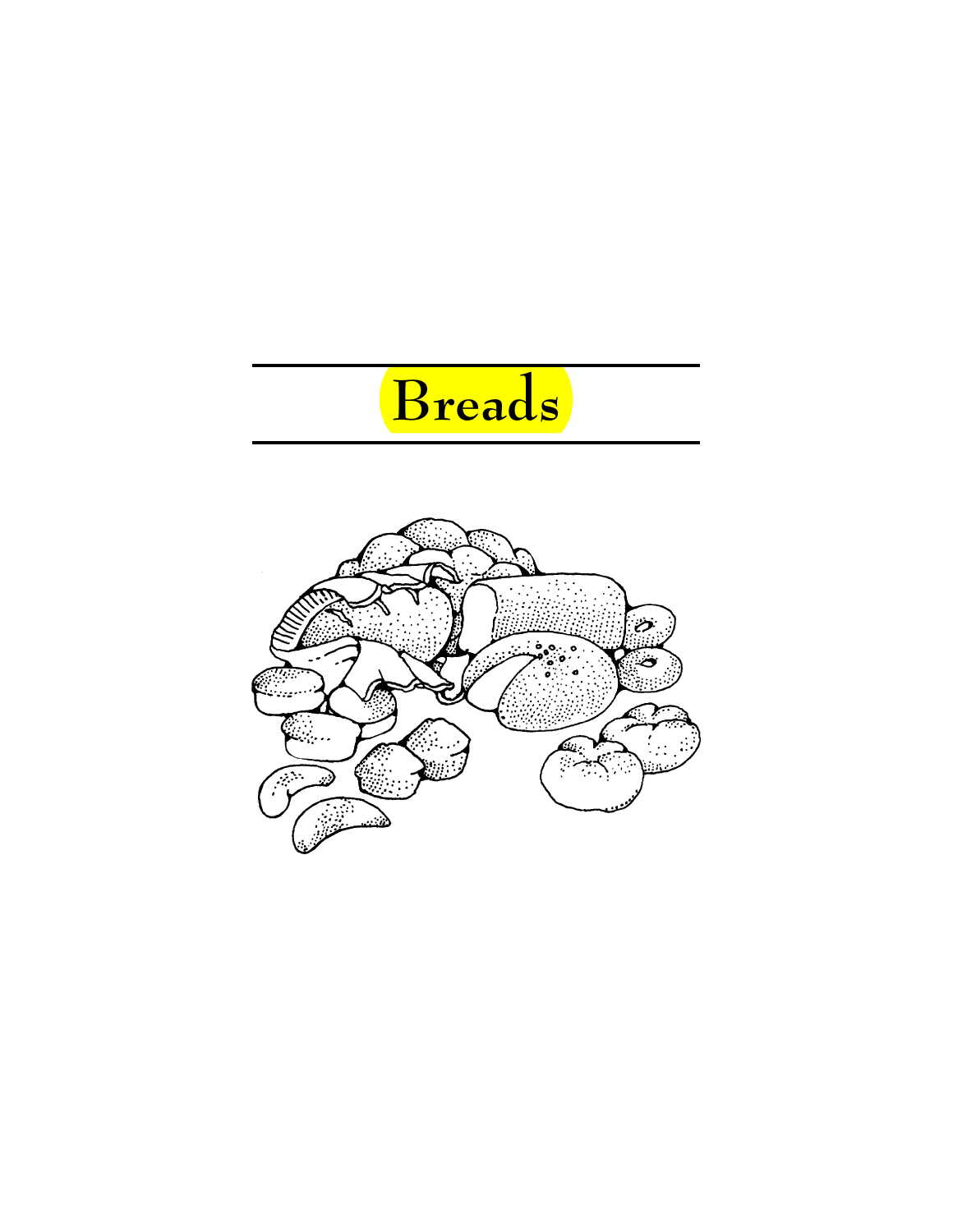## Butterscotch Nut Bread

**Ruth Turnock**

**1 Loaf** 1 Egg 1 cup Brown Sugar 1-1/2 Tbsp Butter, melted 2 cups Flour, sifted 3/4 tsp Baking Powder 1/2 tsp Baking Soda 1/4 tsp Salt 1 cup Buttermilk 1/2 cup Nuts, chopped

Beat egg. Add sugar gradually, continuing to beat. Add butter and blend. Add sifted dry ingredients alternately with milk. Blend until well mixed. Add nuts. Pour into greased 8-1/2 x 2-3/4 loaf pan. Bake at 350° for 1 hour

# Coffeecake

**Dee Taylor**

- **3 Round Cake Pans** 1/2 Cup Butter 1/2 Cup Shortening 2 Cups Sugar 3 Eggs
- 3 Cups Flour, sifted
- 4 Tsp. Baking Powder 1 Can Evaporated Milk
- 
- 1 Tsp. Vanilla

Cream butter, shortening and sugar. Add eggs and blend.

Add sifted dry ingredients alternately with milk and vanilla. Pour 1/ 2 batter into greased pans, sprinkle with cinnamon sugar mix (1/2 cup each of sugar and cinnamon)

Add remaining batter and another 1/4 cup cinnamon sugar mix. Bake at 350° for 40 to 50 minutes.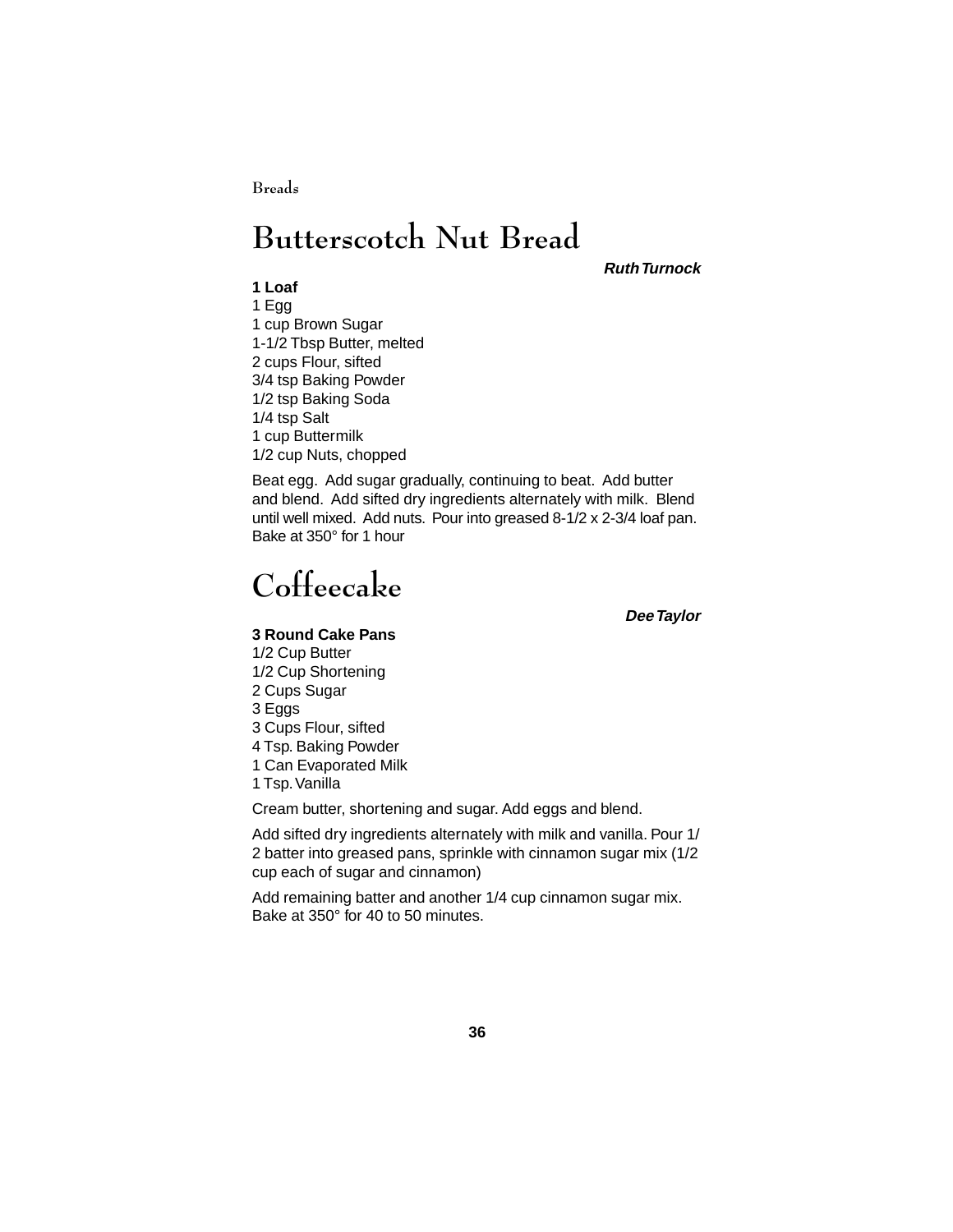### Beer Bread

#### **Ruth Turnock**

**1 Loaf** 3 Cups Self-rising Flour 3 Tbsp. Sugar one 12 oz. Can Beer (room temperature very important) P.S. 1 Cup Nuts or Raisins may be added. Also 1 Tbsp. minced dry Onions or 2 Tsp. Dill Weed.

Mix together all ingredients. Place into greased 4 x 8 x 3 inch bread pan. Bake 375° for 40 to 50 minutes or until golden brown. Put butter on crust while still warm.

### Three Grain Peanut Butter Bread

**Madelon Frick**

1 Cup Flour 1/2 Cup Quick Oats 1/2 Cup Yellow Corn Meal 1/2 Cup Non Fat Dry Milk 1/2 Cup Sugar 3 Tsp. Baking Powder 1 Tsp. Salt (optional) 2/3 Cup Creamy Peanut Butter 1 Egg 1/2 Cup Milk (or water)

Combine flour, oats, cornmeal, dry milk, sugar, baking powder & salt. Cut in peanut butter until mixture consists of small particles. Beat egg & milk together and pour into flour mixture. Stir well and pour into a greased 9 x 5 x 3 inch loaf pan. Bake at 325° for 1 hour & 10 min. or until done. Remove from pan after 10 minutes.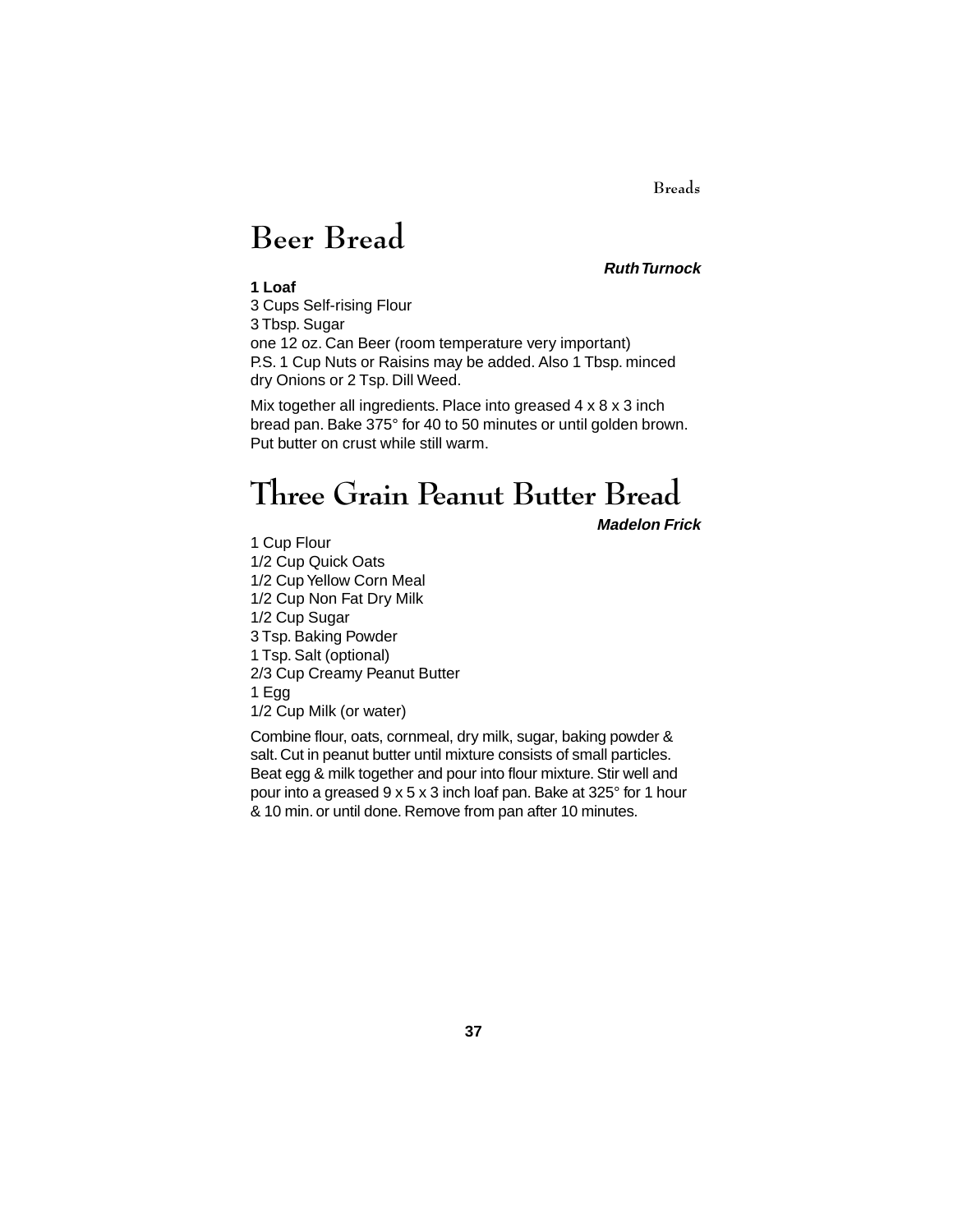## Dilly Casserole Bread

**Ruth Turnock**

Soften 1 pkg. Dry Yeast in 1/4 cup warm water **Combine in mixing bowl:** 2 Tbsp. Sugar 1 Tbsp. Butter 1 Tsp. Salt 1/4 Tsp. Soda 1 Cup Creamed Cottage Cheese, heated until lukewarm 1 Tbsp. Instant Minced Onion 2 Tsp. Dill Seed 1 Egg (unbeaten) **and** Yeast (softened)

Add 2-1/4 to 2-1/2 cups flour to form stiff dough, beating well after each addition. Cover, let rise in warm place until light and double in size, 50-60 minutes. Stir down dough. Turn into well greased 8 inch casserole. Let rise until light - 30-40 minutes. Bake until golden brown at 350° for 40-50 minutes. Brush with soft butter, sprinkle with salt.

## Irish Brown Bread

#### **Joan Moran (Oran Islands)**

#### **Bundt or tube pan**

- 1 cup White Flour
- 2 cups Whole Wheat Flour
- 1 tsp Baking Powder
- 1 tsp Baking Soda
- 1 tsp Salt
- 1 cup Sugar
- 1 stick Margarine
- 2 Eggs
- 3 cups Buttermilk

Preheat oven to 325°. Mix all dry ingredients and rub in margarine. Add eggs and buttermilk to make a soft dough. Stir well with wooden spoon. Pour into greased pan. Bake for 35 to 45 minutes or til brown. Cool on rack.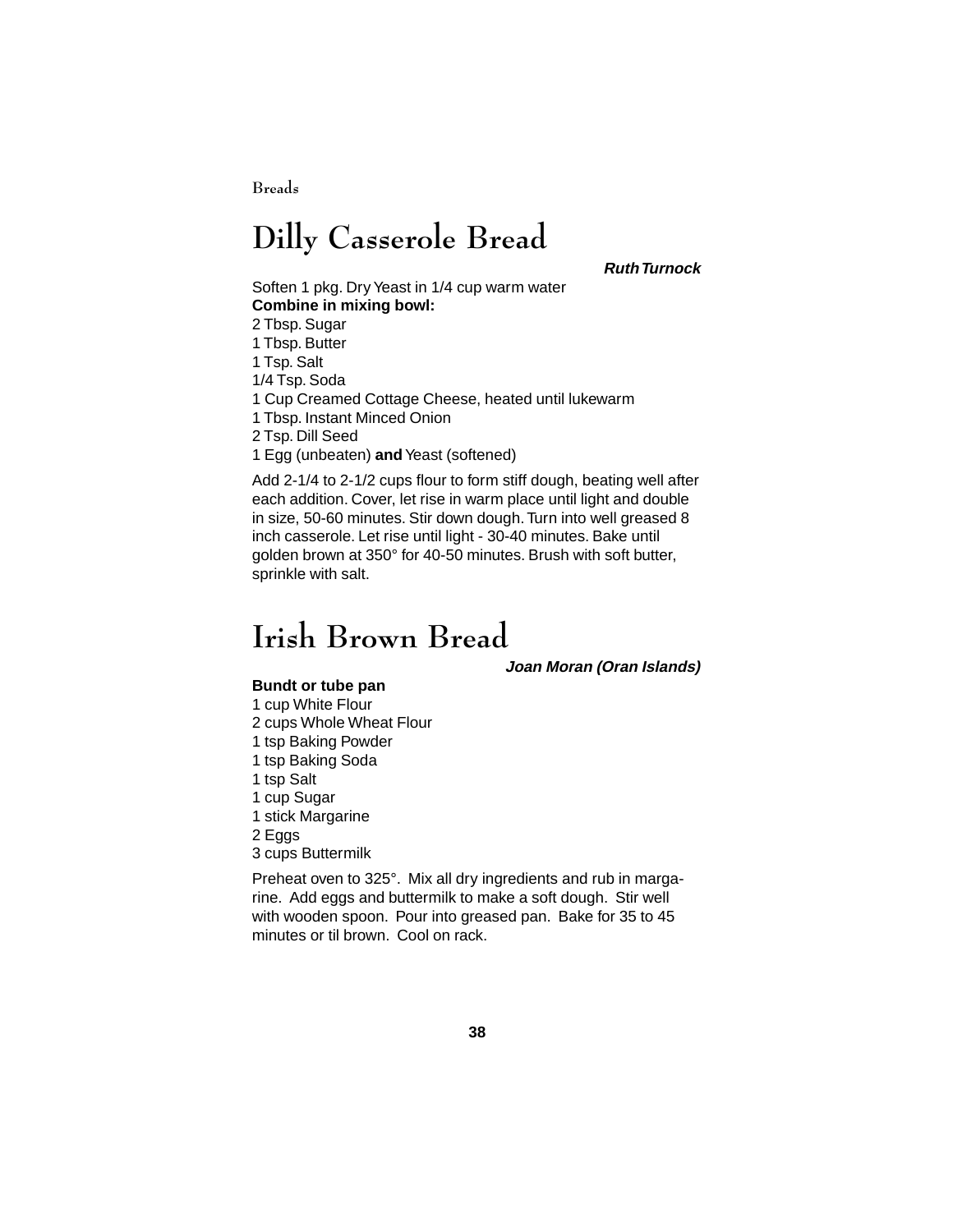## Irish Soda Bread

**Joan Moran (County Clare Ireland)**

#### **2 loaf pans**

1 stick Margarine 2/3 cups Sugar 2 Eggs, beaten 4 cups White Flour 3-1/4 tsp Baking Powder 1 tsp Salt 1-1/4 tsp. Baking Soda 1-1/2 cups Buttermilk 1 cup Currants

Cream together margarine and sugar. Add eggs-mix well. Stir together in separate bowl-flour, baking powder, salt and soda. Add flour, mix one cup at a time with buttermilk, stir. Add currants and mix well. Grease pans. Bake at 350° for 60 minutes or until tester comes clean. Butter top when still hot.

## Zucchini Bread

**Eileen Jurek**

#### **Yields 2 loaves**

3 Eggs 1 cup Vegetable Oil 2 cups Sugar 2 cups Zucchini, grated and well drained 1 teaspoon Vanilla 3 cups Flour 1/2 teaspoon Salt 1/4 teaspoon Baking Powder 1 teaspoon Baking Soda 3/4 teaspoon Nutmeg 1 tablespoon Cinnamon 1/2 cup Raisins (optional)

Mix together eggs, oil, sugar, zucchini, and vanilla; set aside. Mix together flour, baking powder, soda, nutmeg, and cinnamon; add to first mixture. Add raisins if desired. Pour into 2 greased and floured loaf pans. Bake at 350° for approximately 45 to 50 minutes or until the center springs back when touched.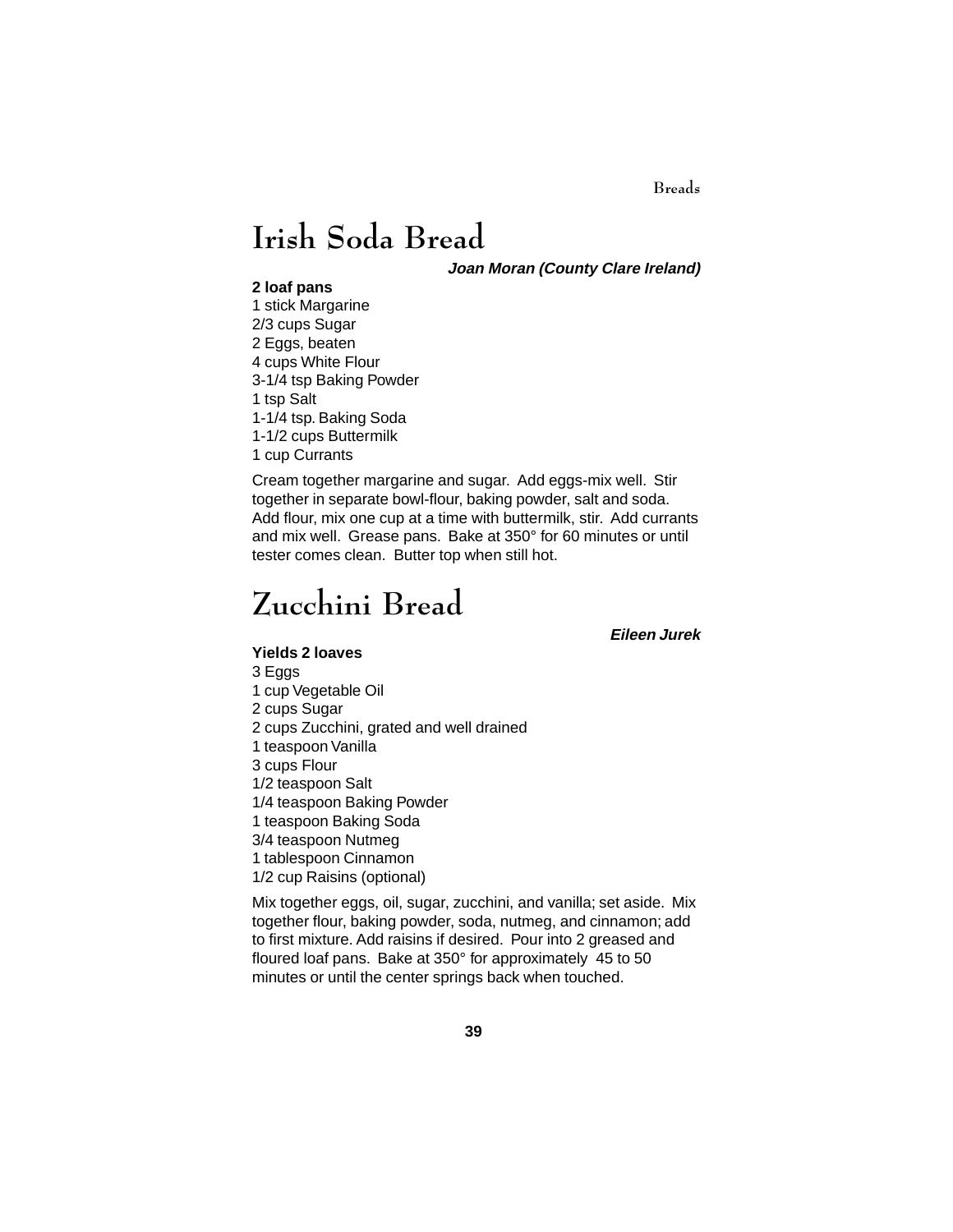### Monkey Bread

**Sue Pare**

#### **4 x 10 bundt pan**

3 cans Buttermilk Biscuits, quartered 1 cup Sugar 1 tsp Cinnamon **SAUCE:** 1 cup Sugar 1 tsp Cinnamon 1 stick Butter

Shake quartered biscuits in cinnamon/sugar mix. Place in greased bundt pan. Combine sugar, cinnamon and butter in double boiler. Bring to boil and pour over biscuits. Bake at 350° for 25-30 minutes. Tear off pieces - no need to cut.

## Hobo Bread

**Patricia Gajewski**

#### **3-#1 coffee cans**

2 cups Seedless Raisins 4 tsp Baking Soda 2 cups boiling Water 1-1/2 cups Sugar 1 cup Nuts 1/4 cup Salad Oil 2 Eggs, well-beaten 1/2 tsp Salt

Stir raisins, water and soda together. Refrigerate overnight. Add oil, sugar, salt, eggs, flour and nuts. Pour into greased coffee cans. Bake at 350° for 60 minutes. Cool and remove before slicing.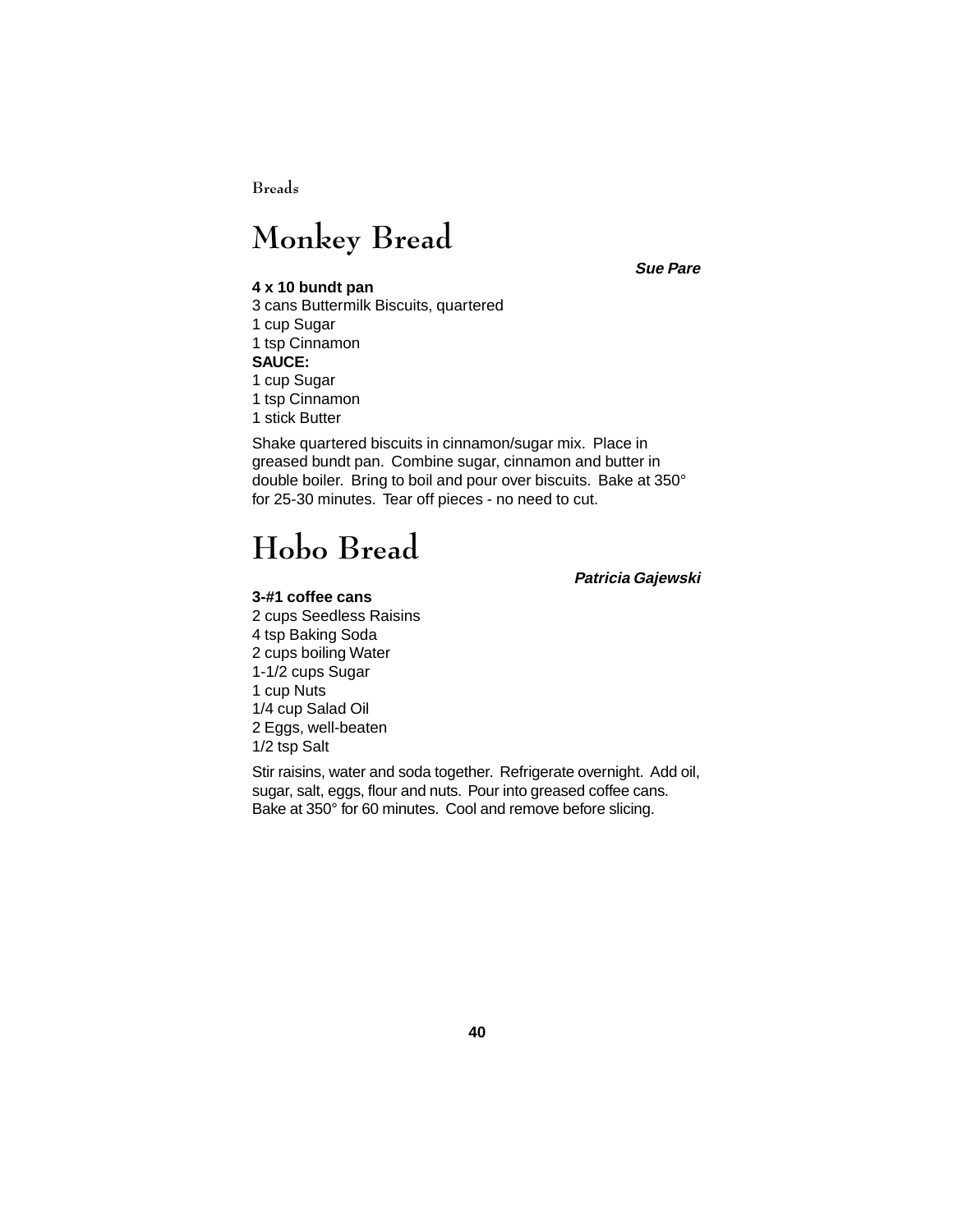### Pizza on pita bread

**Hussam Dandashli**

2 Tbsp Yeast 2 cups lukewarm Water 6 cups Flour dash Salt

mix ingredients-enough flour until not sticky. Let rise 1 hour. Divide into balls and flatten. Bake at 450° to 500°. Top with mozzarella cheese and/or oregano for pizza.

## Coffee Cake

#### **Barb Slabaugh**

**Cream:** 1 stick softened margarine, add 1 cup sugar, 2 eggs, 2 tsp vanilla, let mixer run.

**Sift:** 3 cups flour, 4 tsp baking powder, 1 tsp salt. Add to mixture by spoonfuls with 1 cup milk.

Use 9 x 13 greased and floured pan.

**Topping:** 1-1/3 cups brown sugar, 4 tsp cinnamon, 4 Tbsp flour, 4 Tbsp melted butter ( or oil)

Put topping on cake; press into cake with fork. Bake at 350° for 32 minutes. One half recipe 8 x 8 pan, 25 to 30 minutes.

### Pumpkin Bread

#### **Margie Nowicki**

3-1/2 cups Flour 2 tsp Baking Powder 1-1/2 tsp Salt 1 tsp Cinnamon 1 tsp Nutmeg 3 cups Sugar 1 cup Oil 4 Eggs 2/3 cup Water 2 cups canned Pumpkin

Sift dry ingredients together. Add remaining ingredients. Mix until smooth. Pour into greased and floured pans. Cool 10 minutes before inverting.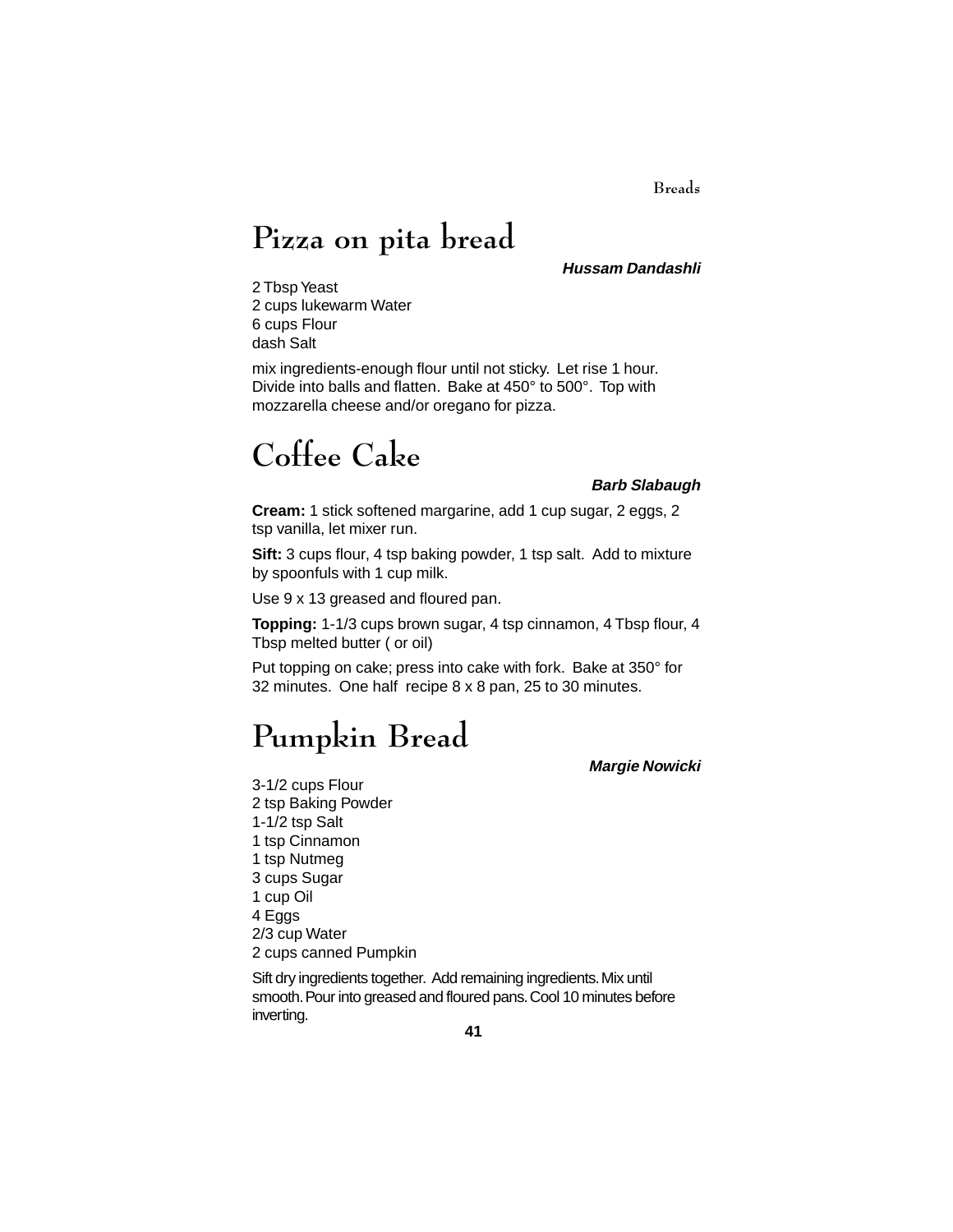## Apple Butter Muffins

**Donna Libby**

1-3/4 cups Flour 1/3 cup Sugar 2 Tsp Baking Powder 1 Tsp Apple or Pumpkin pie spice 1/4 tsp Salt 1 Egg, beaten 3/4 cup Milk 1/4 cup Oil 1/3 cup Apple Butter 1/3 cup chopped Pecans 2 Tbsp Sugar

Mix flour, sugar, baking powder, spice and salt. Add egg, milk, and oil. Spoon 1 Tbsp mix into muffin tins. Top with apple butter (1 tsp in each). Then finish filling cups with batter. Mix pecans and sugar and sprinkle over batter. Bake at 400° for 20 minutes.

## Bran Muffins

**Donna Libby**

#### **Makes 12**

1-1/4 cups Flour 1 Tbsp Baking Powder 1/2 tsp Salt 1/2 cup Sugar 1-1/2 cups all Bran Cereal 1-1/4 cups Milk 1 Egg 1/4 cup Vegetable Oil

Stir together flour, baking powder, salt, and sugar-set aside. Measure all bran and milk into large mixing bowl-stir to combine. Let stand 1 to 2 minutes or til cereal is softened. Add egg and oil. Beat well. Add flour mixture-stir only to combine. Portion batter evenly into 12 muffin cups. Bake at 400° for 18 to 20 minutes.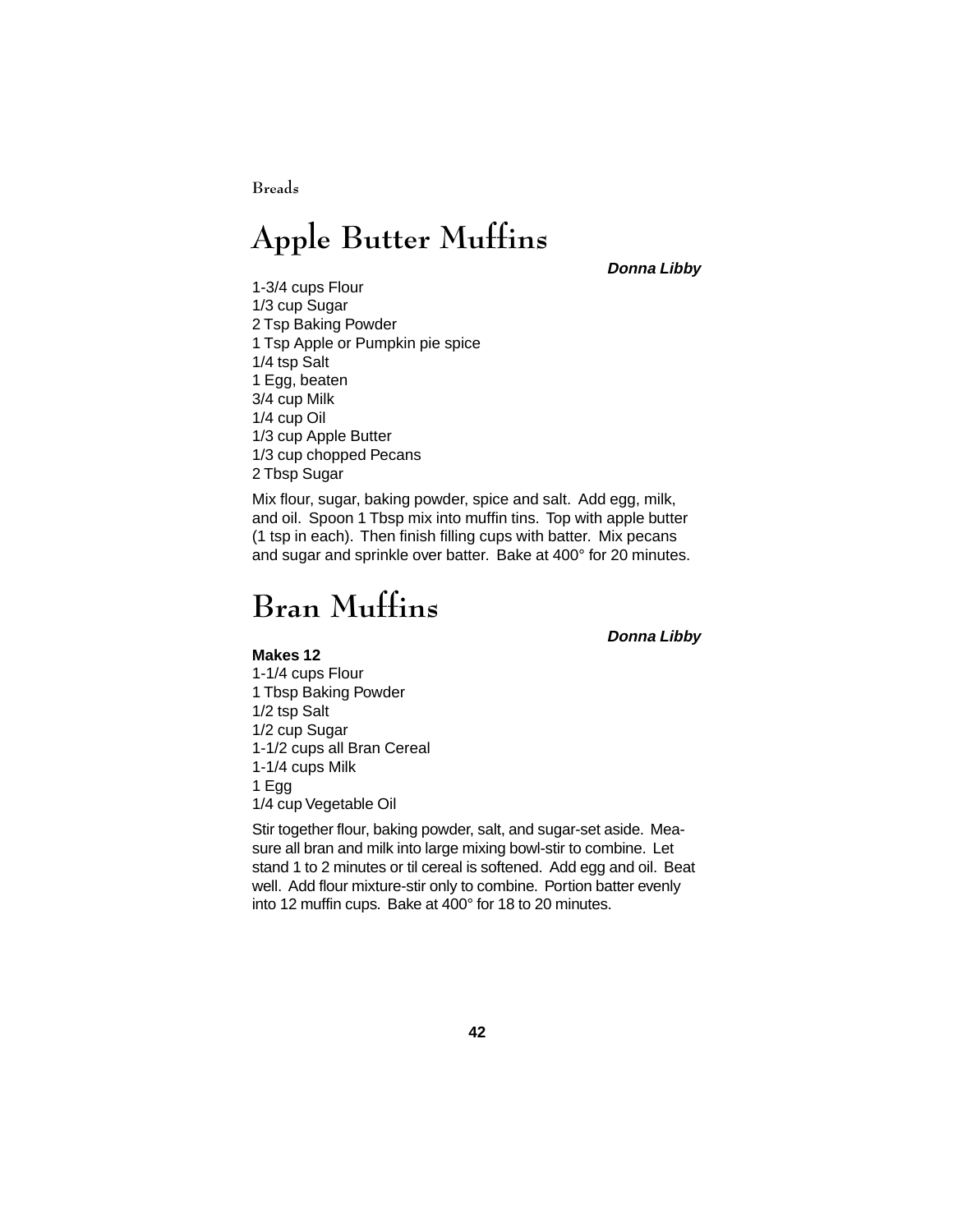## Garlic Bread

**Meg Buck**

3 sticks Butter

1 tsp Garlic Powder

1 tsp Parsley

1 tsp Salt

1 tsp Paprika

1 lg Loaf French Bread

Cut crust off of top and sides of bread. Slice on slant. Mix remaining ingredients well. Spread mix on both sides of bread, tops and sides. Wrap in foil, expose top. Bake at 375° for 15 to 20 minutes.

## Noodles

**Ed Murchison**

4 Egg Yolks 1 drop Yellow Food Color 3 Tbsp cold Water 1-1/2 cups Flour 1 tsp Salt

Mix flour and salt. Beat egg yolks and food color. Add water. Add to flour, mix with fork, then with hands. Knead to finish mixing. Roll out thin-cut into strips of desired width. Let dry slightly after cutting. Cook in boiling salted water until done.

## Overnight Coffee Cake

**Verna Smith**

1 pkg frozen Cloverleaf Dough-not thawed 1 pkg Vanilla Pudding mix-not instant 1/2 cup Brown Sugar 1/2 cup chopped Nuts 1 stick butter, melted

Separate frozen dough into pieces and place in well-buttered. Blunt pan. Combine dry ingredients. Pour melted butter over rolls. Sprinkle with pudding mix. Leave out overnight. Then bake at 350° for 30 minutes.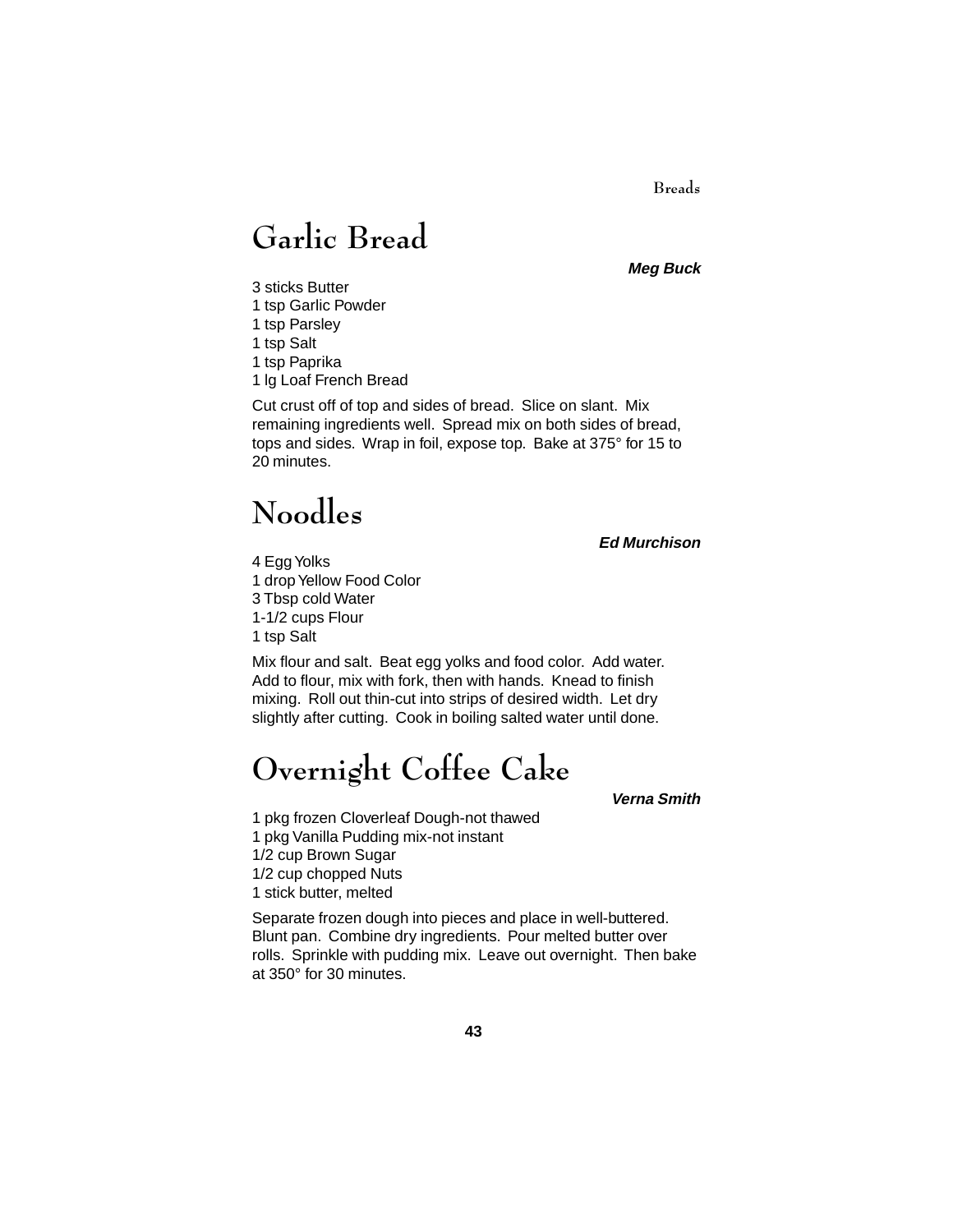## Sour Cream Coffee Cake

**Dora Jurek**

8 cup Flour 1/2 lb Butter 2 tbsp Shortening 1 cup Milk 9 Eggs 1 tsp Salt 1 tsp Vanilla 1 bottle Sour Cream 1 3/4 cup Sugar \$.10 Yeast

## Perfect Muffins

**Ruth Turnock**

2 cups Flour 1/4 cup Sugar 3 tsp Baking Powder 1/2 tsp Salt 1 cup Milk 1/3 cup Salad Oil 1 Egg, slightly beaten 1 tsp Vanilla

Line cups with a paper liner and grease bottom. Place flour, sugar, baking powder and salt into a large bowl. Measure milk in a 2 cup measure. Add oil and egg and beat with fork to mix well. Make a well in the center of flour mix. Pour in milk mixture all at once. Stir quickly with fork, just until flour disappears. Do not beat. The batter will be lumpy. Using ice cream scoop, quickly dip batter into muffin cups, filling each. Slightly more than half. Bake at 400° for 20 to 25 minutes. Loosen edge of muffins with a spatula-turn out.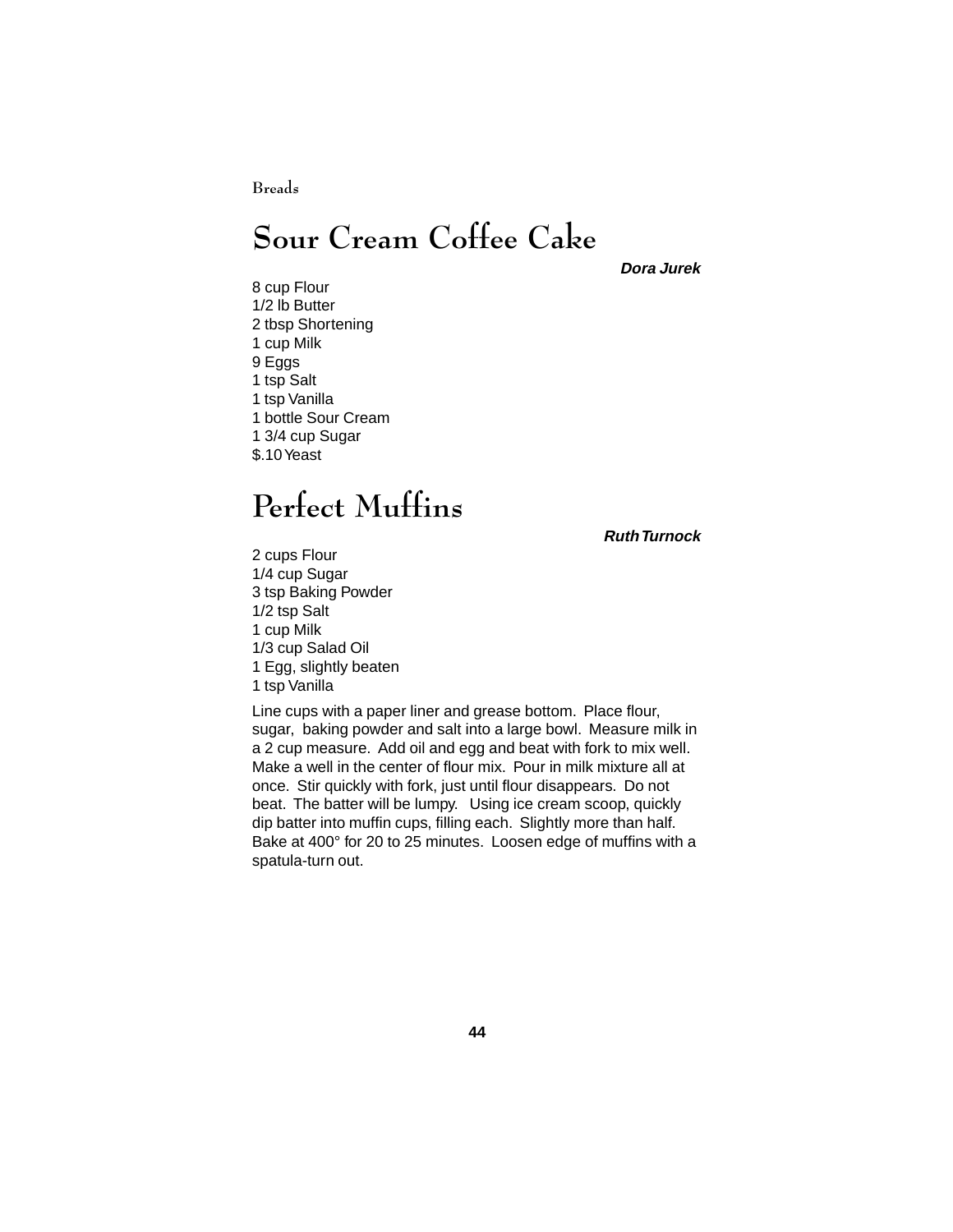## Six-Week Muffin

**Becky Polman**

15 oz Raisin Bran 3 cups Sugar 5 cups Flour 5 tsp Baking Soda 3 tsp Salt 1-1/2 tsp Cinnamon 1 cup Oil 4 Eggs, beaten 1 qt Buttermilk

Mix bran, flour, sugar, soda, cinnamon and salt in large bowl. Add eggs, oil, and buttermilk. Mix well. Cover and refrigerate. Fill muffin cups 1/2 full to bake. Bake at 350° for 15 to 20 minutes. Refrigerate remaining batter. Do not stir side of bowl until using last of batter.

### Drop Doughnuts

**Grandma Borntrager**

1 cup Sugar 2 Eggs 2 Tbsp Shortening, melted 1 cup Milk 1 tsp Vanilla 4 tsp Baking Powder 3 cups Flour 1/2 tsp Salt heat Oil to 350°

Mix. Drop by large tsp into 350° oil. Fry until browned.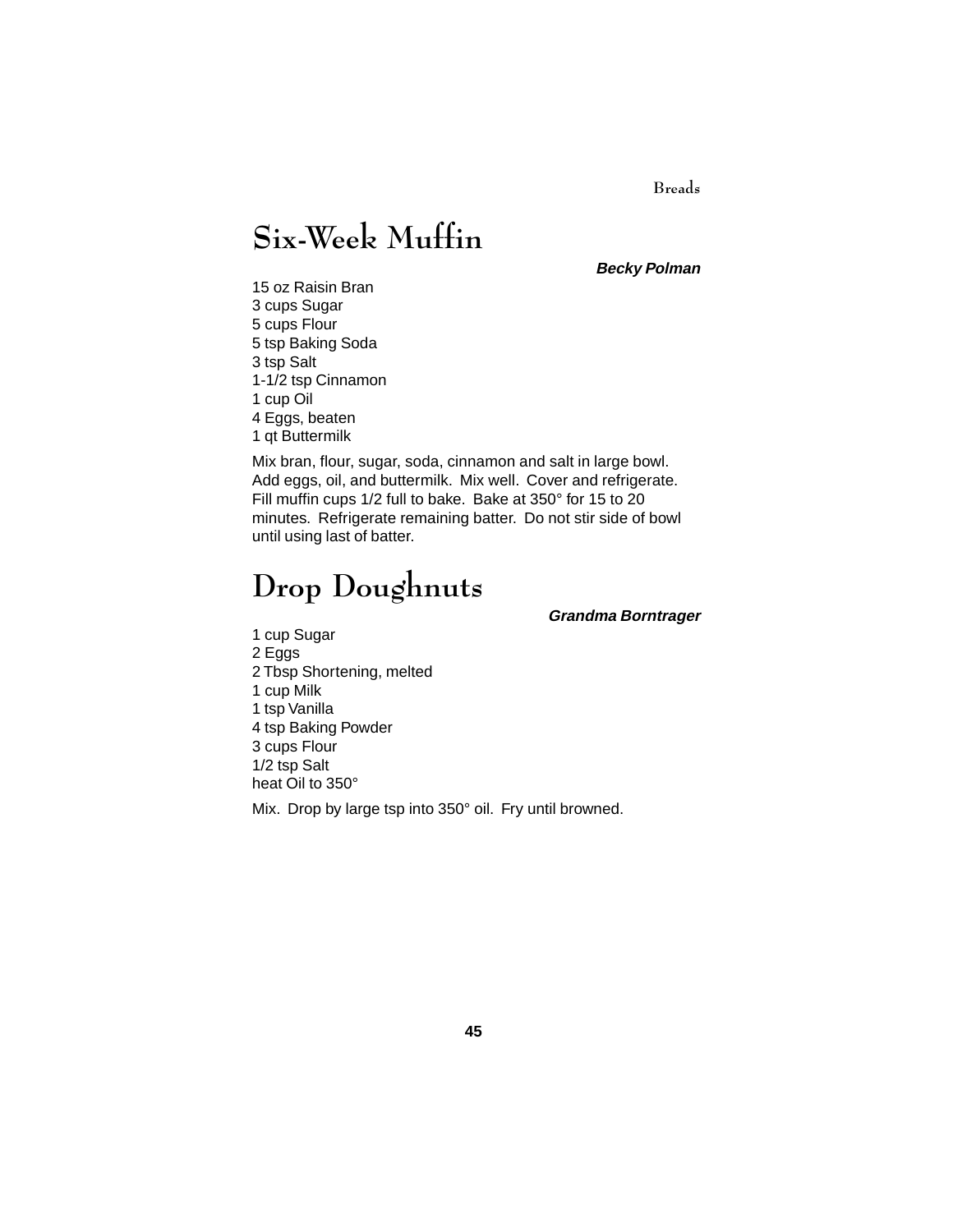### Loukomades (greek doughnuts) **Joan Christodoulides**

#### **4 dozen**

1 tsp Active Dry Yeast 1 cup warm Water 2 Eggs 1 Tbsp Sugar 1/2 tsp Salt 1-1/2 cups Flour Fat for frying **Honey** Cinnamon

Dissolve yeast in warm water. Beat eggs and add sugar and salt. Add flour alternately with water and yeast. Beat well. Cover and let rise for 2 hours. Drop by tsp in 375° fat, turning to brown evenly. Drain on absorbent paper. Dip in warmed honey and sprinkle with cinnamon. May warm in oven before dipping in honey.

## Chocolate Eclair

#### **Tina Slabaugh**

1 box Graham Crackers

Mix: two (3.4 oz) boxes Instant French Vanilla Pudding and 3 cups Milk

Layer crackers in 9 x 13 pan, cover with 1/2 pudding mixture; another layer of crackers and other 1/2 of pudding mixture. Finish with layer of crackers.

#### **Chocolate Frosting**

use canned frosting (heat slightly until thin enough to pour) or the following.

6 oz pkg Chocolate Chips

1/3 cup Milk

- 2 Tbsp Margarine
- 1 cup Sugar

Melt margarine with milk, sugar, and chips. Bring to boil; cool very slightly. Pour over top.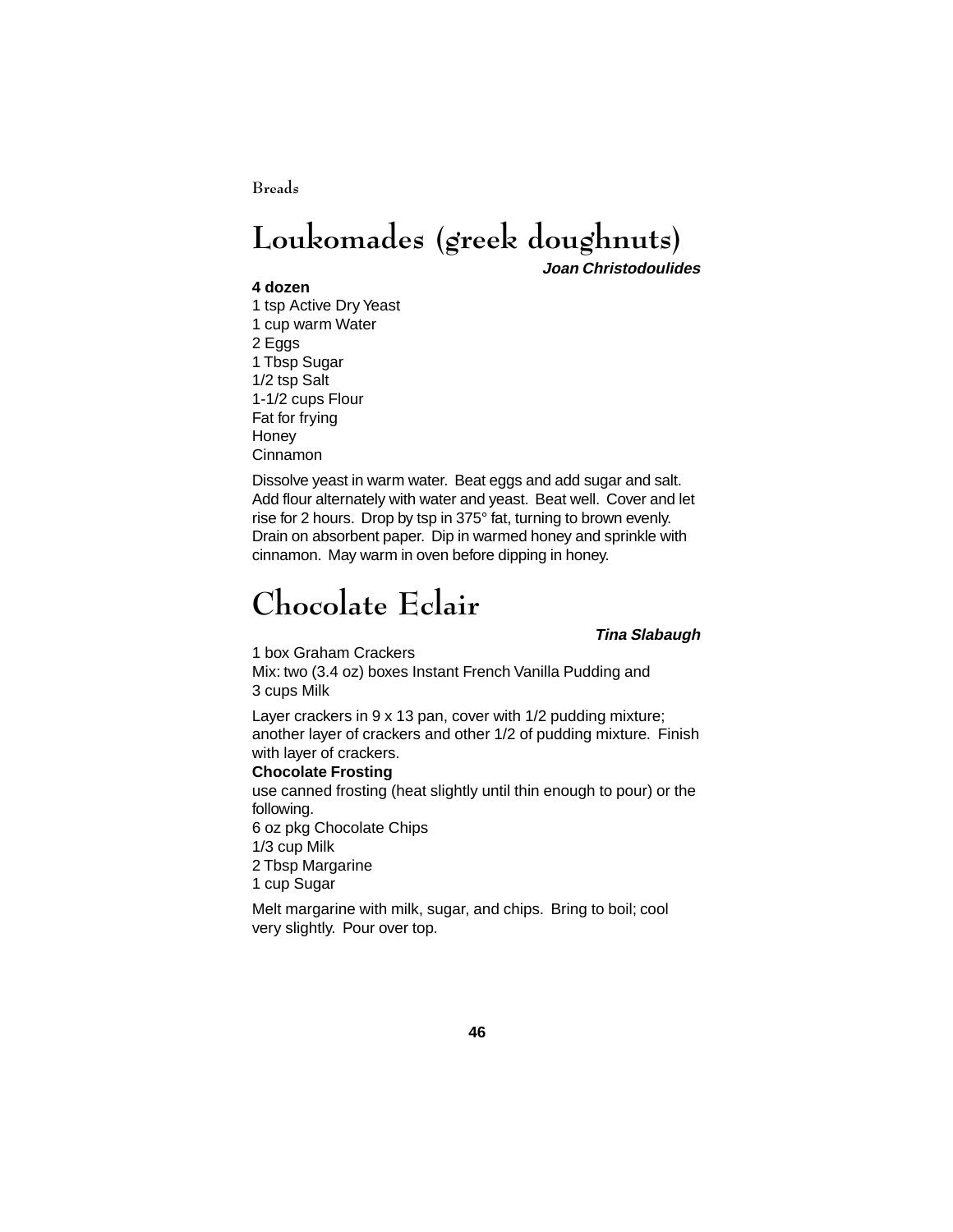## Cream-Cheese Pastries

**Dora Jurek**

1 cup Butter or Margarine 1 pkg 8 oz Cream Cheese 2 cups Flour 1/2 tsp Salt

Remove butter and cream cheese from refrigerator about 15 minutes ahead. Beat in small bowl until blended. With fingertips or wooden spoon blend in flour and salt until dough is smooth. Shape in flat mound on sheet of foil. Wrap and chill overnight. Remove from refrigerator 15 to 30 minutes before rolling. Divide in halves or quart for ease in handling. Wrap reserved portions and return to refrigerator.

#### **Apricot Kolecky**

1 recipe Cream Cheese Pastry. Apricot Jam **Water** 

Roll pastry 1/8 inch thick and cut with 3 inch round edge. Put 1/4 tsp jam in center of each roll. Brush edge with an inch of water and fold. Place on cookie sheet and chill for 30 minutes. Bake in 375° for 15-18 minutes. Makes 3 dozen.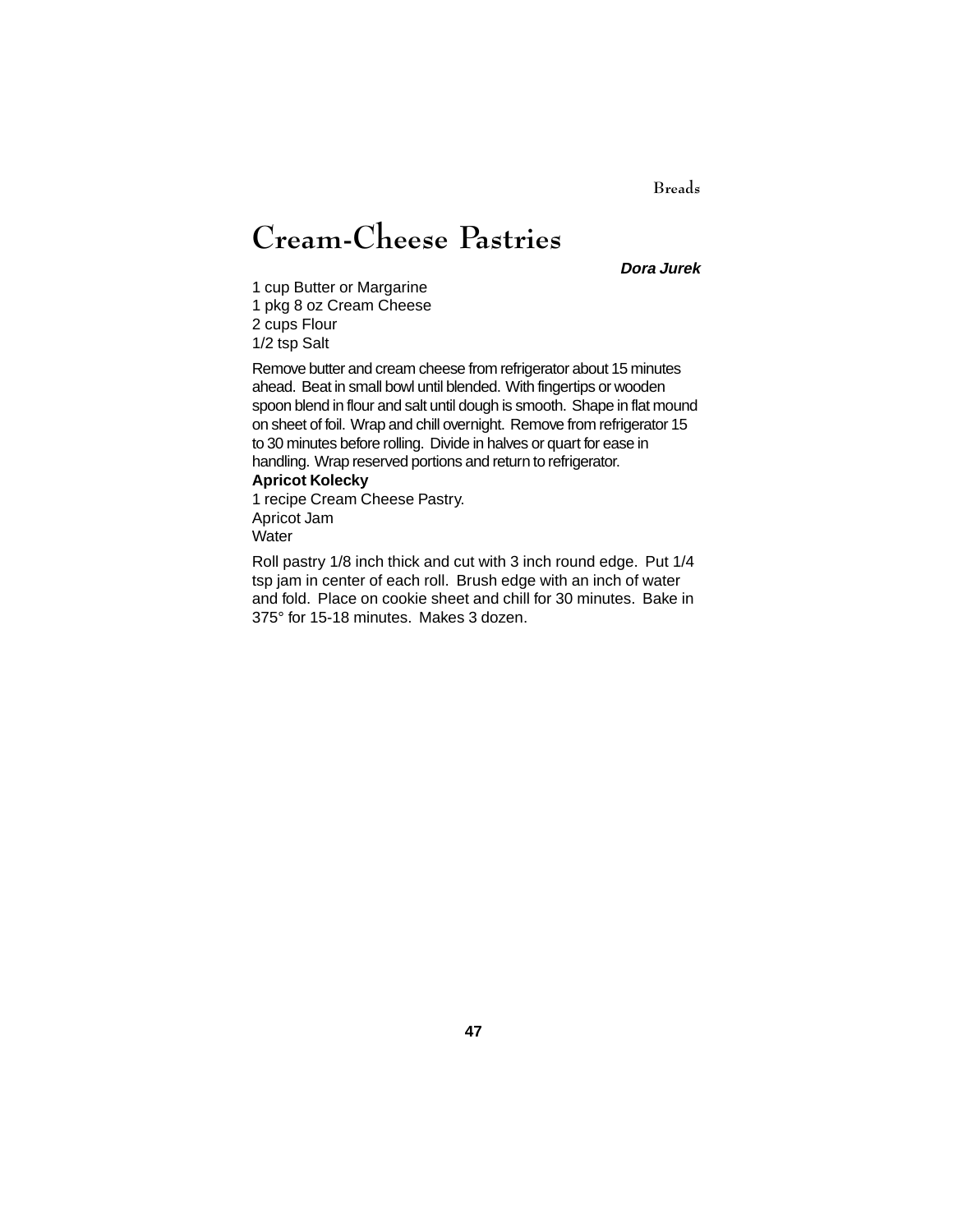### Potato Dough for Pierogi

**Dora Jurek**

2 cups Flour 1 tsp Oil 1/2 cup boiling Water 2 tsp Salt 1 to 2 Eggs 1/2 cup Betty Crocker Potato Buds

Prepare the potato buds using the 1/2 cups boiling water. Start with flour, add salt, oil, eggs and potato buds. At this point you may need to add some water. (If eggs are large, water may not be required.) Knead, roll, cut , fill and boil for about 3 minutes. Use 4-inch diameter cookie cutter to cut dough. Above recipe makes about 20 to 24 circles.

#### **Cheese Filling**

2 lb pounds Dry Cheese

- 1 to 2 Egg Yolks
- 1/4 tsp Pepper
- 4 Tbsp chopped Onion
- 1 tsp Salt
- 1 tsp Sugar

#### **Sauerkraut Filling**

1 lg can Sauerkraut (drain and rinse)

1/2 pound Bacon (Cut in small pieces)

- 1 med Onion, chopped
- Salt, Pepper, Brown Sugar to taste.

Fry bacon and onion. Add drained sauerkraut, salt, pepper and brown sugar. Mix well and cool before filling dough.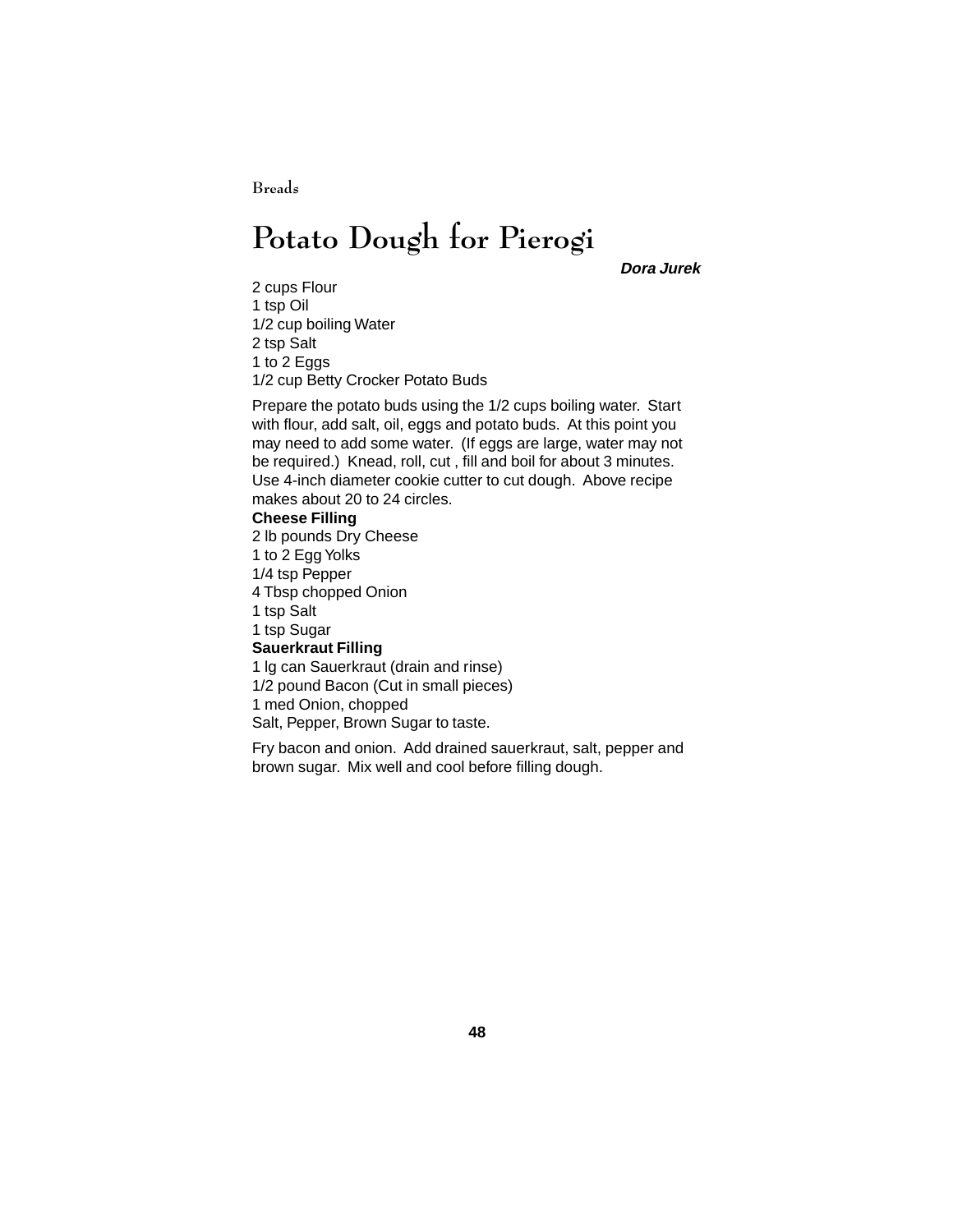

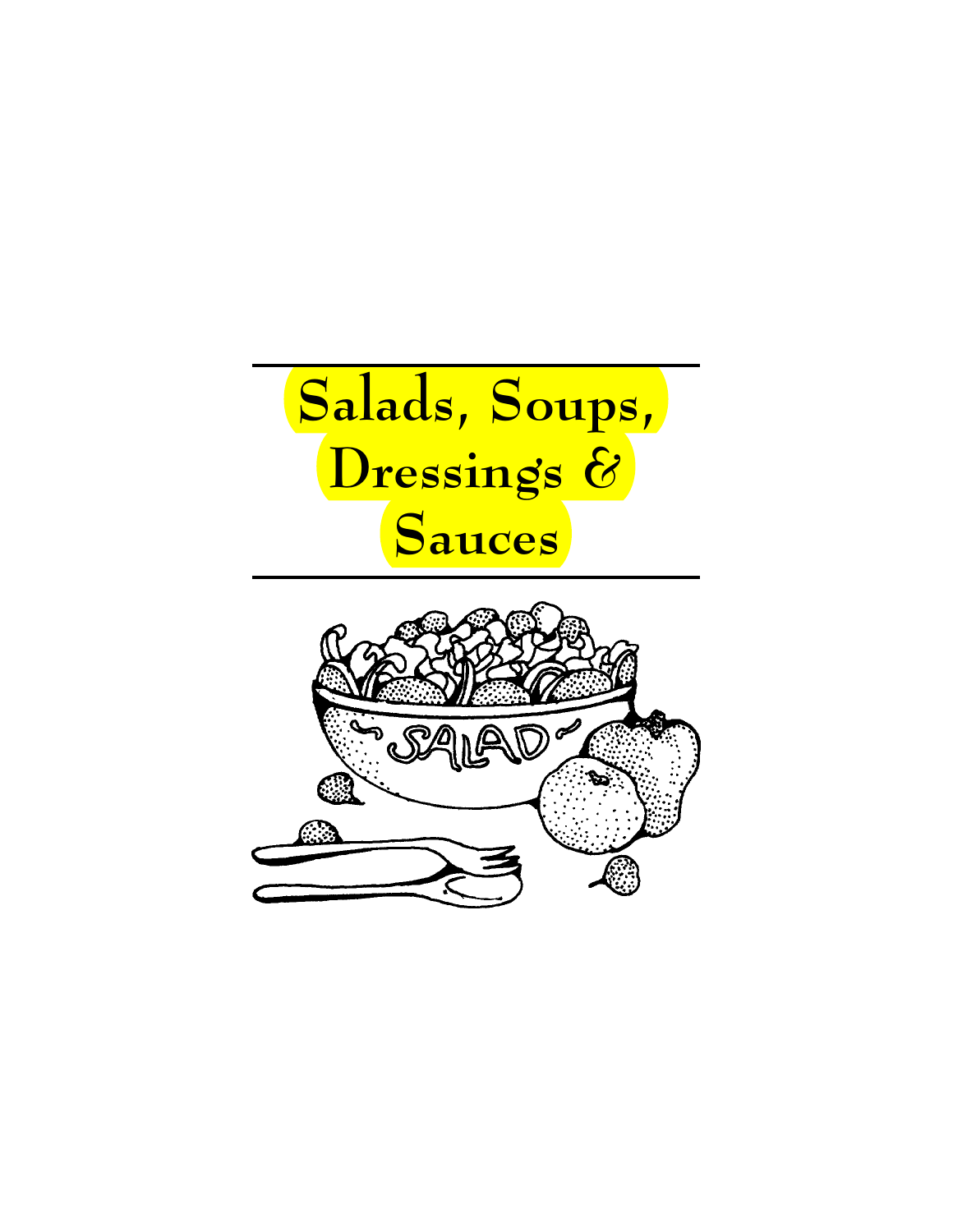### Cooked Salad Dressing

**Ruth Turnock**

4 Tbsp. Sugar 1 Tbsp. Prepared Mustard 1 Tbsp. Cornstarch-dissolved in water 1/3 Cup Vinegar Few Grains of Salt

Cook a little before adding cornstarch. If too thick, add a little milk or cream.

### Seafood Chowder

**Dottie Ann Snyder**

1/2 med green Pepper, finely chopped 3 Tbsp Butter 1 Onion, finely chopped 4 med Potatoes, finely chopped 1 Bay Leaf 1/2 Tsp. Thyme Salt & Pepper to taste 1 cup Water 8 Sealegs or 1 can Clams 3 cups Milk 2 Tbsp Cornstarch-softened in 1/4 cup milk 1 cup Cheddar Cheese, grated

Saute pepper and onion in butter. Add potatoes, spices, salt, and pepper. Add water and simmer gently til tender. Add sealegs (or clams and juice) Add milk. Bring to gentle simmer then add cornstarch to thicken takes a few minutes. Add cheese-stir to melt. Serve with chunks of bread.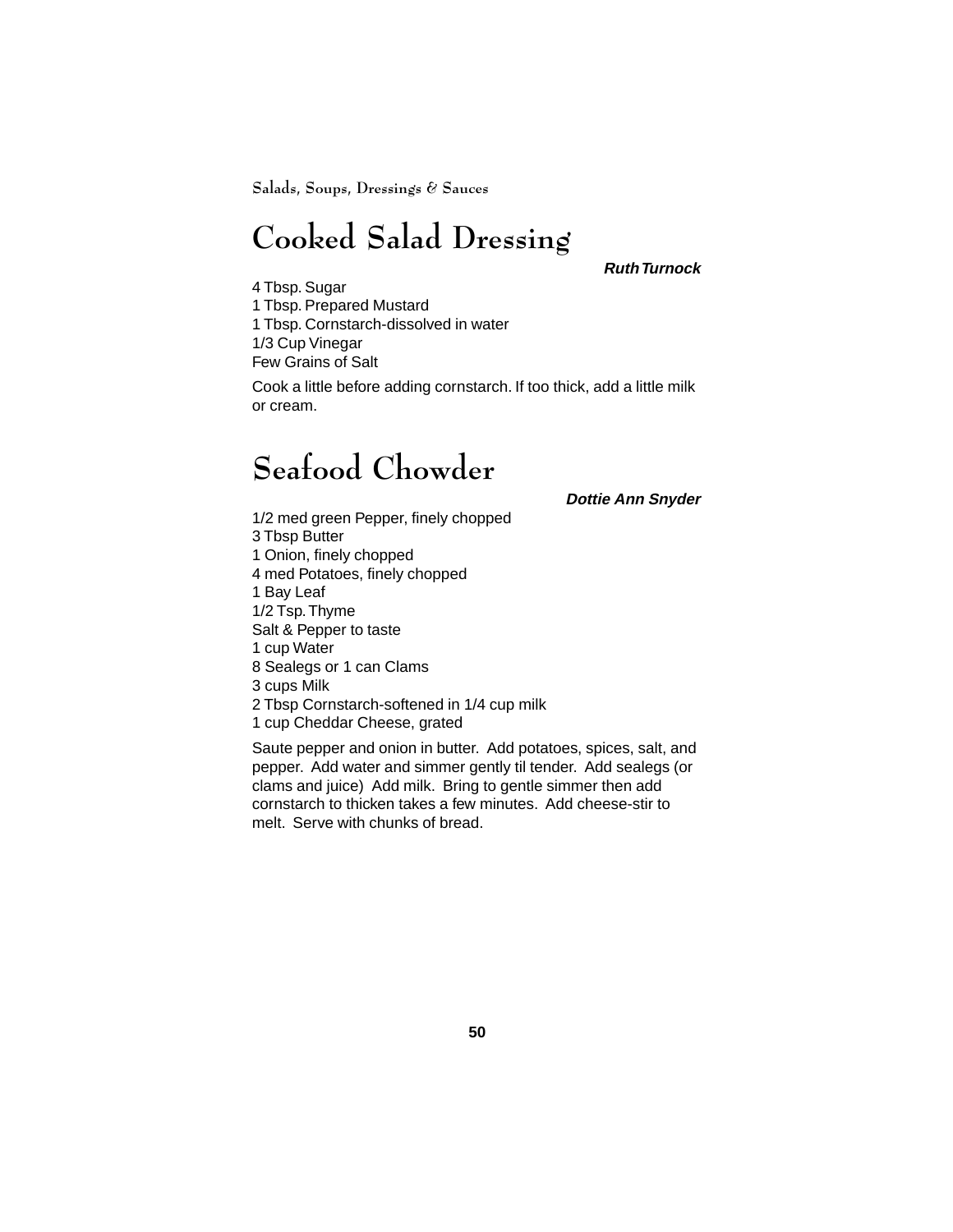## Cauliflower Soup

**Mary Jane Swank**

#### **Serves 5-6**

2 med head Cauliflower 1 med Onion 3 cups Water 1 pound Velveeta Cheese 1 cup Sour Cream 2 Tsps. Parsley 1 can Cream of Celery soup 1 can Milk Salt and Pepper to taste

Boil Cauliflower, cut in small pieces, and onion in water. Mash when cooked. Add soup, milk, cheese, sour cream, parsley, salt and pepper. Cook until cheese is melted.

### 24 Hour Yuletide Salad

**Ruth Turnock**

- 3 Egg Yolks or Whole Eggs 2 Tbsps. Sugar 2 Tbsps. Vinegar 2 Tbsps. Pineapple Juice 1 Tbsp. Butter Dash Salt 1 Cup Heavy Cream (whipped) 2 Cups White Cherries (pitted, drained) 2 Cups Pineapple Bits (drained) 1 Cup Mandarin Oranges
- 24 Marshmallows (cut up)

Cook eggs, sugar, vinegar, pineapple juice, butter and salt in double boiler until thick, stirring constantly. Cool. Fold in other ingredients.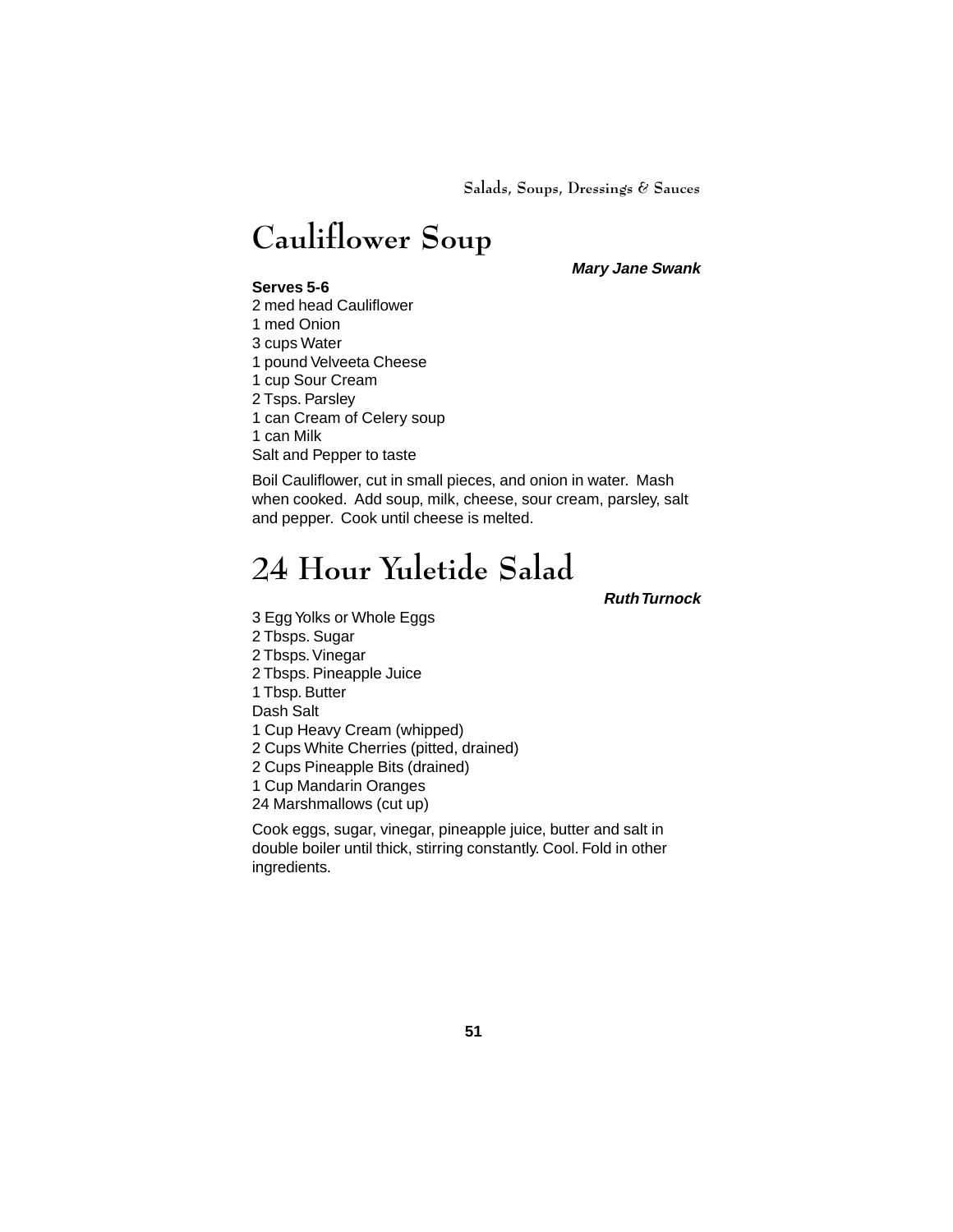## Broccoli Waldorf Salad

**Joan Jurek**

Two 10 oz. Pkg. Frozen Broccoli Spears 2/3 Cup Walnuts, coarsely chopped 2 Tart Apples, diced 1/2 Cup Celery, chopped 6 Radishes, sliced 1/2 Cup French Dressing 1 Tbsp. Worcestershire Sauce 1/2 Cup Yogurt 2 Tbsp. Honey

Cook broccoli according to package directions and drain. In a medium bowl, combine broccoli with walnuts, apples, Worcestershire sauce, yogurt and honey. Pour the sweet and spicy dressing over broccoli mixture and stir lightly to coat. Chill for at least 2 hours before serving.

## Sauerkraut Soup

**Sue Pare**

**Serves 2-1/2 quarts.**

1 lb. Smoked Polish sausage, cut in 1/2 inch pieces 5 med Potatoes, peeled and cubed 2 med Onions, chopped 2 Carrots, cut in 1/4 inch slices three 14-1/2 oz Chicken Broth one 32 oz Sauerkraut, rinsed and drained one 6 oz Tomato paste

Combine sausage, potatoes, onions, carrots, and chicken broth. Bring to boil. Reduce heat and simmer 30 minutes-until potatoes tender. Add sauerkraut and tomato paste-mix well. Bring to boil. Reduce heat and simmer 30 minutes longer.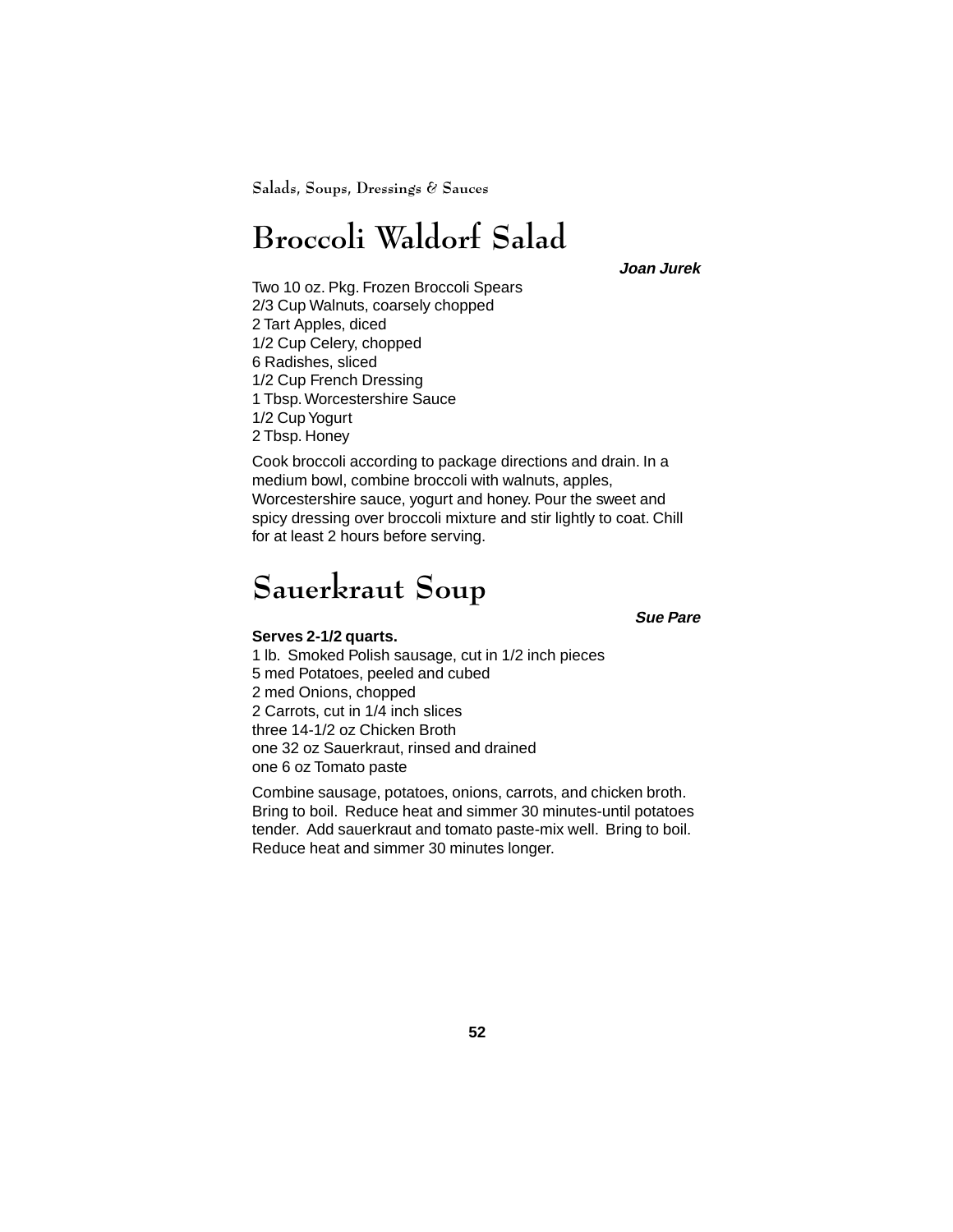## Curried Fruit

**Dottie Snyder**

- 1 lg can Pears, drained and sliced
- 1 lg can Peaches, drained and sliced
- 1 lg can pineapple tidbits, drained
- 1 lg can apricots, drained
- 1 bottle marachino Cherries, drained

Sprinkle 3/4 cup brown sugar over fruits in greased casserole. Dot with plenty of butter. Sprinkle 1 to 2 tsps curry powder over all. Bake at 350**°** for 1 hour. Cool, then refrigerate. Reheat to serve. Great with Ham.

### Pistachio Salad

**Tina Slabaugh**

one 3 oz. Pkg. Pistachio Instant Pudding one #2 can Crushed Pineapple (undrained) 8 oz. container Cool Whip 1/2 cup small Marshmallows 1/2 cup chopped Nuts

Combine pudding mix and can of pineapple. Fold in remaining ingredients

## Cucumber N Cream

**Joan Jurek**

1 small container of Sour Cream Sugar to taste 2 Tbsp. Vinegar

Peel and slice in 1 good sized Cucumber. Better if marinated overnight.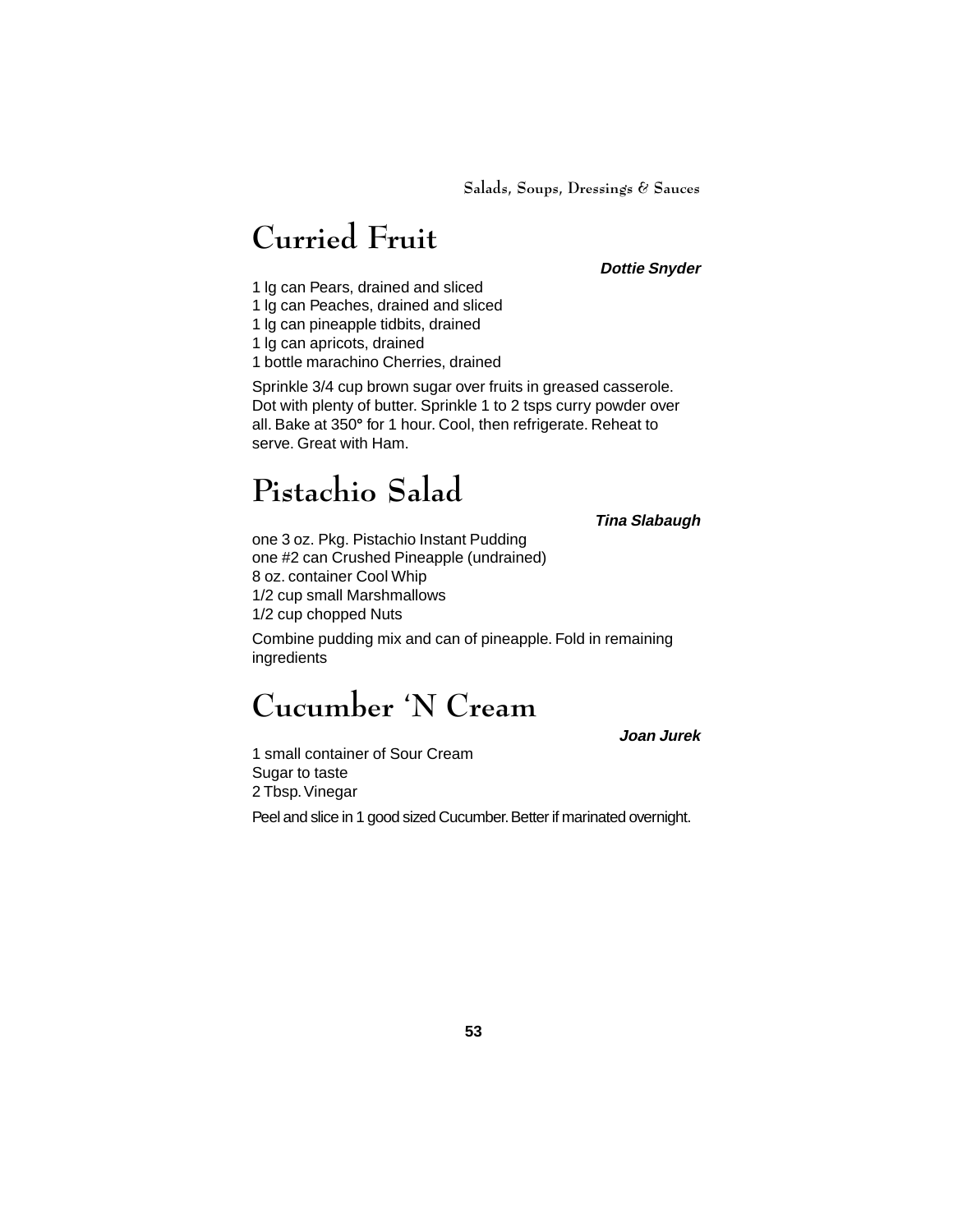### Deep Dish Taco Salad

**Janet Brown**

1 - 8 oz. Pkg. Refrigerated Crescent Rolls 1 lb. Ground Beef 1 envelope Taco seasoning mix 8 oz. Cheddar Cheese **Lettuce** Tomato Sour Cream

Brown ground beef according to taco seasoning directions. In bottom of 9 x 9 baking dish, make 2 rectangles with 4 of the 8 crescent rolls. Cover bottom layer of crescent rolls with welldrained ground beef mixture. Layer with half of the cheese. Top cheese with the remaining 4 crescent rolls in 2 more rectangles. Top with remaining cheese. Bake in 350° oven until golden brown. Top with lettuce, tomato and sour cream. Serve with taco chips.

## Minted Melon Salad

**Margaret Stuff**

#### **Serves 12-14.**

1 cup Water 3/4 cup Sugar 3 Tbsp. Lime juice 1-1/2 tsp. Chopped fresh Mint 3/4 tsp. Anise seed pinch of Salt 5 cups cubed Watermelon (1/2 med) 3 cups cubed Cantaloupe (1 med) 3 cups cubed Honeydew (1 med) 2 cups Peaches sliced (2 peaches) 1 cup fresh Blueberries

In a small saucepan, bring the first 6 ingredients to a boil. Boil for 2 minutes, remove from heat, cover and cool syrup completely. Combine the fruit in a large bowl, add syrup and stir to coat. Cover and chill for at least 2 hours, stirring occasionally. Drain before serving.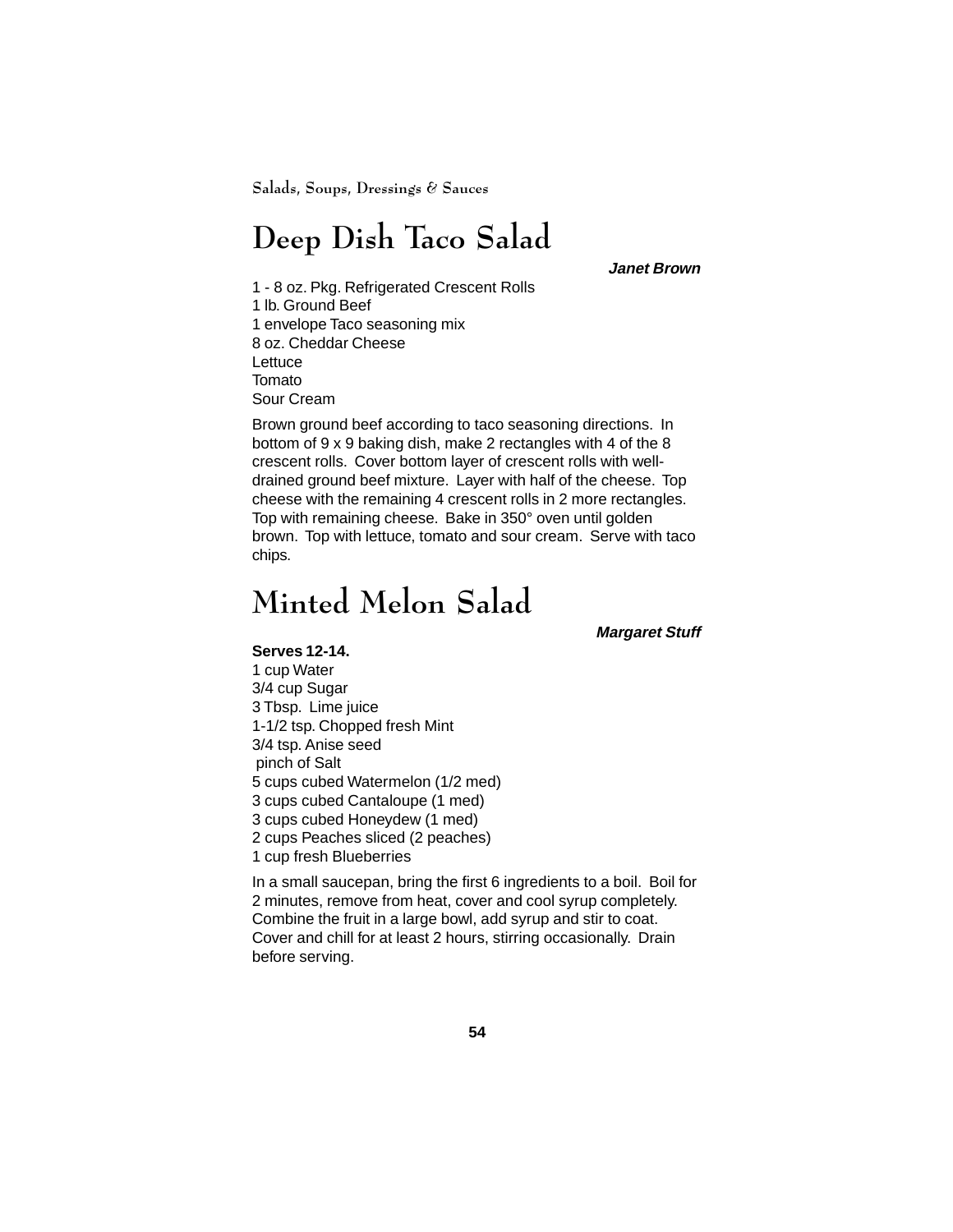## Red Bliss Potato Salad

#### **Kate Morrissey**

Just less than 1/2 cup Red Wine Vinegar 1/2 cup Olive Oil 1/2 cup Mayonnaise ( low fat-O.K.) 1/2 cup D'jon Mustard 1 qt. Cooked small Red Potato quartered when cool (approx. 20) 1/4 cup chopped Green Onions

Whisk vinegar, oil, mayo, and mustard to create an emulsified dressing. Seasoning to taste with salt and pepper. Toss potatoes with dressing. Sprinkle or mix in onion and chill or serve at room temperature.

### Fruit Salad

#### **Marie Turnock**

1 can each of Fruit Cocktail Pineapple Manderine Orange 1 Container Cool Whip 1 cup chopped Nuts (optional)

Combine all ingredients.

## Bean Salad

1 cup Green Beans whole 1 can Wax Bean 1 small can Lima Beans 1/2 cup Mazola Oil 1/2 cup Vinegar 1/2 cup Sugar 1/4 tsp. Pepper chopped Cellery 1 can Kidney Beans, drained Mango Mix all together and let it stand 24 hours. **Dora Jurek**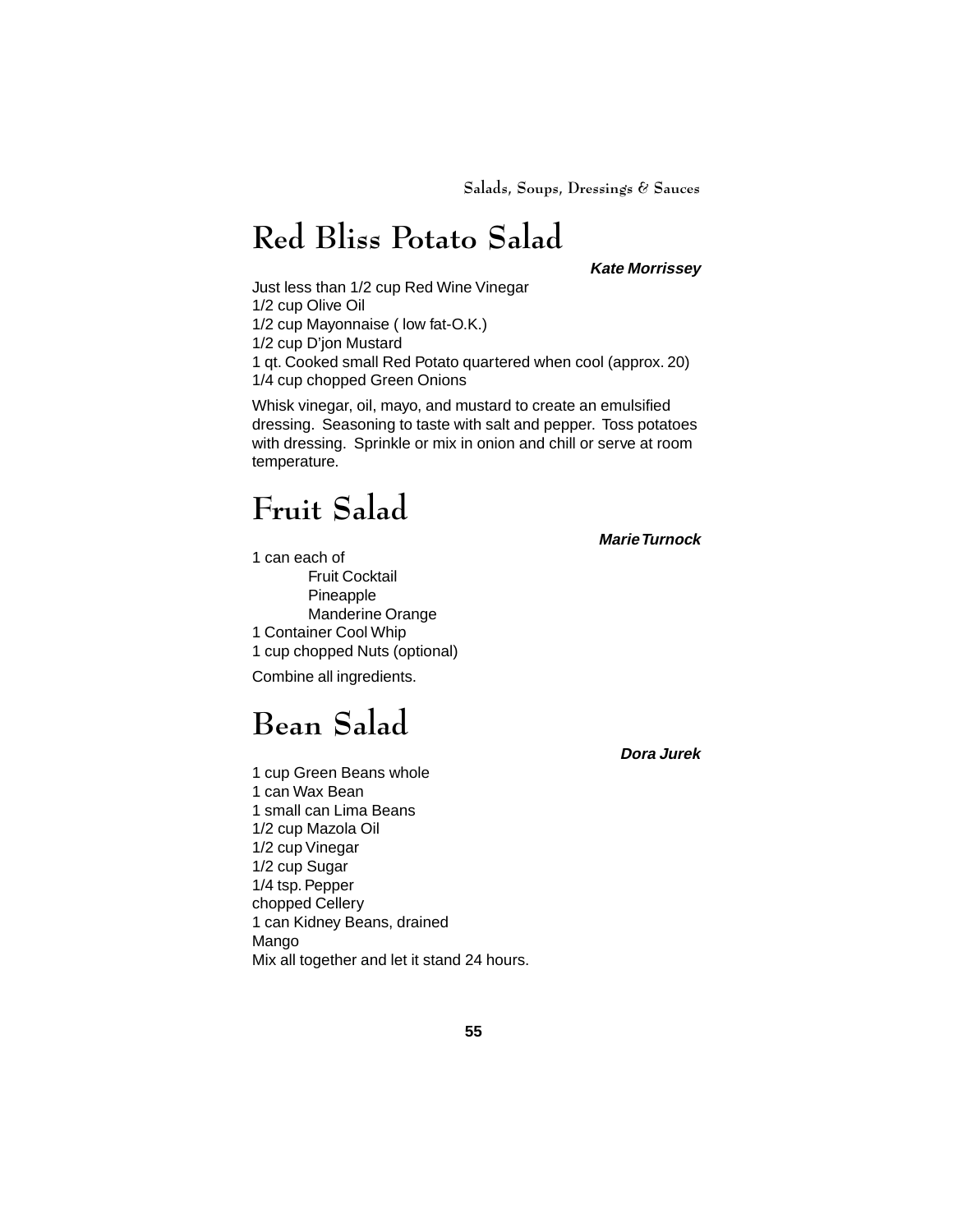## Macaroni Salad

one 7 oz. Pkg. Elbow Macaroni

Cook according to directions on pkg., drain and cool. Drain juice from one No. 2 can of chunk Pineapple and 10 oz. jar of Marshino cherries.

#### **Add to juice:**

1 Tbsp. Lemon juice

- 1 Tbsp. Sugar
- 2 tsp. Cornstarch

Cook until slightly thickened. When macaroni is cooled, add fruit and half pound small marshmallows and pour over thicken juice. Let it stand overnight. Before serving, add 1/2 pint whipped heavy cream. Any desired fruit may be added, a banana or small can Apricots.

### Cole Slaw

**Dora Jurek**

Cabbage 3 or 4 lbs. 1 sm. Can crushed Pineapple 1 cup Celery, cut up 1 Mango, cut up 4 Carrots, grated Salt, Sugar, and White Vinegar to taste. 1 cup Mazola Oil 1 cup or more small Marshmallows Combine all ingredients.

## Sunshine Salad

**Dora Jurek**

1 pkg. Lemon Gelatine 1 cup boiling Water 1 cup drained crushed Pineapple 1/2 cup Pineapple juice 1/2 cup grated Carrots 4 tsp. Lemon juice Salad Greens

Dissolve lemon gelatin dessert in boiling water in medium bowl. Add pineapple juice, carrots and lemon juice mix well.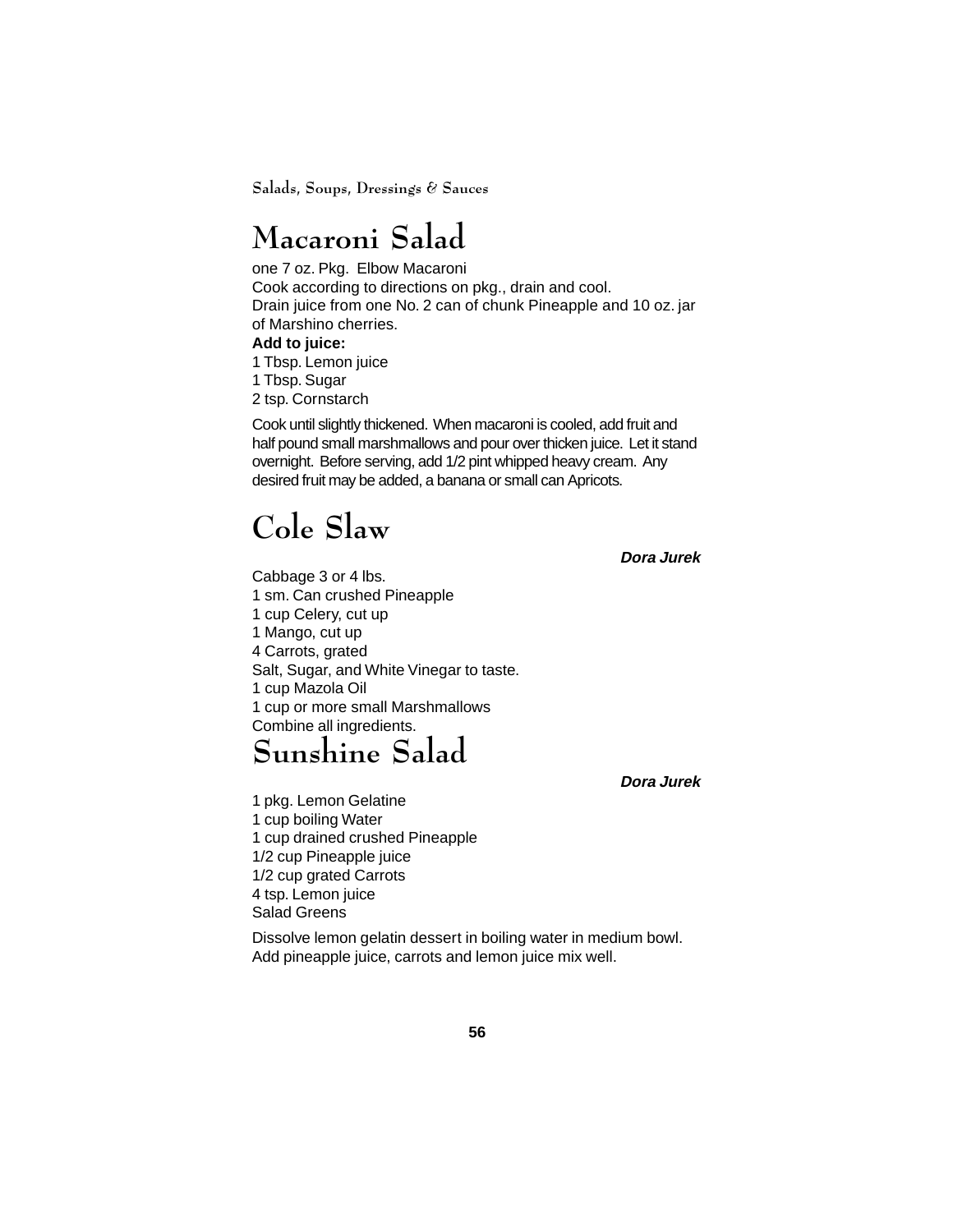## Kidney Bean Salad

#### **Dora Jurek**

#### **Combine**

1 No. 2 can Kidney beans (drained) with 1 cup chopped Celery 1/2 cup chopped Dill Pickles

2 Tbsp. Chopped Pimento

2 Tbsp. Chopped Green Pepper

1 Tbsp. Minced Onion

1 tsp. Salt and dash of Pepper.

Toss lightly with 1/3 cup Miracle Whip salad dressing. Place in lettuce lined salad bowl. Top with additional Miracle Whip. Garnish with hard cooked eggs, sliced.

## Beet and Bean Salad

**Dora Jurek**

1 can Beets 1 can Kidney Beans, drained 3/4 cup Celery 1/4 cup Onion 2 tbsps Salad Dressing Combine all ingredients.

## Pink Salad

**Dora Jurek**

1 can Cherry Pie Filling one 20 ounce can chunk or crushed Pineapple, drained 1 can Eagle brand Sweetened Condensed Milk one 8 or 9 ounce carton Cool Whip Nuts, if desired

Combine pie filling and milk. Add pineapple and mix well. Fold in Cool Whip and nuts. Mix well. Spread in 9 x 13 x 2 inch pan, and chill well before serving.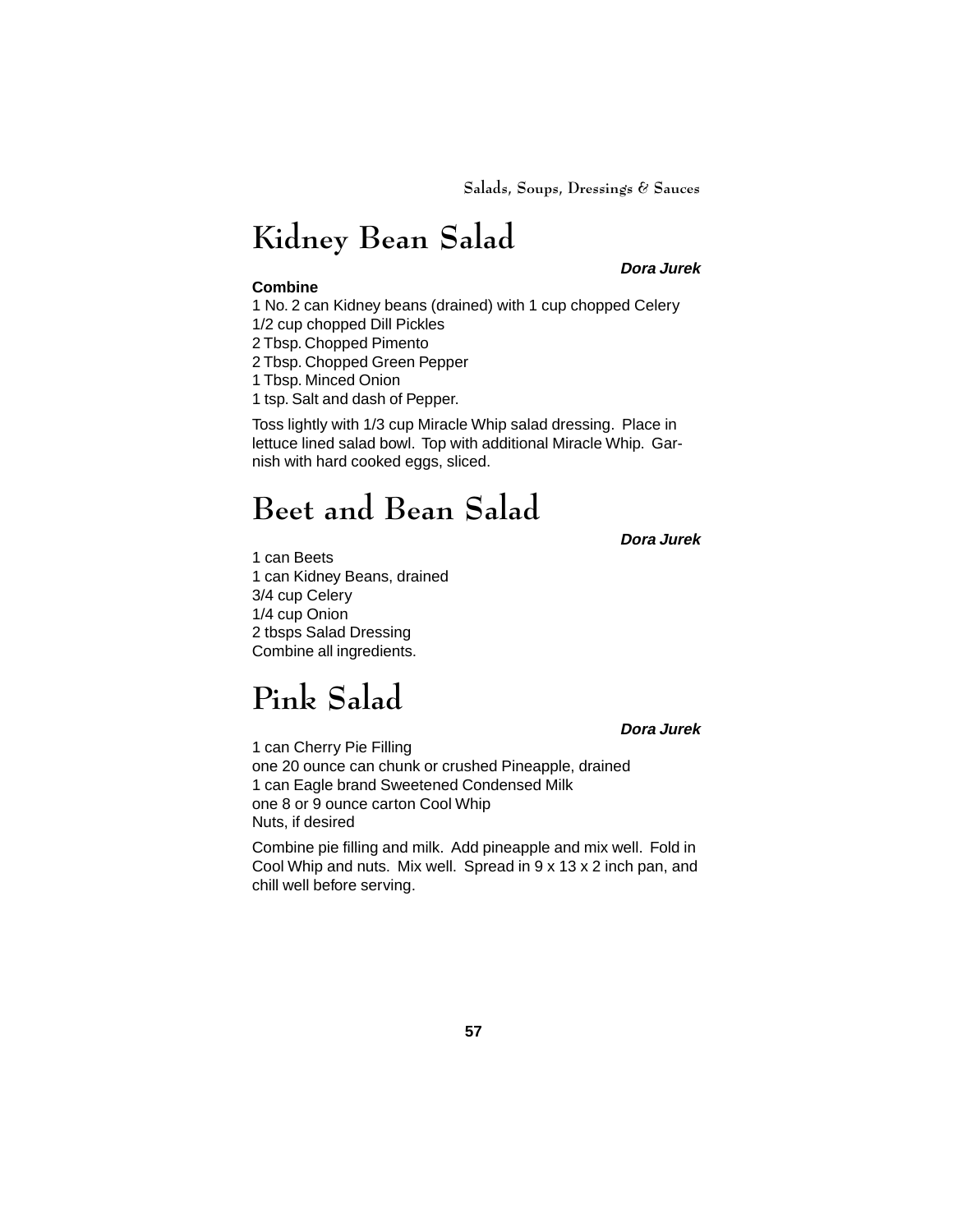### Green Bean, Tomato and Salami Salad

1/2 lb. Salami, cut into chunks 1 lb. Green Beans 1/4 cup sliced Green Onions 3 Tomatoes, peeled **Dressing:** 1 Tbsp. Dijon style Mustard 1 Tbsp. White Wine Vinegar 1/4 cup Olive Oil dash Salt & Pepper

Cut salami into 2 inch pieces. Cut pieces into 1/4 inch thick sticks. Put into Mixing bowl. Trim tips and ends of green beans. Cut into pieces about 3 inches long. Steam for 10 minutes or until beans are tender; drain. Combine beans with the salami in a bowl. Add the green onion. Cut tomatoes into wedges. Add to the vegetables. Then add salami.

For the dressing, put mustard and vinegar into small mixing bowl. Add salt and pepper. Slowly whisk in the olive oil until mixture is creamy. Pour dressing over salami and vegetables. Turn over gently with spatula until all pieces are coated. Cover and refrigerated for 2 hrs. or more.

### Frozen Fruit Salad

**Beverly Turnock**

one 30 oz. Fruit cocktail one 11 oz. Mandarin Oranges one 20 oz. Chunk Pineapple 1 jar Maraschino Cherries 1 cup Sugar 2 cups drained Juices one 12 oz. Frozen Orange juice one 20 oz. Crushed Pineapple-undrained 7 sliced Bananas

Dissolve Sugar in drained juices. Mix and freeze.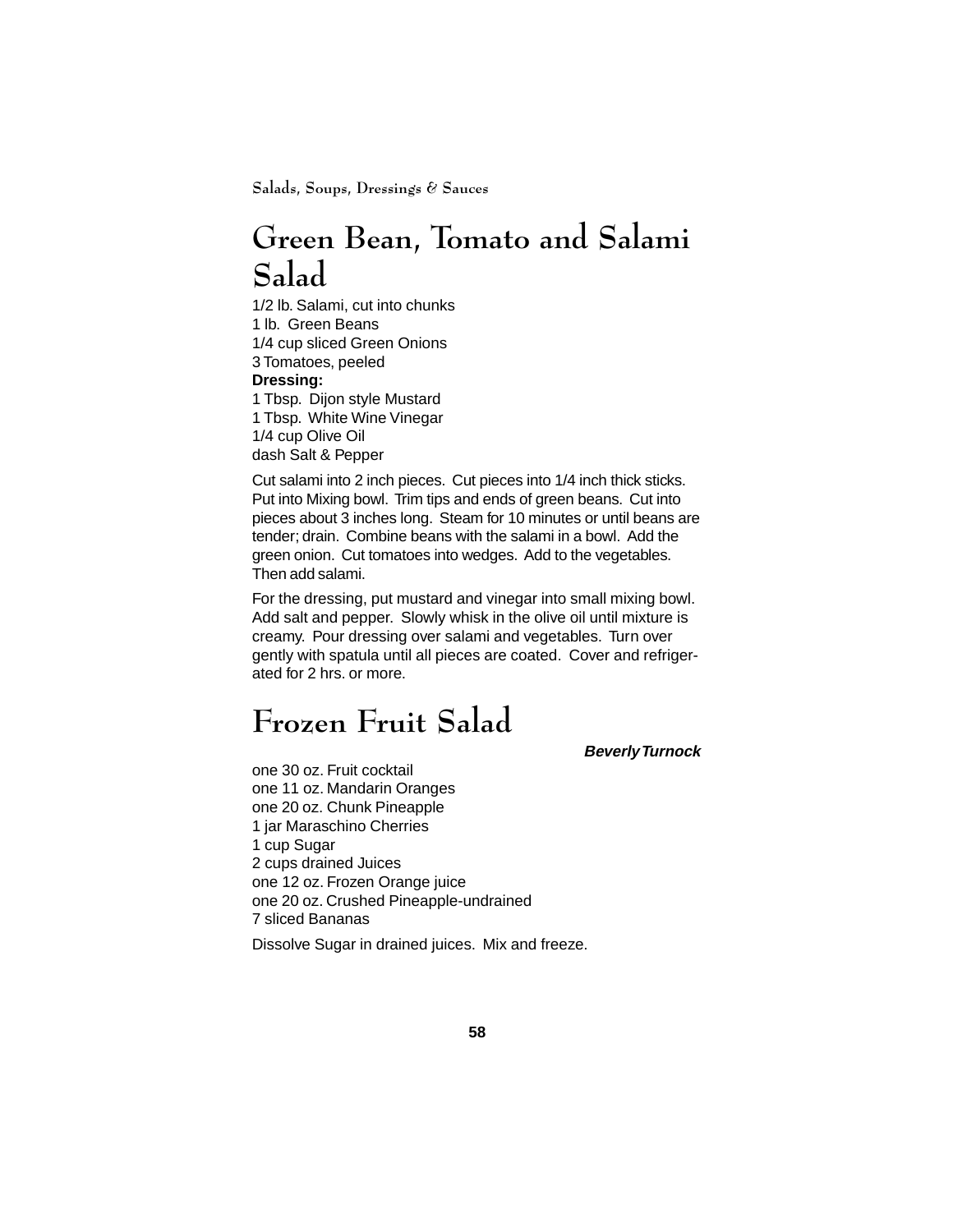## Ambrosin-Fruit Salad

**Dora Jurek**

#### **Serves 8**

1/2 cup Miracle Whip Salad Dressing 1/4 cup Powdered Sugar 1 tbsp Orange juice 1/4 tsp grated Orange Rind 1/2 cup Heavy Cream Whipped 3 Dole Banana sliced 1/2 in. thick 2 cup Orange slices 1 cup Papaya or Canteloupe balls 1 cup Strawberry halves Lettuce 1/2 cup Coconut

Combine miracle whip, sugar, orange juice. Add rind, fold in whipped cream, chill. Combine bananas, orange, papayas and strawberries, toss lightly. Spoon fruit onto lettuce and cover the platter. Sprinkle with coconut. Serve with dressing. Garnish with additional grated orange rind if desired.

## Caramel Apple Salad

**Dave Slabaugh**

1/2 cup Sugar 1 Tbsp. Flour 1/2 cup Pineapple juice 1 Egg, beaten 2 Tbsp. Vinegar 5 cups Apple, diced 3/4 cup salted Peanuts 8 0z. Cool Whip

Bring all but apples and peanuts and cool whip to boil. Cool til thickened. Add apples, cool whip and peanuts.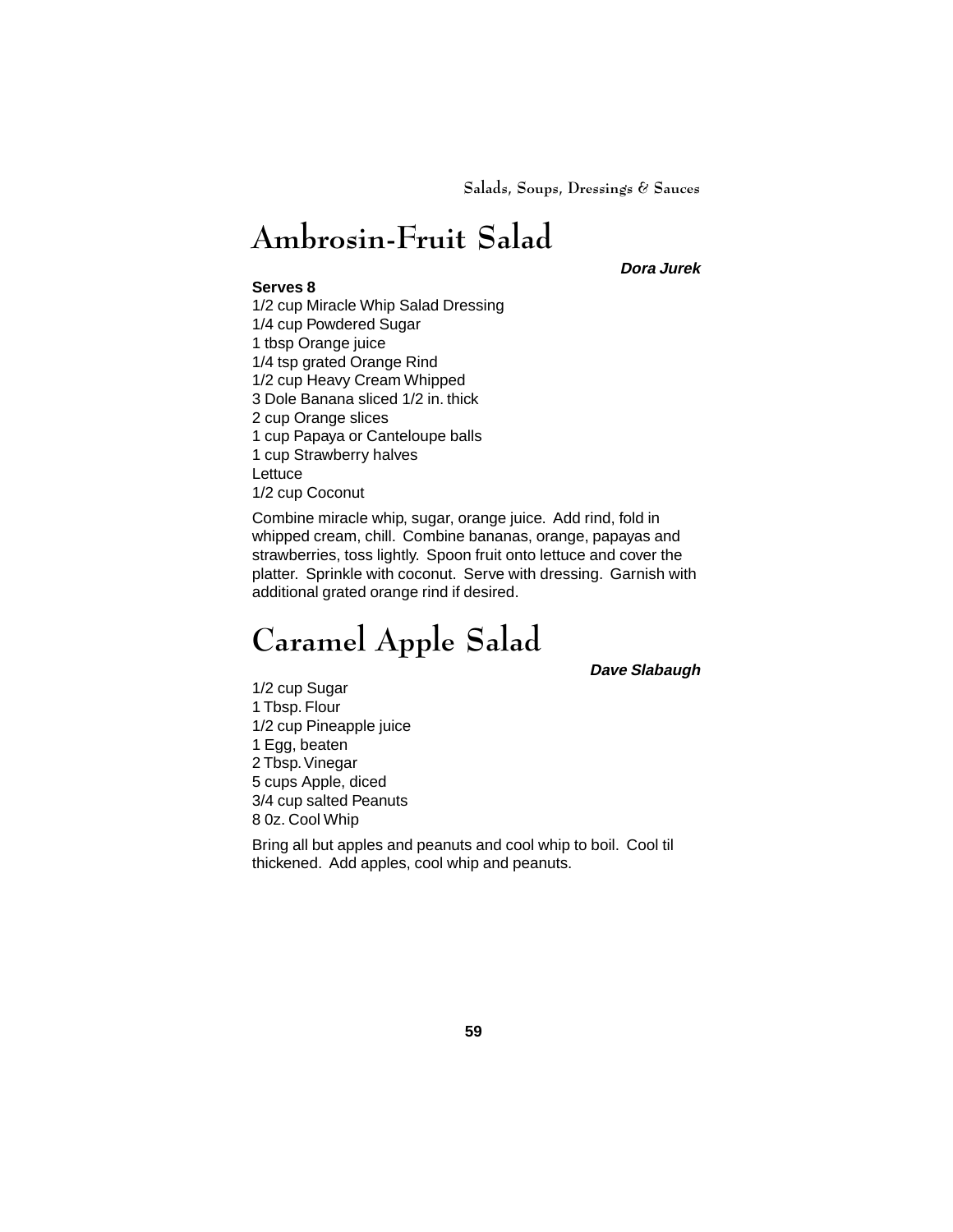## Mostaccioli Salad

#### **Barb Kabzinski**

1 lb. Mostaccioli Noodles, cooked in salt water (may add yellow food color) 2 cups Cider Vinegar 1-1/2 cups Sugar 2 Tbsp prepared Mustard 1 tsp Garlic Powder 1 tsp Pepper 1 tsp Salt 1 tsp Accent 1 Tbsp Parsley 1 med Cucumber, chopped 1 med Onion, chopped 1 med Green Pepper, chopped

Cook noodles. Drain and rinse in cold water. Coat well with cooking oil. Mix spices. Add vegetables and mix with mostaccioli. Marinate at least 24 hours-48 will be even better.

## Cold Pasta Salad

**Jen Turnock**

Boil Pasta Noodles (any kind), drain and rinse with cold water Cucumber, cut up Black Olives Green Olives Tomatoes Mushrooms

Add vegetables to pasta and pour green olive water from jar over the whole thing. Mix and serve.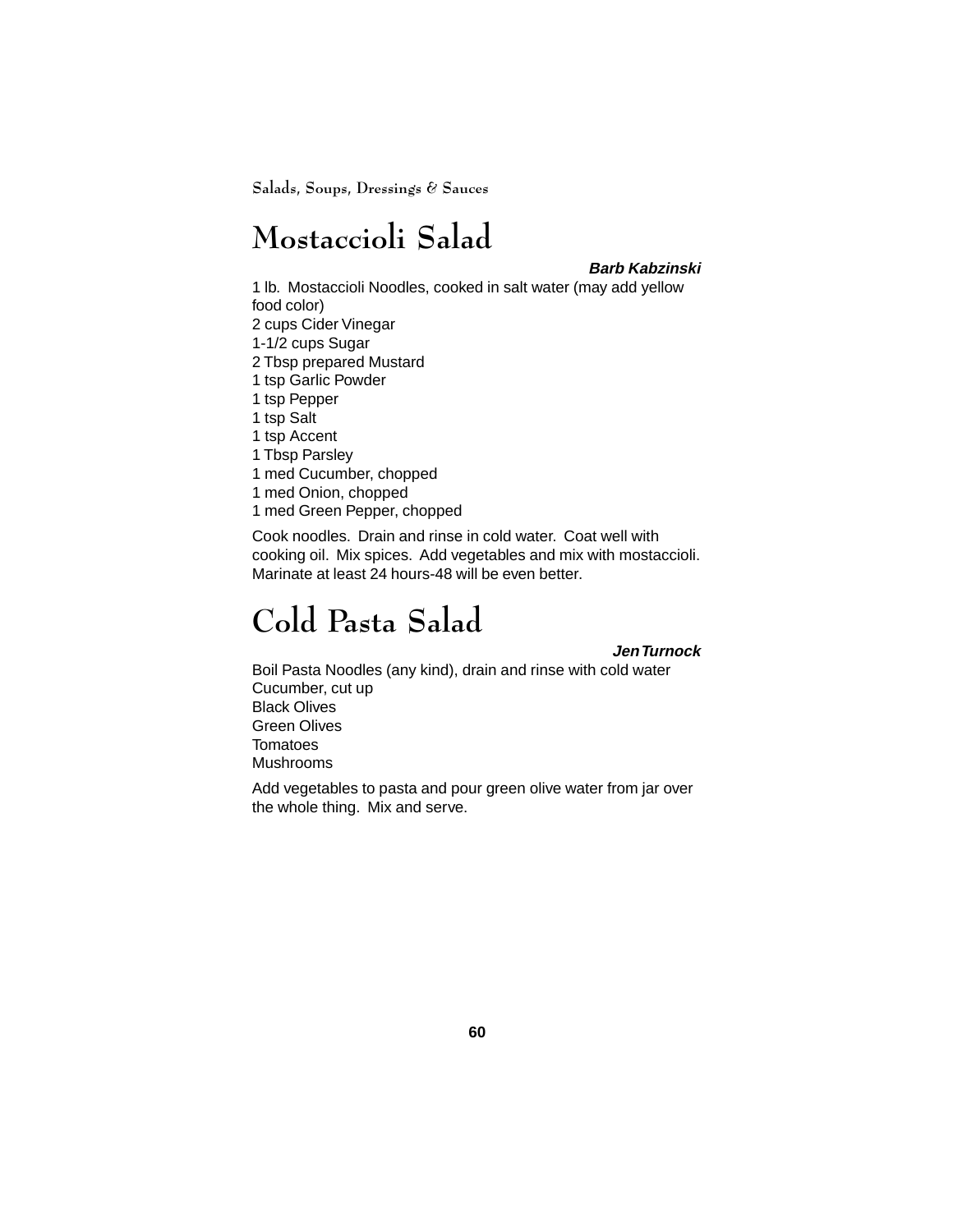### Ginger Ale Salad

**Kathryn Murchison**

1 lg. Pkg. Lime Jello 2 cups hot Water 2 cups cold Ginger Ale one 8 oz. Cream Cheese 1 cup Nuts 1 sm. Can crushed Pineapple-drained 1/2 pkg. Miniature Marshmallows 1/2 cup Whipping Cream-whipped

Mix Jello, hot water together. Add cold ginger ale. Let set til syrupy. Combine softened cream cheese, nuts, pineapple and marshmallows. Add to Jello and let set almost completely. Add whipped cream and let set completely.

### Pasta Salad

#### **Pat Thompson**

2 cups Pasta (any type) cooked, drained and cooled 1 lg. Red or Sweet Onion (sliced fine) 1/2 can or about 25 ripe Olives sliced 1 med head Cauliflower, cut up 1/2 med sliced Mushrooms (optional) 1/2 cup cubed Salami 1 cup Tomatoes cut up (not small) 1 cup shredded Cheese (any kind) 1 lg. Green Pepper (sliced fine) **Dressing:** 1 cup Vegetable Oil 2/3 cup Vinegar 4 Tbsp Lemon juice 3/4 cup Sugar 2 tsp Oregano 1 tsp Salt 1 tsp Pepper 1 tsp Garlic powder

Combine all ingredients. Add veggies and stir. Refrigerate at least 3 hours. Overnight is best. Stir occasionally. Use any other vegetables you choose.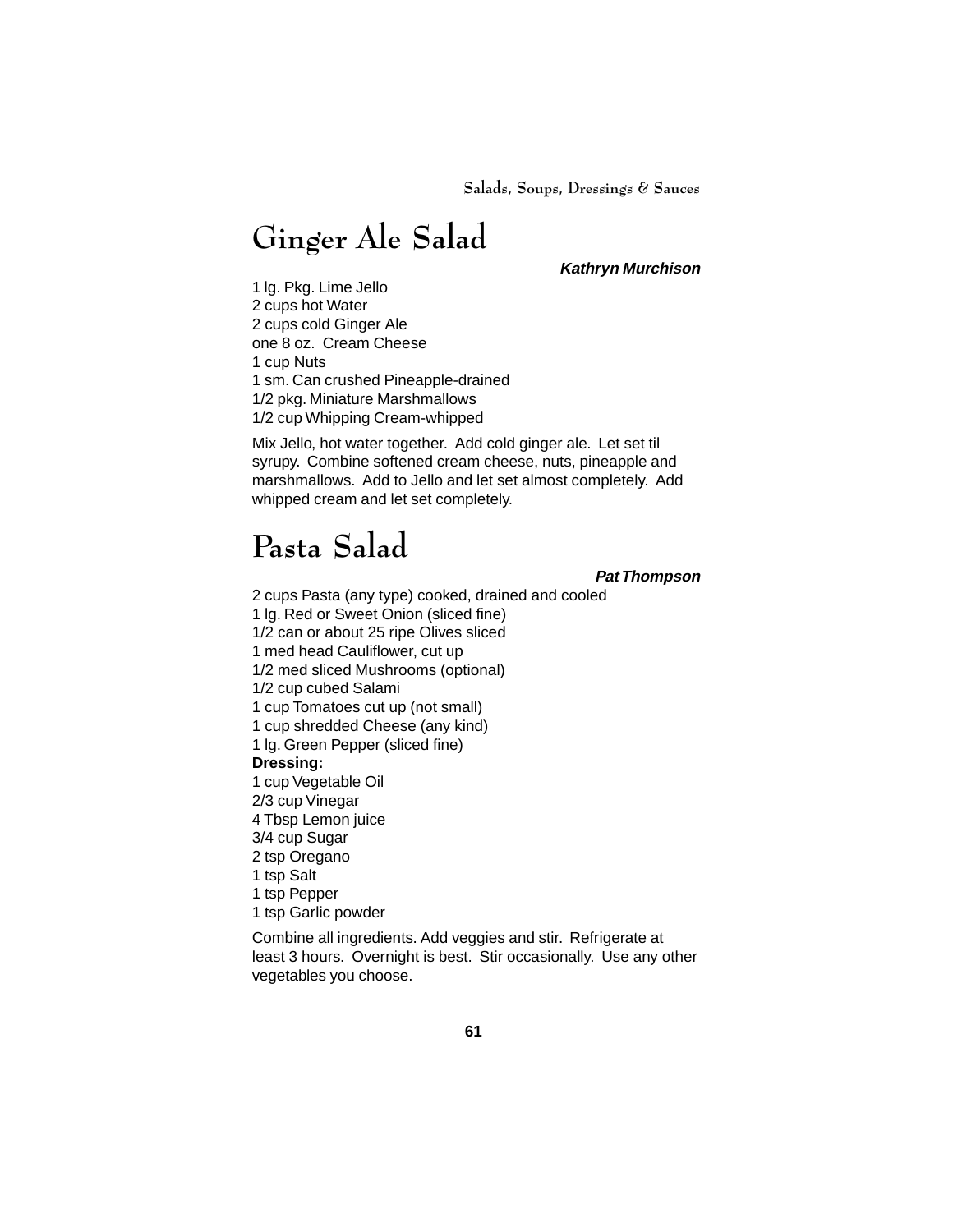### Special Spaghetti Sauce

**Marie Turnock**

#### **Fry until brown**

Olive Oil 2 med. Yellow Onions 1 Carrot cut into thin sticks 2 ribs of Celery 4 to 6 cloves of Garlic In a Large Pot add 2 large cans of Tomato puree 1 small can of Tomato paste 1/4 cup Olive Oil 2 cup Red Wine 2-1/2 cup Beef Broth 1 1/2 to 2 cup fresh Mushrooms fried ingredients

Spices: 1 Tbsp. Oregano, I tsp rosemary, 1 Tbsp basil, 2 bay leaves, 1 Tsp. red pepper, 2 cloves, 1 Tbsp. sugar, black pepper and salt to taste.

1/2 lb. Each of pork and chicken pieces. Simmer for 2 hours (best second day after refrigerated).

**Garlic Bread**

Toast bread then rub with garlic clove, then spread with olive oil.

### Cucumber Cream Dressing

#### **Marie Turnock**

1/2 cup well drained, finely chopped Cucumber 1/2 tsp Salt 1/2 cup Heavy Cream, whipped 1 Tbsp. Vinegar

Do not peel cucumber, wash it and chop it very fine. Drain well. Combine it with the remaining ingredients.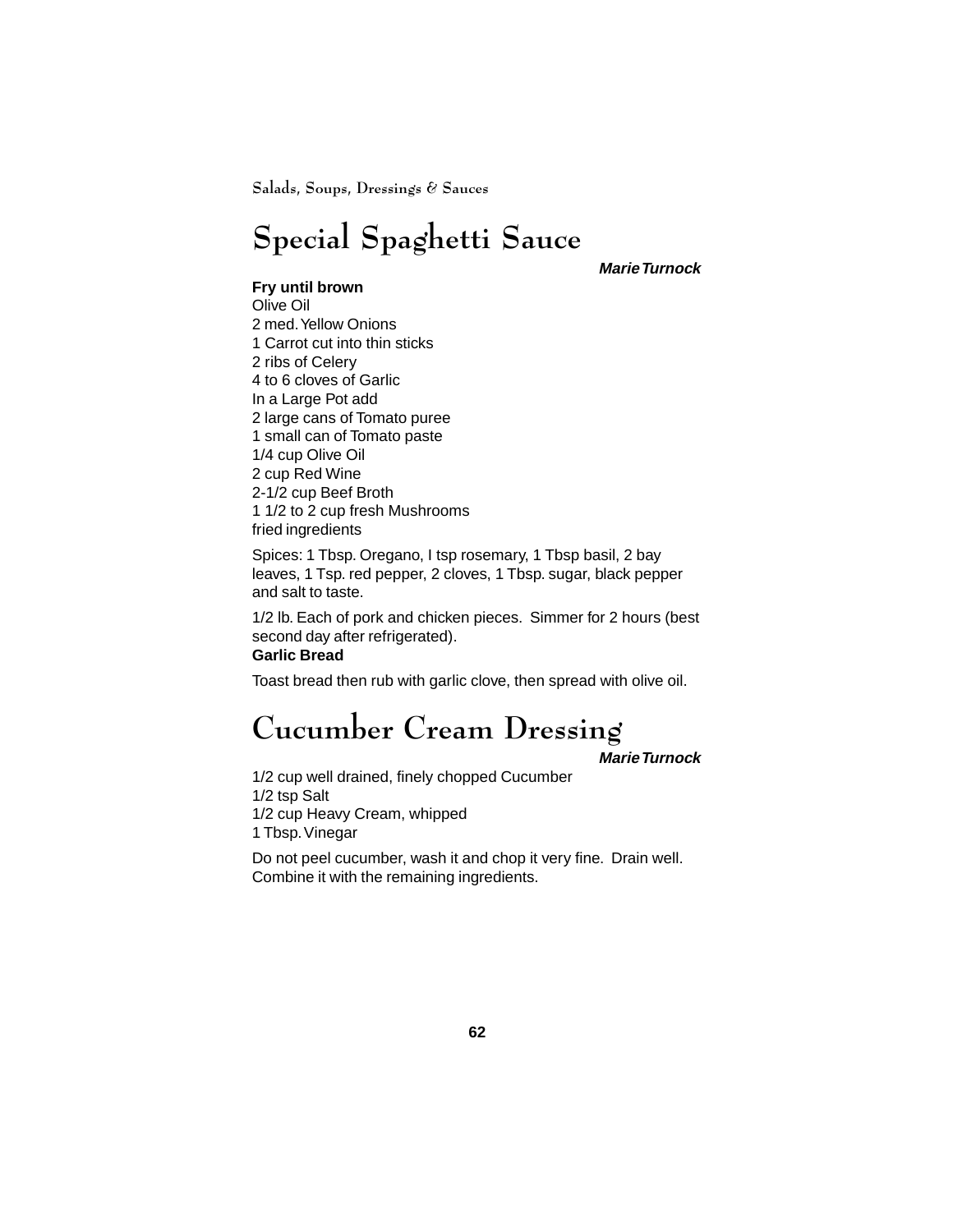### French Dressing

**Ruth Turnock**

**Ruth Turnock**

1 cup Sugar 1 cup Vinegar 1 cup Oil 1 can condensed Tomato Soup 1 tbsp Worchestershire 1 tbsp Dry Mustard 1 tbsp Paprika 1 tsp Black Pepper Combine all ingredients.

## Grandmother's Tomato Marmalade

**Rapheal Lehman's grandmother's**

5 lbs. of firm ripe Tomatoes 8 cups Sugar 1 Orange, sliced thin 1 Lemon, sliced thin

Peel and quarter tomatoes. Cover with sugar; allow to stand overnight. Drain off syrup; bring to boiling point and cook until syrup spins a thread. Add tomato sections, oranges, and lemon slices. Cook over low heat until tomato is transparent. Pour into sterilized glasses and seal immediately. This method cuts the cooking time for the fruit and gives it a bright and colorful marmalade.

### Busy Day Soup

1 lb. raw Hamburger (crumbled) 2 Cups Tomato Juice 1-1/2 Cups Potatoes (diced) 1 Cup Carrots (diced) 1 Cup Celery (diced) 1 Cup Onion (diced) 1 Tbsp. Salt 1/4 Cup Raw Rice Dash Pepper

Place all ingredients in kettle. Bring to boil. Simmer at least an hour.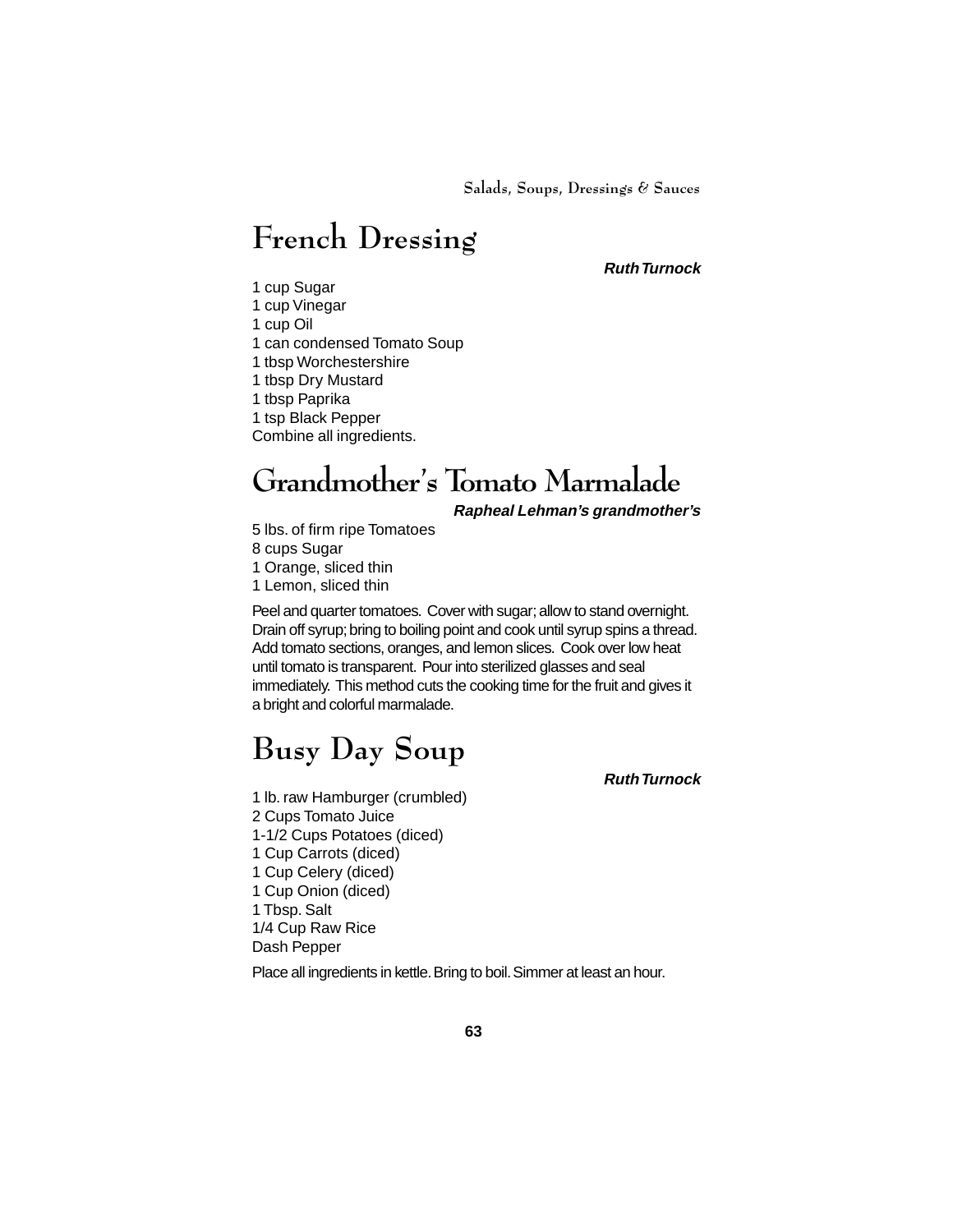### Imitation Potato Soup

**Marie Turnock**

1 pkg. Frozen Cauliflower 4 to 6 oz. Celery 1 tsp. Onion flakes 2 cups Water

Simmer till done, then puree in blender. Put back in pan and add one cup of milk, salt, and pepper to taste.

### Chicken - Noodle Soup

**Beverly Turnock**

1 - 5 lbs. Stewing Chicken (cut up) 8 cups Water 2 Onions (chopped) 2 Carrots (grated) 2 stacks of Celery (cut up) 1/4 cup chopped Parsley 1 jar Chicken Bouillon 1/8 tsp. Pepper 1/2 pkg. Egg Noodles

Cook chicken, cut into small pieces. Add chicken and rest of ingredients except noodles and cook for one hour. Add noodles and cook until noodles are done.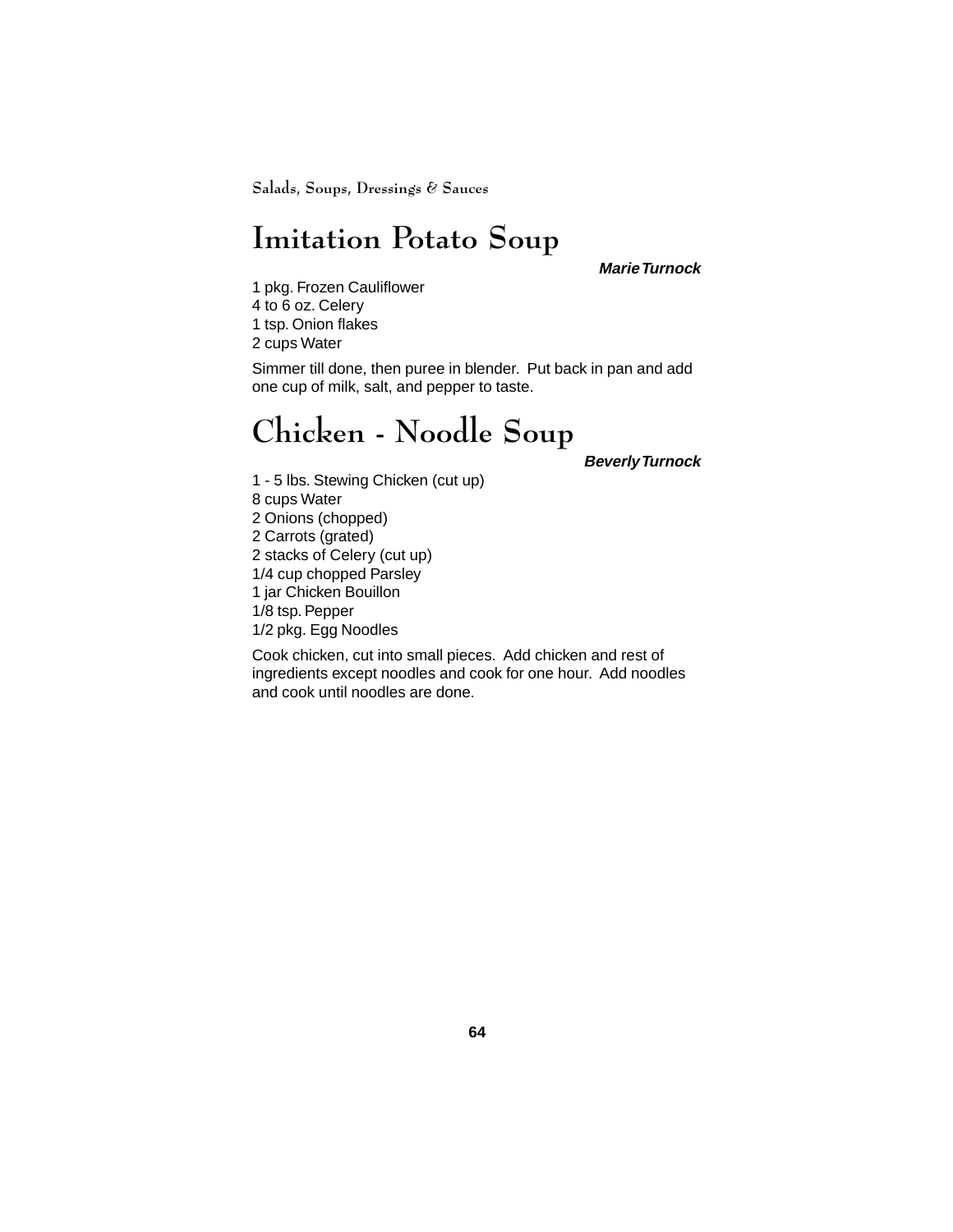### Cherry Soup

**Raphael Lehman**

2 cups Water 4 cups Tart Cherries 1/2 tsp. Salt 1/4 cup cold Water 2 Tbsp. Flour 1/3 cup Sugar 2 beaten Egg Yokes 1/2 cup Sour Cream

Combine 2 cups of water, cherries and salt. Heat to boiling and simmer covered for 10 minute. Stir flour and water together to make a thickening; add to soup and cook 2 to 3 minutes more. Stir a little hot soup into egg yoke and blend into simmering soup (do not boil). Stir some hot soup into sour cream and mix well. Add mixture back to soup. Serve hot, or chill soup and serve cold.

### Beet Soup (Barszcz)

**Dora Jurek**

2 lbs. Spareribs 2 quarts water 4 large Beets or one quart 1 large Onion 2 Tbsp. Salt 4 Tbsp. Flour Dash of Pepper 1/4 cup Vinegar 1/2 cup Sugar 1/2 pint Sweet Cream or Milk

Cook all ingredients except milk and flour until meat is tender. If canned beets are used, add them only when meat is almost done. Combine flour and milk in small container. Add slowly to soup and continue to cook 3 minutes more. If fresh beets are used, cook and peel skins. Beets may be shredded or cubed.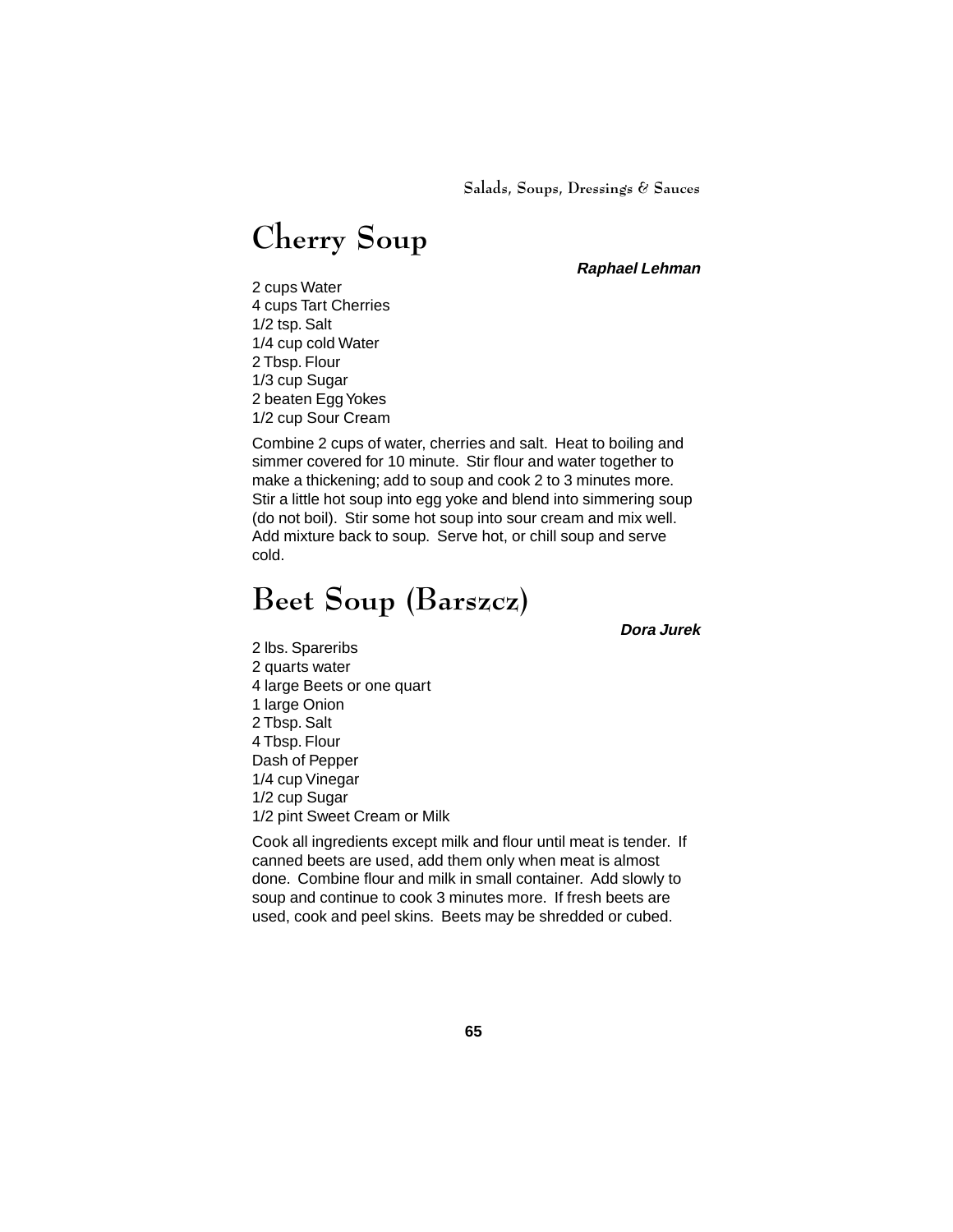### Bean Soup

#### **Virginia Schneidt**

#### **Serves 6-8**

Dried beans-navy, peas, pinto, red kidney, lentils, black-eyed peas, butter beans, lima, ect.

Wash beans thoroughly (about 2 cups). Place in large kettle, cover with water, add 2 Tbsp. Salt and soak overnight. In the morning, drain and add 2 qts. water and ham bone or ham hocks (best with bone included). Bring to a boil. Simmer slowly about 2-1/2 to 3 hours.

#### **Add:**

1 large chopped Onion 1 large can Tomatoes 1 tsp. Chili Powder Juice of 1 Lemon (important) Salt and Pepper to taste. Simmer another 30 minutes or so

This freezes very good if you have left overs. You can also use a package of mixed soup beans (15) about 2 cups if you prefer to do so.

### Jezable Sauce

**Mary Sue Weinzetl**

10 oz Apricot/Pineapple preserves 5 oz Apple Jelly 1/4 cup Horseradish 1/4 cup English Mustard

Mix all ingredients. Use as dip or spread over cream cheese. Good with dipped ham or other meats. Stores in refrigerator for a long time.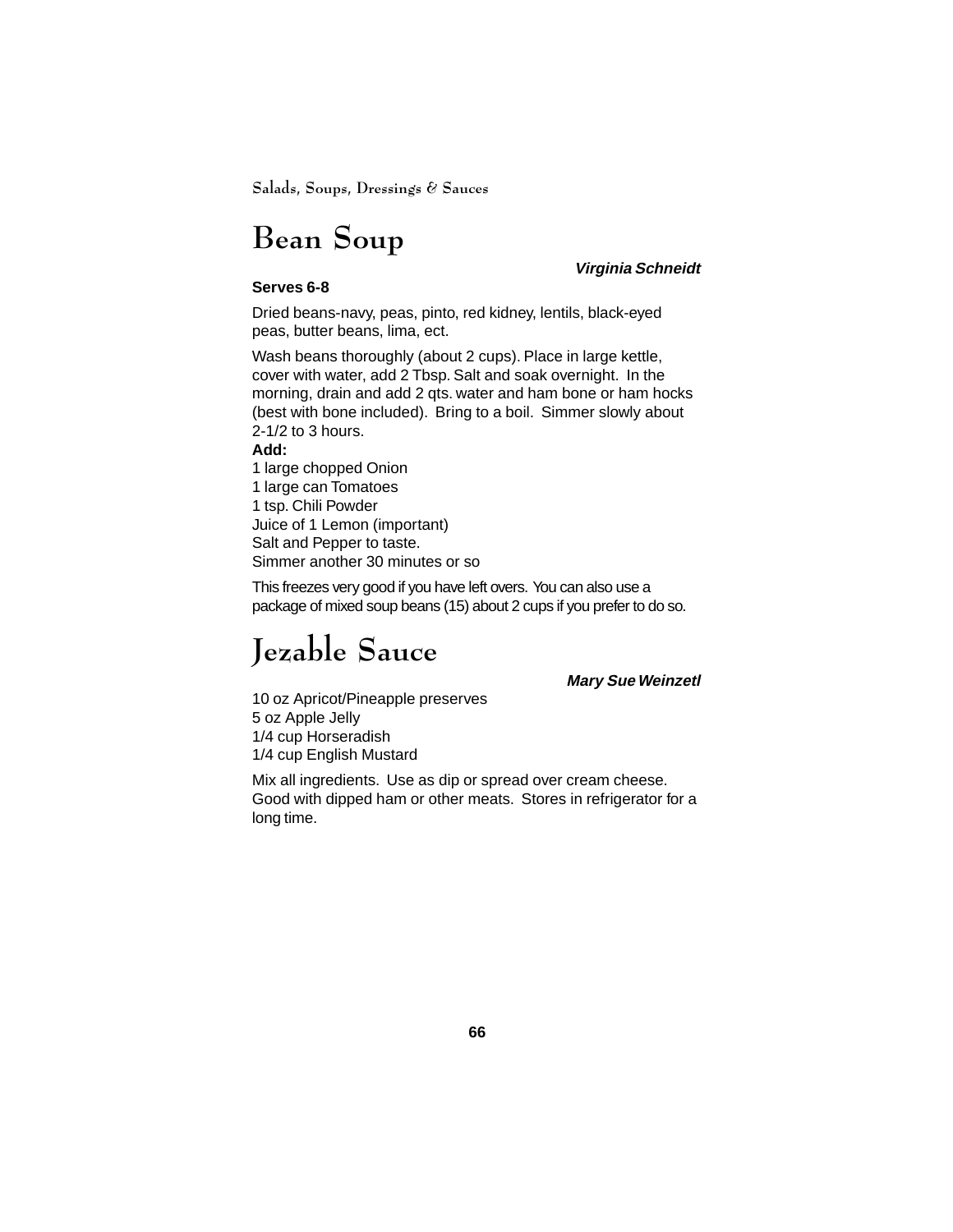## Wilted Spinach Salad

**Mary Sue Weinzetl**

Spinach 4 Tbsp. Olive Oil 2 Tbsp. Soy Sauce 2 Tbsp. Lemon Juice Fresh Garlic Hard-Boiled Eggs

Wash spinach and drain. Combine and heat-oil, soy sauce, lemon juice and garlic. Pour over spinach. Add eggs on top.

## Taco Salad

**Mary Sue Weinzetl**

1 Head Lettuce 1 Can Ripe Olives 8 ounces Cheddar Cheese, shredded 1 medium Onion, diced (may use green onion, shallots) 2 medium Tomatoes, diced 1 pound Ground Beef 1 pkg. Taco Seasoning Mix 1 Avocado, diced Dorito or Tortilla Chips, crushed 8 oz. Western Dressing

Brown ground beef with taco seasoning mix. Layer lettuce, olives, cheddar cheese, onion, tomatoes, ground beef and avocado. When ready to serve, add dressing and sprinkle with chips.

## Apple-Raisin Stuffing

**Katy Burke**

### **Fills 10 lb. Goose**

3 Cups Cooking Apples, diced and pared 1 Cup Raisins - light or dark or mix 1 Cup Minced Onions 1-1/2 Tsp. Salt 7 Cups Day Old Bread-cut in squares 1/8 tsp. Pepper 1/4 Cup Sugar 3/4 Cup Melted Butter Combine and mix well.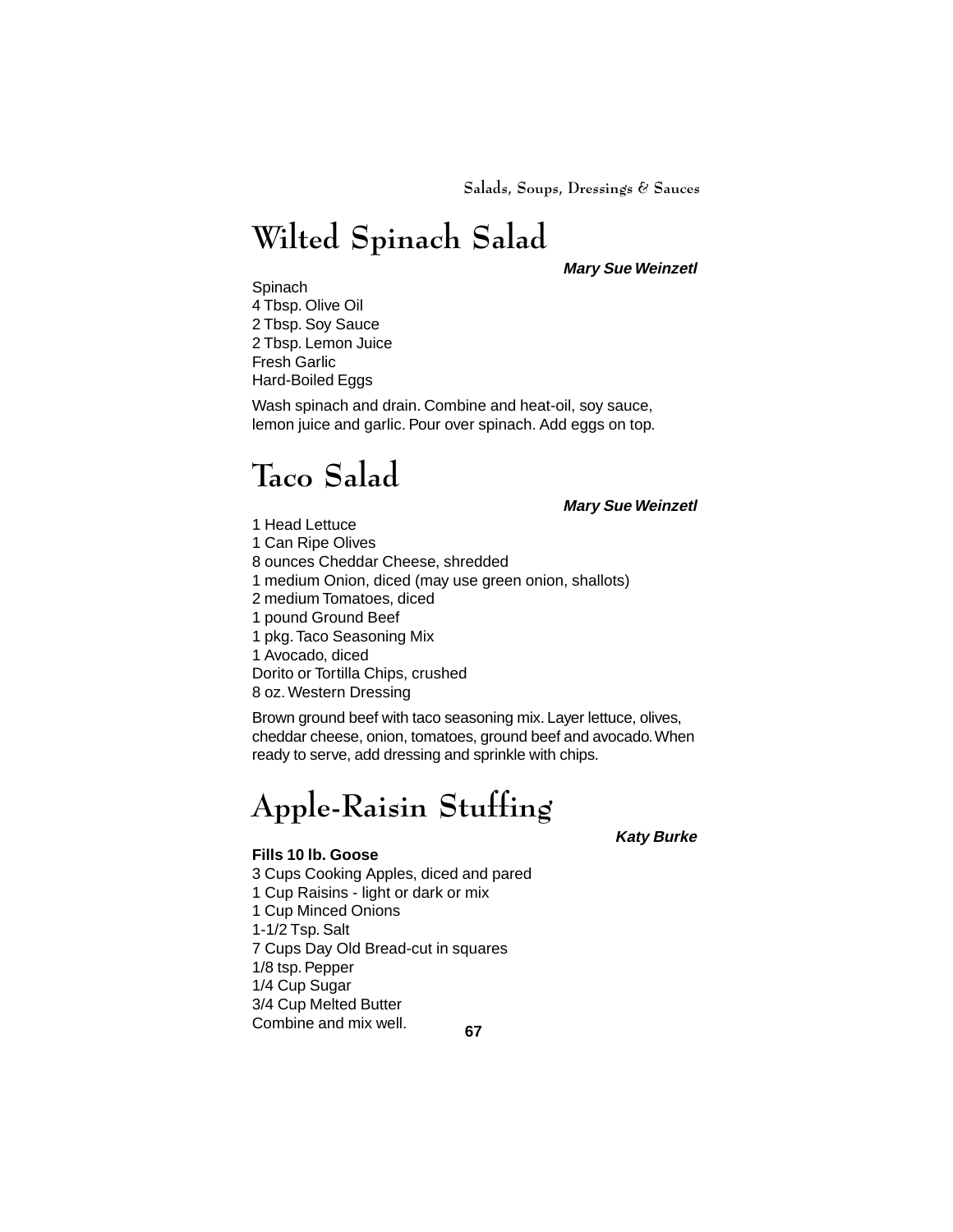### Barbecue Sauce

**Leroy Cheaton**

1 qt Open Pit Barbecue sauce 1 cup light brown Sugar 1 cup Catsup 1/4 cup Mustard 1/3 cup Lemon juice 1 tsp Garlic powder 1 tsp Salt 1 tsp Black Pepper

Mix all ingredients. Bring to boil. Refrigerate after use.

## Italian Dressing

**Katy Burke**

1 cup Olive Oil 3/4 cup Wine Vinegar 1 clove Garlic, crushed 1 tsp Salt 1/2 to 3/4 tsp Celery salt cracked Pepper 2 to 3 tbsp Sugar

Mix all ingredients well. Keep refrigerated.

### Pines French Dressing

**Marie Mulligan**

1 cup Oil 2/3 cup Catsup 1/2 cup Vinegar 1/2 cup Sugar 2 tsp Paprika 2 tsp Salt 1 Onion, grated 1/4 cup Honey

Shake well in jar. Keep refrigerated.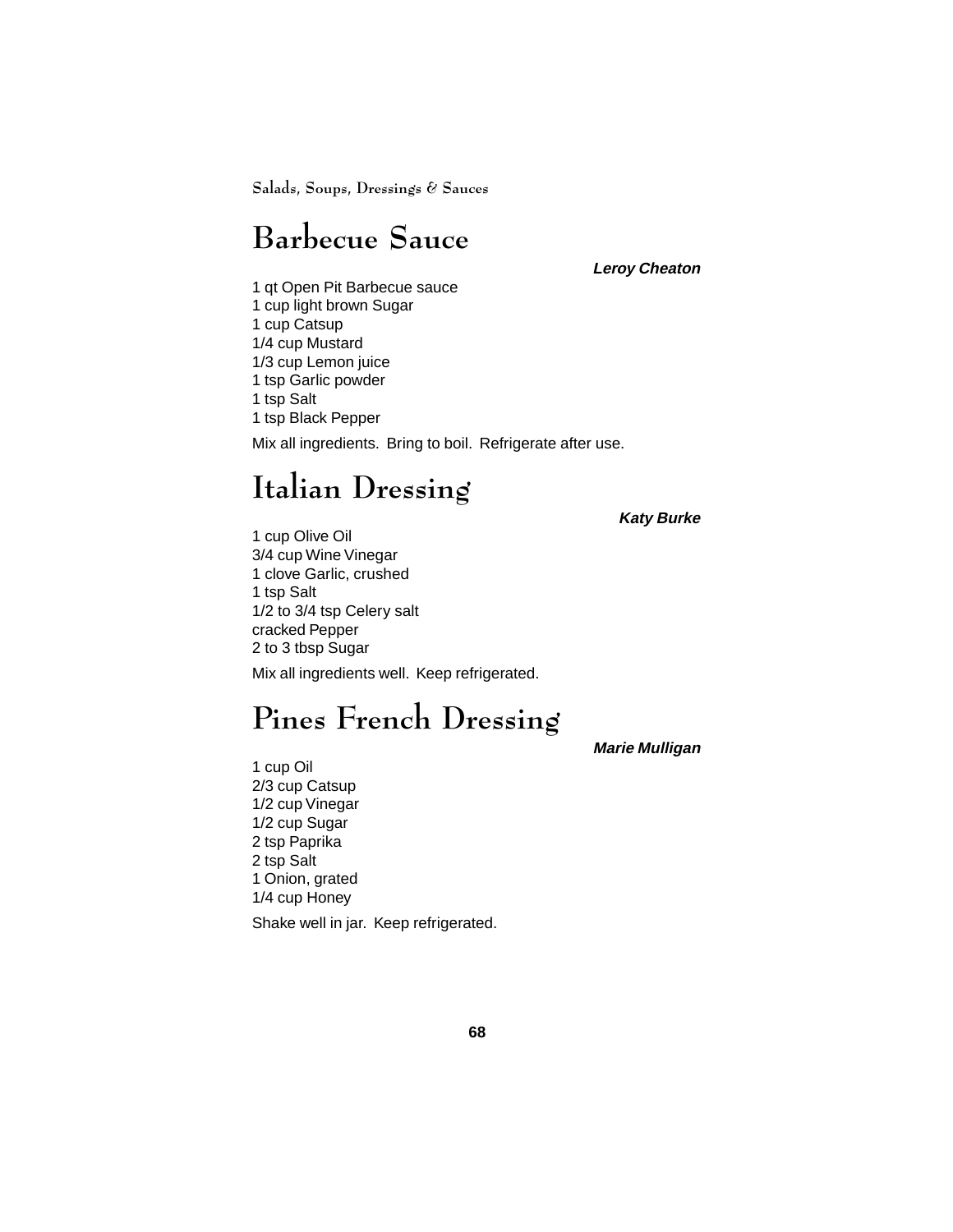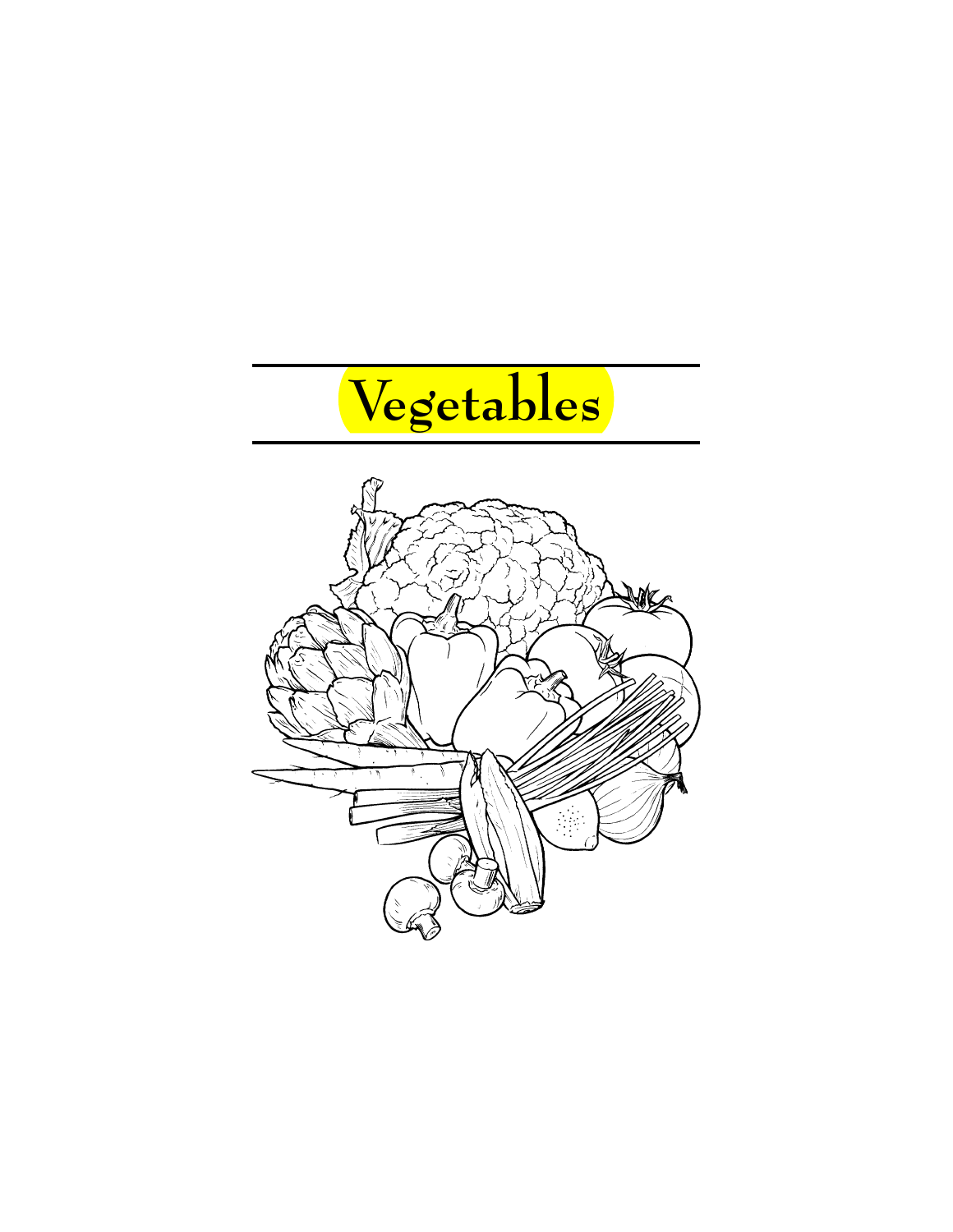Vegetables

### Zucchini Casserole

**Rosa Beers**

6 cups diced Zucchini 1/2 cup Onion 1 can Cream of Chicken Soup 1 cup Sour Cream 1/2 cup Margarine Stove Top Dressing-Cornbread flavor

Bring zucchini and onion to a boil. Drain. Mix maragine, sour cream and soup with seasoning. Heat. Combine with zucchini mix. Butter baking dish. Layer vegetable mix with crumbs. Bake at 350° for 20 minutes.

# Polish Sweet and Sour Cabbage

**Dora Jurek**

4 lb Cabbage 4 Tbsp Lard 2 Tbsp Flour Salt and Pepper to taste 1/2 cup Vinegar 1/2 cup Sugar 1 qt Water

Shred cabbage with knife or shredder. Scald with boiling water; drain. In saucepan, combine lard and flour into paste; add water slowly until a very thin sauce is made. Add vinegar, sugar, salt, and pepper. Pour over cabbage and cook until tender.

## Polish-Style Green Beans

**Ami Murchison**

1 can cut Green Beans 1/2 medium Onion **Butter** Salt & Pepper 1 Tbsp Brown Sugar dash MSG (Accent)

Boil and drain beans. Saute onion in butter. Add onions to beans and stir. Add brown sugar, MSG, salt, and pepper to taste.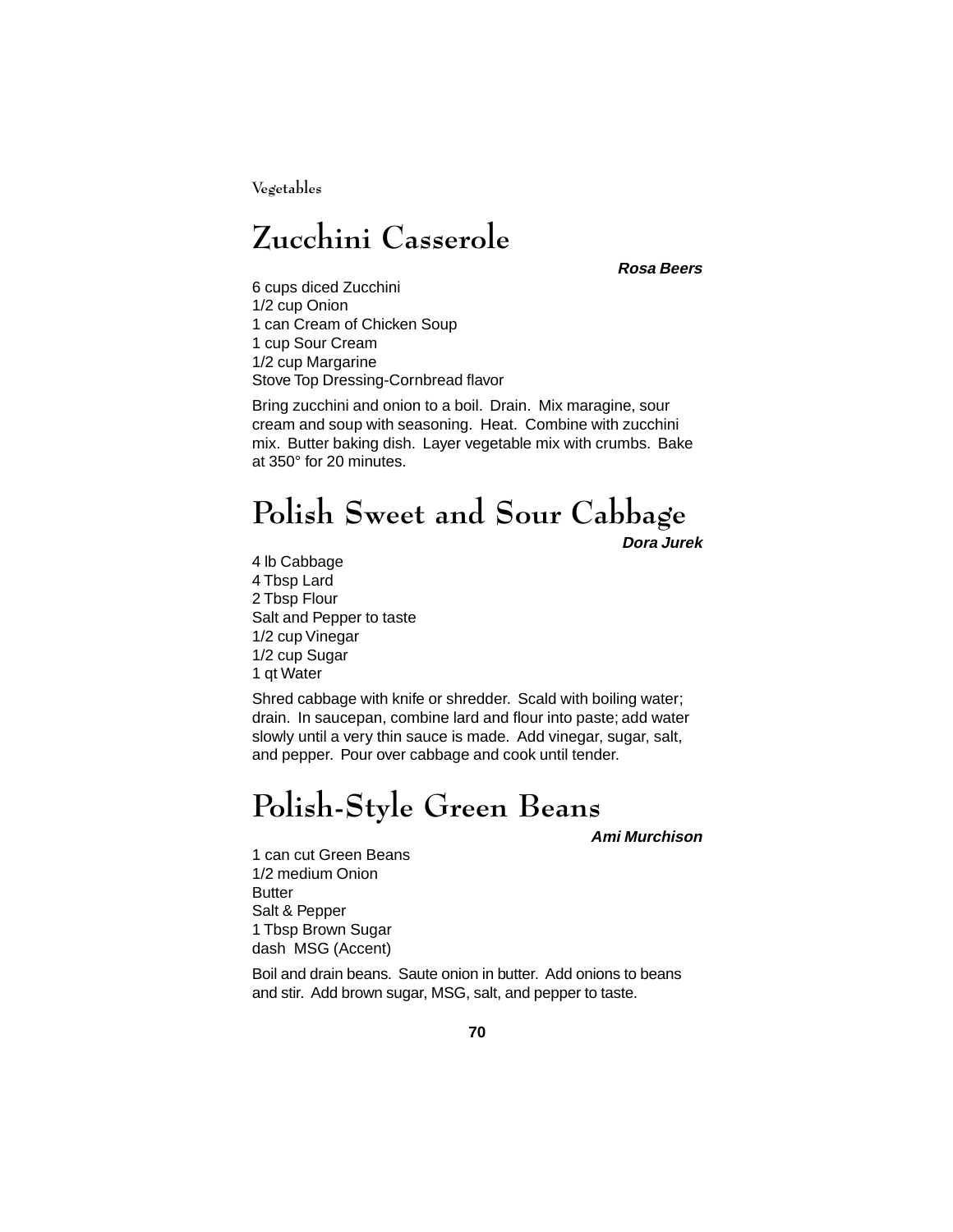#### Corn Pudding

**Karen Schagat**

2 cup frozen Corn, thawed 1-1/2 cups Milk 1/4 cup Sugar 2 Eggs 3 Tbsp Flour 3 Tbsp Butter, softened

Mix butter, flour, and sugar til smooth and light. Add eggs and beat lightly. Combine corn and milk in blender until smooth. Add corn mixture to egg mix and beat well. Pour into a greased casserole. Bake at 375° for 35 minutes uncovered. Increase temperature to 400 and bake approximately 15 minutes until firm and lightly browned.

# Baked Beans

1 lg can Pork and Beans 1 tsp or more Mustard 1/2 cup Brown Sugar 1/2 cup Catsup

Grease pan. Cook for 45 minutes or 1 hour. Place strips of bacon on top.

### Kidney Beans Creole Style

#### **Ruth Turnock**

two 1 lb. 6 oz. cans Kidney Beans 1 Onion (minced) 1/2 Green Pepper (diced) 1 Cup Canned Tomatoes 1 Tbsp. Brown Sugar 1/2 Tsp. Salt 1/2 Tsp. Pepper 1 Tbsp. Butter

Empty beans into baking dish with cover. Add onion, green pepper and other seasonings to tomatoes. Mix and pour over beans. Dot with bits of butter. Cover and bake in moderate oven.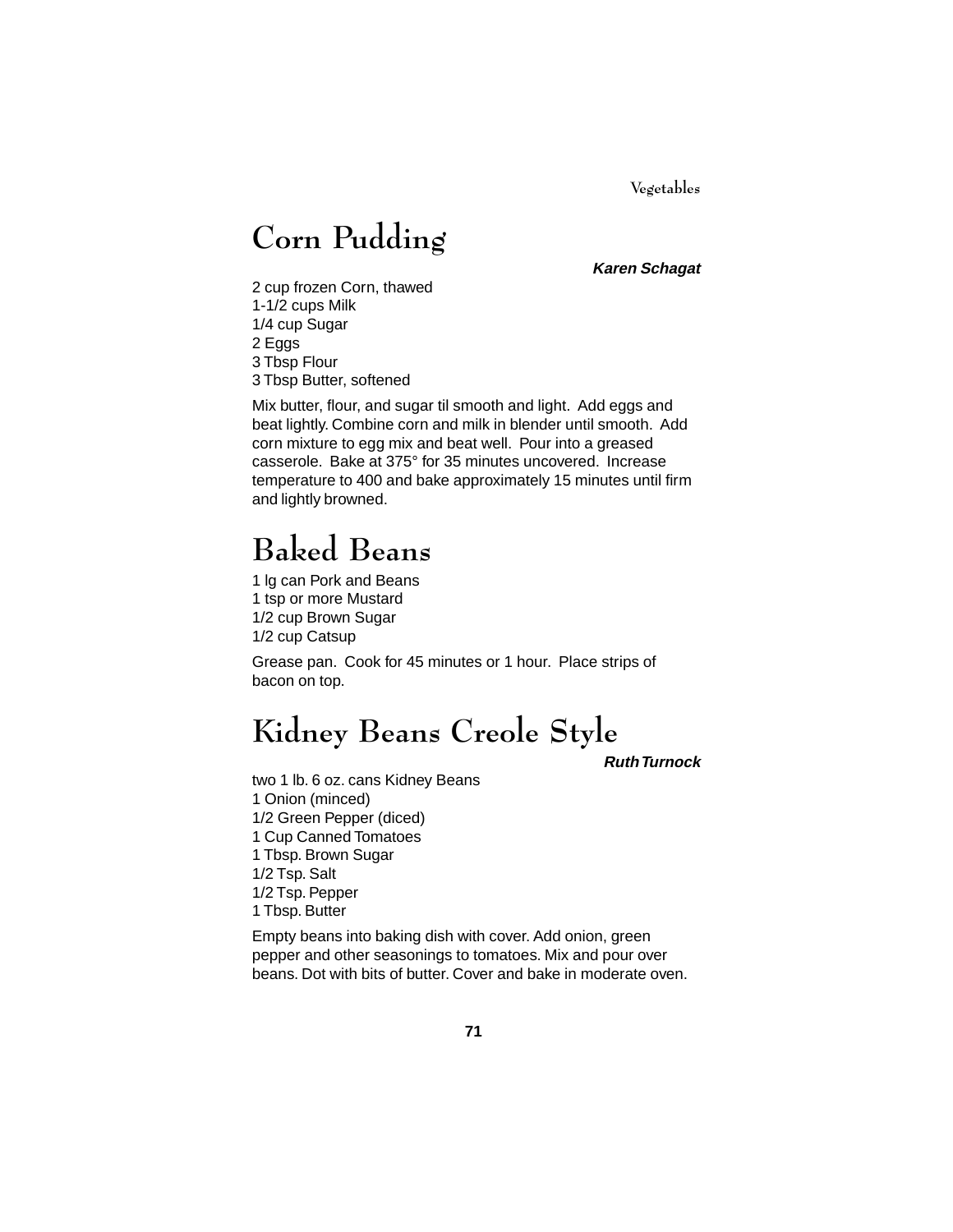### Ring O'Plenty

**Irene McNeely**

- 2 Cups Macaroni, cooked
- 1 Cup Cheese, Diced
- 1 Cup Bread, cubed
- 1 Cup Milk, scalded (or evaporated)
- 1 Tbsp. Parsley
- 1 Tbsp. Green Pepper, minced
- 1 Tbsp. Onion, minced
- 1 Egg, beaten
- 1 Tsp. Salt
- 1 Tsp. Pepper

Drain macaroni and cover with cold water for 5 minutes-drain. Mix with remaining ingredients and pat into ring mold. Bake in pan of hot water for 35 minutes. Un-mold. Fill center with creamed vegetables - peas, etc.

# Pineapple Beets

**Margaret Stuff**

#### **4 servings.**

- 2 Tbsp Brown Sugar
- 1 Tbsp Cornstarch
- 1/4 tsp Salt
- 1 cup Pineapple tidbits (undrained)
- 1 cup sliced Beets
- 1 Tbsp Margarine
- 1 Tbsp Lemon juice

In saucepan, combine brown sugar, cornstarch, and salt, add pineapple and bring to a boil stirring constantly until thick about 2 minutes. Add beets, butter, and lemon juice. Cook over medium heat for 5 minutes. Stir occasionally.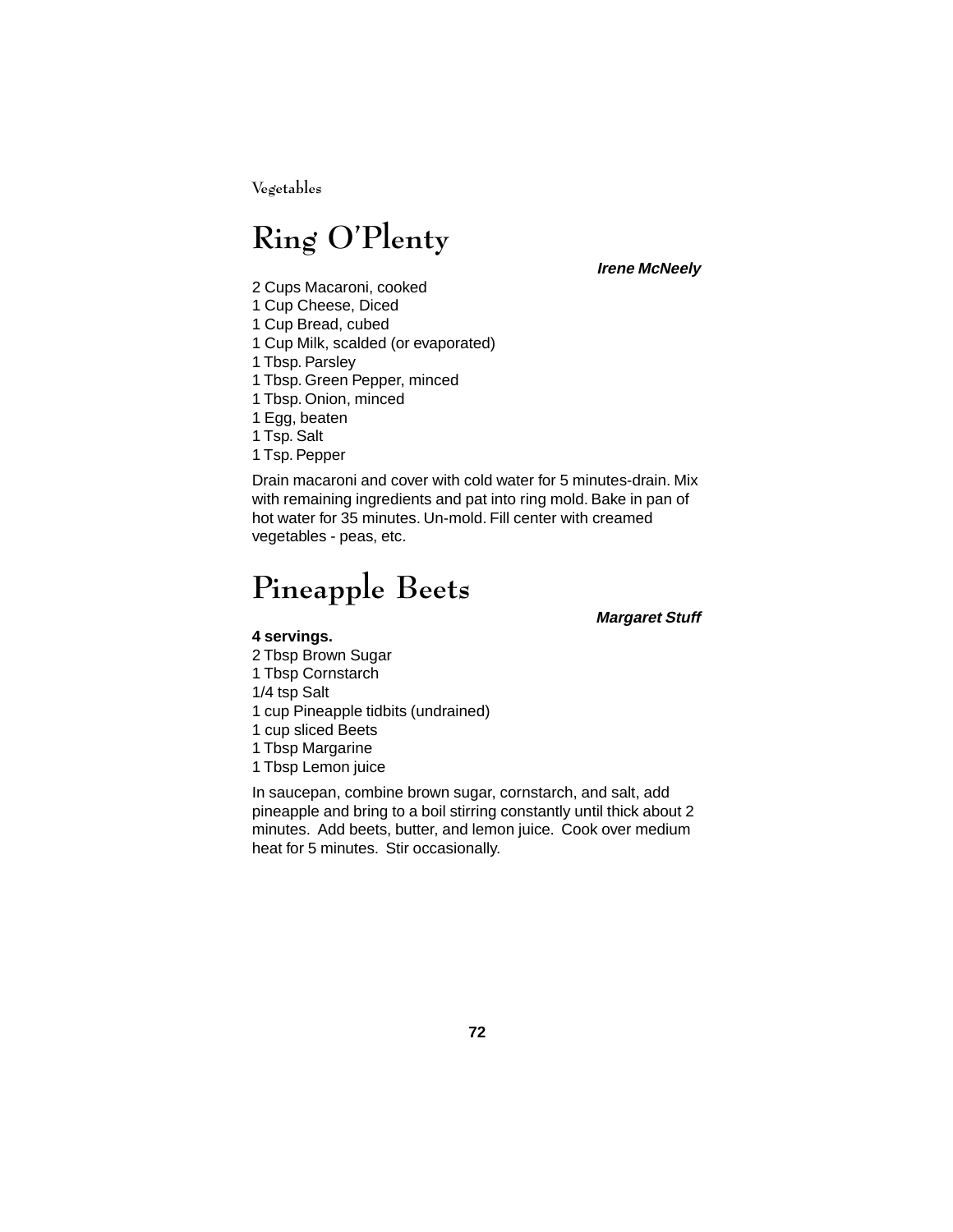# Pickled Beets

#### **Magaret Stuff**

12 small Beets with root and 2 inches of tops remaining 4 small Onions, sliced

1 ½ cups Wine Vinegar

2 Tbsp whole Cloves

1 tsp Salt

Rinse beets in cold water, cook in salted water for 30 to 60 minutes or until fork tender. Drain, reserving juice and cool beets. Remove skins and stems, slice beets into 1/2- inch slices. In medium bowl, combine beets with remaining ingredients. Cover and refrigerate at least 2 days. Place reserved juices in a jar. Add 6 hard, cooked eggs. Refrigerate at least 1 week for deep color.

### Barbecued Green Beans

**Barb Slabaugh**

#### **serving 6-8**

5 slices Bacon, finely cut 1/4 cup Onion, chopped 1/2 cup Ketchup 1/4 cup Brown Sugar 1 Tbsp Worcestershire Sauce 2 cans Green Beans

Brown bacon and onion. Add ketchup, brown sugar and worcestershire sauce. Simmer 2 minutes. Place green beans in casserole. Pour bacon mix over--**do not stir**. Bake at 350° for 20 minutes. May put in crockpot for 2 to 3 hours.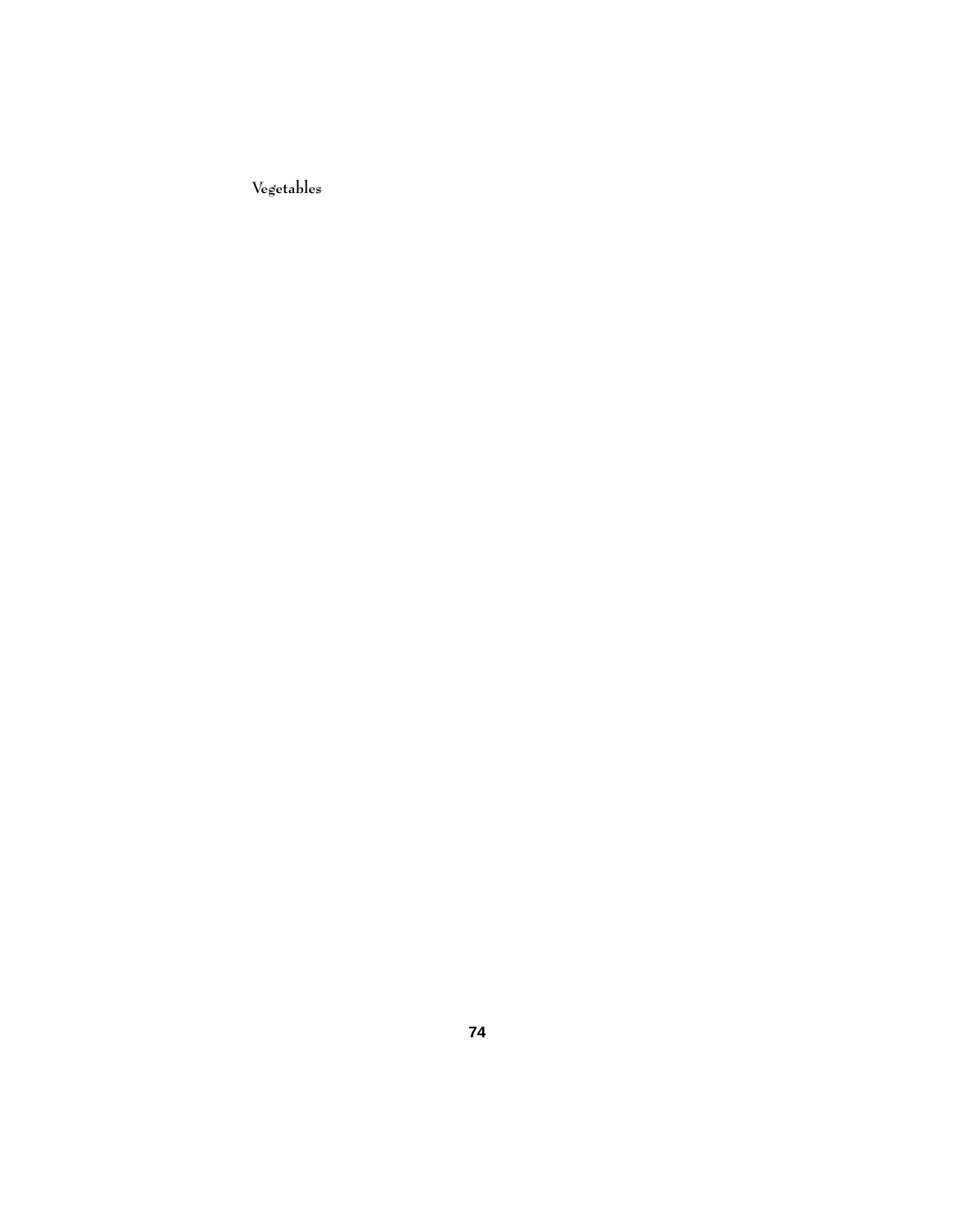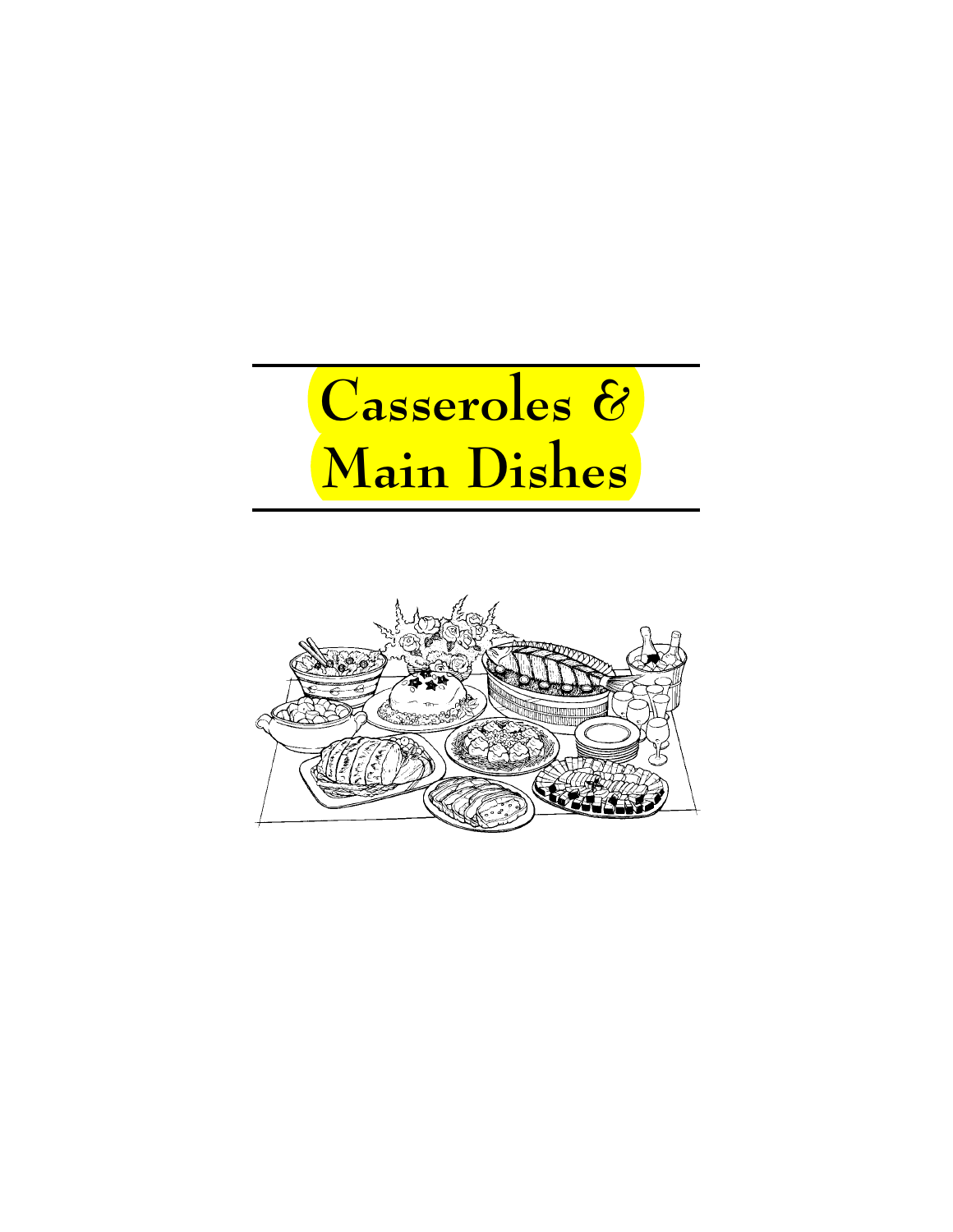### Rice Dish

**Jane Lecklider**

(Can be mixed up ahead, baked later)

Saute 1 cut up green pepper and 1 onion, 1 cup regular rice and 1/2 cup slivered almonds until lightly browned. Put in baking dish with can beef consomme or bouillon soup and 1 can water. Salt and pepper to taste. Stir. Bake at 350° for one hour.

### Hamburger Stroganoff

**Ruth Turnock**

#### **Makes 4-6 Servings**

1/4 Cup minced Onion 1 Clove Garlic (minced) 1/4 Cup Butter 1 lb. Ground Beef 2 Tbsps. Flour 2 tsps. Salt 1/4 Tsp. Pepper 1 lb. Fresh Mushrooms or one 8 oz. can (sliced) 1 Can Cream of Chicken Soup 1 Cup Sour Cream Parsley

Brown hamburger, drain. Saute onion and garlic over medium heat. Add hamburger. Stir in flour, salt and pepper and mushrooms. Cook 5 minutes. Stir in soup. Simmer uncovered 10 minutes. Stir in sour cream. Heat through. Serve with mashed potatoes.

### Baked Crustless Quiche

**Mary Sue Weinzetl**

#### **Breakfast**

8 Eggs 1/2 Cup Sour Cream 1/2 Cup Milk Desired amounts of Cheese, Ham, Bacon & Vegetables

Beat eggs well. Combine sour cream and milk; add to eggs. Add other ingredients as desired. Pour into greased glass dish. Sprinkle with salt and pepper to taste. Bake at 350° for 25 to 30 minutes until center is set.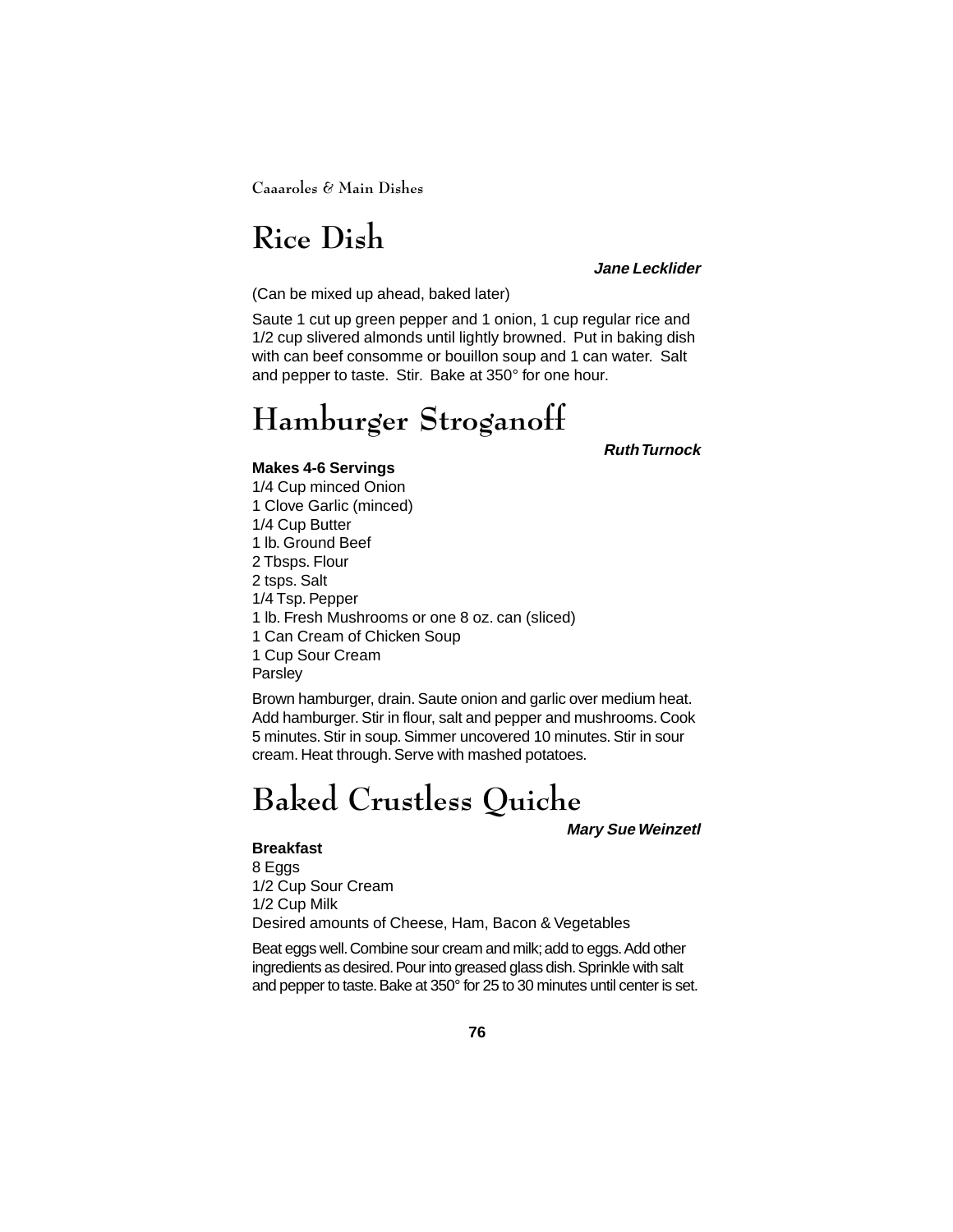### Breakfast Casserole

**Mary Sue Weinzetl**

#### **Breakfast**

8 Slices Bread, crusts trimmed

2 pounds Link Sausage, cooked and drained

1 Tbsp. Oil

1 Large Onion, sliced

8 oz. Mushrooms, sliced

5 Eggs, beaten

1 Cup Milk

1 Can Cream of Mushroom Soup

1 Cup Sharp Cheddar Cheese, shredded

Butter 9 x 13 ovenproof glass pan. Line bottom with bread. Arrange sausage on top. Heat oil; add onion and cook until translucent. Add Mushrooms and Saute until Limp. Sprinkle Onion Mix over Sausage. Mix Eggs, Soup and Milk. Pour over rest. Top with Cheese. Cover and refrigerate overnight. Preheat oven to 350°. Bake, uncovered, for 40 minutes.

### Broccoli Casserole

**Marie Turnock**

2 boxes frozen chopped Broccoli

1-1/2 cups cooked Rice (or two packets of Success Rice) 1 can Cream of Mushroom soup

8 oz jar Cheese spread

Prepare broccoli and rice as package directs omitting salt. Combine soup and cheese. In casserole, place in layers in this order: Broccoli, rice, soup and cheese mixture. Ending with cheese on top. Bake at 350° until bubbling and slightly brown on edges about 30 minutes.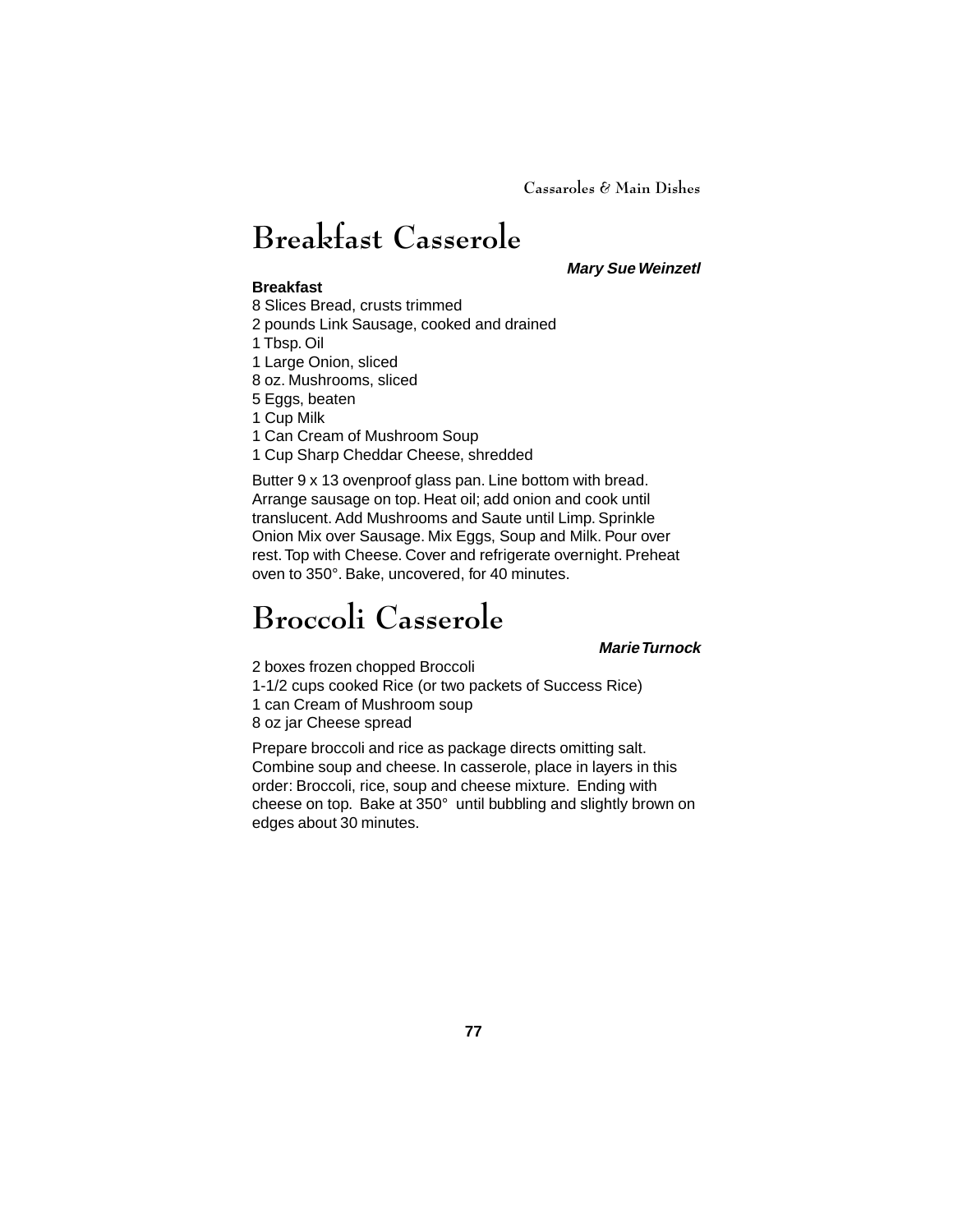### Potato Casserole (Yummy)

**Dottie Snyder**

#### **Serves 12**

1 to 2 lb bag frozen Hash Browns-O'Brien Style

1/2 cup chopped Onion

1 can Cream of Chicken Soup

1 carton Sour Cream

2 cups Cheddar Cheese, grated

2 cups crushed Cornflakes

In large mixing bowl, mix thawed potatoes, onion, soup, sour cream and cheese. Place in 9 x 13 buttered casserole sprinkle with crumbs and a bit of paprika. Bake 1 hour at 350°.

### Hot Vegetable Dish

#### **Dora Jurek**

2 pkg frozen California Blend Vegetables

2 cans Cheddar Cheese Soup

1 can Cream of Mushroom Soup and fresh Mushrooms

1 can Cream of Chicken Soup

2 can Water Chestnuts, sliced

1/4 lb Swiss Cheese

1/2 teaspoon Onion Salt

Mix above together and place in greased casserole dish. Top with grated Swiss cheese and bake at 350° about 45 minutes.

#### Cheesy Potatoes

**Vicki Chidister**

1 Bag Hash Brown Potatoes 1/4 Cup Melted Butter 2 Cups Cheddar Cheese 1 Pint Sour Cream 1 can Cream of Chicken Soup 1 small Chopped Onion Salt & Pepper to taste

Mix all ingredients. Spread in 8 x 12 inch pan. Top with 1/4 cup melted butter mixed with bread crumbs. Bake at 350° for 1 hour. Can be made night before and stored in refrigerator.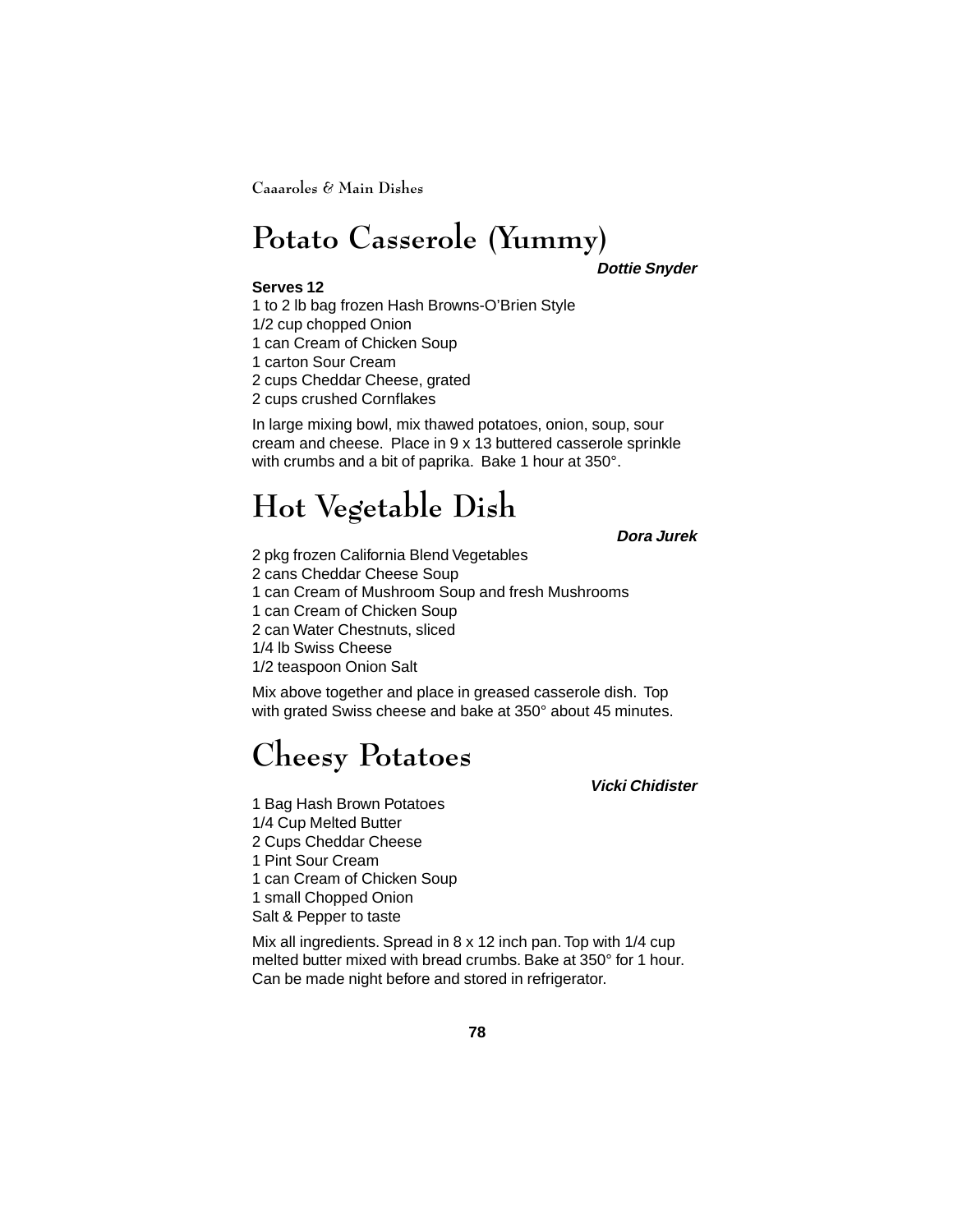### Cabbage and Noodles

**Linda**

1-1/2 lbs Cabbage Salt 3 Tbsp Bacon Fat or Butter 1/2 lb Noodles

Shred cabbage finely-salt. Let stand in covered bowl for 1-2 hours. Squeeze moisture from cabbage. Fry in fat. Boil noodles. Mix together. Pepper to taste. Add sugar if desired.

# Cabbage and Dumplings

**Dora Jurek**

2 lg Heads Cabbage 2 cups Fresh Mushrooms 1 lb Bacon 1 Onion, chopped

Fry bacon, onion, mushrooms. Shred and scald cabbage. Mix bacon and cabbage mixture.

#### **Dumplings:**

Mix 1 cup flour, 3 whole eggs, 1 Tbsp water. One may have to add more flour or water--should be thick paste. Drop small amount off tsp into boiling water. Cook for a few minutes (taste to see if done). Drain but do not rinse cooked dumplings. Add to cabbage mixture.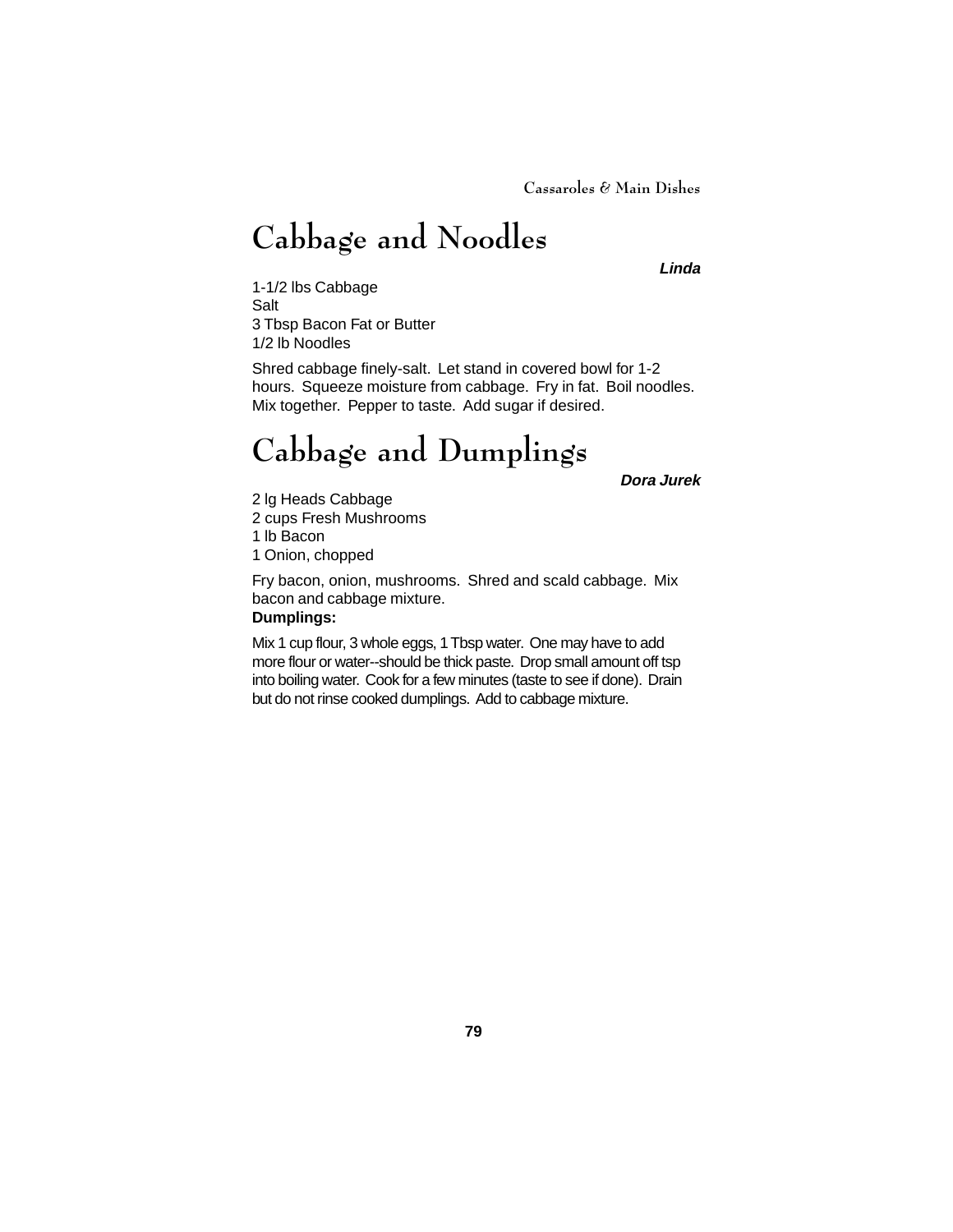#### Spaghetti Pie

**Dave Slabaugh**

8 oz Spaghetti 14 oz shredded American Cheese 2 oz grated Parmesan Cheese 2 Tsp Oregano 1/2 tsp Salt 1/4 tsp Black Pepper 4 Eggs, beaten 1/4 cup Butter, melted 2 cups Spaghetti Sauce

Cook spaghetti until almost tender; drain. Combine spaghetti with both cheeses, oregano, salt, pepper, eggs and butter; mix well. Butter pan. Pour mixture into pan. Bake at 350° until golden and firm 20 to 25 minutes. Cut into squares. Serve with hot spaghetti sauce.

# Spanakopita (Spinach pie)

**Joan Christodoulides**

#### **serves 4-6**

10 sheets Filo Dough 1/2 cup Butter, melted 1-1/4 lbs Fresh Spinach 2 cups Small Curd Cottage Cheese 1 cup grated Feta Cheese Pepper & Salt 2 Eggs 3 Tbsp Parsley, chopped 2 Green Onions, minced with tops

Cut filo in 1/2 and place 10 sheets in 11 x 7 pan, brushing pan and each sheet with melted butter. Wash spinach, remove stems. Cut leaves in 1/2-inch lengths. Mix spinach with 1 Tbsp salt and allow to stand 15 minutes. Beat eggs, add parsley, onion and cheese. Squeeze liquid from spinach and fold into egg mixture. Season with salt and pepper. Spread over filo sheets and top with remaining sheets, brushing each sheet with butter. Bake at 350° for 40 minutes. Cut into squares, serve hot.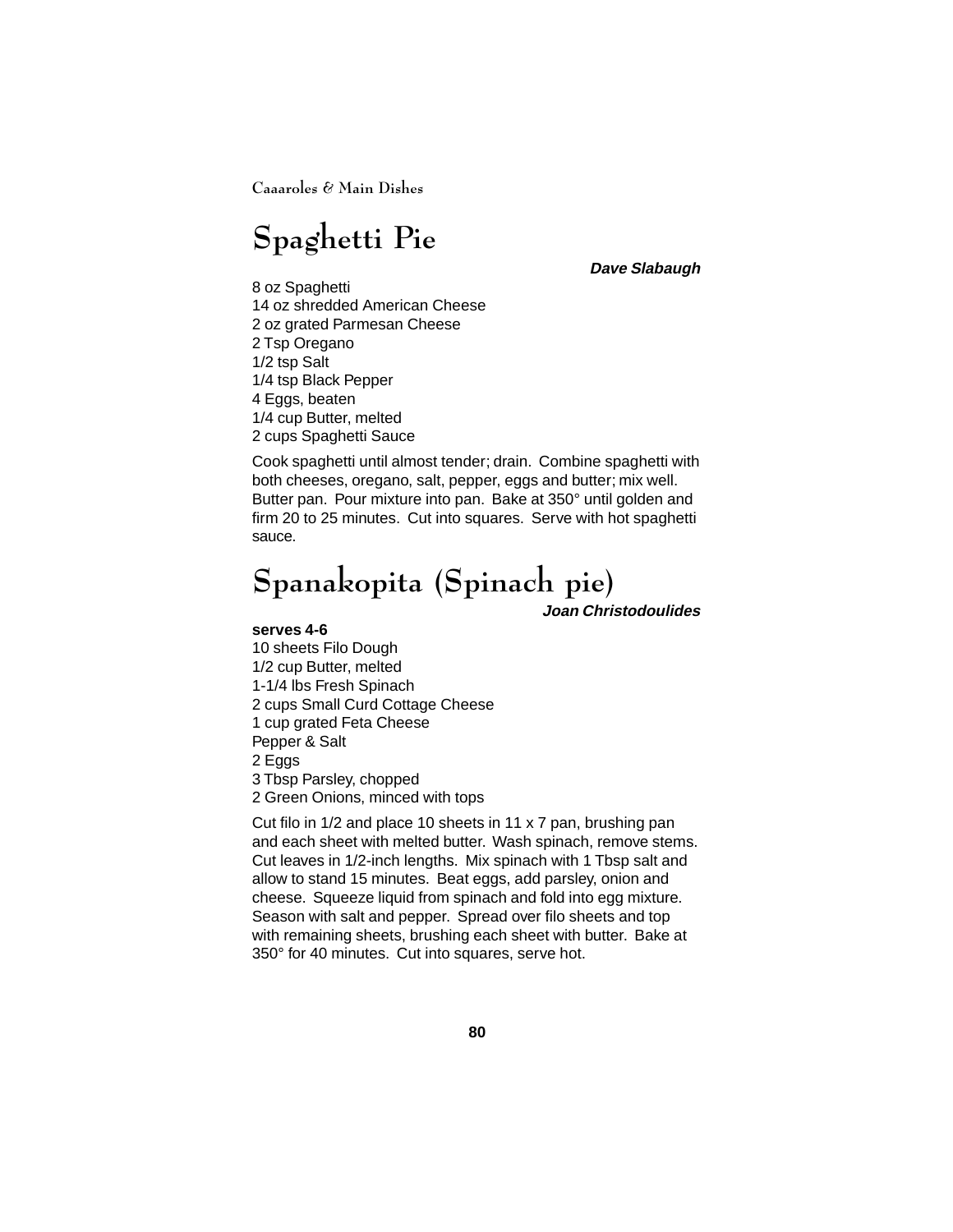### Corn Pudding

**Tina Slabaugh**

1 can Creamed Corn 1 can Whole Kernel Corn (undrained) 1 Egg 1/2 Cup Butter (melted) One 8 oz. Container Sour Cream 1 box Jiffy Corn Bread

Mix together in large bowl. Bake in 9 x 13 greased pan at 350° for about 1 hour.

#### Zucchini Lasagna

**Irene Marazita**

1 lg Zucchini 10 x 3" or 2 med. 1 lb Ground Beef 1 small Onion, chopped 1 medium Tomato chopped 1 cup Tomato Sauce Salt and Pepper to taste Pinch of Oregano Pinch of Basil 1/4 cup Water 1 cup Ricotta Cheese 1 cup Cottage Cheese 3/4 cup grated Mozzarella Cheese.

Preheat oven 350°. Cut off stem and blossom end, wash and slice zucchini into thin slice lengthwise. Saute beef until it loses its color; drain fat. Add onion, tomato sauce and water, along with seasoning. Simmer for 10 to 12 minutes. In oblong baking dish, layer zucchini, meat mixture and cheese, ending with meat and cheeses on top. Bake for 30 minutes or until cheese is bubbly and golden brown. Make 4 to 6 servings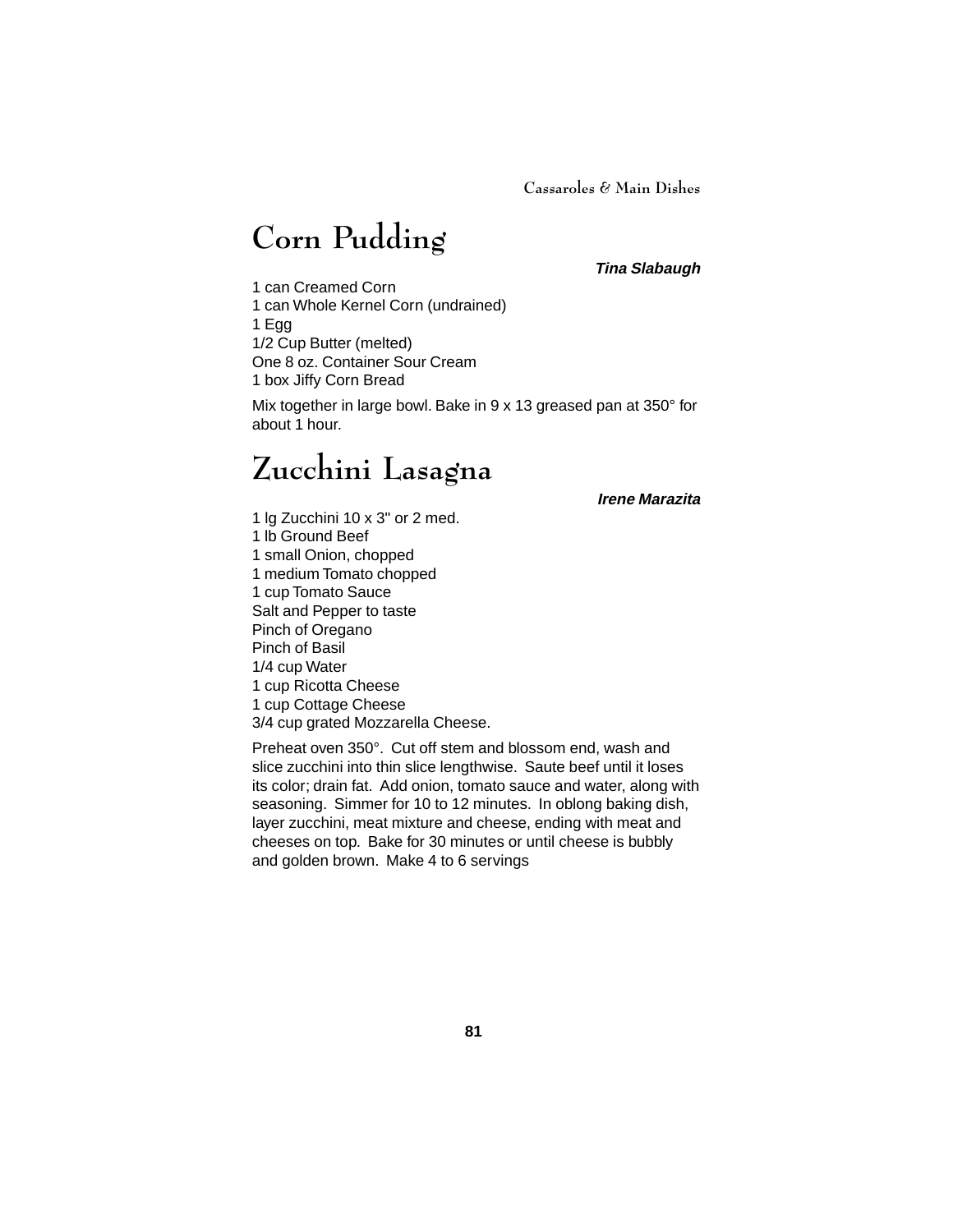### Sauerkraut with Split Peas

**Dora Jurek**

1 lg can Sauerkraut Pork Drippings or Trimmings 1/2 cup Dried Split Peas 1 tsp Salt 1/2 tsp Pepper 1 Tbsp Flour 1 sm Onion (chopped fine)

Wash sauerkraut well, then cook in water (just enough to cover) about 1/2 hour. Cook split peas in 1-1/2 cups water. When they come to a boil, turn flame as low as possible and let simmer in tightly-covered pan until very soft (about 1 hour). Put pork trimmings in frying pan, brown slowly very well and add onion and saute for about 5 minutes. Add flour. Brown lightly, then add drained sauerkraut, split peas, salt and pepper. If too tart, add some sugar. Split peas should be mushy. If not, beat with rotary beater.

# Baked Ziti

**Tina Slabaugh**

12 oz (approx. 3 cups) Ziti, cooked and drained 2 cups low-fat Marinara Sauce (spaghetti sauce) 1 cup shredded nonfat Mozzarella Cheese 1 cup no-fat Ricotta Cheese or Cottage Cheese 2 Tbsp grated Parmesan Cheese (Optional: add 1 lb Sausage browned and drained)

Heat oven to 350°. Have a shallow 2 qt casserole ready. Mix ziti, 1 cup sauce, 1/2 cup mozzarella, the ricotta (or cottage) cheese, and parmesan cheese in casserole. Top with remaining sauce and mozzarella. Cover and bake 45 minutes, until hot.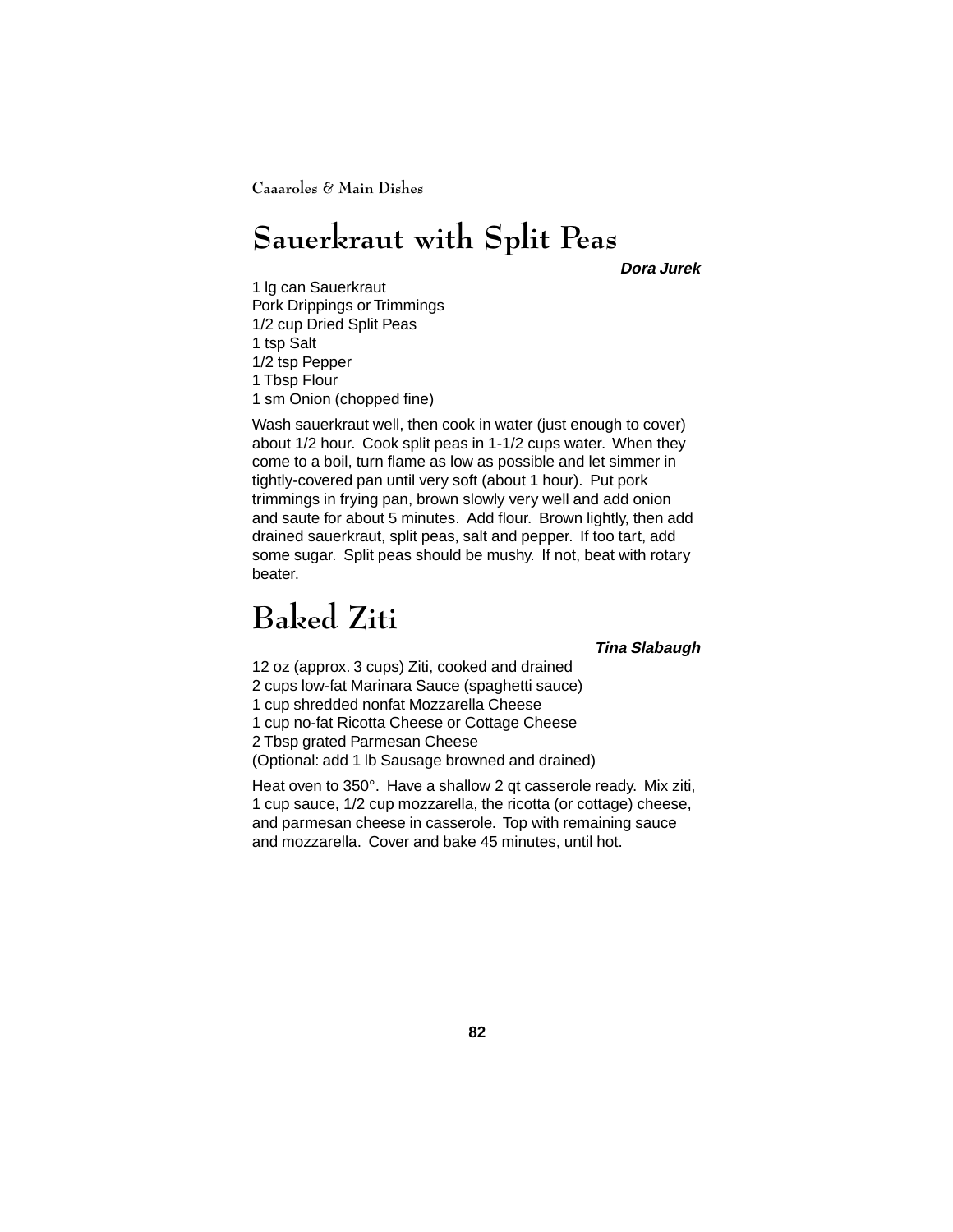### Breakfast Casserole

**Pat Kopczynski**

9 x 13 pan 16 slices Bread 8 slices Cheese 6 slices Canadian Bacon 1/2 tsp Seasoned Salt 1/2 tsp Paprika 6 Eggs 1-1/2 cups Milk 1 stick Butter

Cut crust off bread. Place 8 slices in pan. Top with cheese and Canadian bacon. Mix salt, paprika, eggs and milk--pour over top with remaining bread. Refrigerate over night. Melt butter and pour over top. Bake at 300° for one hour-uncovered.

# Middle Eastern Baked Omelet

**Hussam Dandashli**

9 x 13 pan 1 bunch Parsley, finely chopped 1/4 cup Milk 3 med Onions, diced 1/4 cup Flour 6 Eggs 1 Zucchini, grated 1 Green Pepper, diced 1/2 Tbsp Salt 1/2 tsp Allspice 1/4 tsp Pepper 1/2 tsp Baking Powder 1/2 tsp Vinegar 1/2 cup Shortening 1/4 cup Bread Crumbs 1 Tomato, diced (optional)

Mix all ingredients except bread crumbs. Grease pan and flour with bread crumbs. Pour mixture into pan. Bake at 400° for 20 minutes or until brown.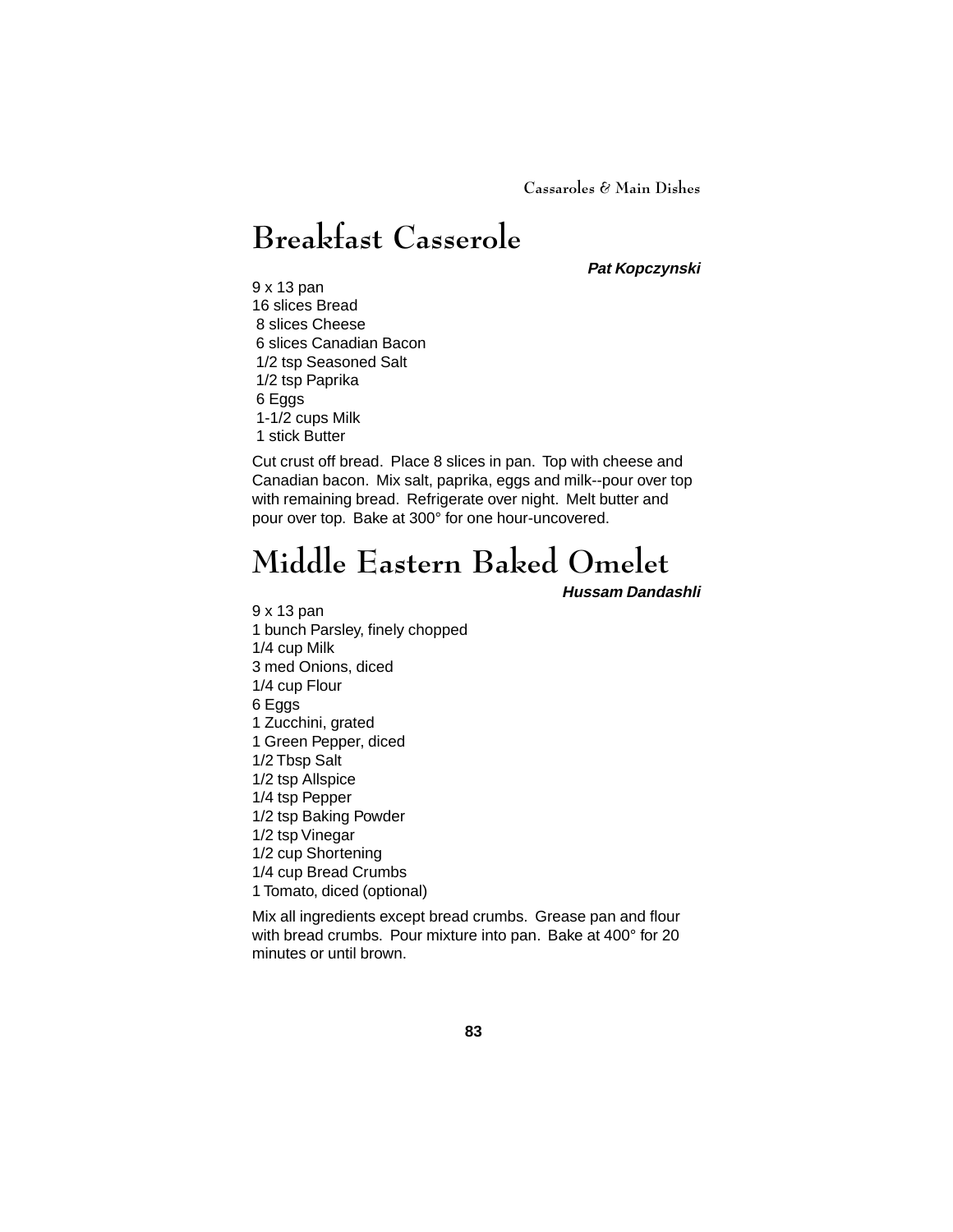# Baked Ham and Eggs

**Georgia**

10 inch dish 10 slices Bread, Buttered and cubed 3 cup Milk 6 Eggs, beaten 3 cups Cheddar Cheese, grated 3 cups Ham, cubed 1 tsp Salt & Pepper 1 tsp Brown Sugar 1/4 Onion Powder 1 tsp Worcestershire Sauce 1 tsp Dry Mustard

Mix cheese, meat and bread in large bowl. Add salt, etc. to egg and milk mix. Pour over meat mix and mix well. Pour into greased pan. Cover and refrigerate at least 8 hours. Bake at 325° for 1/2 hour covered. Remove, cover, and bake another 1/2 hour. Let set 5 minutes before cutting.

# Waffles

**Kathryn Murchison**

2 cups Flour 3 tsp Baking Powder 1/2 tsp Salt 2 Tbsp Sugar 2 Eggs 1-1/2 cups Milk 4 tbsp Shortening, melted

Mix Well. Bake as directed by waffle iron.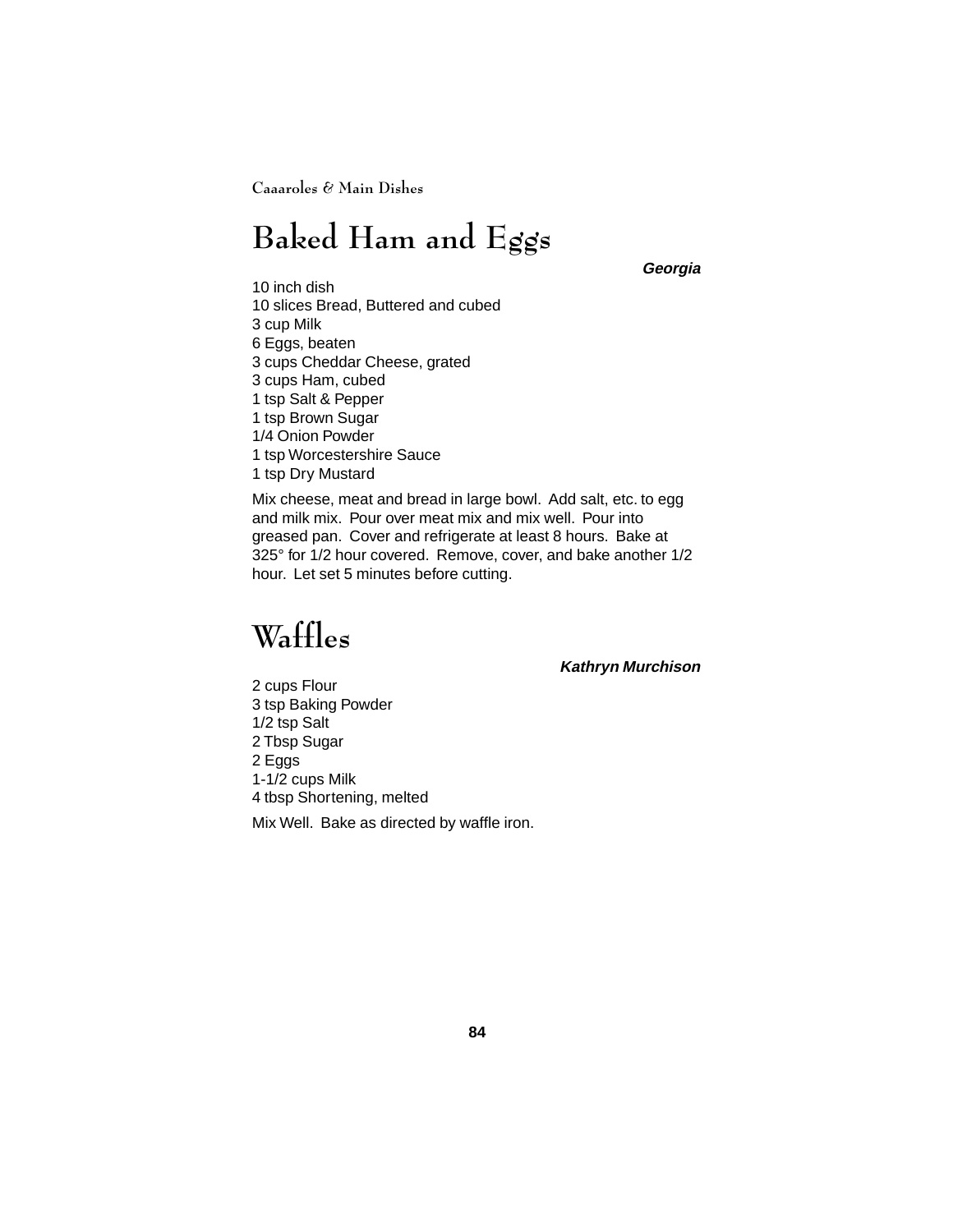#### Lasagna

**Serves 8-12**

**Eileen Jurek**

1 pound Ground Beef 1 pound lean Pork Sausage 1 can (28 ounces) Stewed Tomatoes 2 teaspoons Garlic Powder 1-1/2 teaspoons Oregano 1 teaspoon Basil 2 cups Ricotta Cheese 1/2 cup grated Parmesan Cheese 12 ounces Lasagna Noodles, uncooked 1/2 cup grated Parmesan Cheese one 12 ounce can of Tomato Paste 3/4 cup Water

12 ounces shredded Mozzarella Cheese

In Dutch oven or a large skillet, cook and stir meats until brown. Drain off fat. Add tomatoes; break up with fork. Stir in tomato paste, water, garlic oregano, and basil. Heat to boiling, stirring occasionally. Reduce heat; simmer uncovered for 20 minutes or until mixture is consistency of spaghetti sauce.

Heat oven to 350°. Stir together ricotta cheese and 1/2 cup parmesan cheese. Set aside 1 cup of the meat sauce and 1/2 cup of mozzarella cheese. In an ungreased baking pan, 13 x 9 x 2 inches, put a layer of meat sauce on the bottom of the pan. After that, alternate layers of 1/3 each noodles, remaining meat sauce, remaining mozzarella cheese and the ricotta cheese mixture.

Spread reserved meat sauce over top; sprinkle with a 1/2 cup parmesan cheese. Sprinkle reserved mozzarella cheese across lasagna.

Bake uncovered 45 minutes. Let stand 15 minutes before cutting.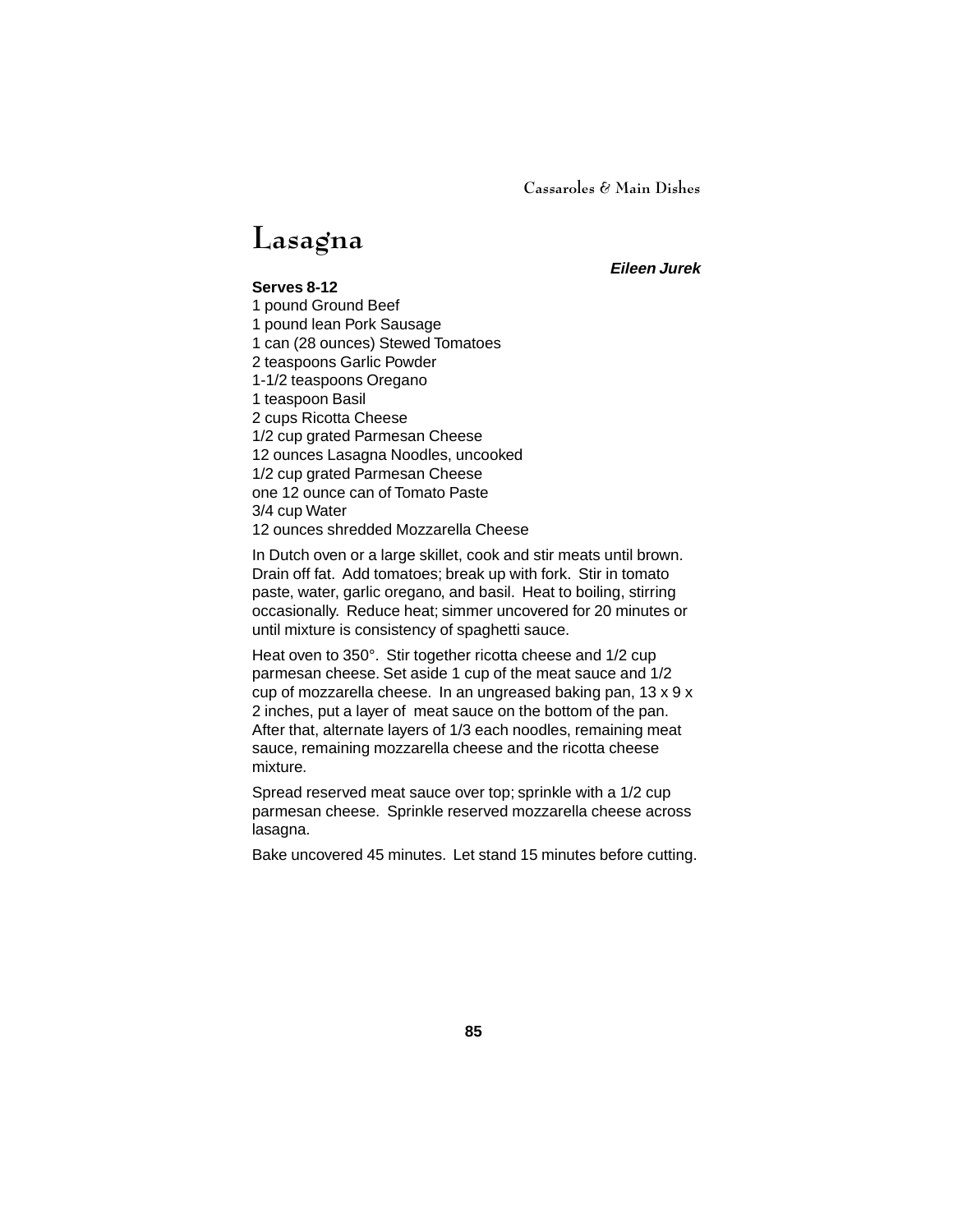# Egg Mc Whatchamacallit

**Sue Pare**

#### **serves one**

1 English Muffin 1 Tbsp Butter 1 Egg 1 slice Canadian Bacon 1/2 slice Cheese

Toast muffin. Heat butter in small skillet. Cook egg until white is set. Warm bacon at side of pan. Place cheese over bacon. Cover one minute to melt cheese. Place bacon on muffin and top with egg.

### Egg and Cheese Fondue

**Susan**

13 x 9 pan 8 slices Toast 1 lb Sharp Cheddar Cheese 6 Eggs 3 cups Milk 3/4 tsp Salt Pepper to taste Ham, Bacon, etc. as desired Garlic Butter

Butter bread with garlic butter on both sides. Dice and toast. Shred with cheese. Place toast in bottom of pan. Add cheese and meat if desired. Beat eggs with milk. Add salt and pepper. Pour over toast and cheese. Refrigerate overnight. Bake 45 minutes to one hour at 350°.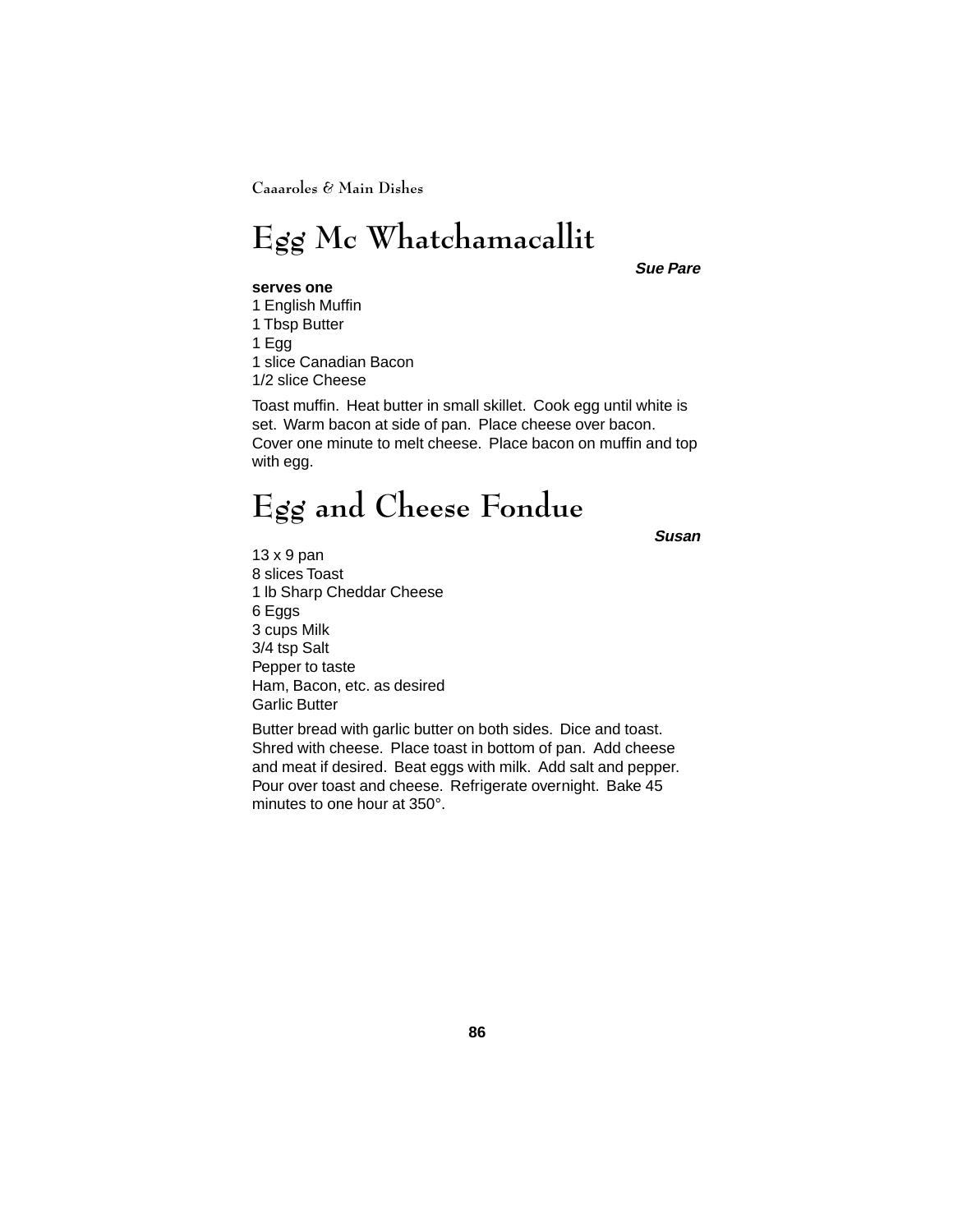#### Grandpa's Meatloaf

**John Jurek**

3 lbs Hamburger 2 Eggs 1/3 cup Watered down Catsup 3 Tbsp Mustard 1 small Onion, finely chopped 1 Garlic Clove, finely chopped 1 Tbsp Oregano 1 Tbsp Basil 1-1/2 Tbsp Pickle Relish 1 Tbsp Worcestershire Sauce 1/4 box of Soda Crackers finely crumbled

Mix all ingredients with hands and form into loaf. Line 9 x 11 inch cake pan with enough foil to close up around meat loaf with out touching it. Lay 3 slices of cheese across the loaf then cover the top completely with bacon about 4-6 slices. Bake at 350° for about 1-1/2 hour or until the meat is done. For the last 1/2 hour, open up foil to cook bacon.

\*Please note these measurements are approximate because Grandpa just throws everything in

# Baked Chicken Salad

**Bobbie Wegar**

#### **Serves 8-10**

4 cups Chicken, cooked and diced 2 cups Celery, diced 12 Eggs, hard-boiled and cut up 1 cup slivered Almonds 1 quart Mayo 1 small pkg Potato Chips

Mix all but chips. Place in 1-1/2 inch deep pan. Crush chips and sprinkle over mixture. Bake at 350° for 30 minutes.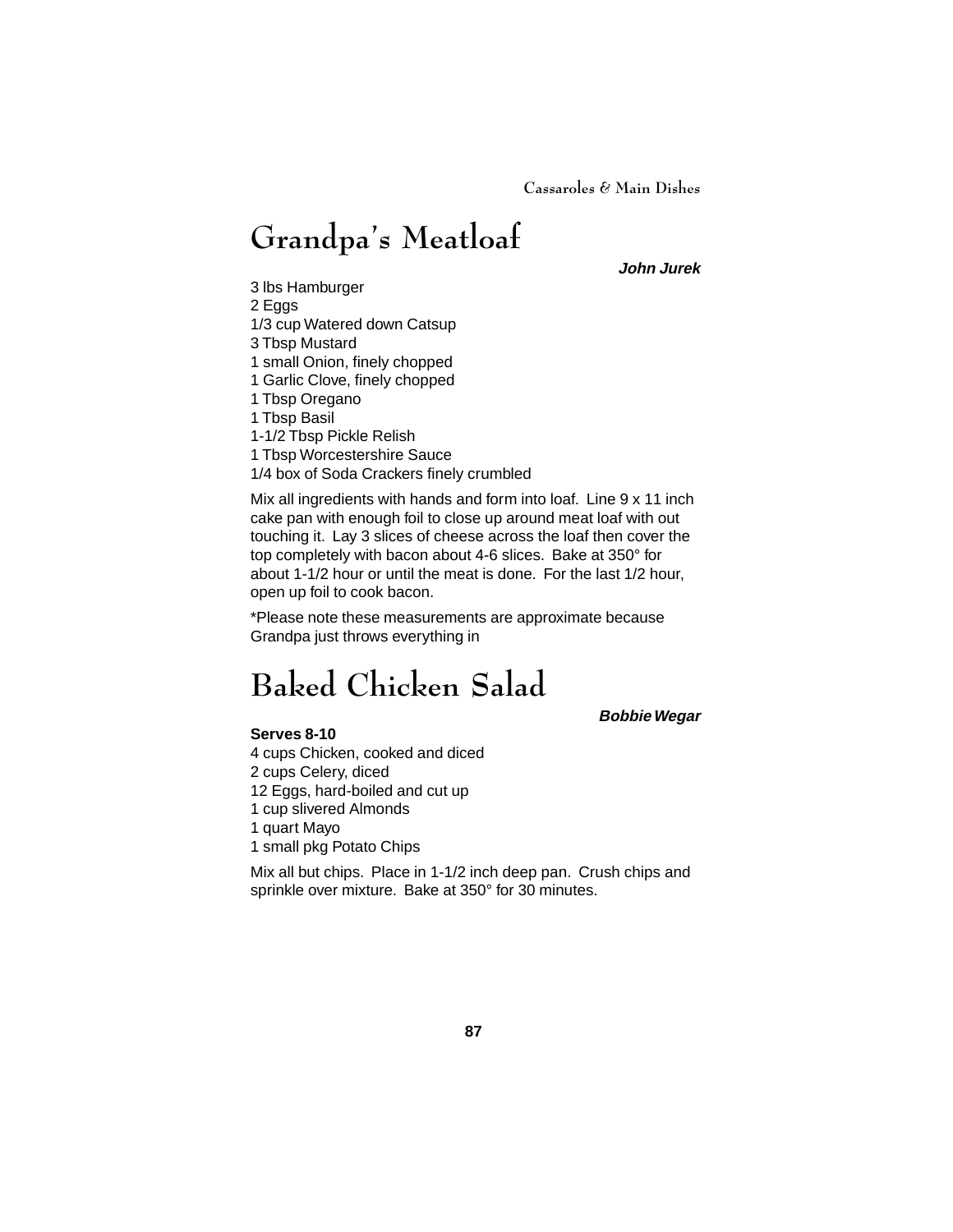# Chop Suey

#### **Edna Borntrager**

#### **Brown:**

1 lb. Diced Beef and 1 lb. Diced Veal or Pork (May use both). **Add and simmer until tender:**

6 Tbsps. Soy Sauce or to taste

1 Cup Water

1 Large Bunch Celery (cut fine)

2 Large Onions (chopped)

1 Can Tomato Soup

When tender, add: I can each of water chestnuts, bean sprouts, and mushrooms. Salt and pepper and add bead molasses to taste. Thicken and serve with cooked rice and/or Chinese noodles.

# Meatloaf

**Barb Slabaugh**

1-1/2 lbs Hamburger 1 cup Bread Crumbs 1/2 cup Milk 2 Eggs

Mix all ingredients and form into loaf. Bake around 350° for 2 hours.

**Mix together:**

3 Tbsp. Brown Sugar 1/4 cup Ketchup 1/4 tsp nutmeg Pour over meat loaf last hour of baking.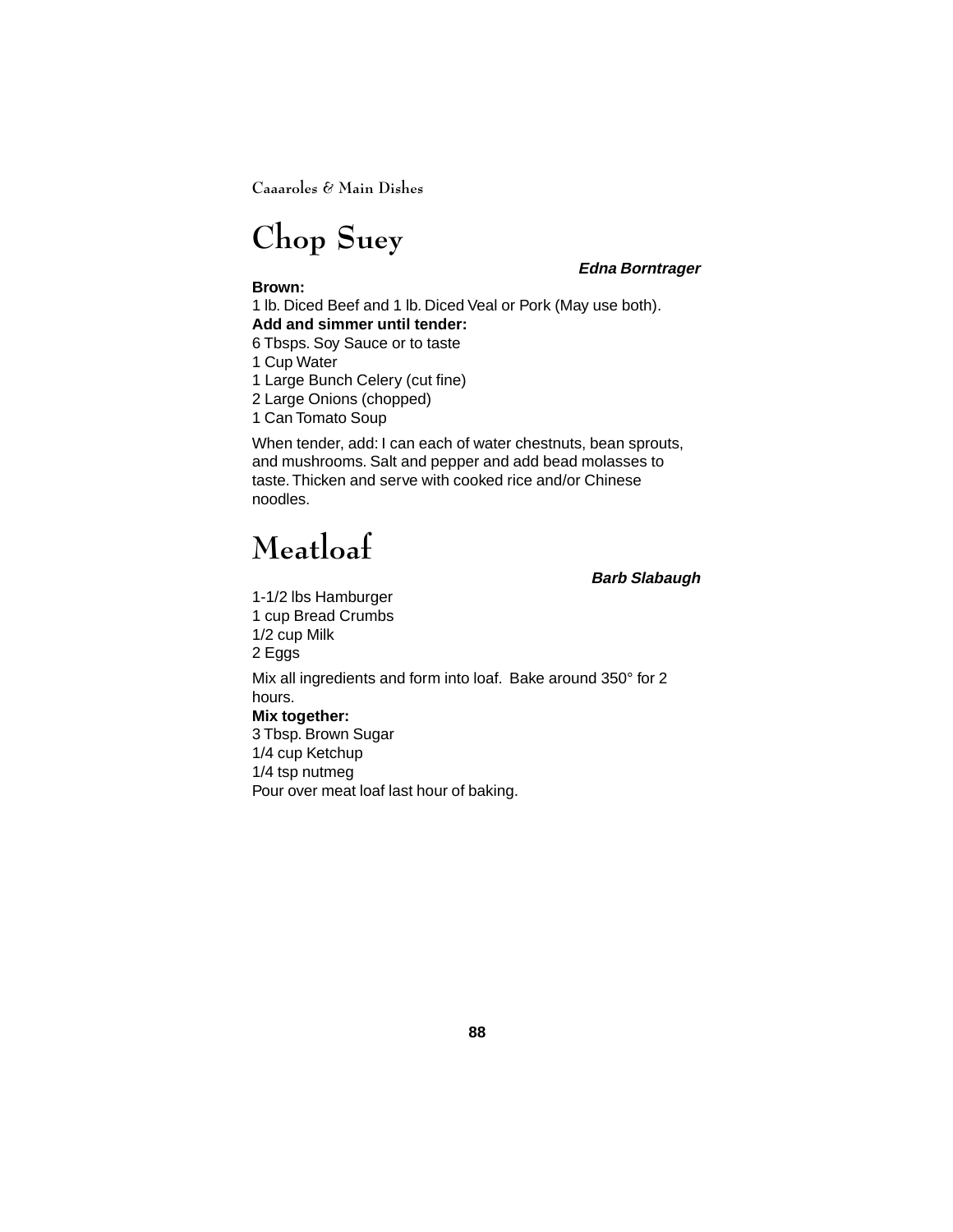#### Tomato Soup Casserole

**Sue Pare**

1 pound Ground Beef Salt & Pepper 1 Cup Carrot slices 2 Medium Onions, sliced 3 medium Potatoes, sliced 1 Can Tomato Soup

Into 2-1/2 quart casserole, place ground beef, (uncooked) sprinkle with salt and pepper. Add in layers: carrot slices, onion and potatoes. Pour tomato soup, undiluted, over all. Cover. Bake at 350° for 2 hours or cook in crockpot for 6 to 8 hours.

# Cornish Hens

**Carl Weinzetl**

8 Cornish Hens 12 Cloves Garlic, minced 4 Tbsp. Oregano Salt & Pepper 1 Cup Red Wine Vinegar 1-1/2 Cups Olive Oil 1 Cup Pitted Prunes 1 Cup Dried Apricots 1 Cup Green Olives 1/2 Cup Capers with juice 8 Bay Leaves 1 Cup Brown Sugar 1 Cup Dry White Wine

Mix all ingredients except hens. Marinate hens in mixture overnight in refrigerator. Bake in marinade at 350° in uncovered shallow pan for 1 to 1-1/2 hours. Serve with hot fruit.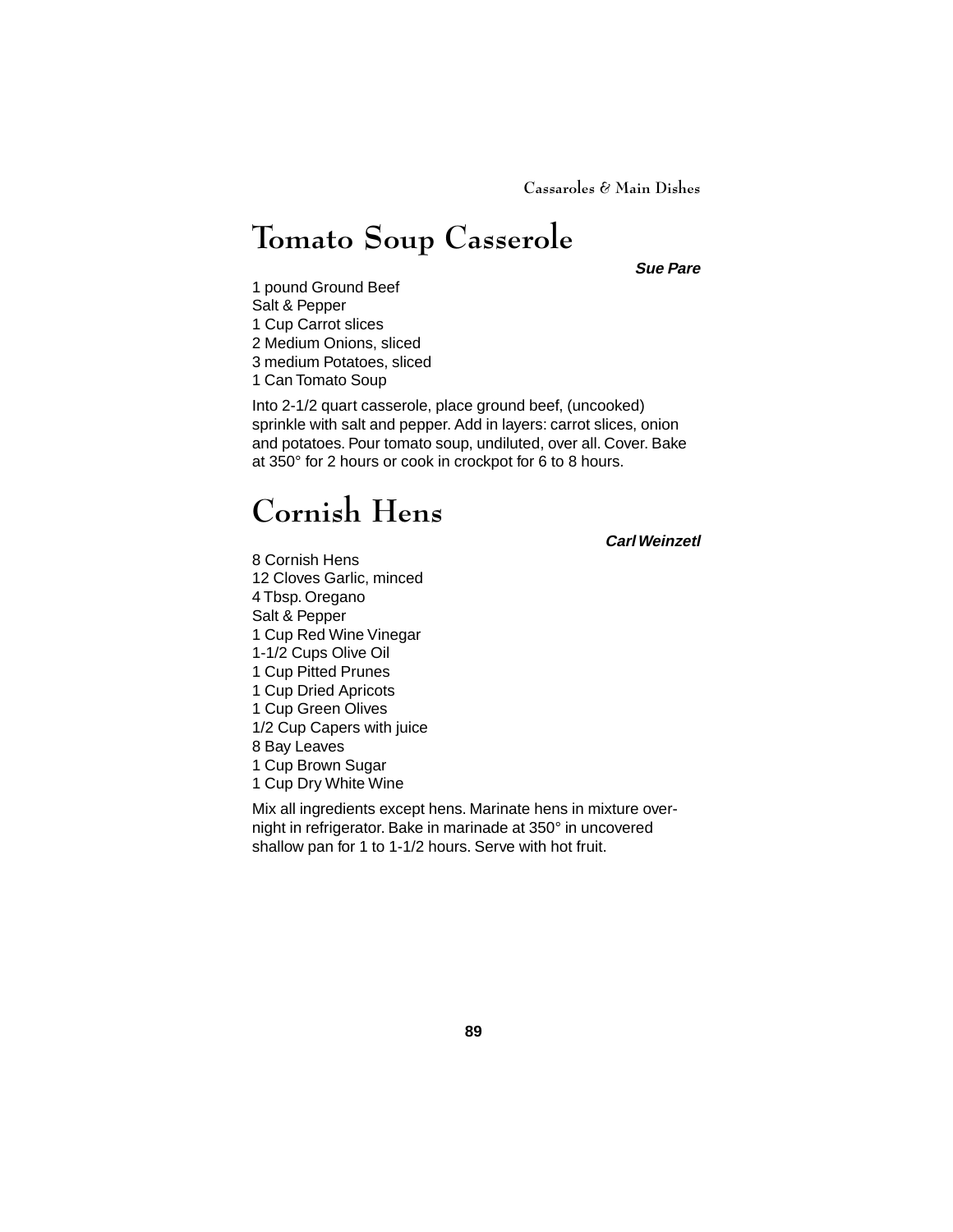# Pork and Veal Bar-B-Q

**Ruth Turnock**

Dice and Brown 2-1/2 lbs. Pork and Veal. (may use all pork) **Add:**

1 small Bottle Catsup 3 or 4 small Onions 1 Green Pepper 2 Tbsps. Brown Sugar 2 Tbsps. Vinegar 1 Tbsp. Dry Mustard 1 Tbsp. Salt

A little Water if necessary

Cook until very tender. Last 15 minutes add 2 Tbsps. mixed pickling spices tied in a bag. A metal tea bag may be used.

#### Meat and Potatoes

**Joan Jurek**

#### **Serves 4**

About 2 lbs. Hamburger 1 Bag Tater Tots 1 Can Cream of Mushroom Soup

In a small square cake dish or casserole dish, press hamburger in bottom of dish to about 1 inch thick. Then spread Tater Tots over hamburger. Take 1 can of cream of mushroom soup and smooth over Tater Tots. Cook in oven for about 30 minutes at 350°. To serve more, use bigger cake dish and increase ingredients.

### Sweet and Sour Chicken

**Eileen Jurek**

1 pound of Boneless, Skinless Chicken 1 large can of Pineapple, unsweetened 1/4 cup Light Soy Sauce 1/2 cup Red Wine

Rinse chicken and place in a baking dish. Add large can of crushed, sliced or chunked pineapple with juice, soy sauce, and wine, on top of the chicken. Baked uncovered at 350° for approximately 45 minutes. Occasionally flip pieces around in the sauce. Serve with rice.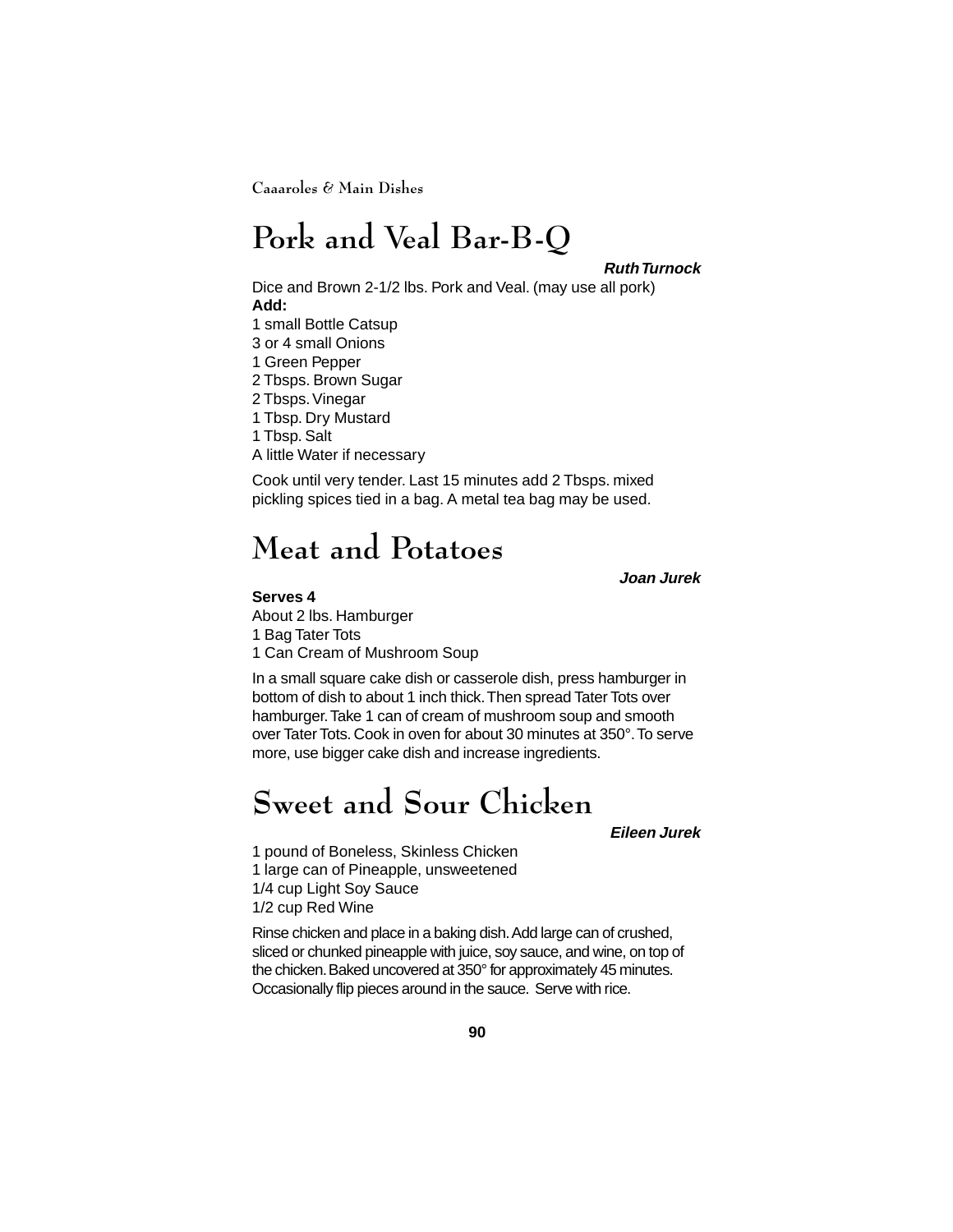# Pork Chops with Sauerkraut

**Katy Burke**

4 Tbsp. Butter 2 Onions, chopped 1-1/2 Pounds Sauerkraut 1/2 Cup Beef Broth 1/2 Cup Wine or Beer 1 Green Pepper, chopped 2 Bay Leaves 2 Tsp. Paprika 1/8 Tsp. White Pepper 4 Pork Chops 1/2 Tsp. Salt Black Pepper

Heat 2 tbsp. butter in casserole and saute onions until golden brown. Add sauerkraut and broth and simmer 30 minutes. Add wine, green pepper, bay leaves, paprika and white pepper and simmer 30 minutes more. Heat remaining butter in skillet. Sprinkle chops with salt and pepper and saute about 15 minutes on each side until golden brown and done. Arrange chops on top of sauerkraut in the casserole.

# Chicken Salad

**Vicki Chidister**

#### **Serves 4**

2 pieces of Grilled Chicken cubed 1 bag Fresh Express Salad 1 Cup Cheddar Cheese 4 Slices Bacon Crumbled 1 Tomato (Sliced) Olives (sliced) 2 hard boiled eggs, chopped

Toss all ingredients together. Serve with rolls.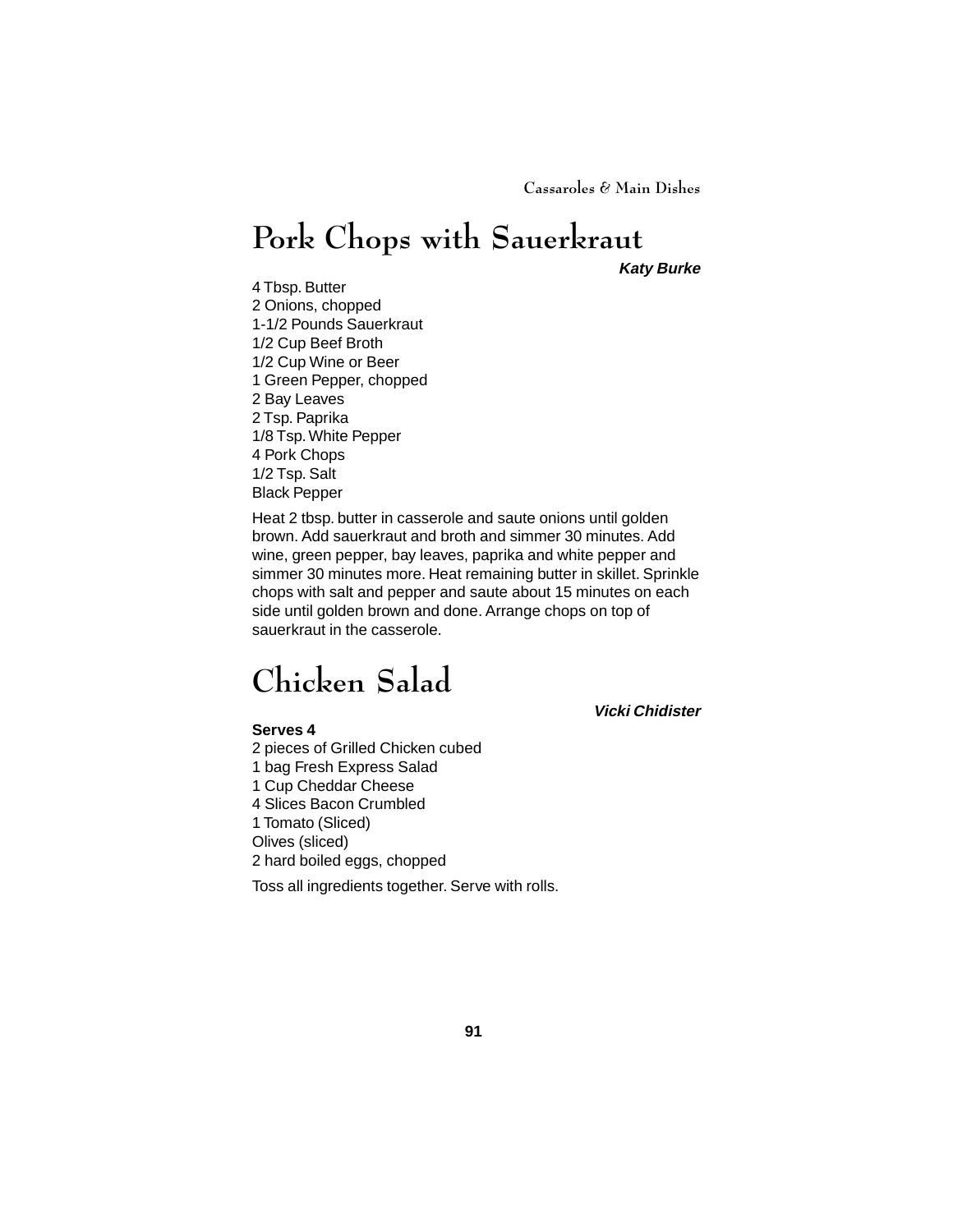# Barbecue Beef Sandwiches

**Ruth Turnock**

2 lbs. Cooked Beef (thinly sliced) 1 Cup Catsup 1/4 Cup Garlic Flavored Wine Vinegar 1 Tbsp. Steak Sauce 3/4 Cup Water 1/2 Cup Brown Sugar 1/2 Cup Instant Onion 1 Tsp. Paprika 1 Tsp. Pickling Spice 1 Tsp. Beef Bouillon Granules

Combine in slo-cooker. Cook on low 4-6 hours. Serve on French rolls or barbecue buns.

# Oven Fried Chicken

**Katy Burke**

4 oz. Potato Chips, crushed 1/4 Tsp. Garlic salt 1 dash Pepper 2-1/2 to 3 pounds Chicken pieces 1/2 Cup melted Butter

Dip chicken in melted butter; roll in mix of chips, salt and pepper. Place pieces, skin side up and not touching, in greased jelly-roll pan. Sprinkle with remaining butter and crumbs. Bake at 375° for about one hour - don't turn.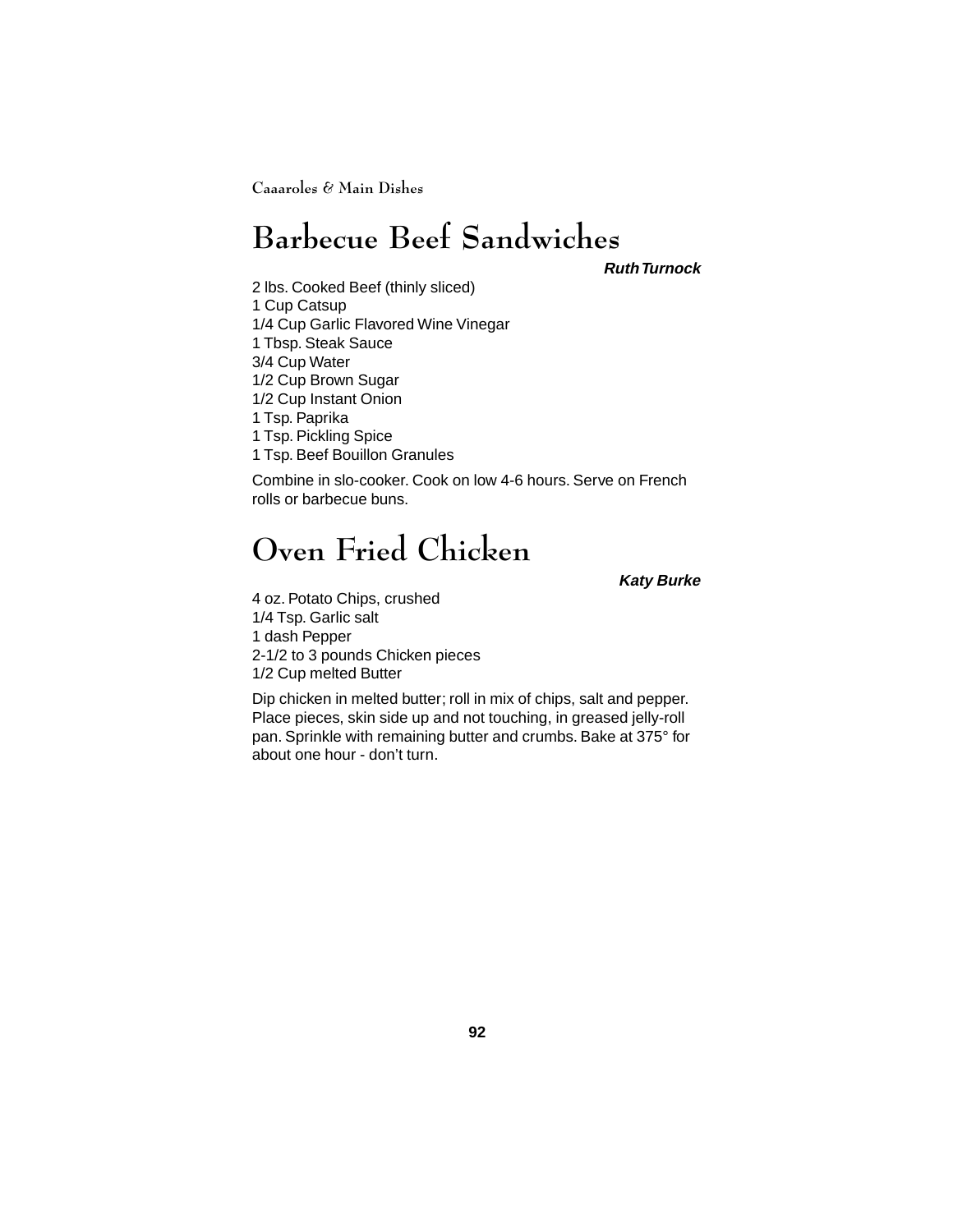# Pork Goulash

**Katy Burke**

3 Tbsp. Butter 4 to 5 Onions 1 Tsp. Caraway Seeds 1 Clove Garlic 1 Tsp. Dill Weed 1/2 Tsp. Pepper Two 2-1/2 Pounds Pork Shoulder, cut in small cubes 1/2 Cup Water 1 Tbsp. Paprika 2 Pounds Sauerkraut 1/2 Cup Sour Cream

Saute Onions in butter until browned; add spices. Place in crockpot and layer pork on top. Pour in water. Add paprika and sauerkraut. Cook 6 to 8 hours. Remove from heat and add sour cream.

# Ham Balls or Loaf

**Katherine Detamore**

3/4 lb Ground Beef or Veal 1-1/2 lb Ground Ham 3/4 cup soft Bread Crumbs 2 Eggs

Mix and make into balls or loaf. Cover with 8 oz can crushed pineapple, 1/2 cup brown sugar, 2 heaping tsps. prepared mustard and 2 tbsp vinegar. Cover and bake in 350° oven one hour.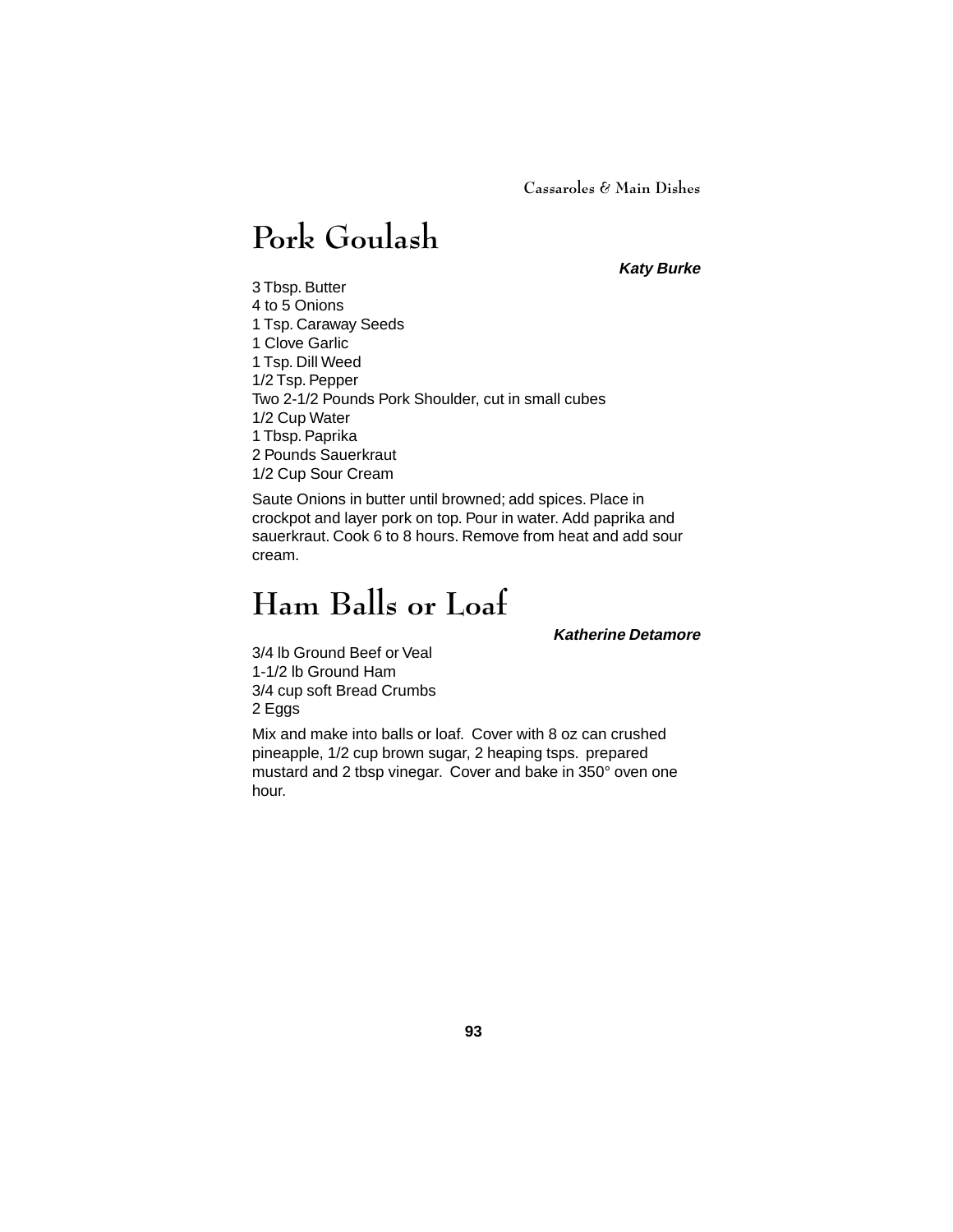# Polynesian Beef

**Edna Borntrager**

2-1/2 lb Meat chunks 1-1/2 tsp Garlic Powder 1 tsp Paprika 1 lg can Pineapple chunks 1 can beef Broth 1/4 cup Wine Vinegar 1/2 cup each Celery and Green Pepper 1 cup sliced Onions 2 Tomatoes cut in wedges 1 tbsp Soy Sauce 3 tbsp Brown Sugar 2 tbsp Cornstarch 1/2 cup Water

Add spices to meat and brown. Add pineapple juice, stir in broth. Add 2 tsp vinegar. Simmer until tender. Add celery and green pepper. Cook for 5 minutes. Add tomatoes and pineapple. Blend in soy sauce, sugar, cornstarch and water and remaining vinegar. Stir into beef, cook until thick and clear. Serve with rice.

# Chicken Parisienne

**Katy Burke**

**4-6 servings** 4 Large Chicken Breasts 1 Can Cream of Mushroom Soup 3 oz. can Mushrooms (or 1/3 cup fresh) 1 Cup Sour Cream 1/2 Cup Cooking Sherry or Wine Vinegar

Paprika

Place chicken breasts, skin side up, in 11-1/2 x 7-1/2 x 1-1/2 inch pan. Combine remaining ingredients (including mushroom liquid) and pour over chicken. Sprinkle with paprika generously. Bake at 350° for 1 to 1-1/4 hours or until tender.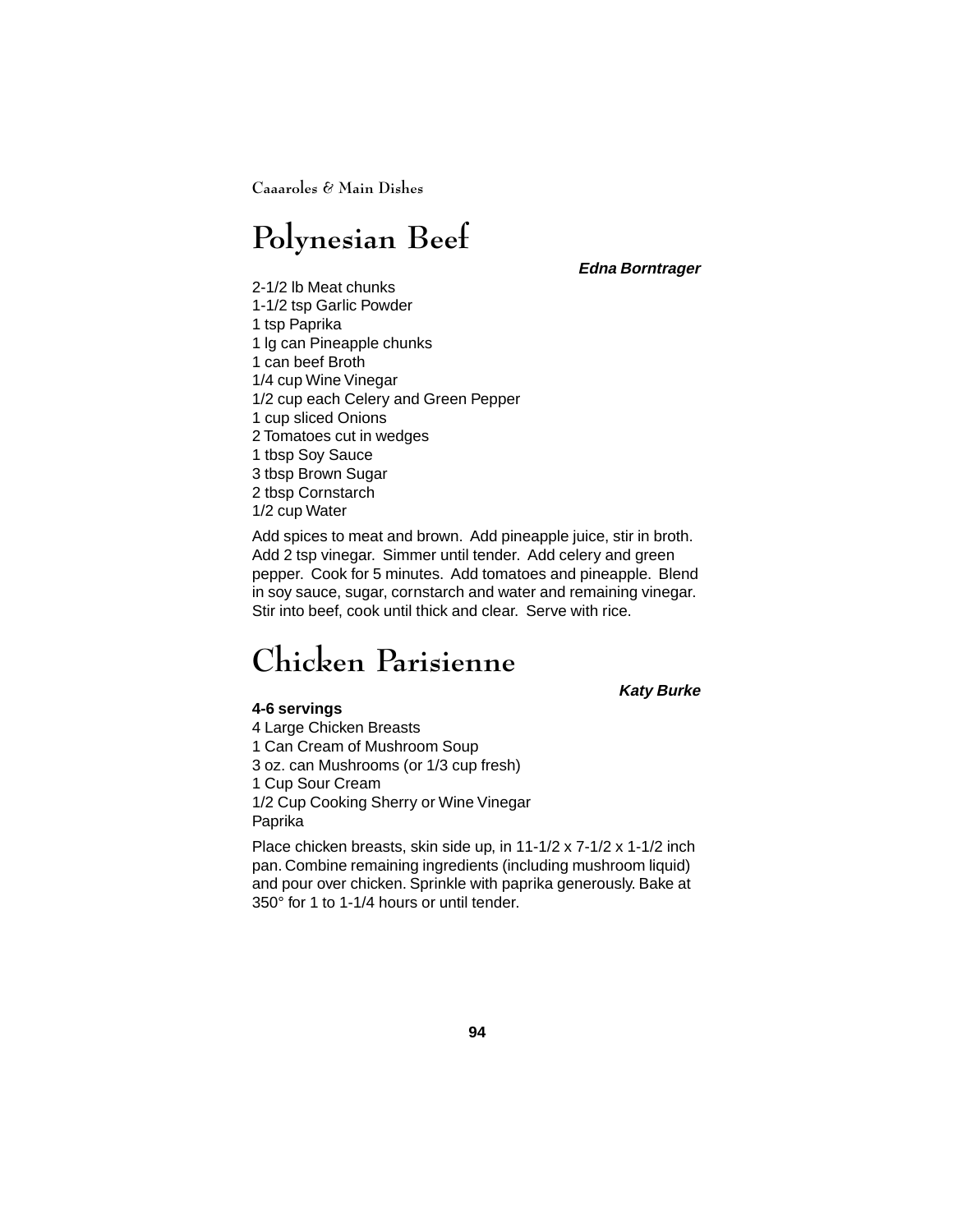#### Tater Tot Casserole

**Marie Turnock**

1-1/2 lb Hamburger 1 pkg. Tater Tots 2 cans Cream of Chicken soup

Press raw hamburger flat into a 8 x 8 or 9 x 9 inch pan, empty tater tot on top of hamburger, then spoon soup over tater tots. Cook at 350° oven for about 1/2 hour or until hamburger is done.

Cream of Mushroom soup can be used to replace Cream of Chicken soup.

# Tater Tot Casserole (with cheese)

**Ami Murchison**

1 lb Ground Beef 1 tsp Salt 1/2 cup chopped Onion 1/3 cup Milk 1 lb Tater Tots 1 can Cheddar Cheese Soup

Brown ground beef. Layer in 1-1/2 qt casserole dish with tater tots. Top with cheddar cheese soup, mixed with milk. Put in two layers with cheese on top. Bake at 350° for 45 minutes.

#### One Pot Dinner

#### **Bev Turnock**

1/2-1 lb Ground Beef 1 cup chopped Onions one 1lb can Kidney Beans (drained) 1/4 cup Brown Sugar 1-1/2 tbsp Vinegar Dash of Pepper 3/4 lb Bacon cut into pieces two 1lb 15oz cans Pork and Beans 1 cup Catsup 1/2 tsp Liquid Smoke 1 tsp Salt

Brown meat and onion. Add to crockpot with rest of ingredients. Cover and cook on low heat for 4 to 6 hours.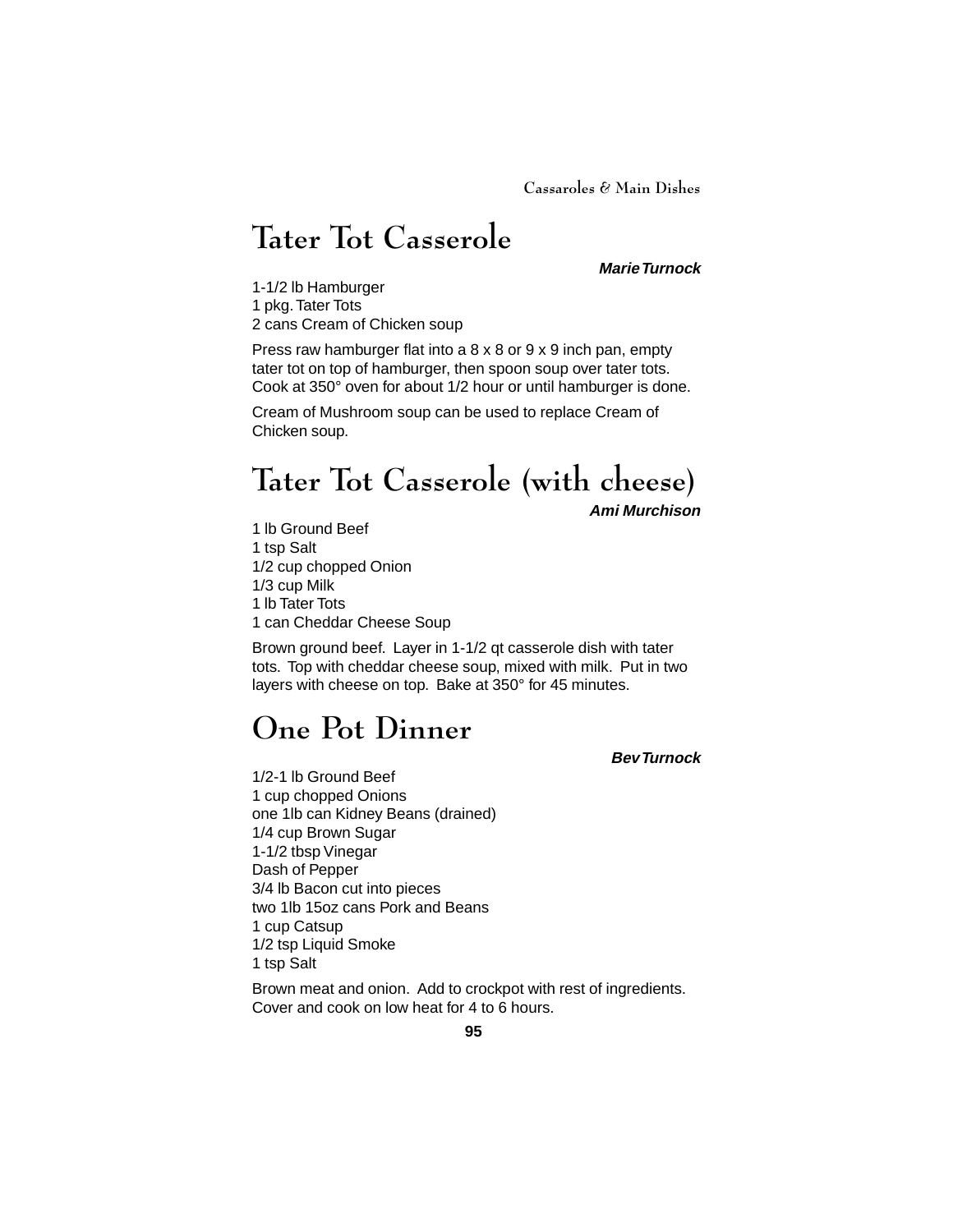#### Hot Turkey Salad

**Dottie Snyder**

2 cups chopped Turkey 2 cups Celery, sliced thin 1 cup sliced fresh Mushrooms 1 very small Onion, grated 2 Tbsp Lemon juice 1 cup Mayo (no substitute) 1/2 cup grated Cheddar 1 cup Bread crumbs

Mix all together except crumbs. Place in greased casserole. Sprinkle crumbs on top. Bake at 450° for 10 to 15 minutes. Substitute fake crab meat for turkey and hot pepper cheese for cheddar. Also, can use chicken in place of turkey.

\*I use real crab meat and monteray jack here in Oregon. It's one of Mother and Ruth's favorites.

### Crockpot Lasagna

**Sharon Mowery**

1-1/2 lbs Ground Beef one 10 oz. pkg Lasagna Noodles 2 Tbsp Oil 12 ozs. Cottage Cheese 1 Onion, chopped 1 clove Garlic, minced or Garlic powder 12 oz shredded Mozzarella Cheese 1 can (12 oz) Tomato Paste 1 tsp Basil 1-1/2 tsps Salt 1/4 tsp Pepper 1-1/2 Tbsp Parsley 1/2 cup Water 1 tsp Italian Seasoning 1 can (8 oz) Tomato Sauce

Brown ground beef in crockpot; drain. While browning beef, cook noodles which have been broken into bite-size pieces. Drain and toss with oil. Place the remaining ingredients in crockpot on top of the ground beef. Add lasagna noodles and stir well. Cook on low for 7 ti 8 hours. May be frozen.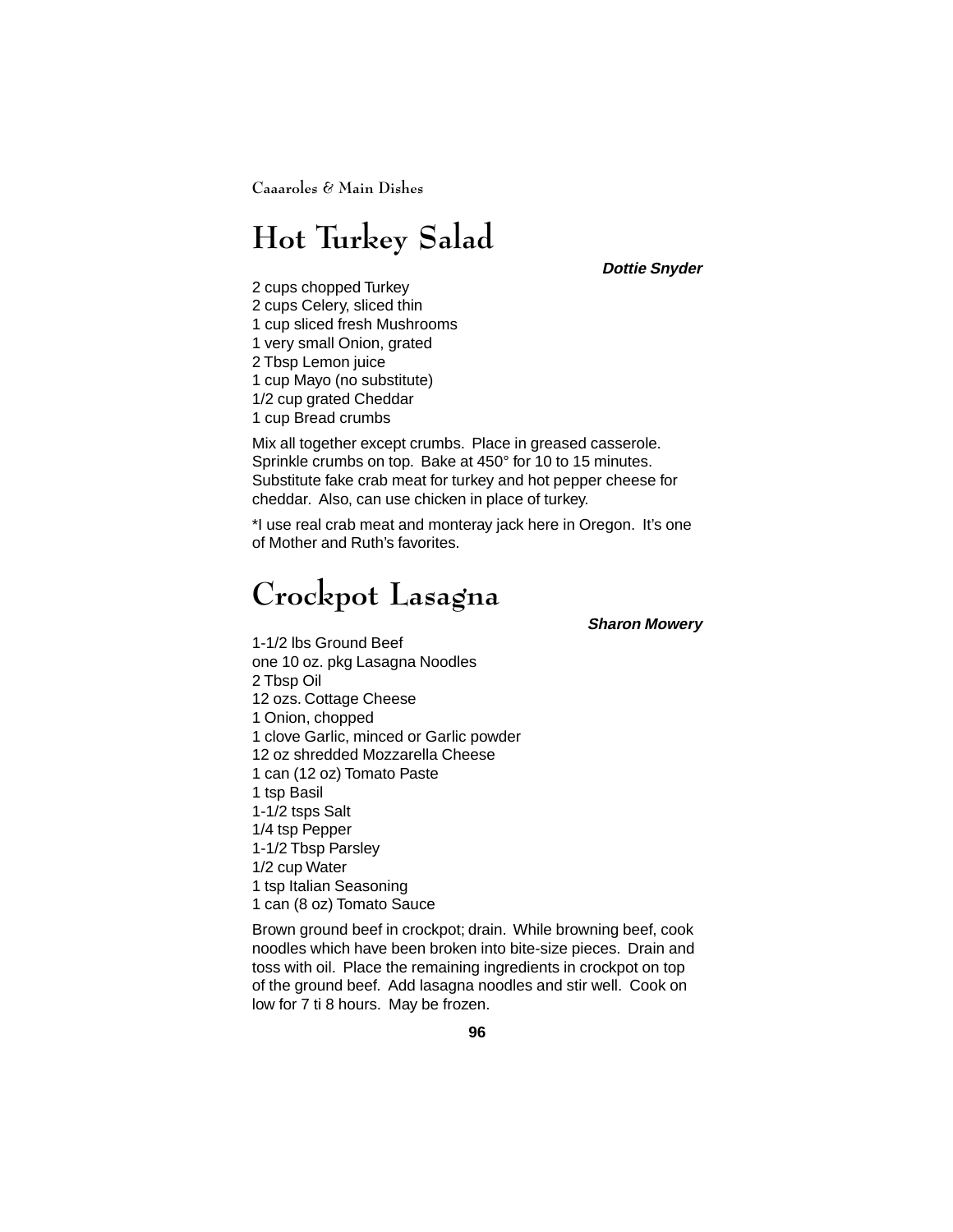#### Cheesy Mostaccioli

**Sharon Mowery**

**John Jurek**

1 pkg (1 lb) Mostacciolo Pasta, cooked

1-1/2 lbs. Ground Beef, browned and drained

1 can (11 oz) Cheddar Cheese Soup

1 jar (30 oz) Spaghetti Sauce

1 tsp Ground Beef Pepper

1 tsp Italian Seasonings

3 cups (12 oz) shredded Mozzarella Cheese

Preheat oven to 400°. Combine pasta, meat, soup, and spaghetti sauce. Add pepper, seasoning and 2 cups mozzarella cheese. Mix to combine. Place in baking bowl. Sprinkle with remaining cheese to top. Bake to 25 minutes.

# Sloppy Joes

#### **Serves 40 to 50**

8 lb Hamburger, 80-90% fat free

1 cup chopped Onions

1 cup chopped Celery

1 cup chopped Green Peppers

**1 Tbsp each:**

Oregano, Sweet Basil, Thyme, Cumin, Marjoram, Black Pepper. 4 Tbsp Brown Sugar

1 Tbsp Garlic Powder

two - 18 oz cans Tomato Paste 4 packets Sloppy Joe Mix by Durkee.

Brown hamburger meat, add water to make the meat break down into finer pieces and to break down fat. Add ingredients as you desire while browning or simmering in a big pot. Leave simmer over night on very low, then you can take the fat off the top.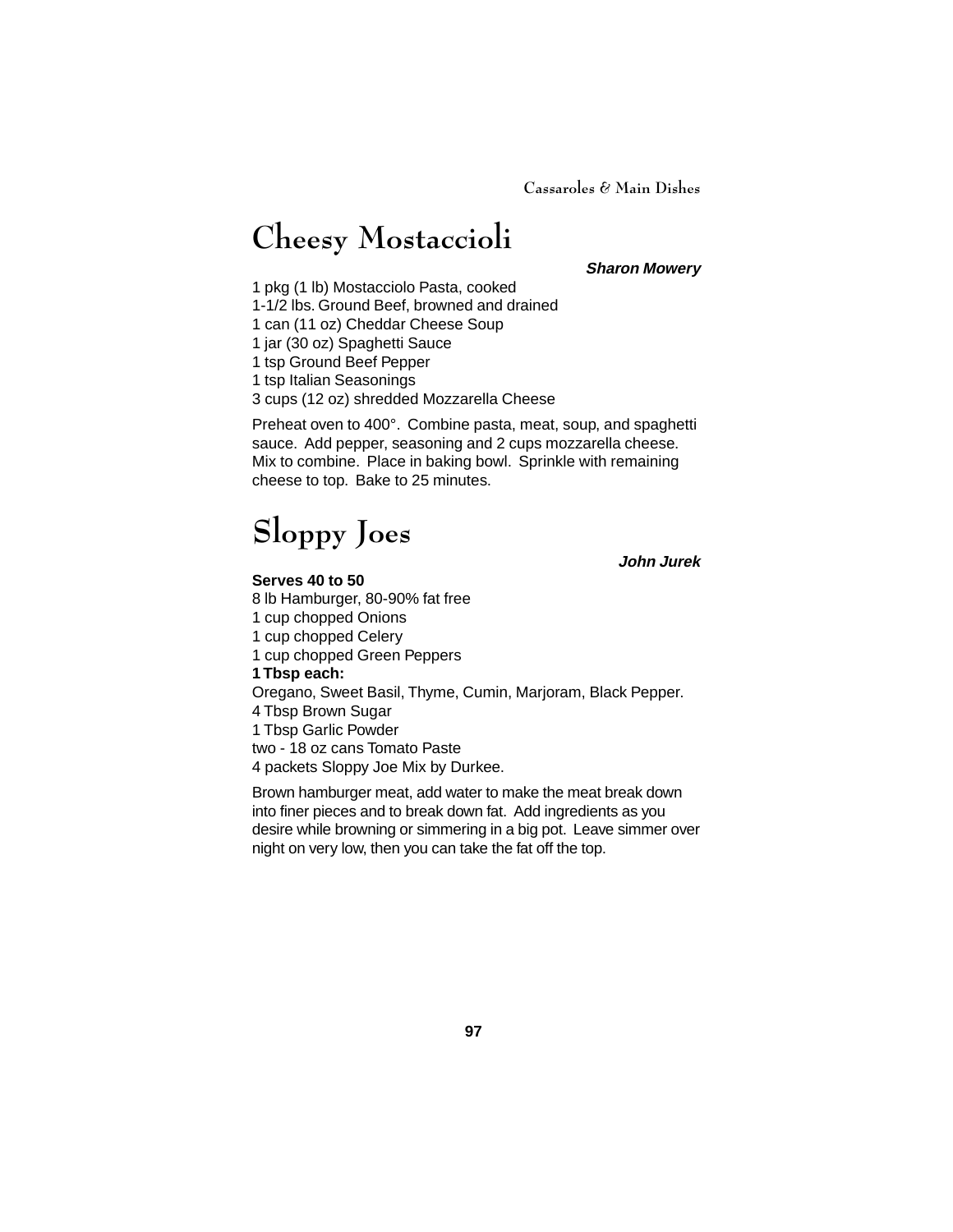### Spaghetti Pie

**Bonnie (Buschen) Soehn**

#### **Makes 6 servings** 6 oz. Spaghetti

2 Tbsp. Butter and Margarine 1/3 cup Parmesan Cheese 2 well-beaten Eggs 1 cup Cottage Cheese (8 oz) 1 lb Ground Beef or Bulk Pork Sausage 1/2 cup chopped Onion 1/4 cup chopped Green Pepper one 8 oz. Can (1cup) Tomatoes, cut up one 6 oz. Can Tomato Paste 1 tsp Sugar 1 tsp dried Oregano, crushed 1/2 tsp. Garlic Salt 1/2 cup shredded Mozzarella cheese (2 oz)

Cook spaghetti according to package directions; drain (should have about 3 cups spaghetti). Stir butter or margarine into hot spaghetti. Stir in Parmesan cheese and eggs. Form spaghetti mixture into a crust in a buttered 10 inch pie plate ( or I prefer a 9 x 13 glass casserole dish). Spread cottage cheese over bottom of spaghetti crust.

In skillet, cook ground beef or pork sausage, onion, and green pepper until vegetables are tender and meat is browned. Drain off excess fat. Stir in undrained tomatoes, tomato paste, sugar, oregano, and garlic salt; heat through.

Turn meat mixture into spaghetti crust. Bake uncovered , at 350° for 20 minutes. Sprinkle the mozzarella cheese on top. Bake 5 minutes longer or until cheese melts.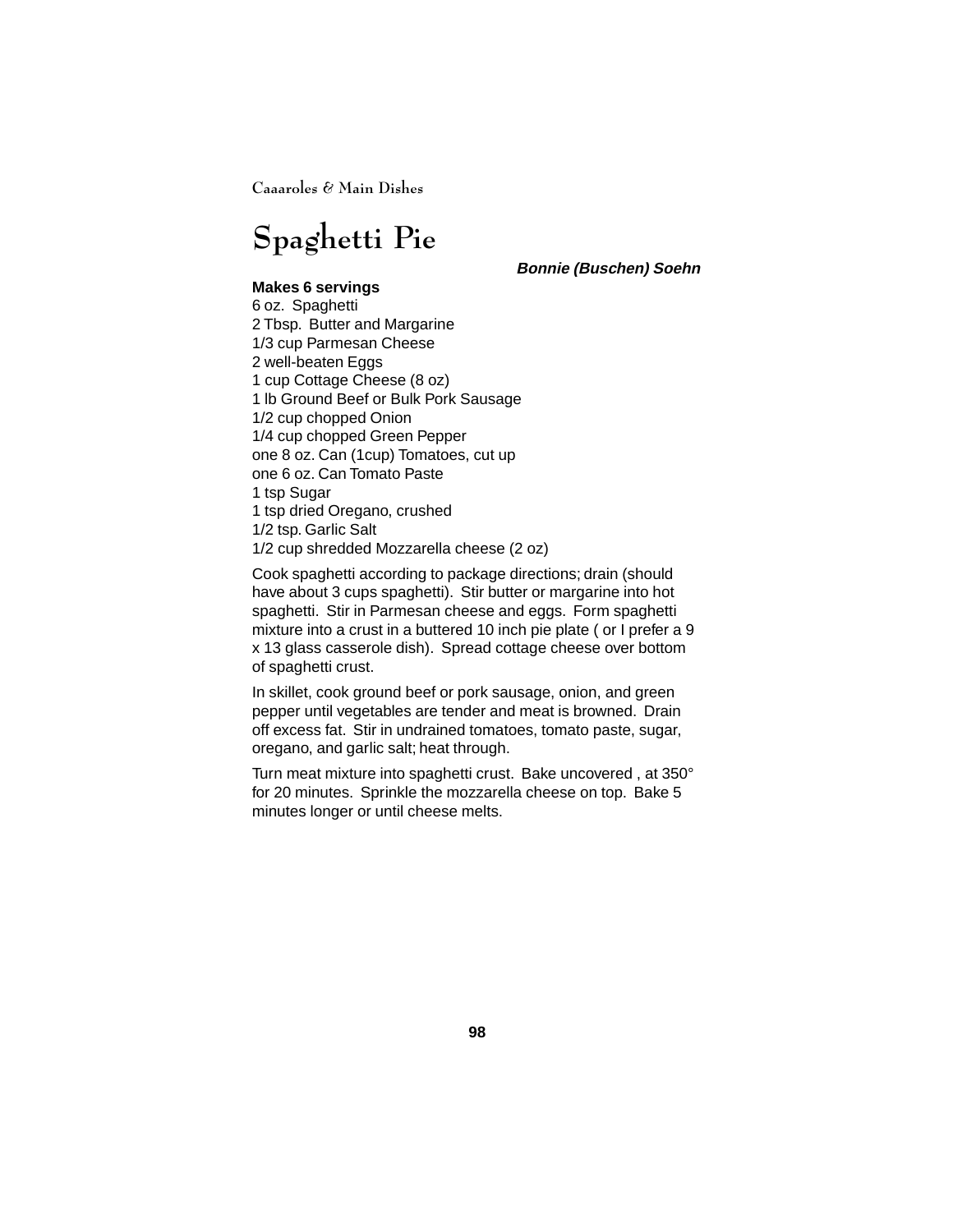# Baked Macaroni and Meat

**Joan Christodoulides**

9 x 12 x 4 pan 1 lb Macaroni, cooked 2 lbs Ground Beef 6 Tbsp Butter 1 cup Onion, chopped 1 Tbsp Salt 1-1/2 tsp Pepper 1/2 tsp Cinnamon 4 Tbsp Tomato Paste 2 Eggs 1/2 cup Romano or Parmesan Cheese, grated **Cream Sauce** 8 Tbsp Butter 1/4 cup Flour 1 qt warm Milk 4 Eggs ½ tsp Salt

Saute onion in melted butter. Add ground beef, stirring frequently, until browned. Cover and cook for about 20 minutes. Add salt, pepper, cinnamon, and tomato paste and cook for another 10 minutes, stirring frequently. Combine with cooked macaroni. Add eggs and cheese and blend well. Pour into greased dish. Cover with sauce.

#### **SAUCE:**

Melt butter and add flour. Remove from heat and add warm milk slowly to keep smooth. Beat eggs slightly and add to hot mix slowly to prevent curdling, add salt and cook until thickened. Pour over meat mix and spread evenly. Bake at 375° for about 30 minutes-til custard is set.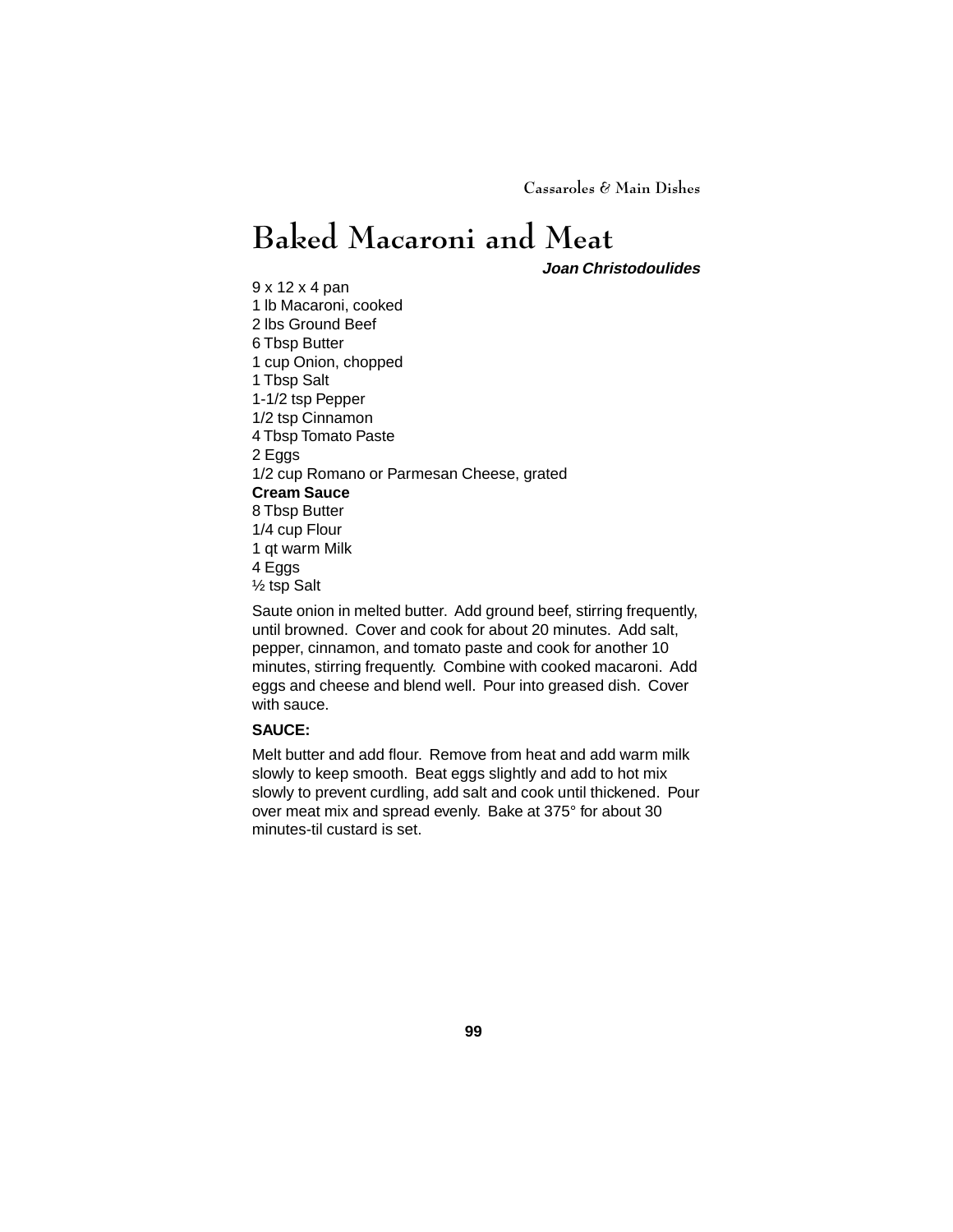#### Hamburger Casserole

**Kathryn Murchison**

1-1/2 pounds Hamburger 1-1/2 Tbsp Sugar 1 qt Tomatoes 1 med Onion, chopped 4 Potatoes, diced 1/2 cup Rice 1 cup Macaroni Salt Pepper

Butter casserole, brown hamburger, add sugar to tomatoes.

Layers: hamburger, onion, potatoes, rice, macaroni, salt, pepper, tomatoes. Bake at 350° for one hour. Add water as needed.

# Pepper Stuffing

**Kathryn Murchison**

1 lb Ground Beef 3/4 cup Macaroni, cooked 1/4 cup grated Cheese 1/2 cup Tomato, chopped 1/4 cup chopped Onion 1-1/2 tsp Worchestershire Sauce 1/4 tsp Paprika 1/4 tsp Salt 1/4 tsp Pepper 1/2 tsp Celery salt (optional: 3/4 cup potatoes, cooked and diced)

Brown ground beef. Combine with remaining ingredients. Bake at 350° until heated through.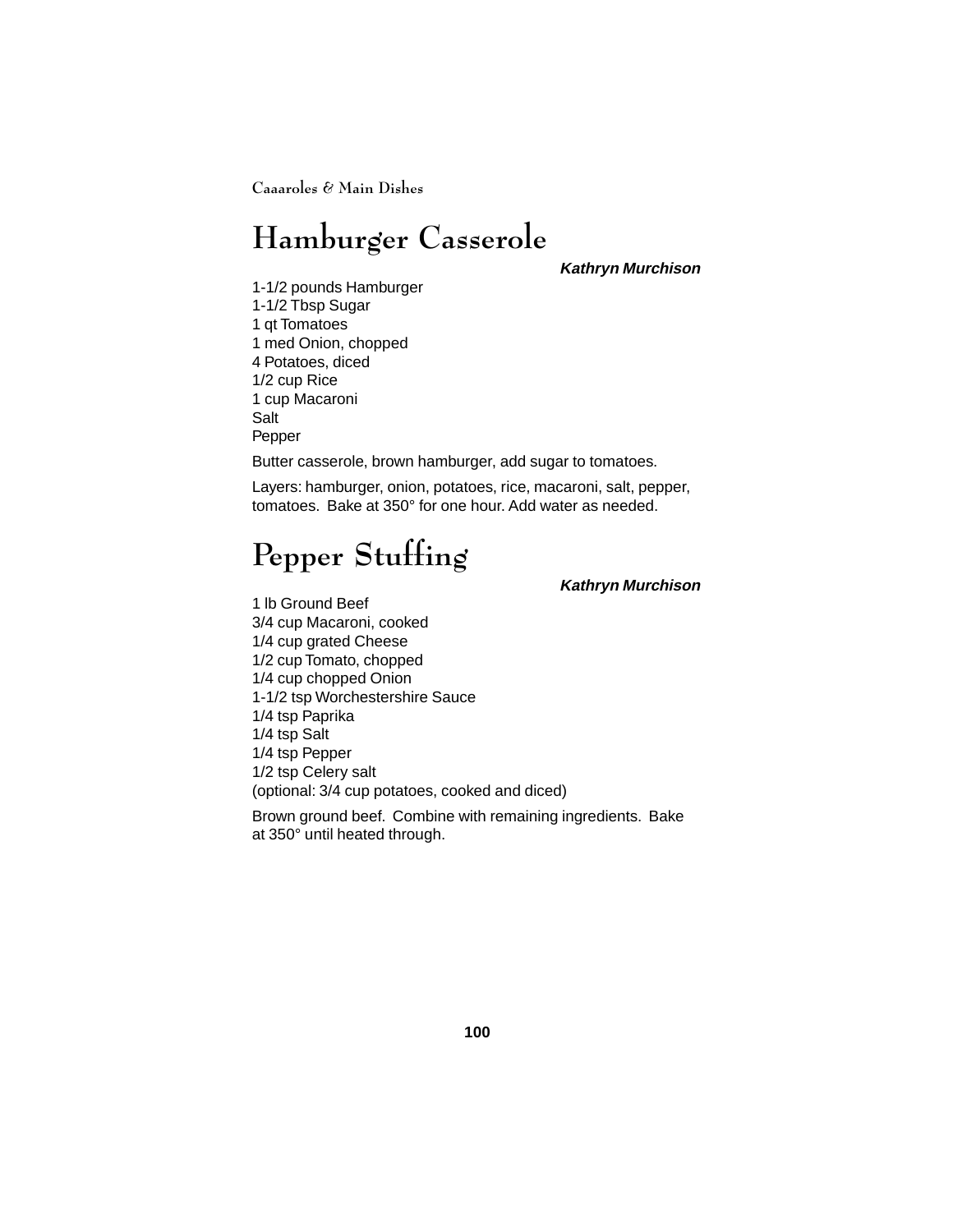### Mazetti

**Becky**

3 cups Macaroni-cooked 1 lb Ground Beef **Onion** 1/2 cup Water 1 can Tomato Soup 1 can Water 1-1/2 cups grated Cheese Bread Crumbs grated Cheese

Brown ground beef and onion; combine with macaroni. Cook water, soup and grated cheese until cheese melts. Add to macaroni and beef mix. Top with bread crumbs and grated cheese. Bake at 350° for 1/2 hour

# Chicken Supreme

**Barb Slabaugh**

1 Chicken-cooked and cut up 1 pkg Creamettes-NOT COOKED

- 1 pt Milk-2 cups
- 2 cans Cream of Mushroom Soup
- 1 Onion-cut fine
- 1/2 lb Velveeta Cheese-diced
- 4 hard cooked Eggs-cut up
- 1-1/2 tsp Salt

Mix all well. Let stand overnight in fridg. Take out 1 hour before baking. Bake at 350° until nice and browned.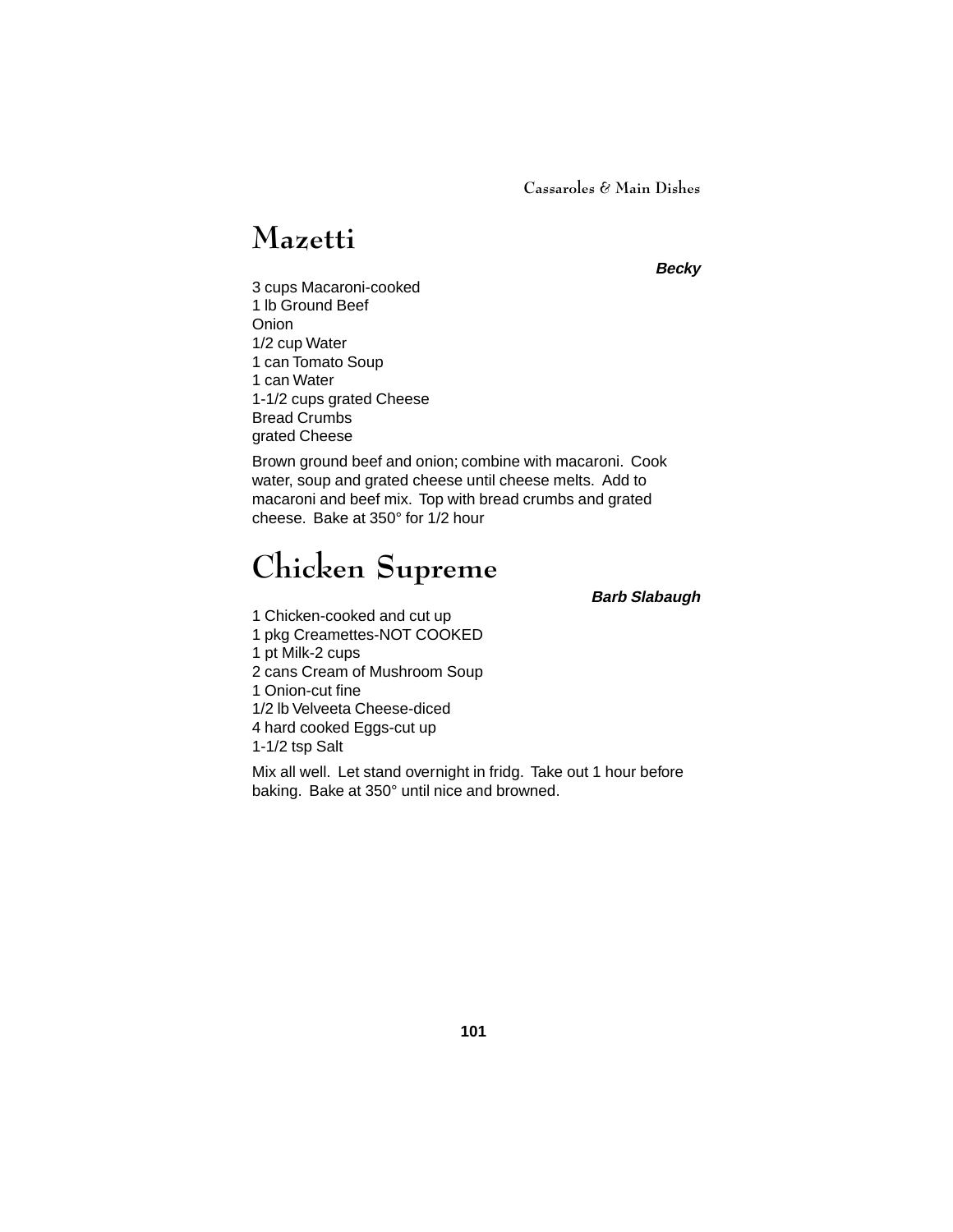# Heatha Chicken

#### **Heather Turnock**

Put parchment paper on a sheet pan and spray with Pam.

Lay pieces of chicken on paper. Spread a very thin layer of flour over chicken. Spice (sprinkle over the top of the chicken) oregano, garlic powder, onion powder, and Italian seasoning. Bake at 350°. Cook it until it looks done with a nice golden color.

# Chicken and Broccoli Casserole

#### **Raphael Lehman**

2 whole Chicken Breasts, cooked, cut in pieces 1 lg bunch Broccoli, cooked, cut in pieces 1/2 cup Mayonnaise 1/2 cup Sour Cream 1 tsp Lemon juice 2 can Mushroom Soup, undiluted 1 small can Mushroom and juice Salt to taste dash of Curry Powder 1 cup Dressing mix moistened with Chicken Broth

Layer chicken and broccoli in casserole. Cover with sauce. Top with dressing. Sprinkle parmesan cheese. Bake one hour at 350°.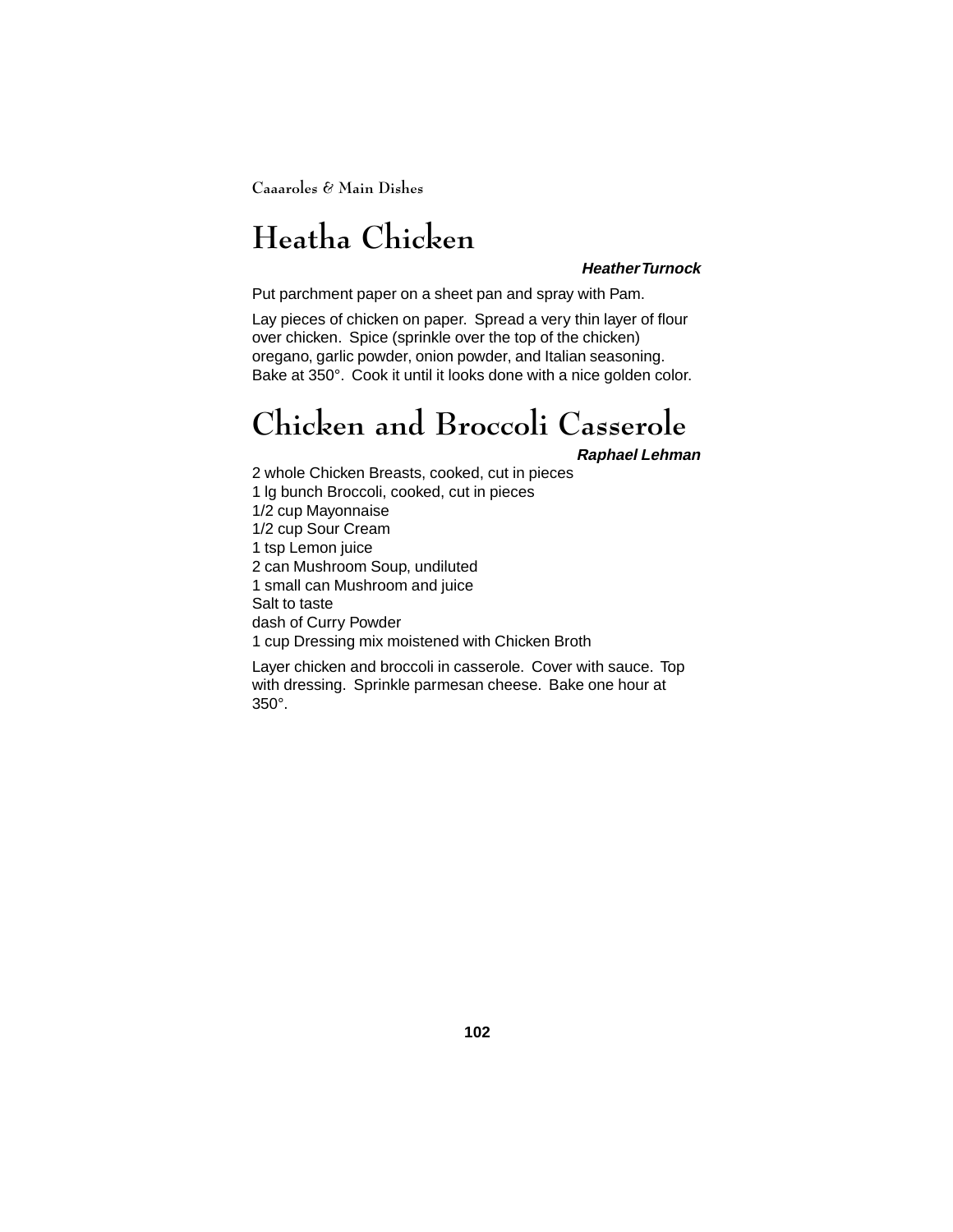# Chicken Lasagna

#### **Sharon Mowery**

**Sauce:**

1/2 cup chopped Onion 2 Tbsp Butter 2/3 cup Milk 10-3/4 oz can Creamy Chicken Mushroom Soup 8 oz pkg Lasagna Noodles, cooked 16 oz Cottage Cheese 8 oz pkg Cream Cheese, cut into 1/2-in. Cubes 2-1/2 cups cubed, cooked Chicken 12 oz. (3 cups) shredded Cheddar Cheese 1/4 cup grated Parmesan Cheese

Heat oven to 350°. In large skillet, saute onion in butter until tender. Stir in soup and milk. Spread enough sauce to lightly cover bottom of 9 x 13 x 2 in. pan. Layer 1/3 of noodles, cottage cheese, cream cheese, chicken, sauce and cheddar cheese in that order; repeat twice more. Sprinkle top with Parmesan cheese. Bake 50 to 60 minutes.

Lasagna can be assembled a day ahead, refrigerated and baked the next day.

### Breast of Chicken Scala

**Meg Buck**

3 whole Chicken Breasts, skinned, boned & halved 2 tbsp Flour 1/4 cup Butter 1 can Condensed Beef Bouillon, undiluted 1/2 cup Sour Cream 1 tsp Salt 1/4 tsp Pepper

Sprinkle chicken with flour. Saute in butter about 15 minutes. Add bouillon, simmer uncovered about 45 minutes. Stir in sour cream, salt, and pepper. Simmer 10 minutes. Remove meat to serving dish. Stir sauce in pan to mix well. Strain over chicken.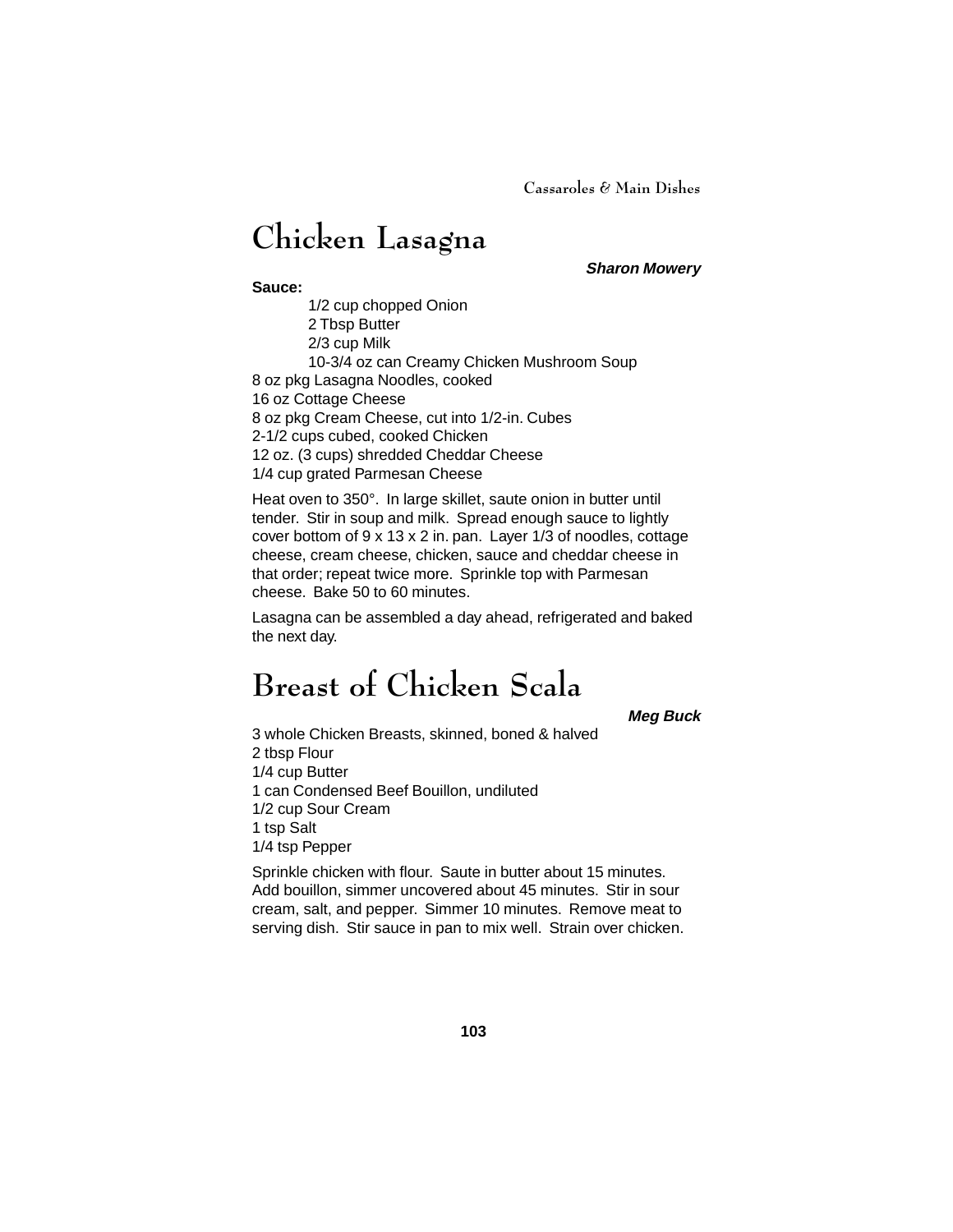# Kentucky Fried or Baked Chicken

**Ruth Turnock**

3 cups Self Rising Flour Lipton cup of soup or Knorr tomato with basil-2 envelopes 1 Tbsp Paprika Salt Good Seasoning Italian Seasoning- 2 pkg- this takes care of the 11 herbs and spices.

# Don "The Beachcomber" Casserole

**Dottie Snyder**

1 Chicken, cooked and cut up 3 cups Broth 1/2 to 3/4 cup Rice 1/2 Green Pepper chopped 1 cup Celery chopped 1 chopped Onion 1 can Mushroom or 1/4 lb Fresh, sliced 1 can Mushroom Soup 1 cup blanched Almonds ( or water chestnuts or cashews)

Partially cook rice, celery and onion in broth. Combine all ingredients in a large bowl and pour into greased casserole. Sprinkle with nuts. Bake at 350° for 45 minutes to 1 hour.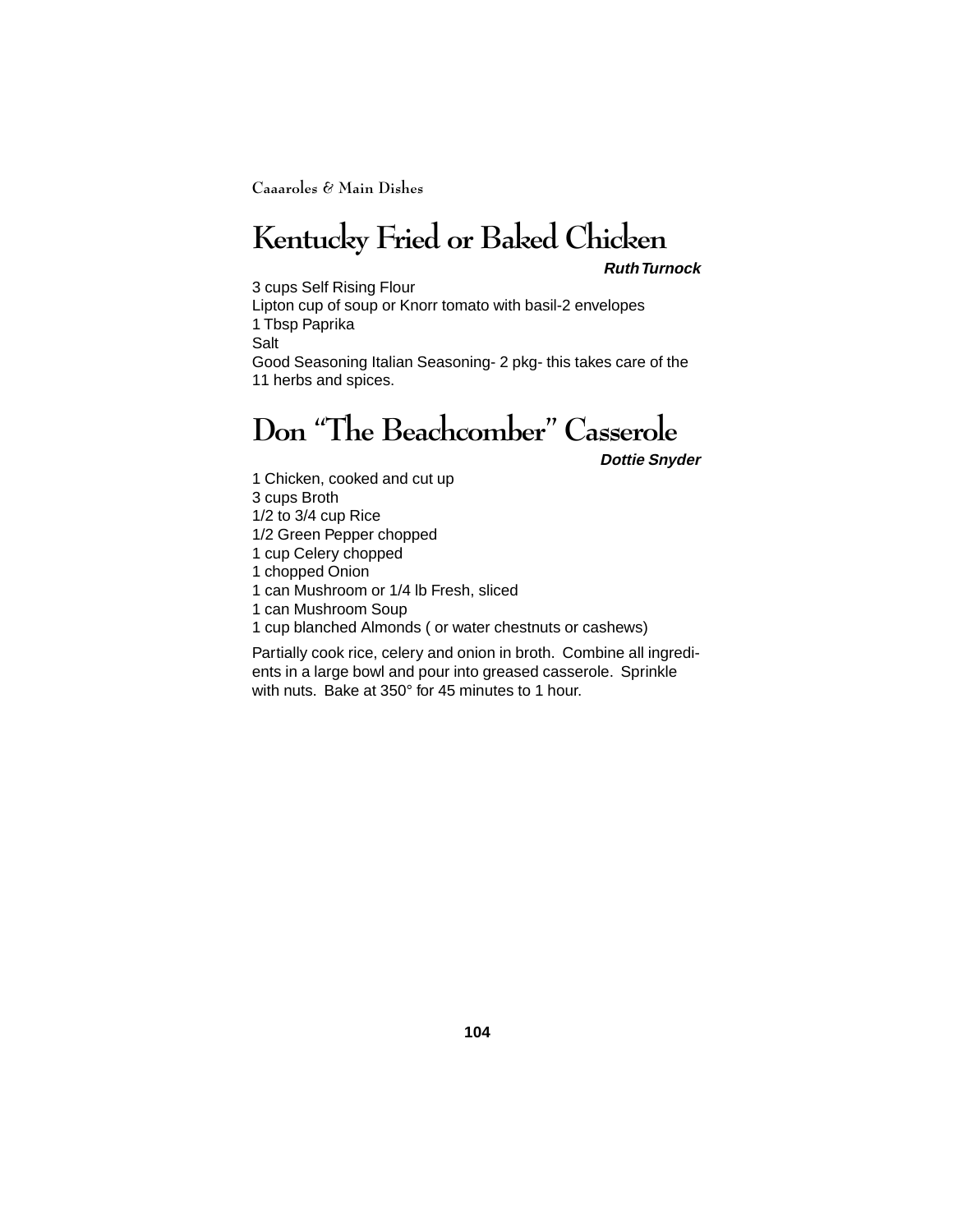# Chicken Casserole

**Meg Buck**

Ritz Crackers-enough to cover 9 x 13 pan-crushed Green Pepper Onion slices 1 can Water Chestnuts 1 stick Margarine, melted 2 cans Chicken 0Broccoli, cut in pieces 1 can Cream of Mushroom Soup 1 can Cream of Chicken Soup 1 can Chicken/Mushroom Soup 1 pint Sour Cream

Sprinkle crackers in 9 x 13 pan. Top with green pepper and onion. Add water chestnuts and pour margarine over. Layer chicken and broccoli. Combine soups with sour cream and pour over rest. Sprinkle with additional crushed crakers and dot with margarine. Season with salt and pepper as needed.

# Chicken and Stuffing Casserole

**Sue Ferrill**

1 Chicken, cooked, boned and cut up 1 pgk Pepperidge Farm Stuffing Mix **Celery** Chedder Cheese, cubed Gravy or Chicken Broth

Mix stuffing as directed. Combine all ingredients with enough broth or gravy to moisten. Bake at 350° for 30 minutes or microwave until heated thru.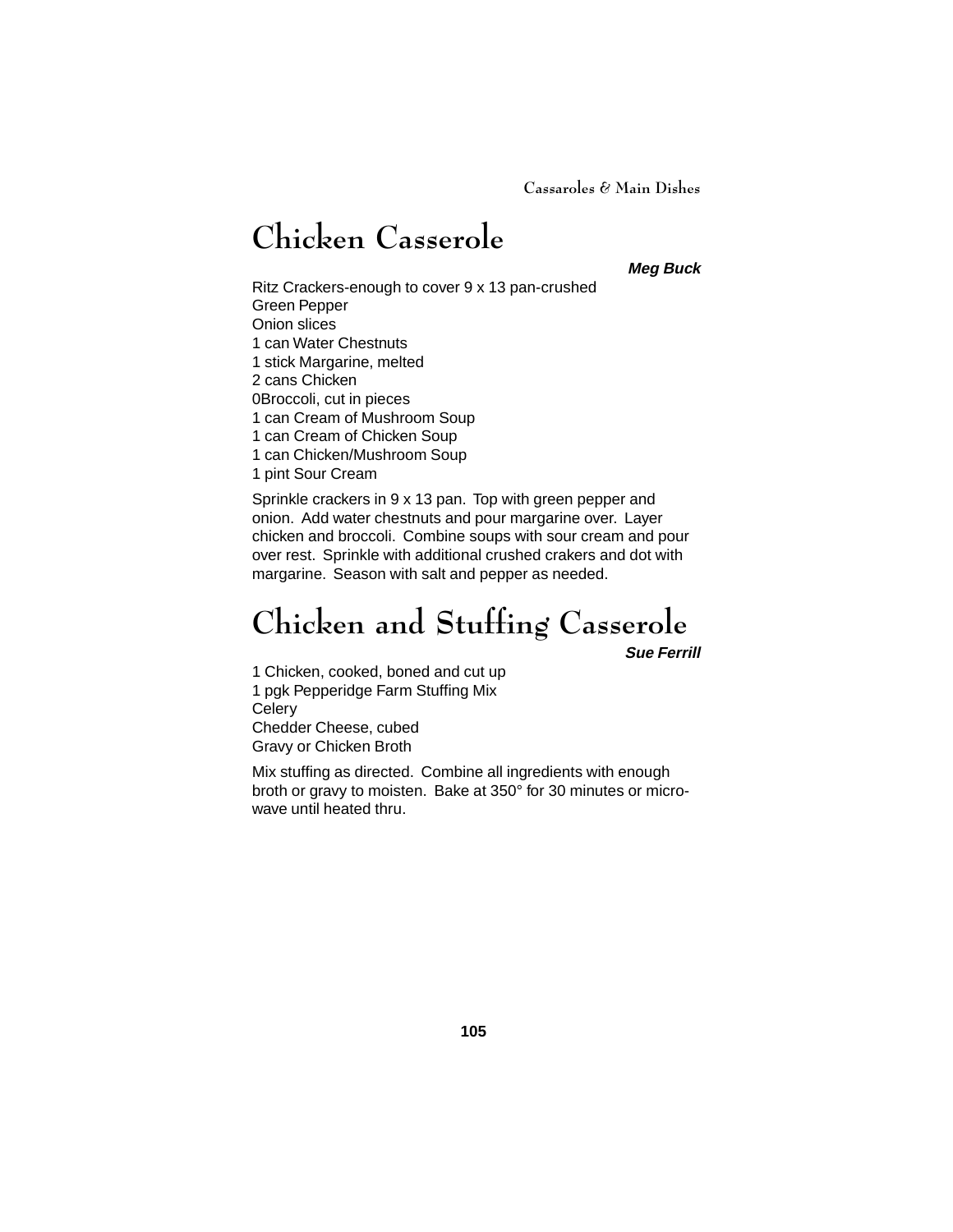# Chicken and Broccoli Casserole

**Irene Mc Neely**

9x13 pan 2 whole Chicken Breasts, cooked, cut up 1 lg bunch Broccoli, cooked, cut up 1/2 cup Mayonnaise 1/2 cup Sour Cream 1 Tbsp Lemon juice 2 cans Mushrooms and juice 2 cans Mushrooms Soup, undiluted Salt and Curry 1 cup Stuffing Mix Chicken Broth Parmesan Cheese

Layer chicken and broccoli in pan. Mix mayonnaise, sour cream, lemon juice, mushroom soup, mushrooms and juice. Salt and curry to taste. Top with stuffing mix. Moistened with broth, sprinkle with parmesan cheese. Bake at 350° for one hour.

### Chicken Lyon

**Rapheal Lehman**

2 cups Chicken 2 cups Celery, chopped 1/2 cup slivered Almonds 1 pkg frozen Peas (thawed) 1/2 can Pimento 2 Tbsps chopped Onion Mix and put into casserole **Cover with sauce** 2 Tbsp Lemon juice 2 Tbsp Butter 3 Tbsp Flour

Cook until thick, cool and add 1/2 cup Hellman's mayo. Top with crushed potato chips and shredded Swiss cheese. Bake 350° for 1 hour.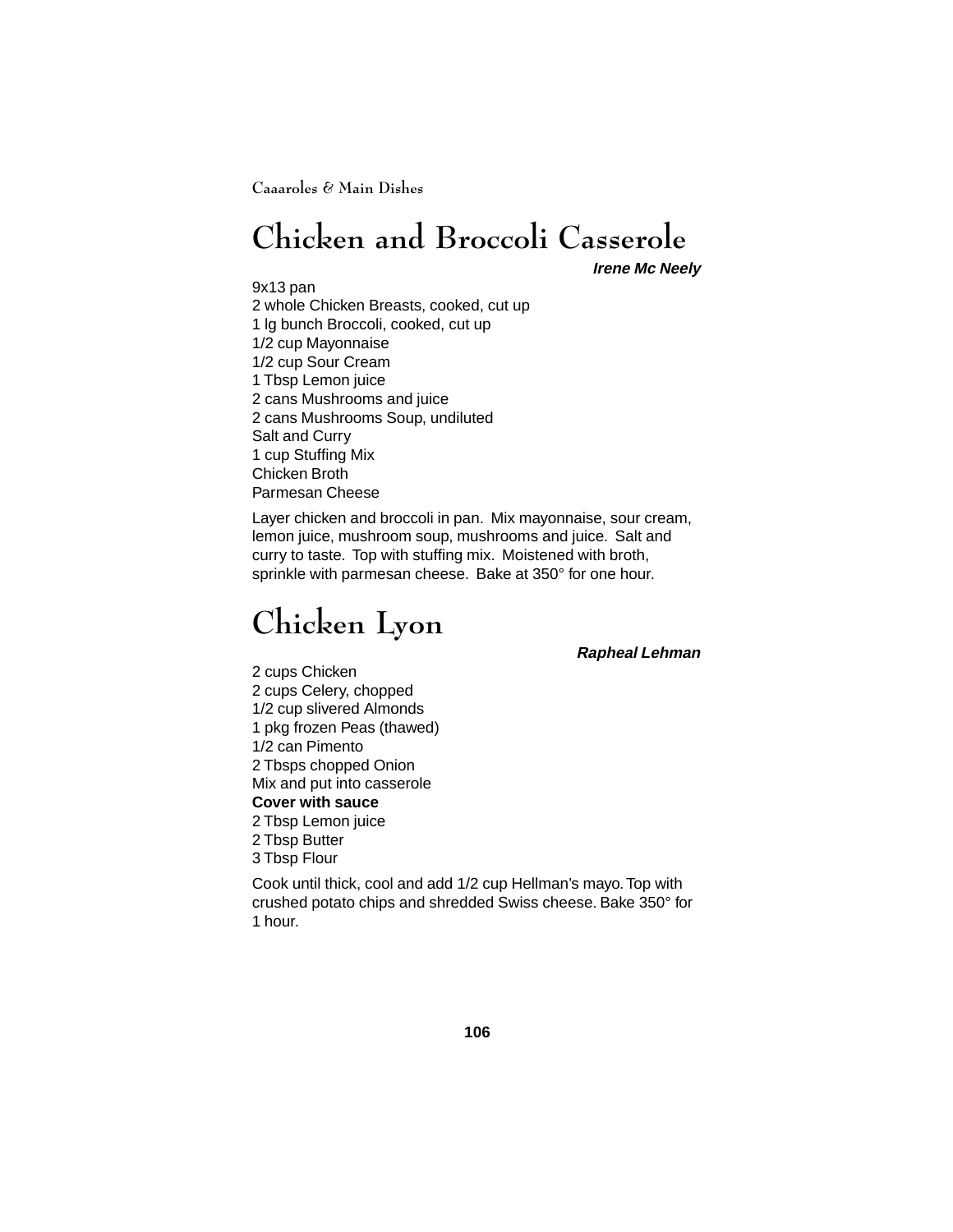Cassaroles & Main Dishes

# Chicken and Rice Casserole

**Virginia Scheidt**

**Chicken** 1 can Chicken Soup 1 can Celery Soup 1 can Mushroom Soup 1 cup Water Rice

Mix all together and put in casserole, 6 to 8 pieces (chicken breast) or any pieces dipped in 2 Tbsps melted butter and 1 Tbsp Kitchen bouquet. Lay the chicken pieces in the casserole on top of the soup and rice mixture and bake uncovered. Bake in a 9x13 greased pan at 350° for 1 hour.

## "No pucker" Sausage and Sauerkraunt

**Margaret Stuff**

2-1/4 lbs fresh Polish Sausage 2 cup Liquid Broth (from boiling sausage) 1 medium Onion (sliced) 2 medium Potatoes (sliced) 1-1/2 quarts Sauerkraut (drained and rinsed) 1 Tbsp Caraway Seed 2 Tbsp Molasses Brown sugar to taste

Simmer sausage for 20 minutes. Remove sausage from pot saving 2 cups of broth, place uncooked potatoes and onions and 1/2 cup broth in blender until mixed. Add blender mixture and bring remaining broth to a simmer. Next, add sauerkraut, molasses, caraway seed, and brown sugar to taste to the simmering mixture. Hastily cut sausage into one inch pieces, place sausage and saurkraut mixture into a covered casserole dish and bake at 350° for 60 minutes.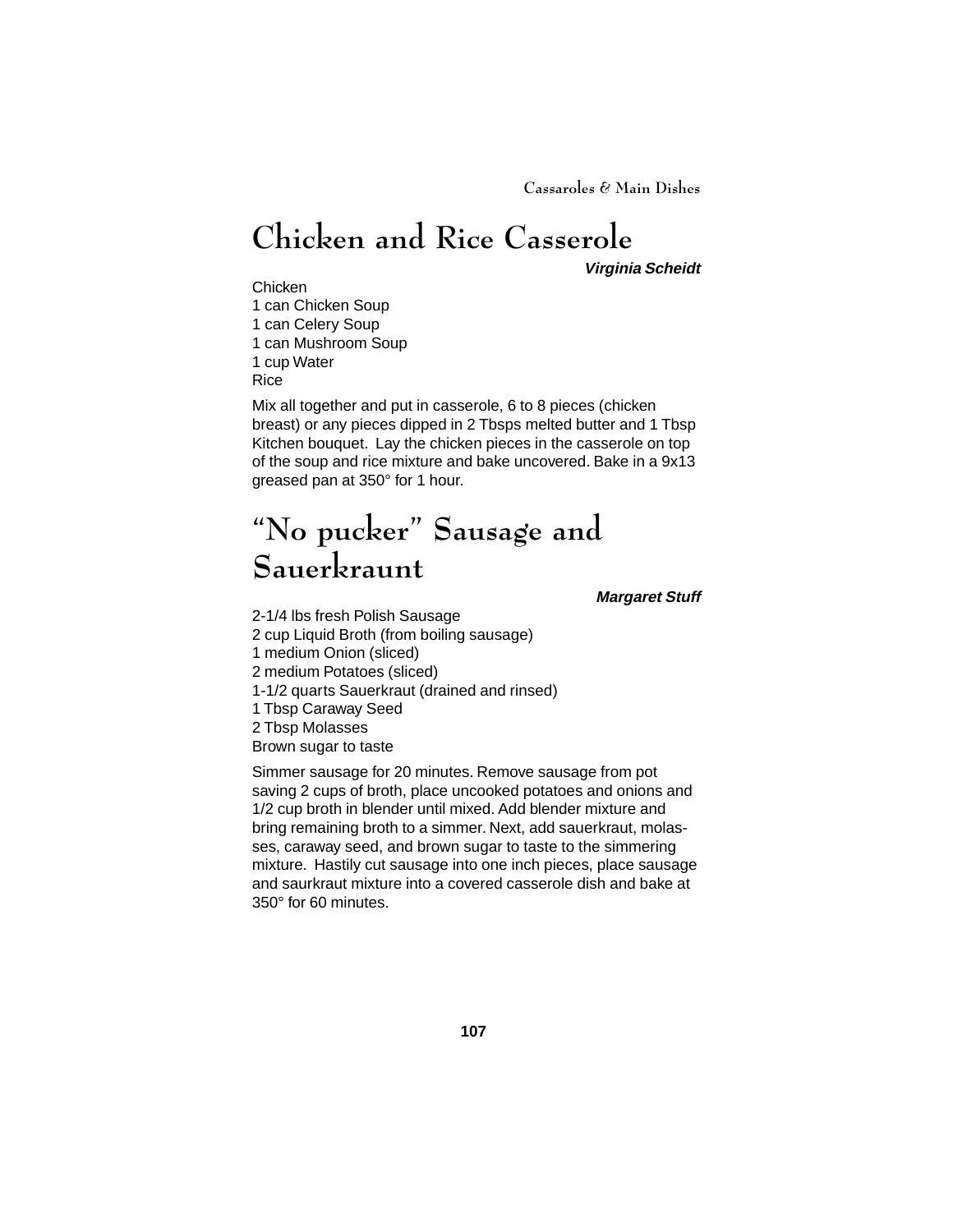Caaaroles & Main Dishes

## Cheesy-Potato Casserole

**Sharon Mowery**

Instant Potato Buds, enough to make 8 servings of mashed potatoes 1 cup shredded Chedder Cheese 1 pkg frozen chopped Broccoli, thawed and drained (or green beans) 1 can Cream of Mushroom Soup 1/4 cup Milk 1 tsp instant minced Onion 1/4 tsp Pepper 1/4 tsp Garlic salt 1 lb Smoked Sausage, cut into slices 1/2 cup Bread Crumbs 1/4 cup grated Parmesan Cheese

Heat oven to 350°. Prepare mashed potatoes as directed on package. Stir in chedder cheese. Reserve. Mix broccoli, soup, milk, onion, pepper, and garlic salt in small bowl. Layer 1/3 each of the potato mixture, broccoli mixture, and sausage slices in ungreased 3 qrt. casserole; repeat 2 times. Sprinkle top with bread crumbs and Parmesan cheese. At this point casserole may be baked uncovered until brown, 30-35 minutes. Or cover and refrigerate up to 24 hours. Uncover and bake 35-40 minutes.

# Barbecue Ham

**Sharon Mowery**

1-1/2 lbs shaved Ham 1 Tbsp Vinegar 1 cup Catsup 1/2 cup Brown Sugar 1 Tbsp Mustard 1 Tbsp Worchestershire Sauce (dash Nutmeg)

Mix and bake at 250° for 1 hour.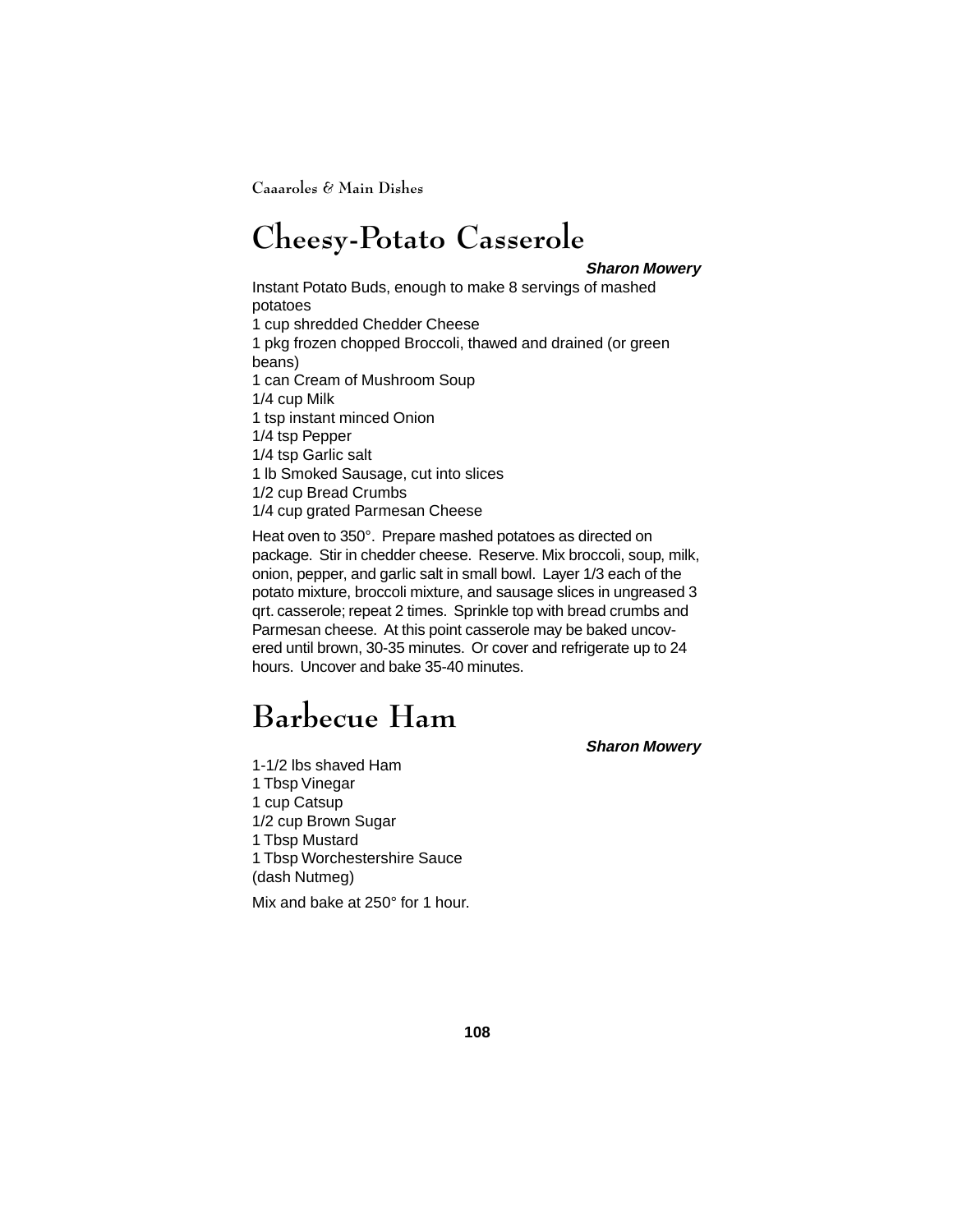Cassaroles & Main Dishes

# Beef Tips

**Barb Slabaugh**

1-1/2 to 2 lbs Stew Meat, cut in small pieces Cooking Oil 2 stalks Celery, chopped fine 1 small Onion, chopped

1 small can Mushrooms, drained

1 can Mushroom Soup

1 can Cream of Chicken Soup

In large Dutch oven, brown meat, celery and onion in a little cooking oil. Add mushrooms and soups, cover and bake in 300° oven for 4 hours. Serve with rice or mashed potatoes. Yield 6 servings. Note: This is excellent prepared in a slow cooker.

### German Beef Stew

**Barb Slabaugh**

1-1/2 lbs Stew Meat 2 Tbsp Oil 2 Carrots, shredded 1 Apple, cored and diced 1/2 cup Onion 1 cup Water 1/3 cup Wine 2 Beef Bouillon cubes 1 clove Garlic (minced) 1/8 tsp. Thyme 1 Bay Leaf 1 Tbsp Cornstarch 1/4 cup cold Water Noodles

Brown meat in oil, add carrot, apple, onion, 1 cup water, wine, bouillon, garlic, thyme, bay leaf. Cover and cook over low heat for 1-1/2 hours or till beef is tender. Remove bay leaf. Combine cornstarch and cold water, add to beef mixture. Cook and stir till thick and bubbly. Serve over hot noodles. (Can be prepared in crock pot)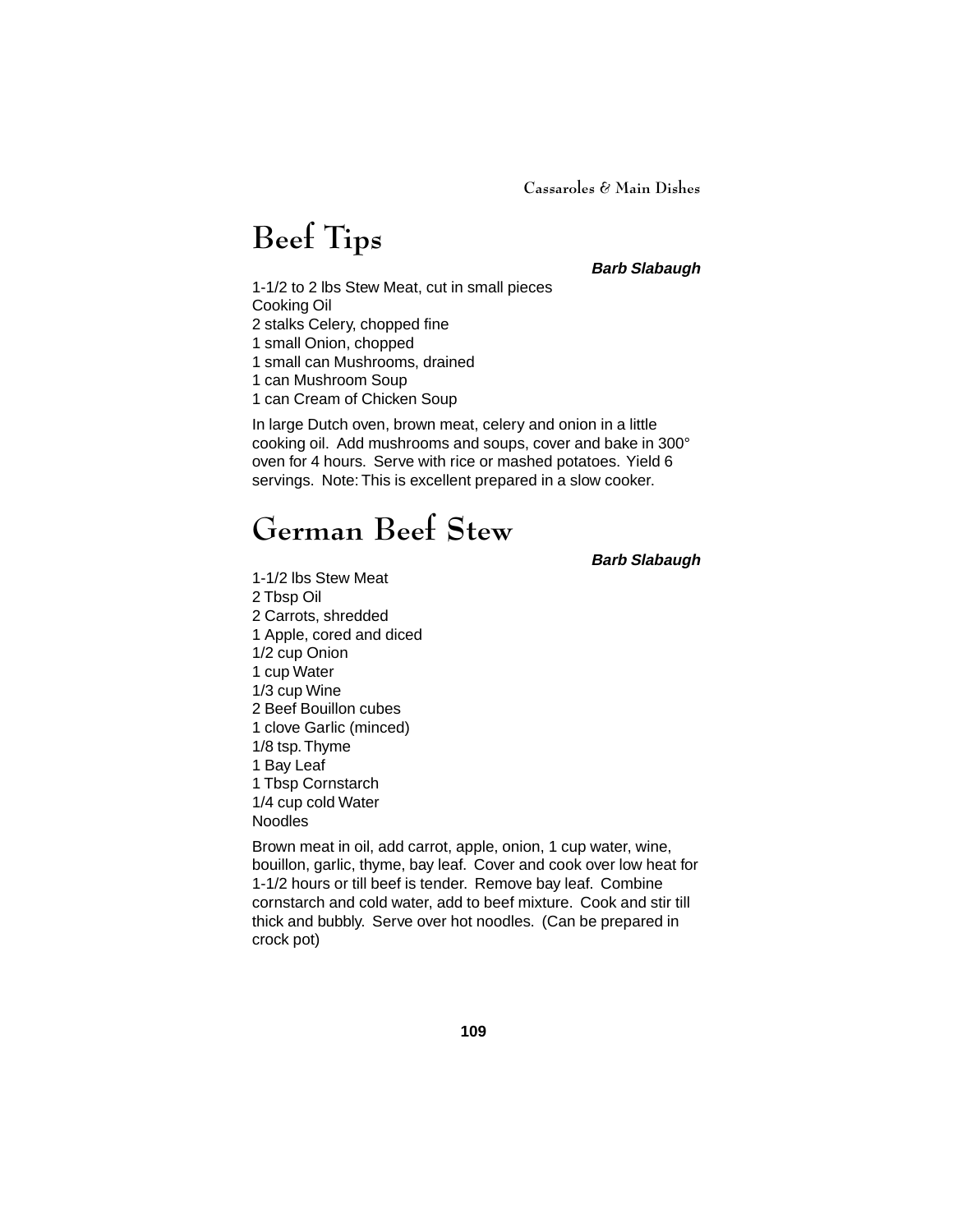Caaaroles & Main Dishes

### Savory Braised Beef

**Sue Pare**

2 lb Stew Meat 3 Tbsp Flour 1 tsp Salt 1/8 tsp Pepper 2 Tbsp Margarine 16 oz can Tomatoes 1 lg Onion 1 clove Garlic 2 tsp Chili Powder 2 Tbsp Worcestershire Sauce 1/4 cup Catsup

Shake meat with flour, salt, and pepper. Brown in margarine. Add remaining ingredients and braise slowly until tender for 2 hours. Serve over potatoes, rice or noodles.

Could use crockpot for several hours.

# The Meat

**Marie Turnock**

2 lbs. Stew Meat 1 to 2 cans Cream of Mushroom Soup Put in Crockpot and cook all morning.

## Pork Tenderloin with Cinnamon

**Renee Barton**

#### **Serves 6**

1-1/2 to 2 lbs Pork Tenderloin or Chops 4 Tbsp each of Sugar & Soy Sauce 1-1/2 tsp Cinnamon 2 Tbsp Pepsi 1 tsp Ground Ginger 2 tsp Dry Mustard 2 tbsp Lemon juice

Preheat oven at 400°. Place pork in roasting pan. Combine all other ingredients and pour over pork. Bake for 15 minutes then reduce heat to 350° and roast another 35 to 40 minutes. Baste frequently with the sauce-add water as needed.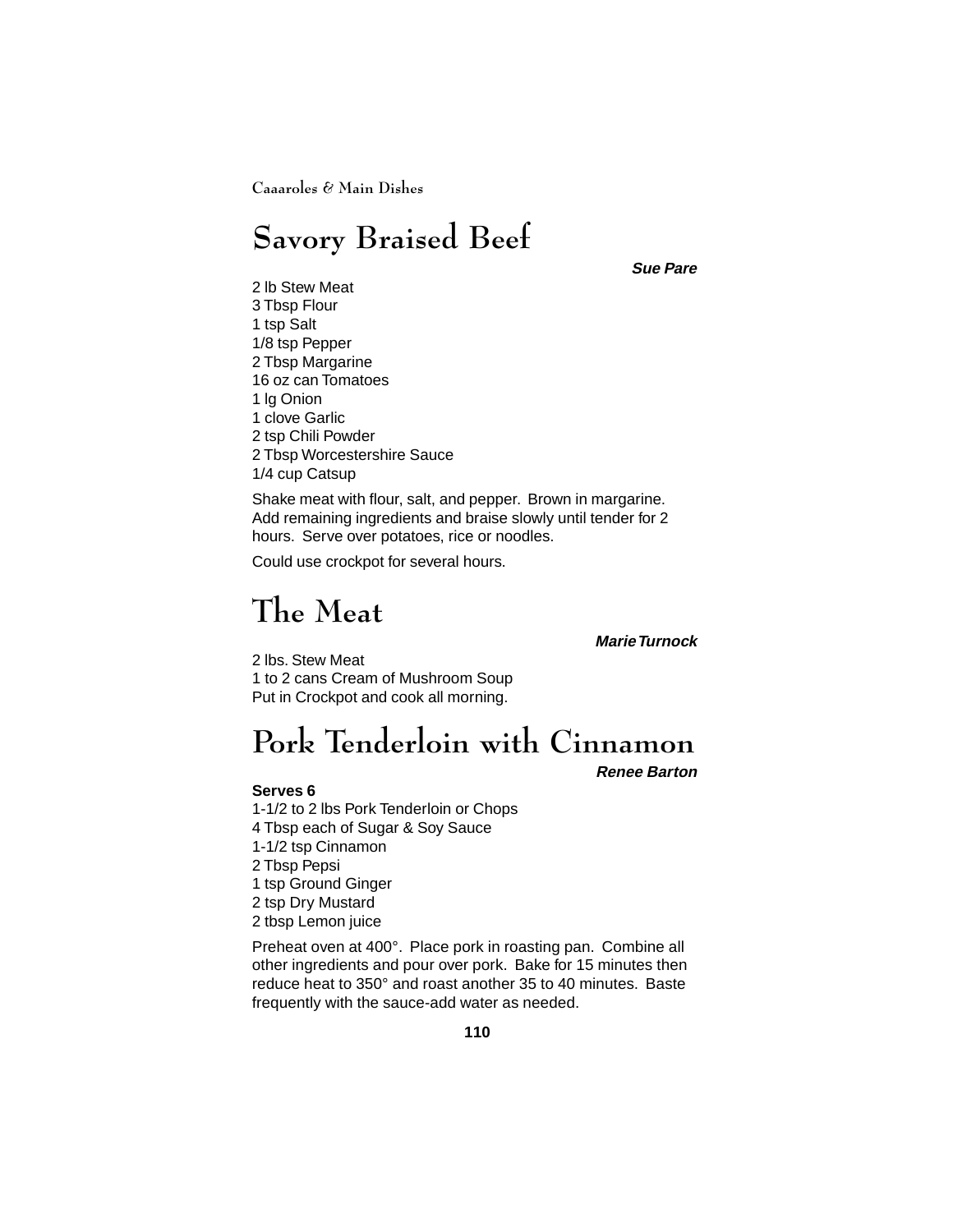Cassaroles & Main Dishes

## Ham and Beef Roll

**Dora Jurek**

2 beaten Eggs 3/4 cup of Bread Crumbs (or 1 slice bread) 1/2 cup Tomato juice 2 Tbsp Parsley 1/2 tsp Oregano 1/4 Tsp Salt 1/2 Tsp Pepper 1 small clove Garlic, minced, or Garlic salt 2 pounds Ground Beef 8 thin slices Boiled Ham 6 ozs. Shredded Mozarella Cheese 3 slices Mozarella Cheese

Mix meat with all other ingredients except cheese and spread on wax paper about 11 x 10 inches. Take ham and place over meat spread, and sprinkle with mozzarella cheese. Then roll up like a jelly roll. Bake at 350° for 1 hour and 15 minutes or until done. Then take mozzarella cheese and cut diagonally and place on top. Place in oven for 5 minutes to melt cheese. Meat will look pink inside due to use of the ham.

### Dottie's Pork Barbecue

Buy a pork roast and parboil gently until well cooked. Cool and cut up meat, discarding fat. Cut up 1 large onion, fine pieces, 1 green pepper. **Add:** 1 cup Vinegar 2-1/2 cups Ketchup 3 Tbsp Lea and Perrins Worcestershire Sauce 2 Tbsp yellow Mustard 1/4 to 1/2 cup Sugar 1/2 tsp Tabasco sauce

Add meat and mix well. Add enough liquid from cooked meat to thin a bit. Cook gently until onion and pepper is well cooked. Serve on buns.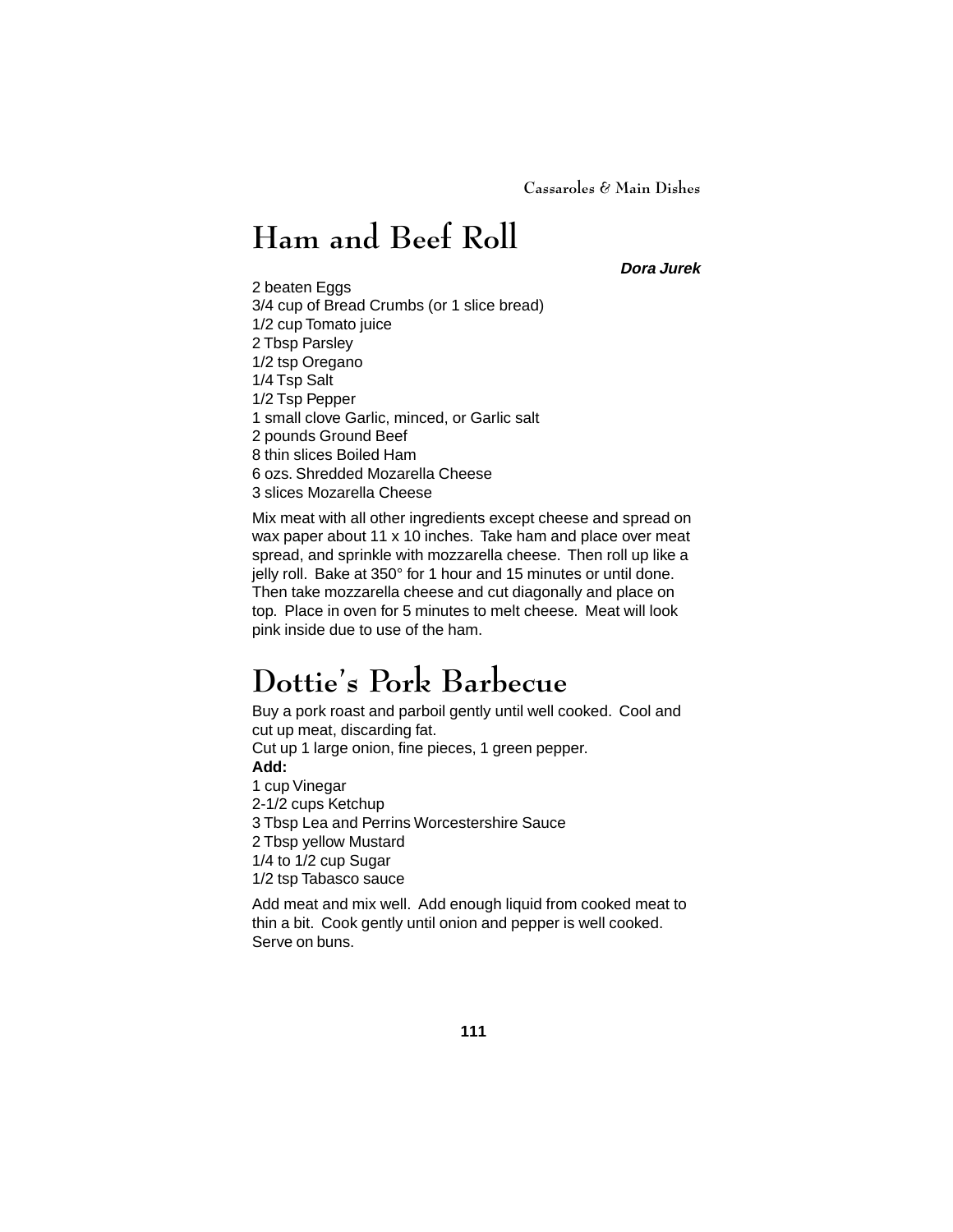Caaaroles & Main Dishes

### San Francisco Chops

**Maragret Stuff**

4 Pork Chops 1/2 to 3/4 inch thick 1 Tbsp Oil 1 clove Garlic, minced **Sauce:** 2 tsp Oil 4 Tbsp Dry Sherry or broth 4 Tbsp Soy Sauce 2 Tbsp Brown Sugar 1/4 tsp crushed Red Pepper 2 tsp Cornstarch 2 Tbsp Water

Trim pork chop of fat, heat oil in skillet. Brown chops on both sides. Remove and add a little more oil if needed. Saute' garlic for a minute, being careful not to burn it. Combine oil sherry or broth, soy sauce, brown sugar, and red pepper. Place chops in skillet. Pour sauce over them. Cover tightly. Simmer over low heat until chops are tender and cooked through 30 to 35 minutes. Add a little water (1 to 2 Tbsp) if needed to keep sauce from cooking down. Turn once, remove chops to platter. Stir in cornstarch dissolved in water. Cook until thickened, pour over chops, serve over noodle or pasta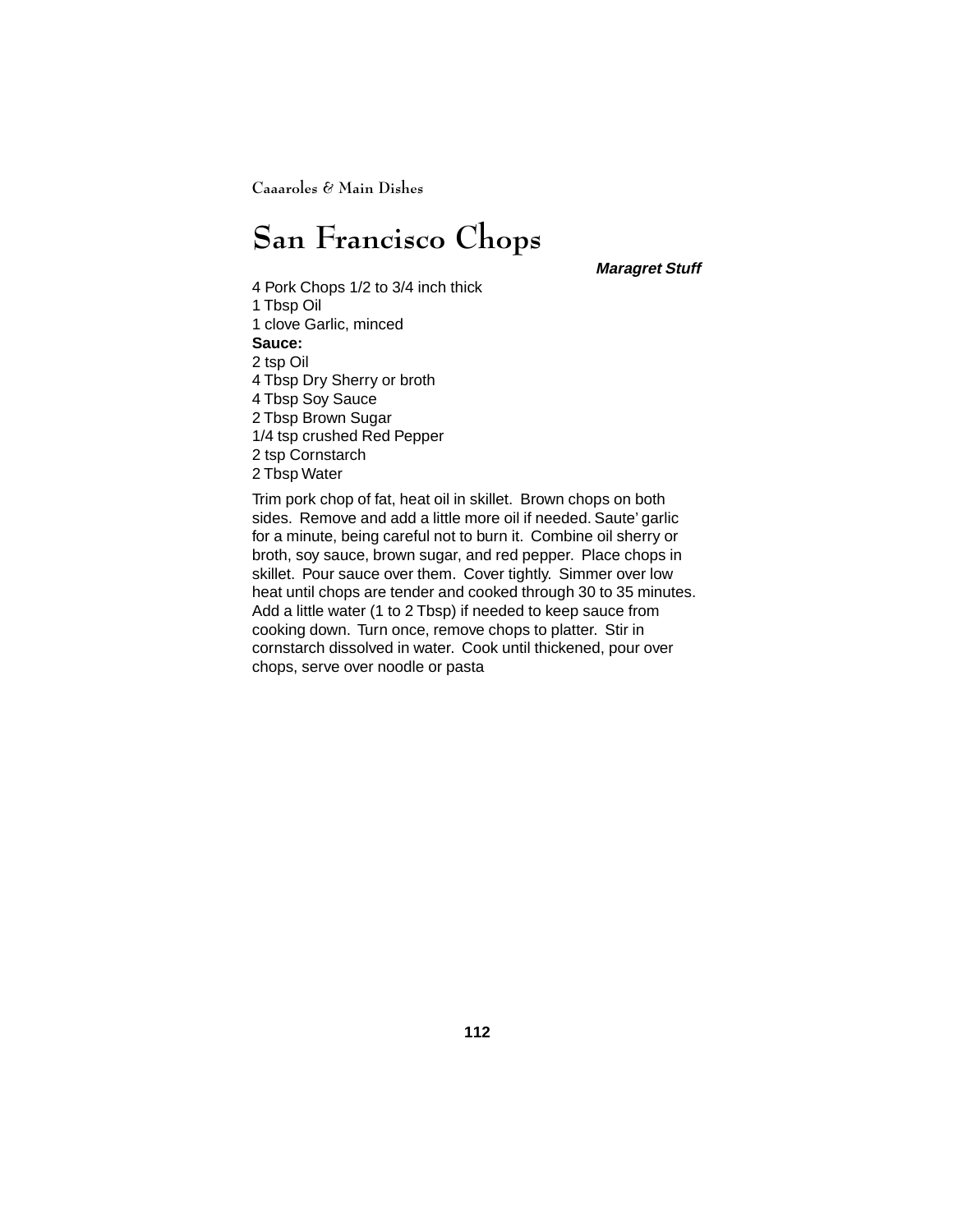

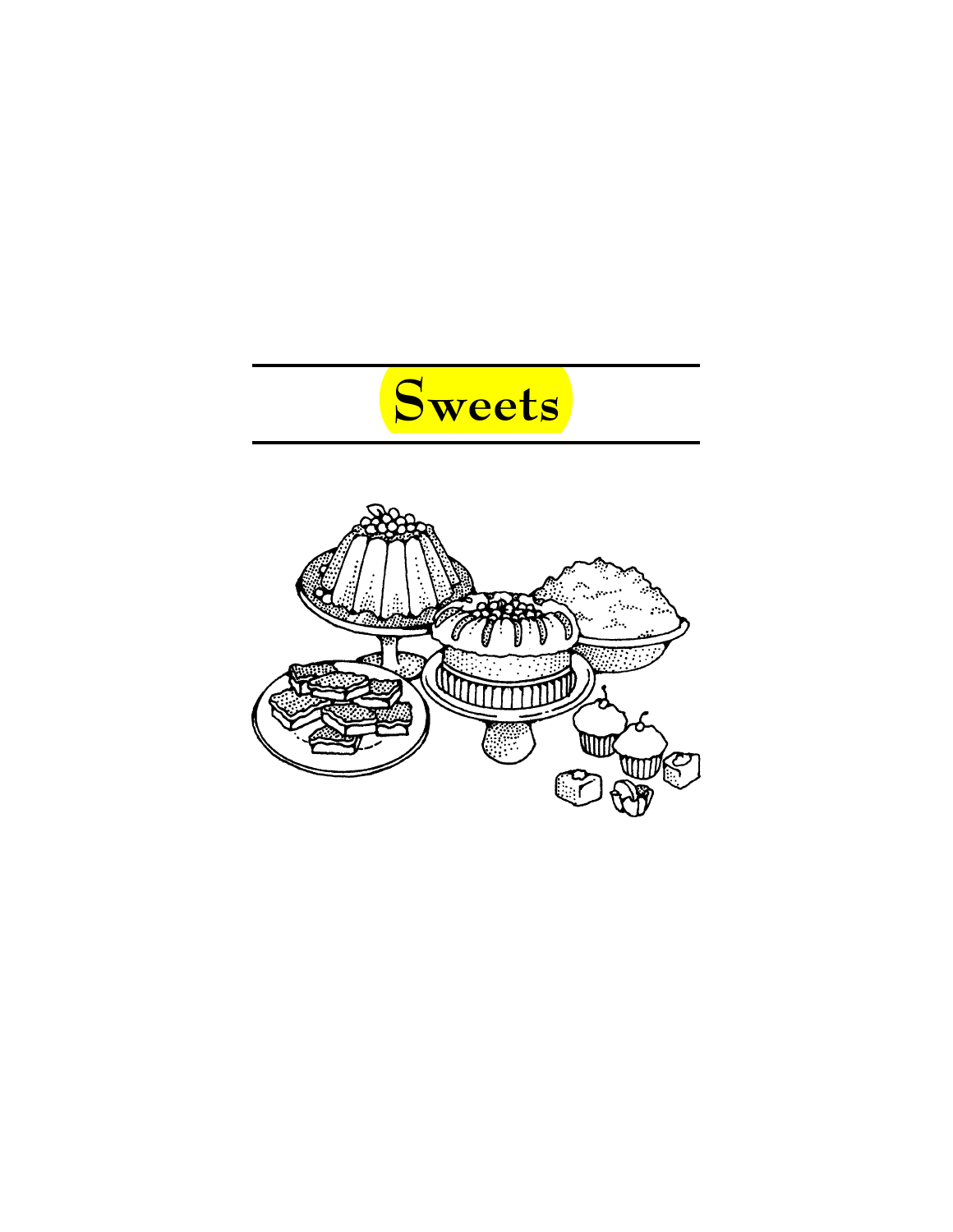## Irish Cream Pie

**Annie Buck**

20 large Marshmallows, melted 1 Cup Bailey's Irish Cream 2 Cups Whipped Cream Cool Whip Graham Cracker Crust

Mix melted marshmallows and Irish Cream. Cool. Add Whipped Cream. Pour into crust. Top with Cool Whip

## Cherry Pie

**Ruth Turnock**

**Marie Turnock**

1 Quart Cherries 1-2/3 Cups Sugar 1/2 Cup Juice of Cherries 1/3 Cup Cornstarch 1/4 Cup Butter 1 Tsp. Cinnamon 1/2 Tsp Salt

To cherries in saucepan add sugar, juice and cornstarch, cook to thicken, add butter, cinnamon and salt. Pour into shell, top with crust and bake.

### Ice Pops

#### **(makes about 20 to 24 pops)**

one 3 oz pkg Jell-o 1 cup Sugar 2 cup boiling Water 2 cup cold Water Sweetened Kool-aid 2pkg makes 2 qts.

Mix well and put in freezer until frozen.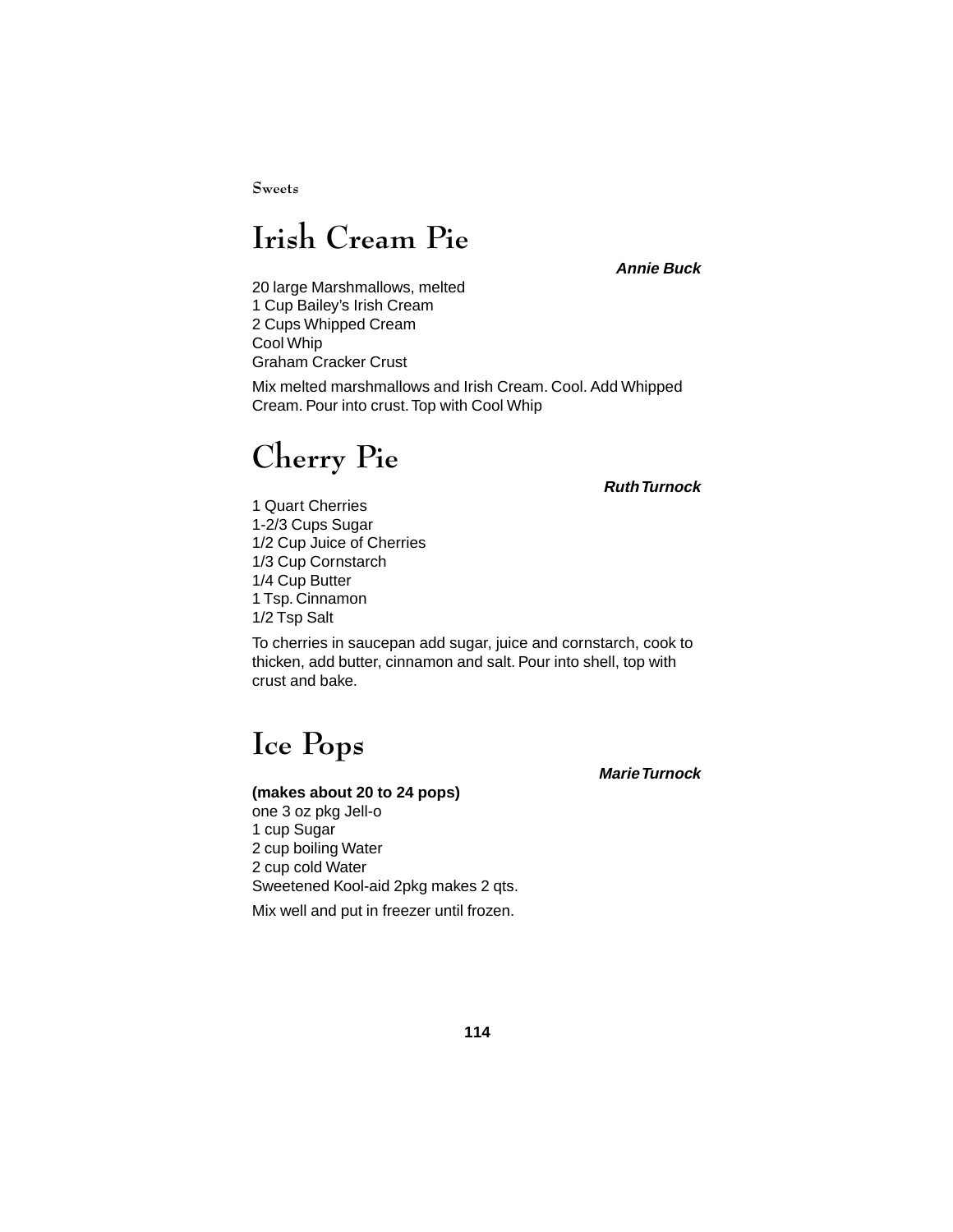### Microwave Caramel Corn

#### **Kathy Miller**

#### **16 cups**

half 1 pkg Jays corn puffs or 16 cups popped corn 1 stick Butter 1/4 cup light Karo 1/2 tsp Salt 1 cup Brown Sugar

Bring brown sugar, butter, karo and salt to full boil. Takes 3 to 4 minutes on high. Boil 3 minutes stirring every 30 seconds. Remove and stir in soda. Pour over corn. Return to oven for 3 minutes on high-stir every 30 seconds. Crisps as it cools.

## Old-Fashioned Strawberry Shortcake

**Joan Jurek**

#### **Serves 6**

2 cups Sifted Flour 4 tsps. Baking Powder 1/2 tsp. Salt 1 tbsp Sugar 1/3 cup Shortening 3/4 cup Milk (about) **Butter** 3 cups Crushed Strawberries

Mix and sift dry ingredients; cut in shortening with knife or pastry blender. Add milk gradually to make a soft dough. Turn out on lightly floured board & knead just enough to shape into smooth ball. Roll or pat lightly 1/2 inch thick. Cut with floured biscuit cutter or bake in large sheets or bake in muffin pans. Brush tops with butter and bake in hot oven at 450 **°**F for 15 minutes. Split hot biscuits. Put together again with filling of sweetened strawberries. Top with more fruit. Serve at once with plain or whipped cream.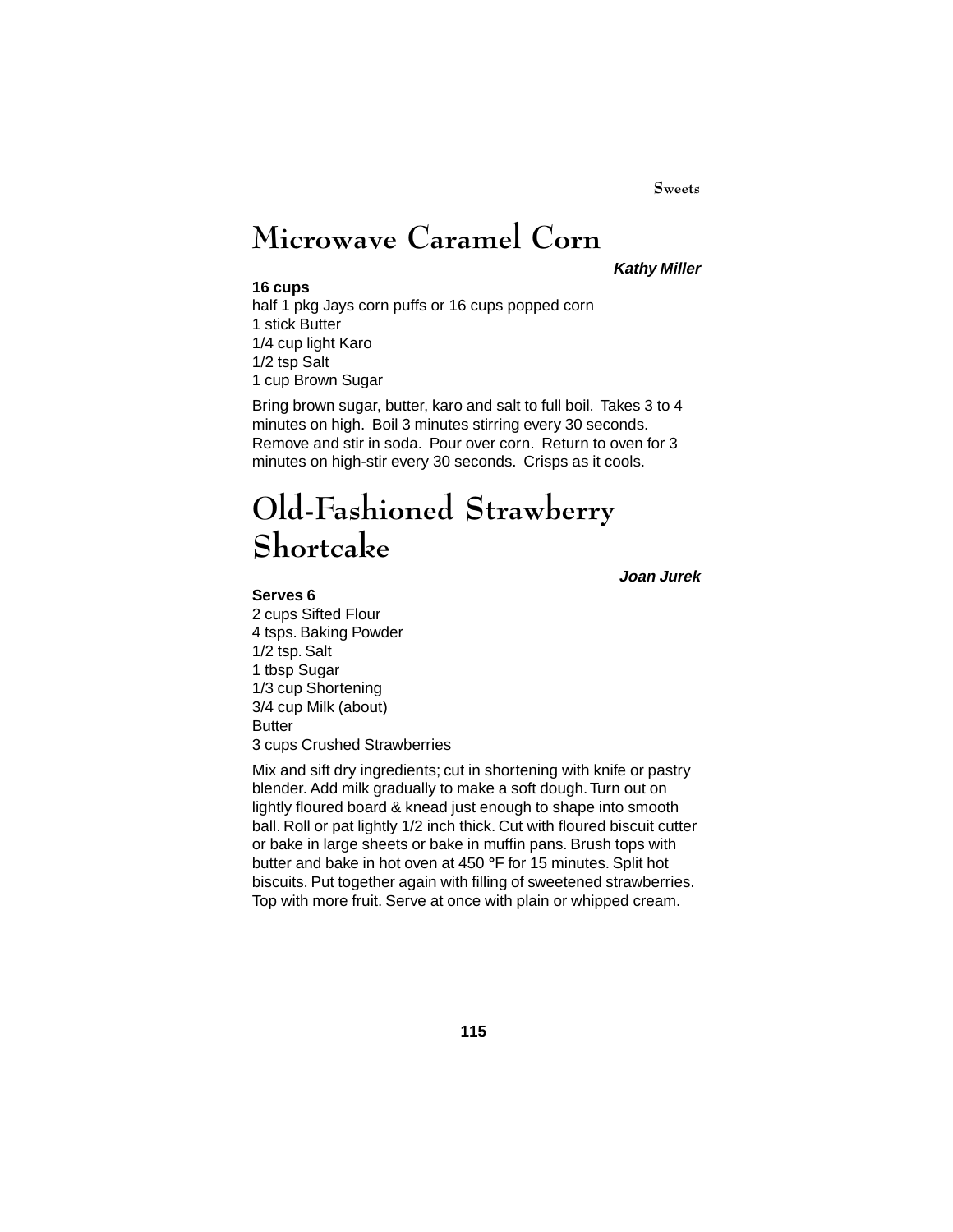### Ruth's Party Mix

3 cup Cheerios 3 cup Rice Chex 3 cup Corn Chex or 6 cups Crispix 2 cups Pretzels 2 cups dry Roasted Peanuts 12 oz M&Ms' 1-1/2 lbs Almond Bark

Melt almond bark. Mix with other ingredients. Dry on cookie sheet. Store in refrigerator.

## Rhubarb Custard Pie

**Kathryn Murchison**

Rhubarb to fill pie shell 1 Cup Sugar 1 Heaping Tbsp. Flour 1/2 Cup Half & Half

Mix sugar, flour, and half & half, pour over rhubarb in pie shell, bake at 350° until set.

### Lemon Meringue Pie

**Gladys Kirch**

3 Egg Yolks (slightly beaten) 1-1/2 Cups Sugar 1/3 Cup Cornstarch 1-1/2 Cups Boiling Water 3 Tbsp. Butter 4 Tbsp. Lemon Juice 1-1/2 Tsp. Lemon Rind Baked Pie Shell

Mix in saucepan sugar, cornstarch, stir in boiling water, cook it thick and boiling - boil 1 minute. Put part of hot liquid into egg yolks then add to hot liquid, boil 1 minute, remove from heat and stir until smooth, blend in butter, lemon juice and lemon rind, pour into baked shell and top with meringue.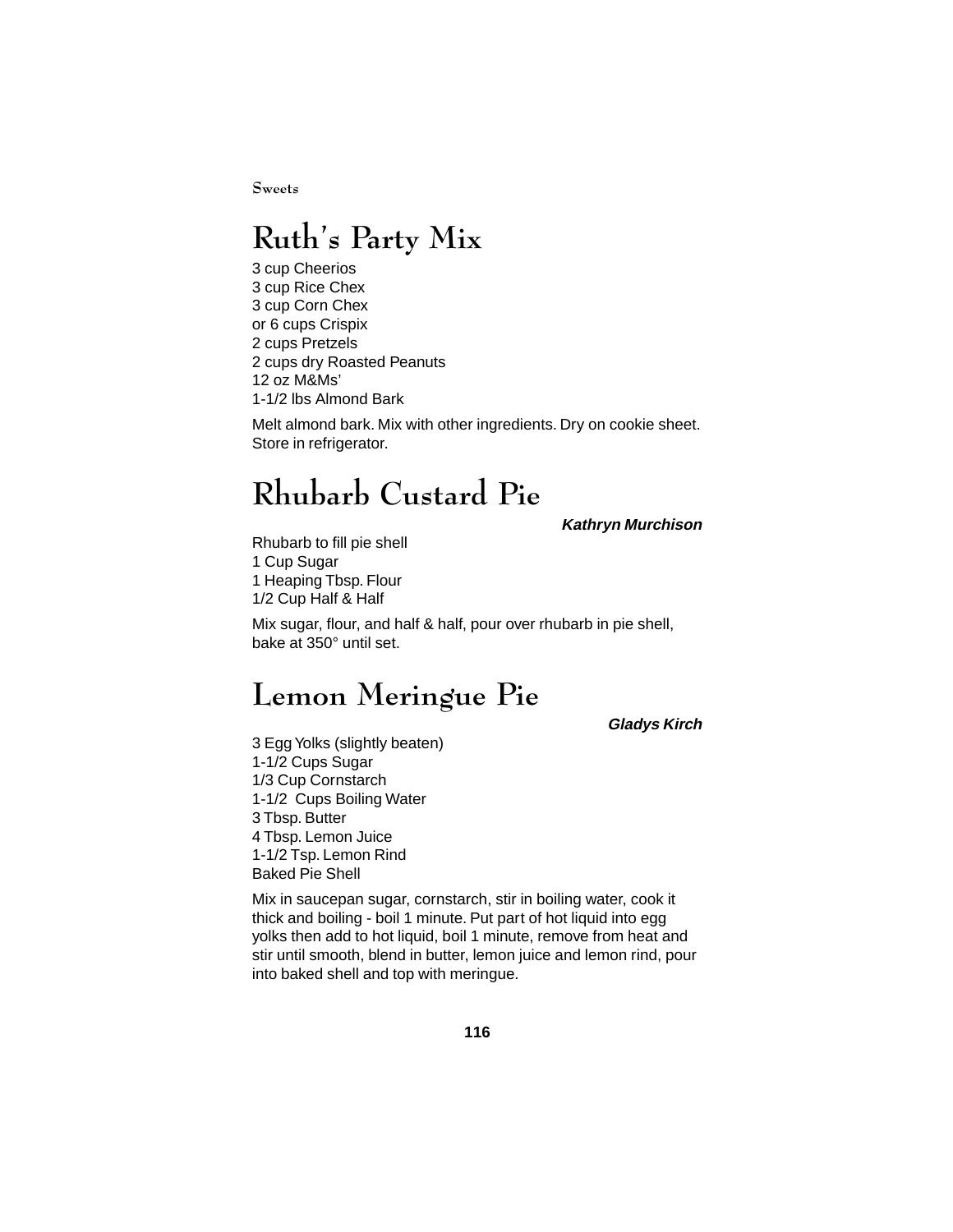## Sweetheart Cookie

**Suzanne Fortier**

1-1/2 cup Butter/Margarine 1 cup Sugar 2 Egg Yolks 3 cups Flour 1 tsp Vanilla Raspberry Jam Powdered Sugar

Cream butter and sugar. Add egg yolk. Beat in flour and vanilla. Roll in walnut-sized balls. Dent center with spoon or thumb. Fill with 1/2 tsp jam. Bake at 350° until light brown. Sprinkle with powdered sugar.

## Canned Cherry Pie Filling

#### **Raphael Lehman**

7 Cups White Sugar 2 Cups water or juice from Fruit 2 (3 oz.) boxes Cherry Jello Boil 1 minute - stirring all the time **Add:** 6 Cups of Water 2 Cups of clear Jel (can be bought at Apple Valley Market in Berrien Springs) Cook until clear - will be very thick. **Will scorch easily - STIR! Add:**

7 quarts of Cherries. Put into canning jars - seal up and process 20 min. in hot water bath. Makes 16 Pt. jars. Can use frozen cherries.

This recipe can be used for other fruits also. May not need so much sugar. Use different flavored jello to match fruit used.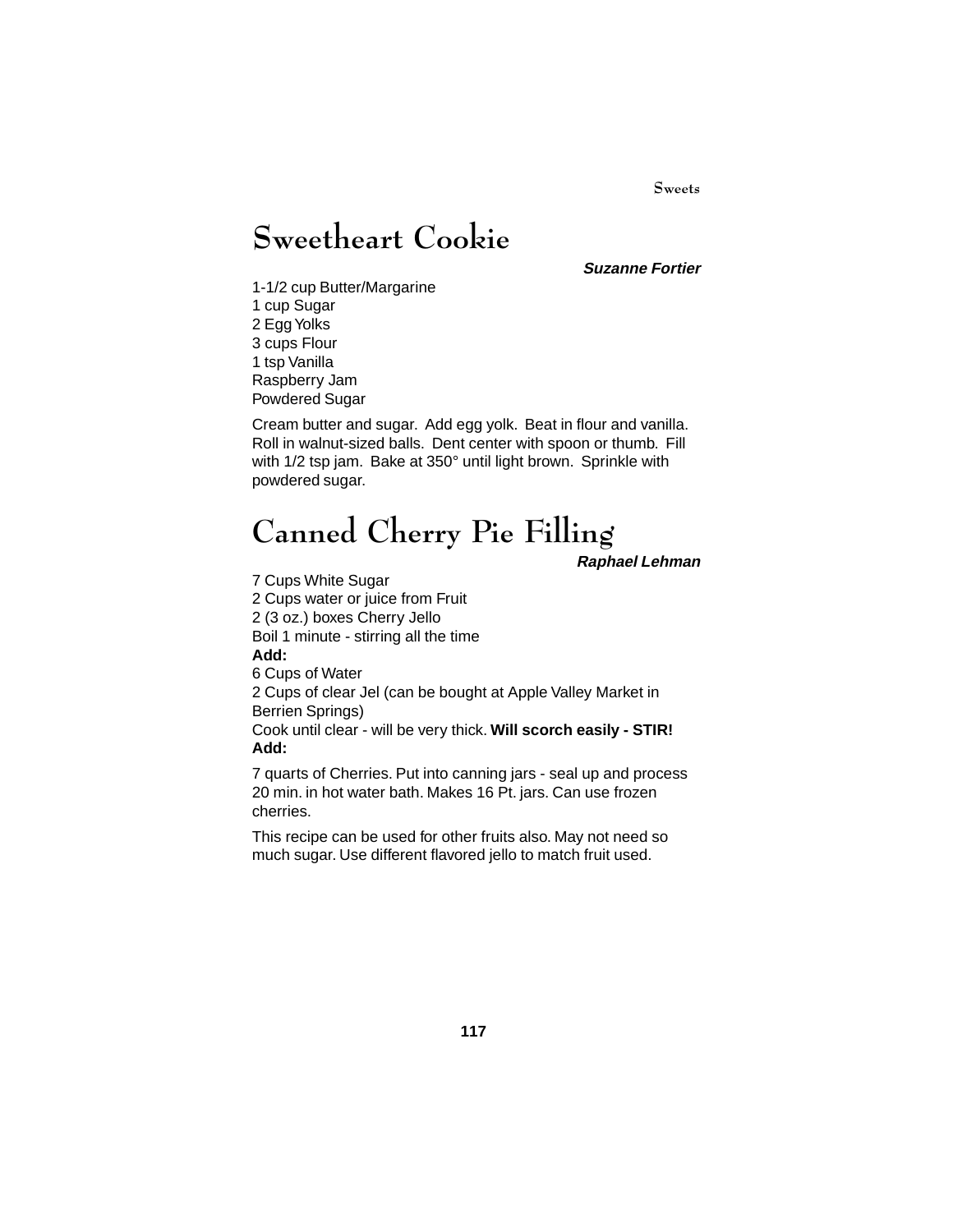## Sugar Cream Pie

**Verna Slabaugh**

1 Cup Sugar 3 Tbsp. Flour 1/2 Tsp. Nutmeg 1/8 Tsp. Salt 1-1/2 Cups Thick Cream (half & half) 1 Tbsp. Butter, melted 1/2 Tsp. Vanilla 9-inch Pie Shell

Combine sugar, flour, nutmeg and salt. Add cream and beat well. Add melted butter and vanilla. Pour into unbaked pie shell. Bake in 400° oven 10 minutes. Reduce heat to 300° and continue baking about 30 minutes or until filling is set. Stir two or three times with rubber spatula during baking - be careful not to tear crust.

## Molasses Cookies

**Kathy Potvin**

3/4 cup Shortening 1 cup Brown Sugar 1 Egg 4 Tbsp Molasses 2-1/4 cups Flour 1/2 cup Milk 1/4 tsp Salt 2 tsp Soda ½ tsp Cloves 1 tsp Cinnamon 1 tsp Ginger

Mix well. Shape in balls. Dip tops in sugar. Bake at 375° til done.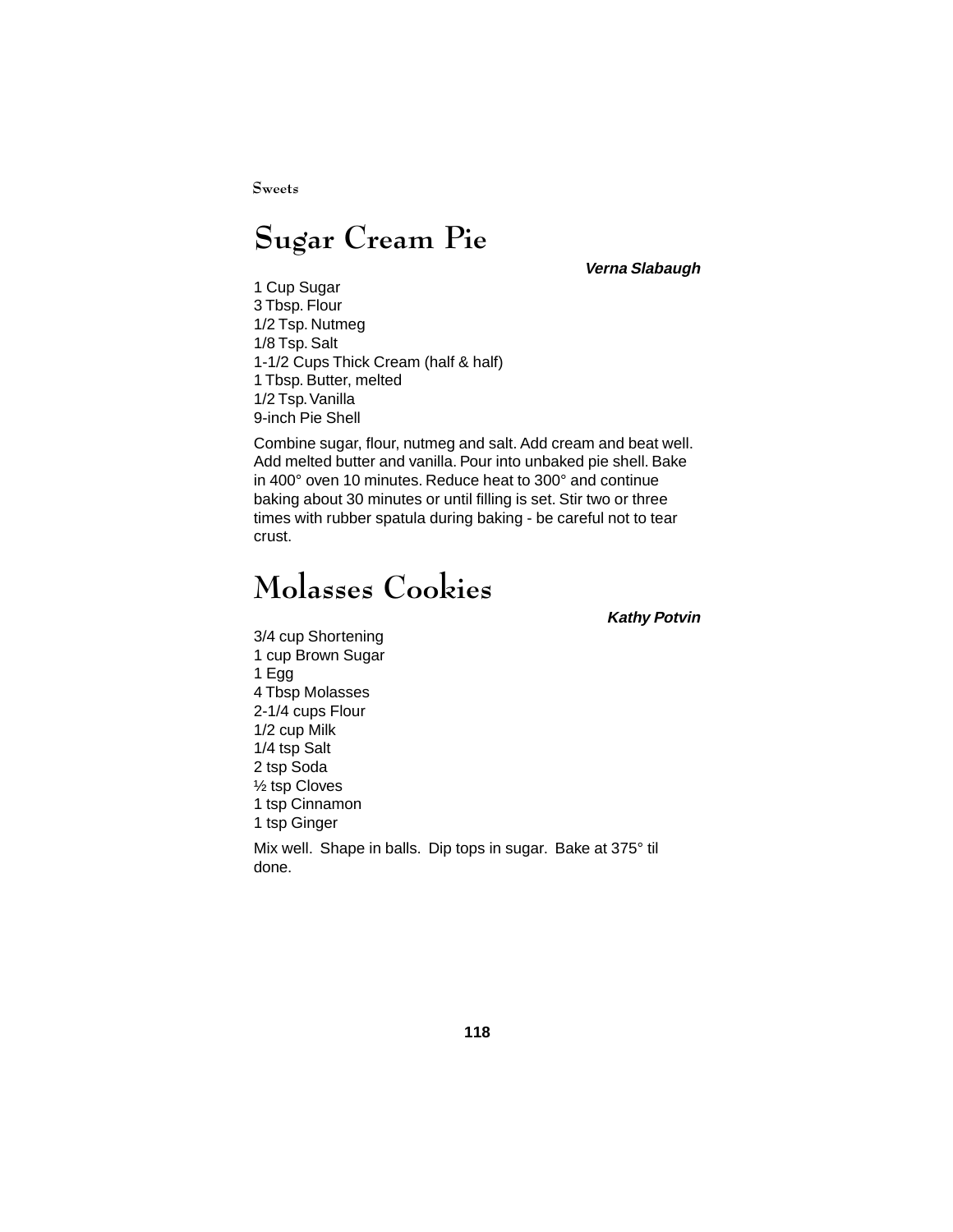## Oatmeal Pie

**Barb Slabaugh**

3/4 Cup Sugar 3/4 Cup Karo Syrup 3/4 Cup Oatmeal 1 stick melted Margarine 1/2 Cup Coconut 2 Eggs, beaten

Combine all ingredients. Bake at 350° about 35 minutes until almost set. Tastes like pecan pie without pecans.

## Sour Cream Cherry Tart

**Lehman Orchard**

9-inch unbaked Pie Shell 3 Eggs 1/2 Cup Sugar if using Sour Cherries, or 1/3 Cup Sugar if using Sweet Cherries 3/4 Cup Sour Cream 1 Teaspoon Vanilla 2 Cups Pitted Cherries

Chill pie shell in freezer for one hour. Beat eggs with sugar, sour cream and vanilla. Arrange cherries in shell, and pour egg mixture over them. Bake in preheated 350° oven, on lowest rack, for 45 minutes, or until custard is firm and crust is brown. Serve chilled. This recipe can be used for individual tartlets. Filling doubles nicely for this purpose.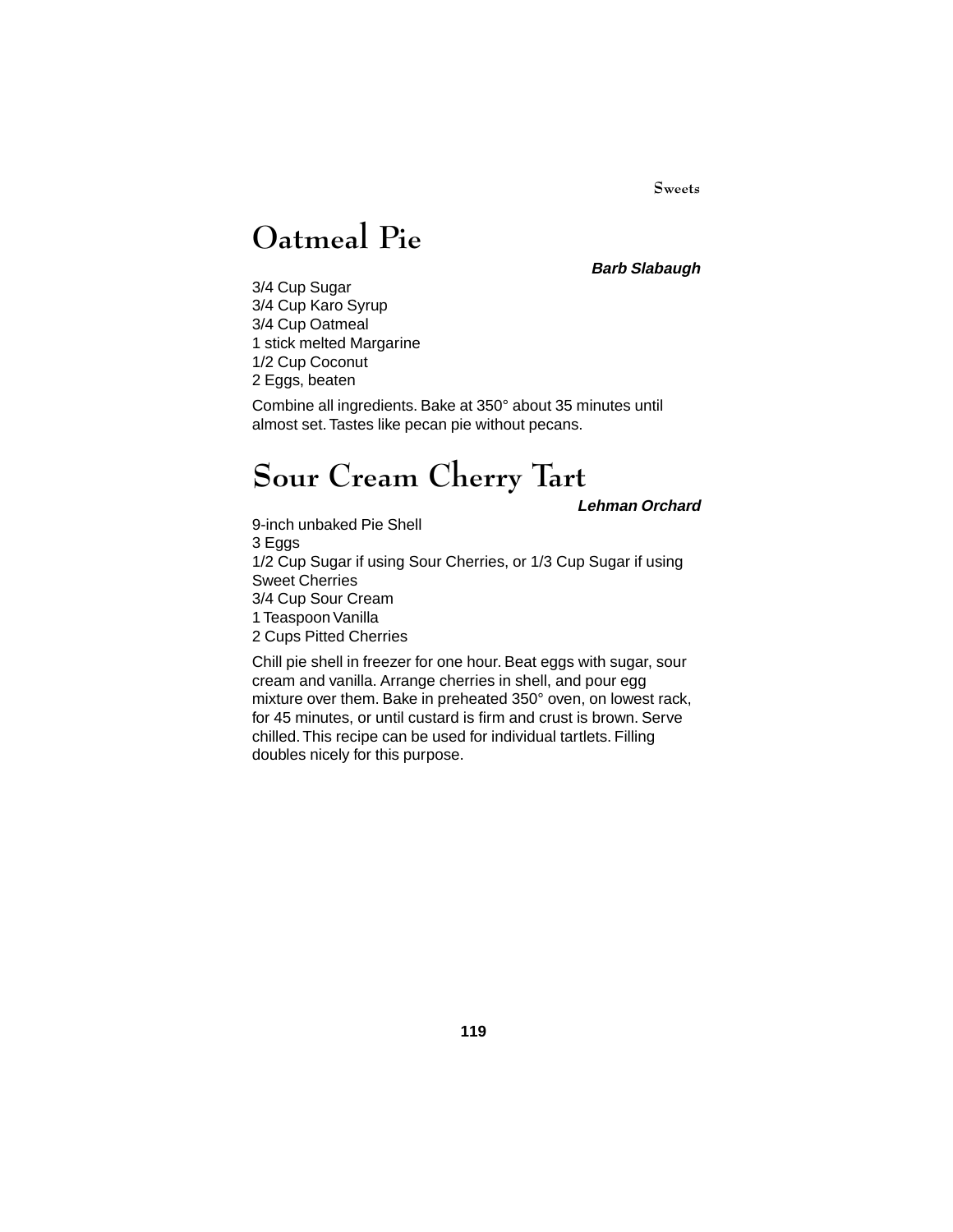# Sour Cream Sugar Cookies

**Barb Slabaugh**

1 cup Butter 1 cup Sugar 3 Egg Yolks 1/2 cup Sour Cream 1 tsp Vanilla 3 cups Flour 1/2 tsp Soda 1/2 tsp Salt **Glaze** 3 Tbsp Margarine-melted 2 cups Powdered Sugar 1 tsp Vanilla 2 to 3 Tbsp Milk

Mix. Roll out and cut. Bake at 350° for 10 to 12 minutes. Dip top of cookies in glaze. Let dry.

### Paxamavia

**Harriet Hanley**

1 cup Mazola Oil 1 cup Sugar 1 tsp Baking Powder 1 tsp Soda 1/2 tsp Vanilla 1/2 tsp Pexjett (maclept?) ( a greek spice) 1-1/2 cup Orange Juice Flour to consistency-about 3 cups

Mix and press into jelly roll pan. Bake 8 minutes at 375°. Cut in strips and separate completely. Bake another 4 minutes.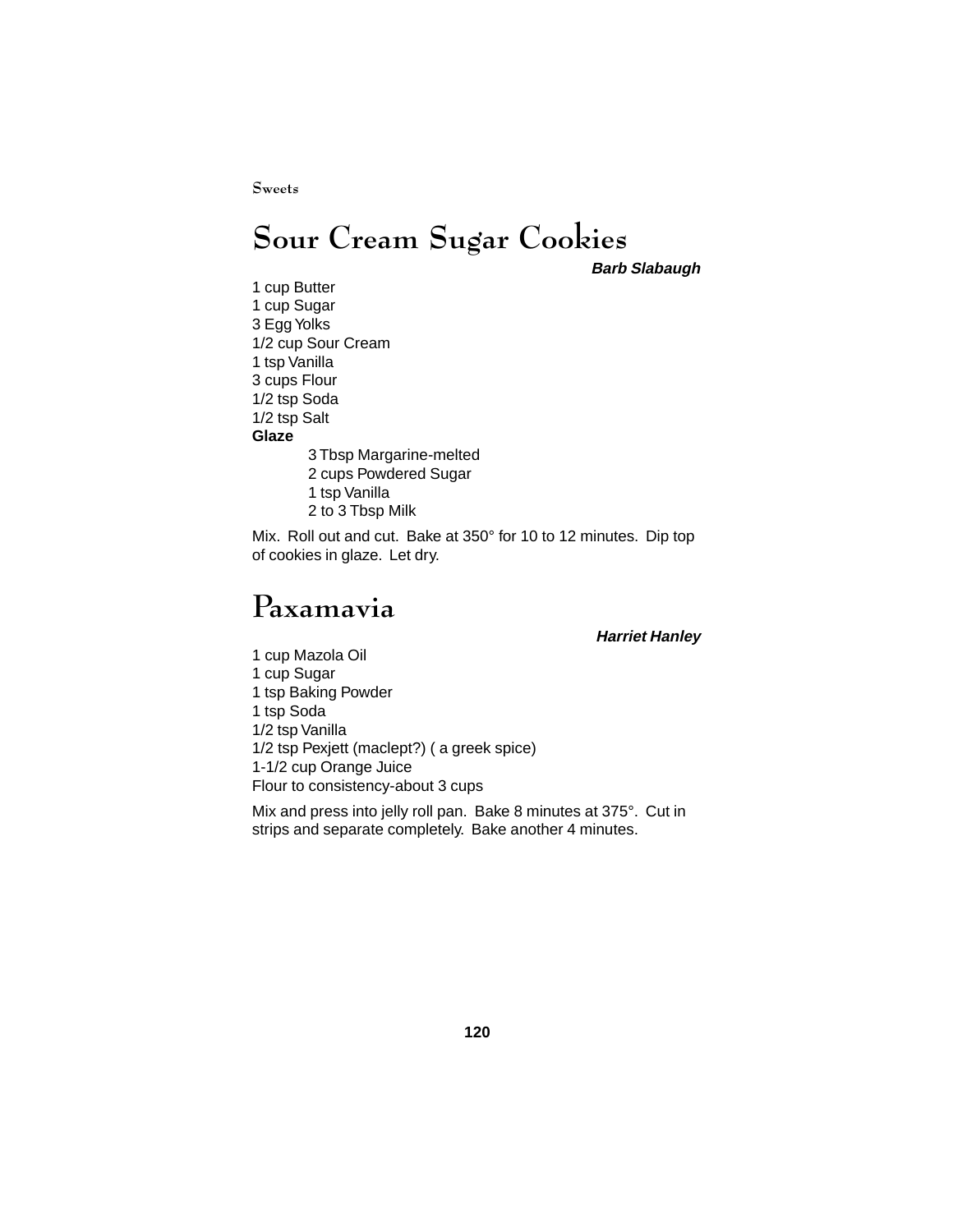## Amish Sugar Cookies

**Verna Slabaugh**

#### **Makes a lot**

1 cup Sugar 1 cup Powder Sugar 1 cup Margarine 1 cup Oil 2 Eggs 4-3/4 cup Flour 1 tsp Soda 1 tsp Cream of Tartar 1/2 tsp Salt 2 tsp Vanilla

Cream first 3 ingredients. Add oil and eggs and beat well. Add remaining ingredients and mix well. Drop by tsp. Press down with fork or glass dipped in sugar. Bake at 350° for 10 to 12 minutes.

### Cherry Cream Pie

**Lehman Orchard**

9-inch Pastry Shell (unbaked) 2 pounds Cherries, Pitted 1-1/2 Cups Sugar if using Sour Cherries, 1 Cup Sugar if using Sweet Cherries 3/4 Cup Water 1-1/2 Tbsp. Corn Starch 12 ozs. Cream Cheese, Softened 2 Eggs, lightly beaten 1/2 Tsp. Almond Extract 1-1/2 Cups Sour Cream

In saucepan combine cherries, half the sugar and 1/2 cup water. Cook over low heat for 5 minutes. Mix corn starch with remaining 1/4 water and add to cherries. Cook, stirring until thick. Spread filling into pie shell. Cover pastry edges with foil and bake at 425° for 15 minutes. Beat cheese until soft. Add remaining sugar, eggs and almond extract, stirring until smooth. Pour over filling. Remove foil and bake at 350° for 25 to 30 minutes. Cool slightly. Spoon sour cream around edge and into center of pie. Serve warm.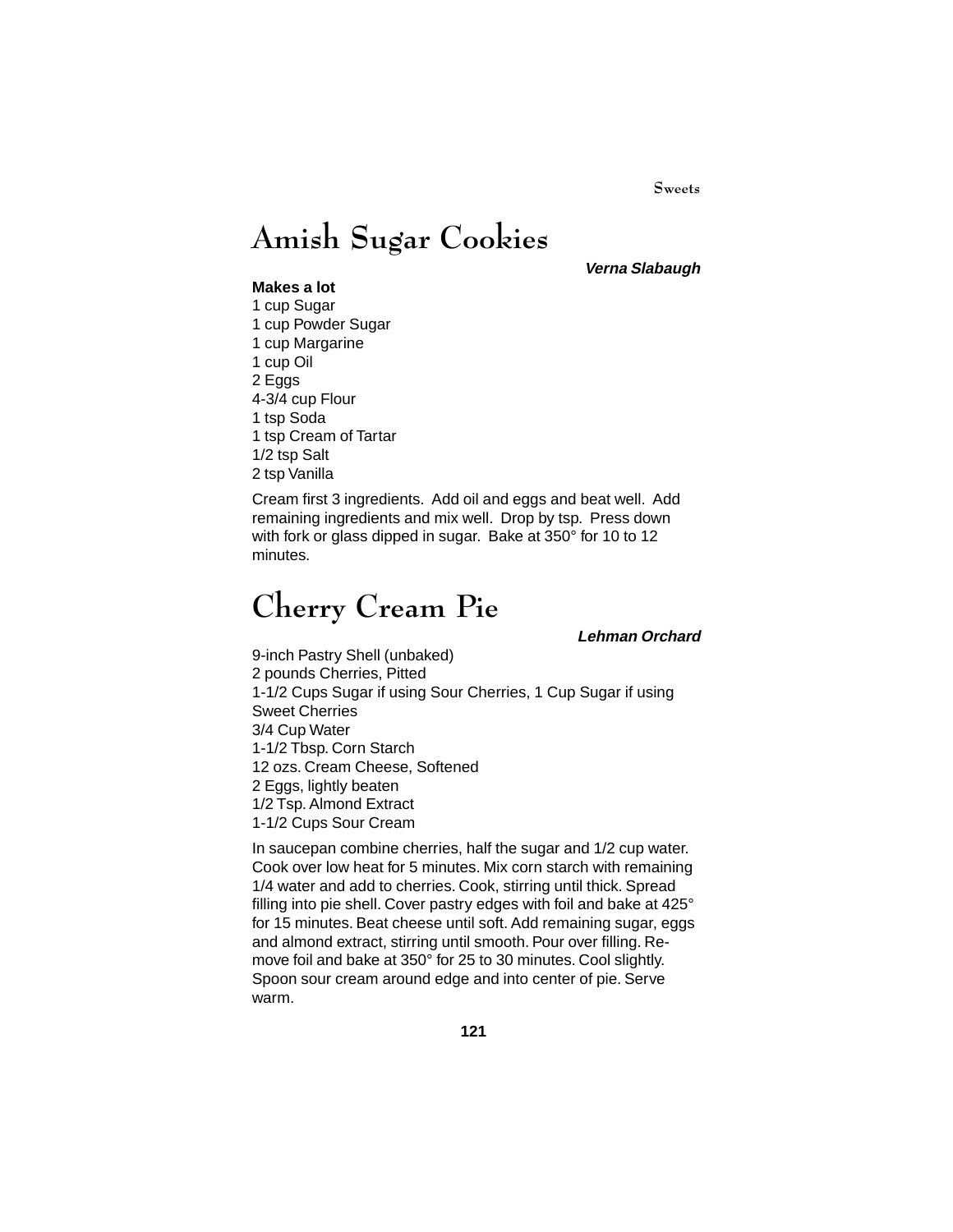## Cream Cheese Cookies

**Mrs. Forgue**

**Eileen Jurek**

1 cup Shortening 3 ounces Cream Cheese 1 cup Sugar 1 Egg Yolk ½ tsp Salt 1 tsp Vanilla 1/4 tsp Cinnamon 2-1/2 cups sifted Flour 1 tsp grated Orange Rind

Mix to form soft ball. Use with cookie press or make thumbprint. Bake at 350° for 12 to 14 minutes.

## Wackey Cake

3 cups Flour (regular or wheat) 6 tablespoons of Cocoa 1 teaspoon Salt 2 cups Sugar 2 teaspoons Baking Soda 3/4 cup Vegetable Oil 2 tablespoons Vinegar 2 teaspoons Vanilla 2 cups Cold Water Stir until everything is mixed completely. Bake at 350° for 30 to 45 minutes in a greased 13 x 9 x 2 inch pan.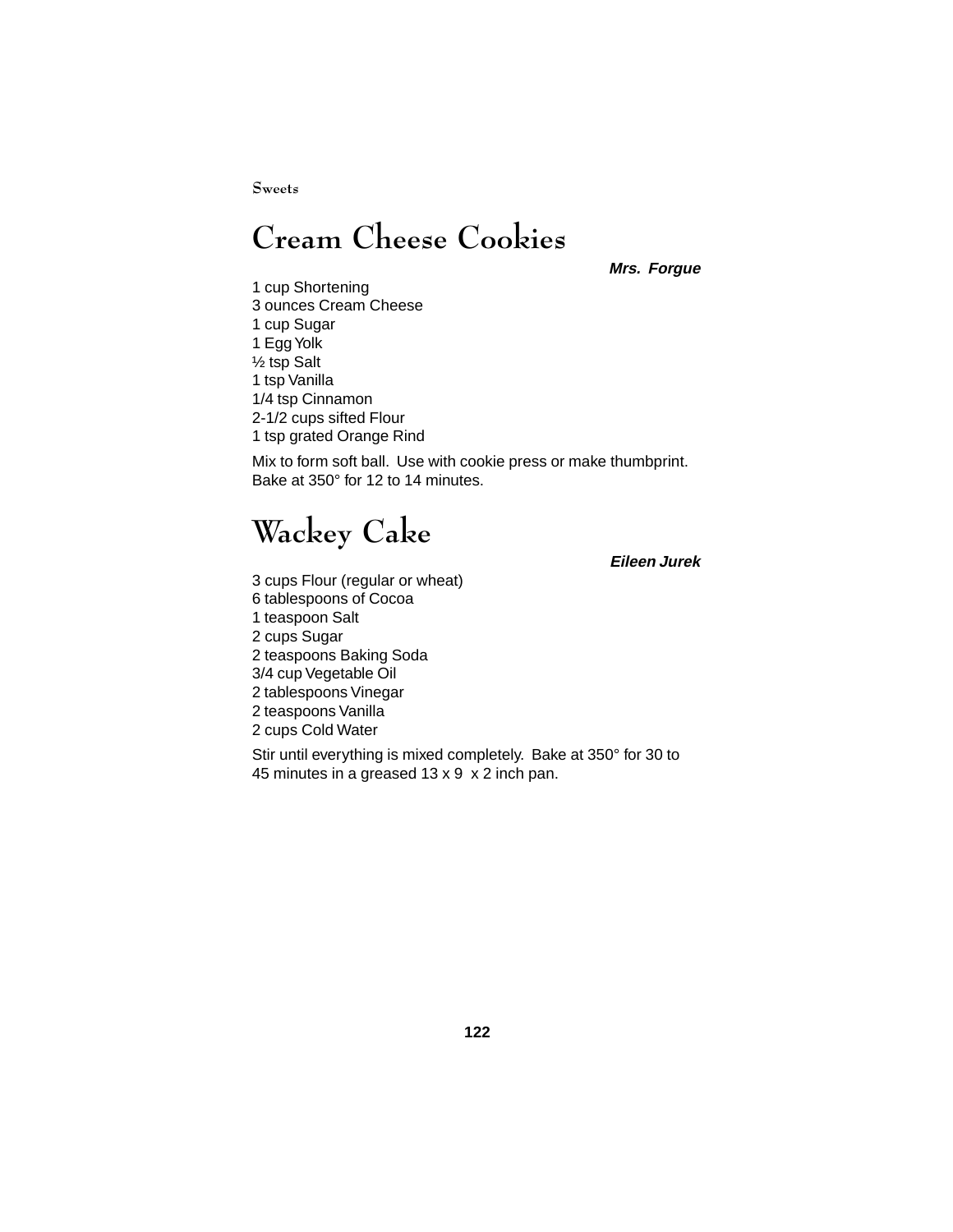### Orange Cake

**Harriet Hanley, M.D.**

9-inch Tube Pan 1 cup Butter, room temperature 1-1/2 cups Sugar, divided 3 Eggs, seperated 2 cups Flour 1 tsp Baking Powder 1 tsp Soda 1 cup Sour Cream 1 Orange Rind, grated 1/2 cup Walnuts or Pecans, chopped 1/4 cup Orange juice 1/3 cup Orange Liqueur Slivered, Blanched Almonds

Heat oven to 350**°**. Cream butter and 1 cup sugar until light and fluffy. Beat in egg yolks. Sift dry ingredients together and add alternately with sour cream. Stir in oragne rind and chopped nuts. Beat egg whites until stiff but not dry, fold into batter. Bake 40 to 50 minutes. Combine remaining 1/2 cup sugar, orange juice and orange liqueur, spoon over hot cake. Let cool before removing from pan. Decorate with slivered almonds.

### Christmas Sugar Cookies

**Gladys Kirch**

- 1 cup Shortening 1 cup Sugar 1 cup Brown Sugar 4 Eggs 6 cups Flour 3 Tbsp Water 1 tsp Soda 1 tsp Nutmeg 1 tsp Vanilla
- 1 tsp Salt

Mix. Chill. Roll thin and cut. Bake at 350° until lightly browned.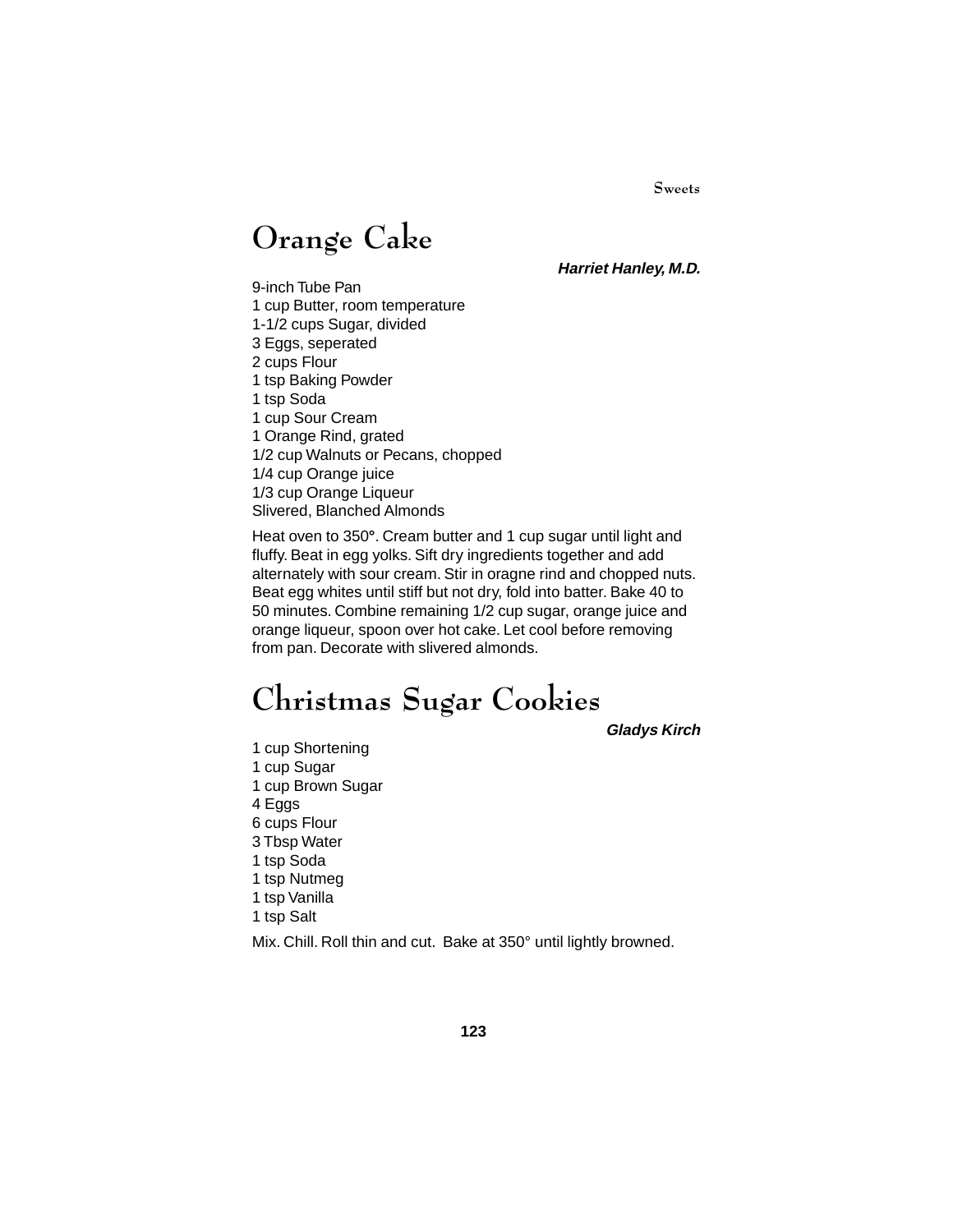# Butter Pecan Turtle Cookies

**Nancy Vanderheyden**

Use a 9 x 13 pan 2 cups Flour 1 cup Brown Sugar 1/2 Butter 1 cup Pecan Halves 1 cup Chocolate Chips 2/3 cup Butter 1/2 cup Brown Sugar

**Crust:** Mix flour, brown sugar and 1/2 cup butter. Pat firmly into pan. Sprinkle with pecan halves. Combine 2/3 cup butter, 1/2 cup brown sugar. Bring to a boil. Pour over pecans. Bake at 350° for 18 to 22 minutes-bubbly and browned. Allow to melt slightly and swirl to marble. Cool and cut into bars.

# Baked Cheese Cake

**Sharon Mowery**

#### **Press into 9 x 13 pan:**

1 cup Graham Cracker Crumbs

4 tbsps Melted Margarine

#### **In bowl, beat together:**

three 8 oz. pkgs. Cream Cheese, softened 5 Whole Eggs, 1 at a time

1 cup Sugar

1-1/2 tsps. Vanilla

Press into crumb crust; bake 30 to 35 minutes at 300°. take out of oven and let stand for 10 minutes. Pour topping over cheesecake and bake another 10 minutes.

#### **Topping:**

6 tbsps Sugar 1 pint Sour Cream 1-1/2 tsps Vanilla

Cut into squares when cold.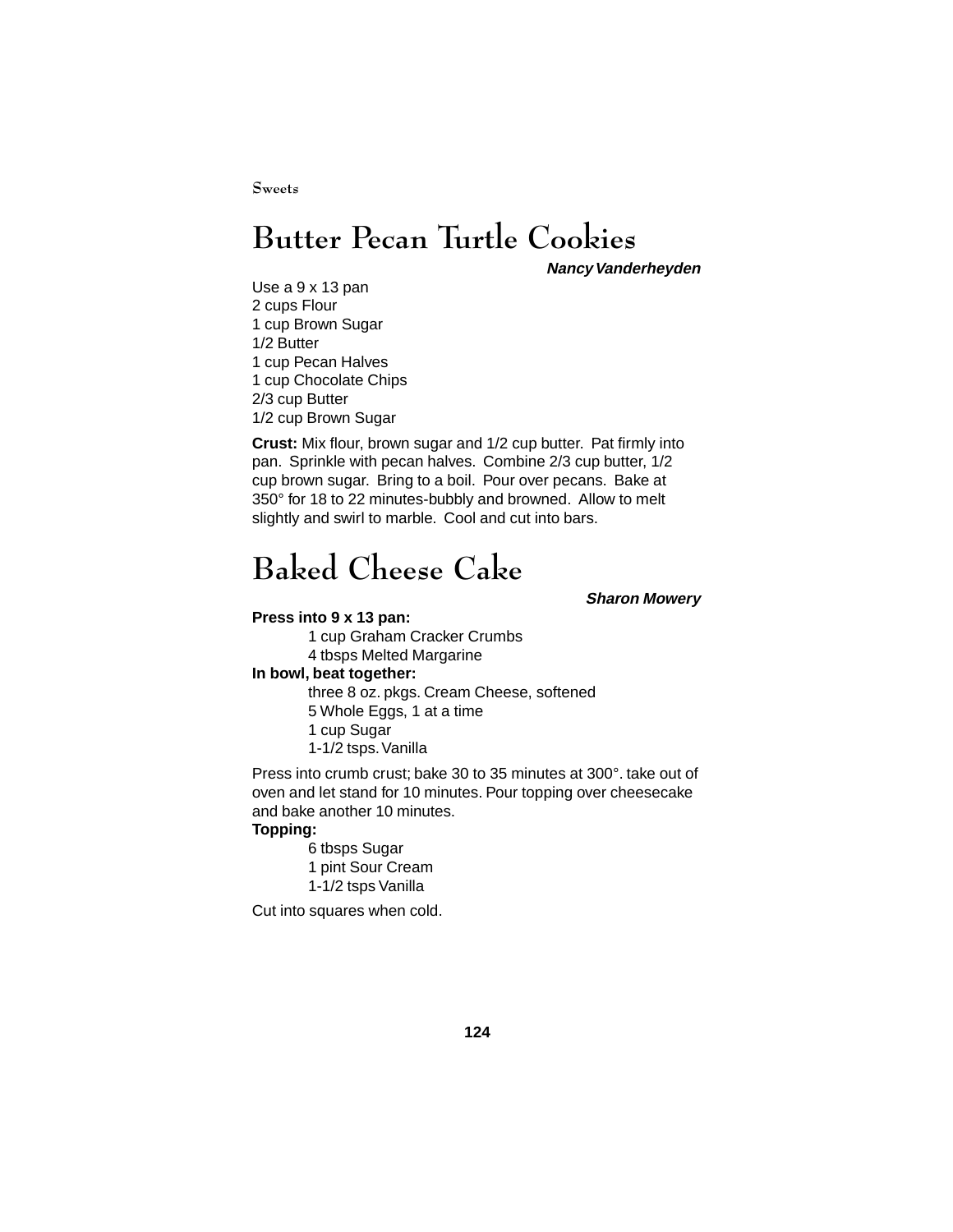### Texas Brownies

For one 9 by 11 inch baking pan, 48 brownies, you will need: 2 cups all-purpose Flour 2 cups granulated Sugar 1/2 cup (1 stick) Butter or Margarine 1/2 cup Shortening 1 cup strong Brewed Coffee or Water 1/4 cup dark, unsweetened Cocoa 1/2 cup Buttermilk 2 Eggs 1 tsp Baking Soda 1 tsp Vanilla **FROSTING:** 1/2 cup (1 stick) Butter or Margarine 2 Tbsp dark Cocoa 1/4 cup Milk

3-1/2 cups unsifted Powdered Sugar 1 tsp Vanilla

#### **PREPARATION:**

In a large mixing bowl, combine flour and sugar. In a microwave safe dish, combine butter, shortening, coffee or water and cocoa. Microwave at HIGH power for 2 minutes or until just boiling. Pour boiling mixture over flour mixture. Stir to blend. Add buttermilk, eggs, baking soda and vanilla. Mix well. Pour mixture into a microwave safe 9-by-11 inch baking dish. Microwave at Medium High power for 18 minutes, turning dish every 4 to 5 minutes until brownies test done. They may still appear soft on the surface. Prepare frosting: In a microwave safe dish, combine the butter, cocoa and milk. Microwave at High power for 2 minutes, stirring once. Add powdered sugar and vanilla. Stir to blend. Pour warm frosting over hot brownies. Let cool. Cut into bars.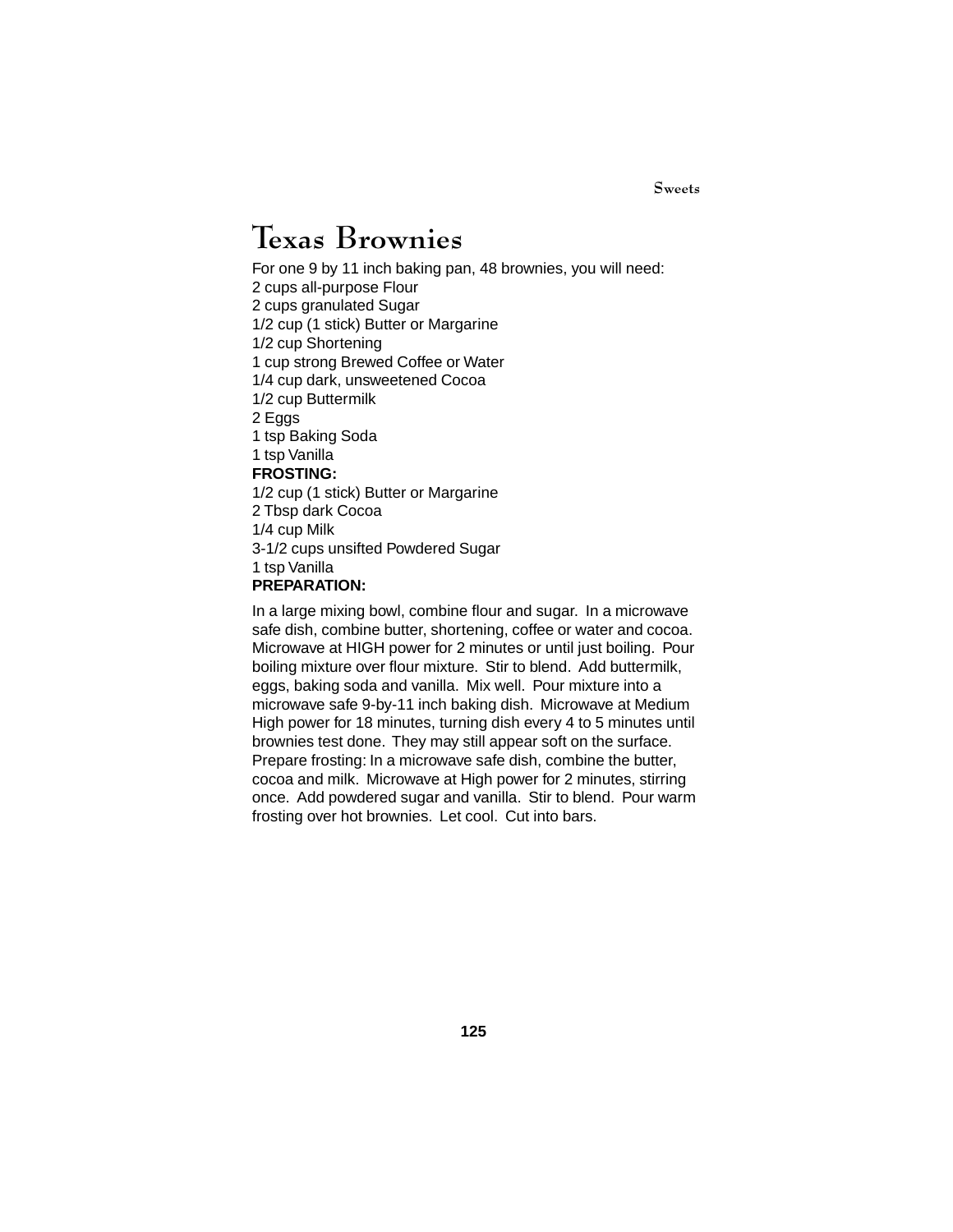### Caramel Frosting

**Sue Pare**

1/2 cup Butter 1 cup Brown Sugar 1/4 tsp Salt 1/4 cup Milk 2-1/2 cups Powdered Sugar 1/2 tsp Maple flavoring

Melt butter on high. Stir in brown sugar and salt. Cook, uncovered, 1 minutes on high, stir in milk. Cook, uncovered, 1-1/2 minutes on high. Stir every 30 seconds. Blend in powdered sugar and maple flavoring. May add 1 tbsp 1/2 and 1/2 if want it thinner.

# Chocolate Marshmallow Cookies

**Elaine Pederson**

#### **Two dozen**

24 large Marshmallows, frozen 6 oz Chocolate Chips 1 Tbsp Water 1 Tbsp Vanilla 2 cups Flour 1/2 tsp Salt 1/2 tsp Soda 1/2 cup Shortening 1/2 cup Brown Sugar 1 Egg

Melt chocolate chips, water and vanilla. Remove from heat. Sift flour, salt, and soda together. Blend shortening, brown sugar and egg. Add dry ingredients and chocolate mix. Using 1 Tbsp dough (flatten and press around marshmallow). Place on cookie sheet about 3 inches part. Bake about 8 minutes at 350°-cookies crack and marshmallows shown through.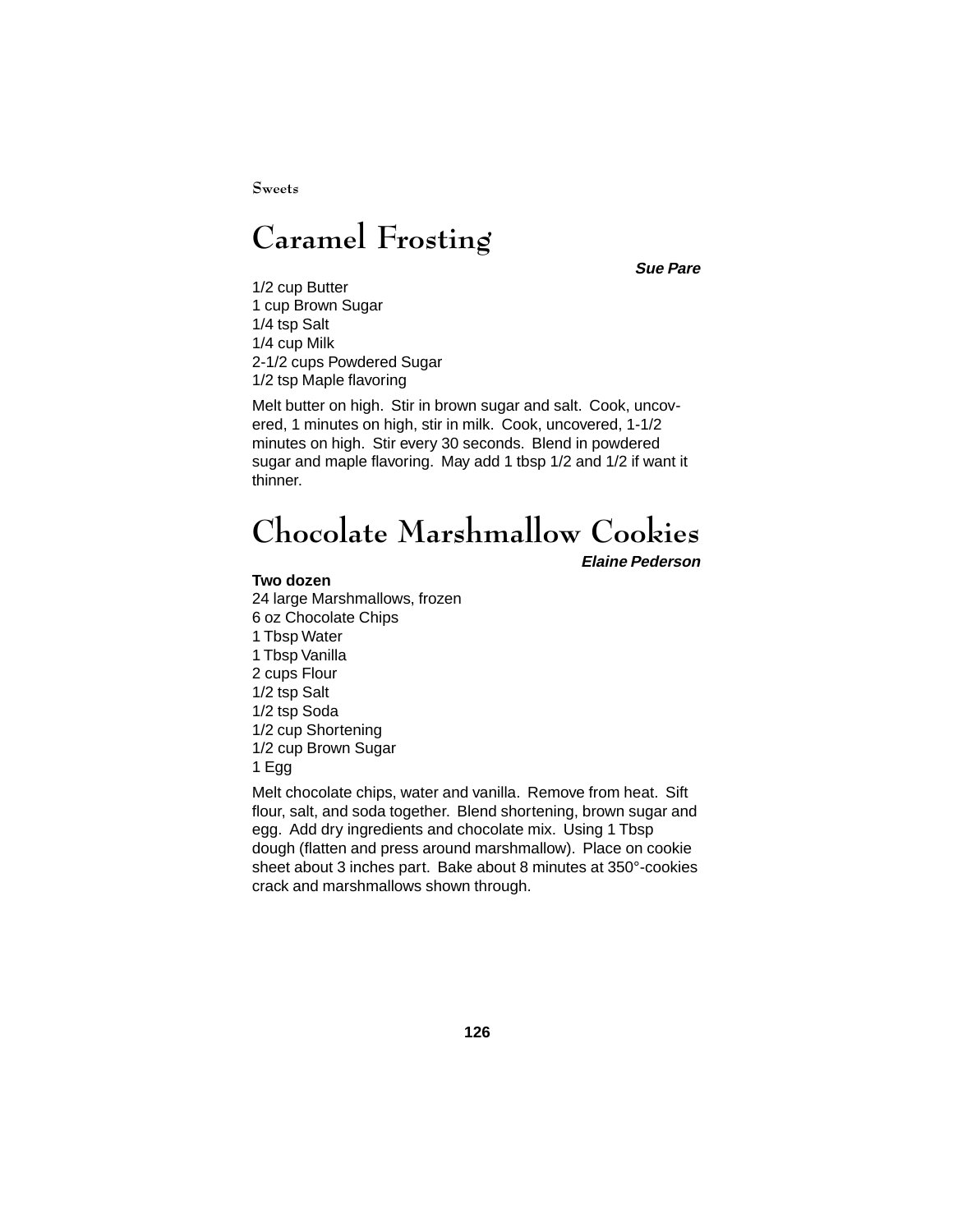## Snickerdoodles

**Gertrude (Borntrager) Scheurich**

#### **Yield: about 5 dozen**

1 cup Shortening (Crisco or Swiftning) 1-1/2 cup Sugar 2 Eggs 2-3/4 cup sifted Flour 2 tsp Cream of Tartar 1 tsp Soda 1/2 tsp Salt

Mix shortening, sugar and eggs well. Sift dry ingredients together and add to first mixture. Chill dough. Roll into balls size of small walnuts. Then roll balls in mixture of 2 Tbsp sugar and 2 tsp cinnamon. Place about 2 inch apart on ungreased sheet. Bake until light brown but still soft. Bake in 400° for 10 minutes. These cookies puff up at first and then flatten out with crinkled tops.

### Grannie's Peanut Butter Cookies

#### **Makes 7 dozen cookies.**

1 cup Butter or Margarine 3/4 cup Brown Sugar 3/4 cup Granulated Sugar 1 tsp Vanilla 1 cup Peanut Butter, creamy or chunky. 2 Eggs, beaten 1-1/4 cups All-Purpose Flour 1 cup Bran 3/4 rolled Oats 2 tsp Baking Soda

Melt butter. Beat together with sugars, vanilla, peanut butter, and eggs. In separate bowl, combine the flour, bran, oats, and baking soda. Stir mixture into butter mixture. Drop by teaspoon onto ungreased cookie sheet. Bake at 350° for 15 to 18 minutes. Remove to a rack to cool.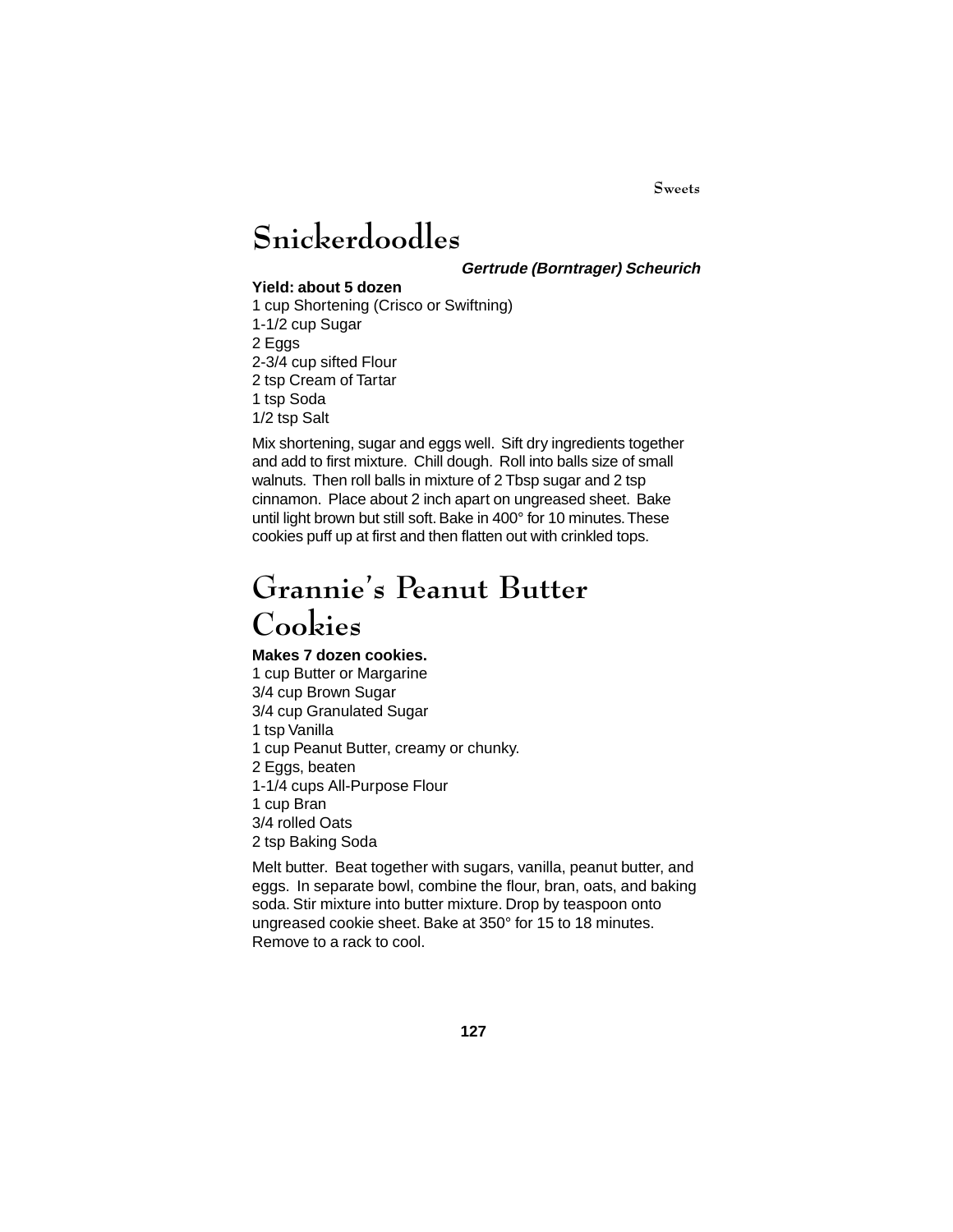### Potato Chip Cookies

**Helen (Borntrager) Buschen**

#### **Make 5 dozen**

1 lb Oleo-4 sticks 3-1/2 cup Flour 1 cup Sugar 2 tsp Vanilla 1 bag Potato Chips (average bag) about 2 cups, crumbled

Cream sugar, oleo, flour and vanilla in an electric mixer. Stir in potato chips. On ungreased cookie sheet, put a teaspoon of batter, it will spread. Bake at 350° for 10 to 12 minutes. Sprinkle powdered sugar on hot cookies.

# Toffee Squares

**Linda Frost**

1 cup Butter 1 cup Brown Sugar 1 Egg Yolk 1 tsp Vanilla 2 cups Flour 1/4 tsp Salt 6 oz Chocolate Chips 1/2 cup chopped Nuts

Mix. Spread on cookie sheet with sides. Leave 1 inch on edge. Bake at 350° for 25 minutes. Remove from oven and top with chips. Spread when soft and sprinkle with nuts.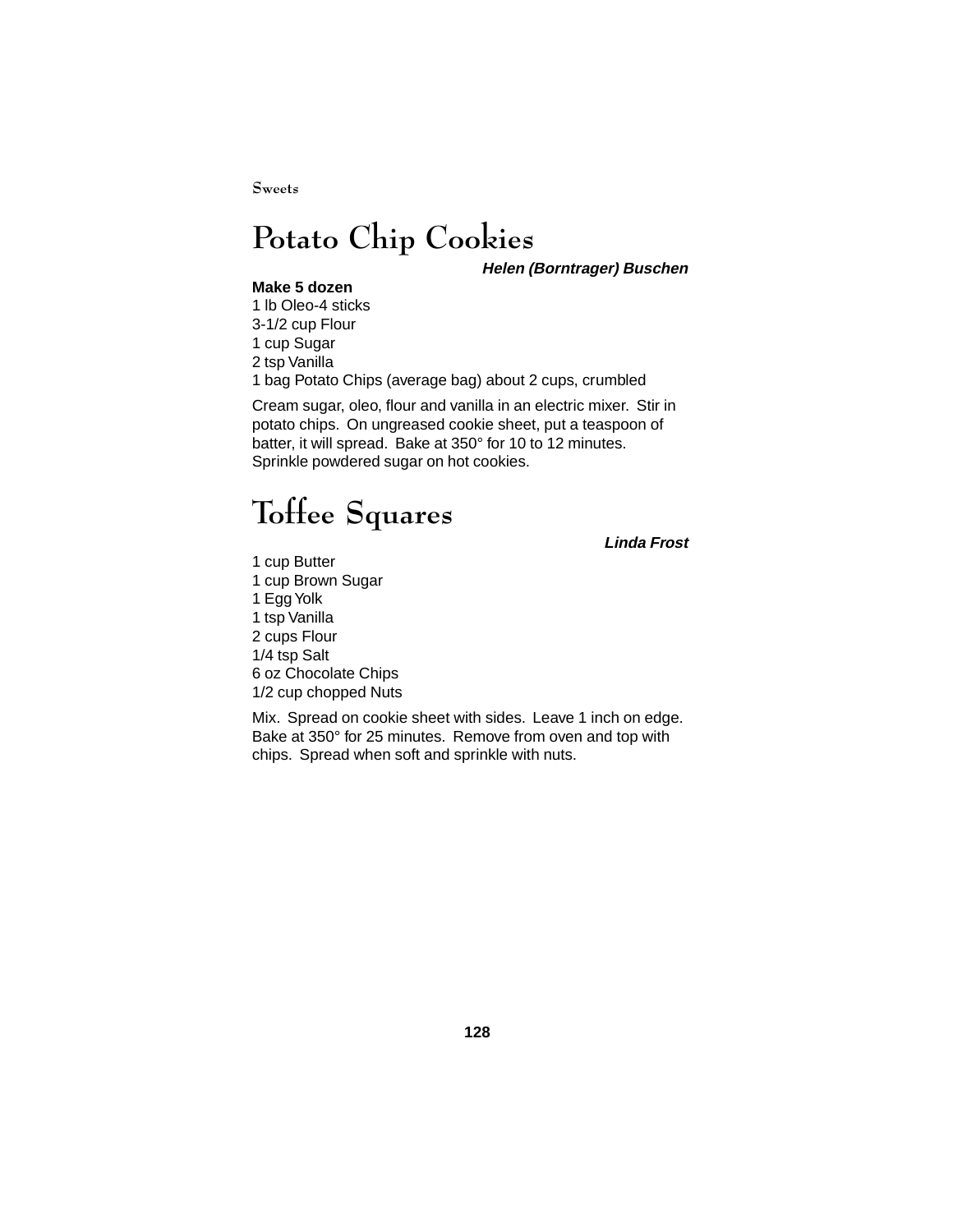## Special Treats

**Barb Slabaugh**

1 cup Real Butter (Margarine o.k.) 1 cup Brown Sugar Soda Crackers Chocolate Chips chopped Pecans

Combine butter and sugar in pan and boil 1 or 2 minutes. Line a (Jelly roll pan) cookie sheet with foil, butter foil. Place soda crackers on foil, pour hot mixture over crackers and bake at 325 to 350° for 8 minutes. Remove and spread with chips, spreading as they melt; sprinkle with nuts. Cool. Cut or break apart.

# Swedish Lemon Bars

**Helen (Borntrager) Bushchen**

1/4 lb Butter, soften 1/4 lb Margarine, soften 1 cup Flour 1/2 cup Powdered Sugar

Mix these 4 ingredients in a bowl and put into a 9 x 13 inch pan. Bake 25 minutes in 350° oven. 4 Eggs, well beaten 1-1/2 cups Sugar Juice of one Lemon and Rind 4 tbsps Flour 1/2 tsp Baking Powder

Mix these 5 ingredients well and pour into crust as soon as you take it out of the oven. Bake again for 25 to 30 minutes until nicely brown. Sprinkle with powdered sugar while still warm. Loosen sides and cut into bars while still hot.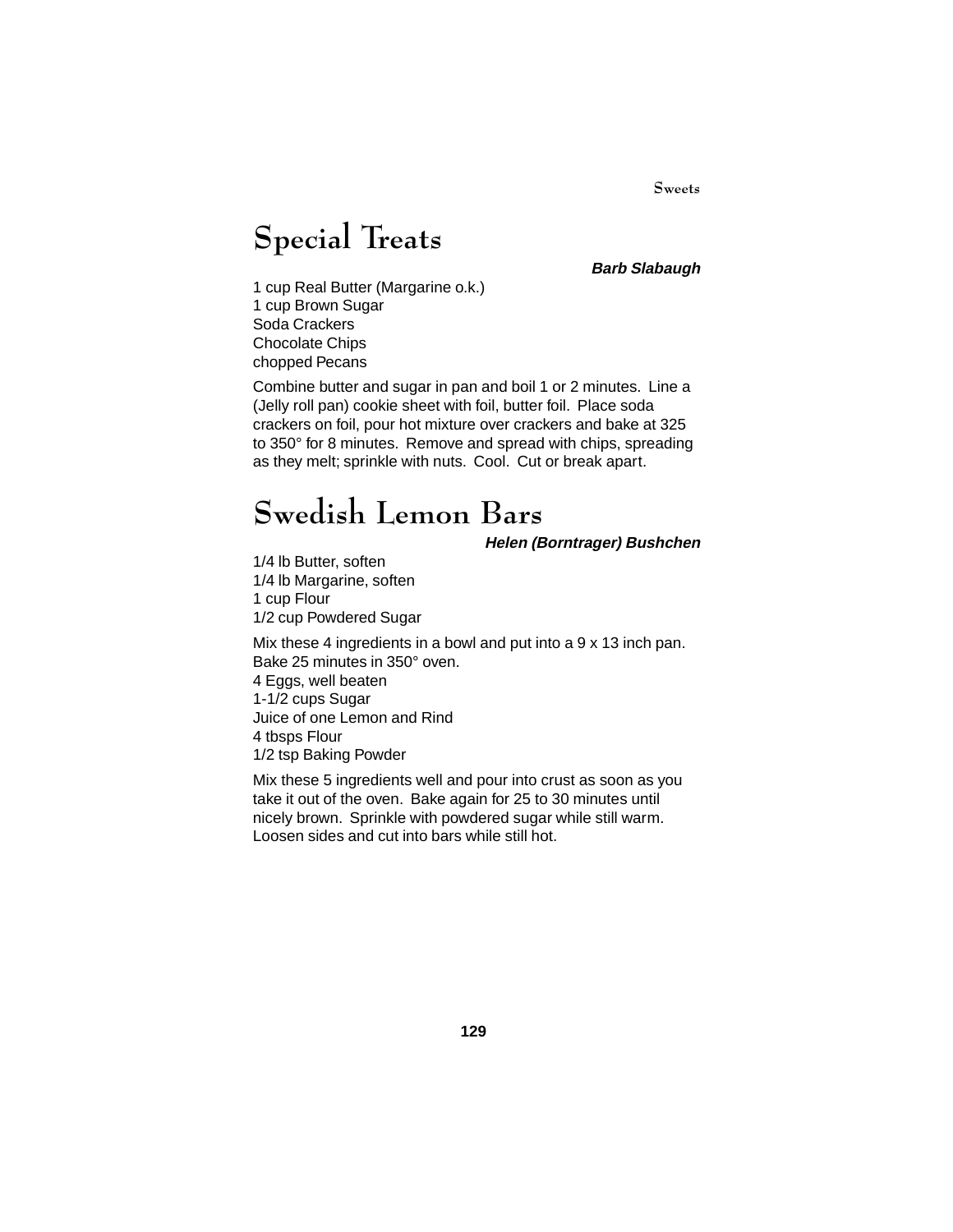## Apple Fritters

**Dora Jurek**

**Yield 16 to 20 fritters.** 1 Egg 3/4 cup Milk 1/2 tsp Vanilla 1 cup Flour 2 tsp Baking Powder 2 Tbsp Sugar 1/2 tsp Salt 4 cooking Apples  **TOPPING:** 2 tbsps Sugar 1/2 tsp Cinnamon Confectioners' Sugar

To make batter, add milk and vanilla to beaten egg. Combine dry ingredients and beat into first mixture only until smooth. Peel and core apples. Slice them into 1/4 inch rings. Dip rings in batter and drop into skillet containing 1/4 inch hot grease. Fry until golden brown, turning once. Drain on absorbent paper.

For topping, combine cinnamon and sugar and sprinkle over fritters, or roll in confectioners' sugar. Serve at once.

### Lemon Supreme Cake

**Irene Marazita**

**Cake:**

1 box Lemon Cake Mix 1 small pkg Lemon Gelatin 4 Eggs 3/4 cup each of Salad Oil & Water **Glaze:** 1 cup Confectioners Sugar 3 Tbsp Fruit Juice

Cake: Combine cake mix, gelatin, eggs, oil and water in a large mixing bowl, beat at high speed for 5 minutes. Place batter in floured tube pan. Bake in 350° oven for 50 minutes. **Glaze** and blend together confectioners sugar and fruit juice-spread over cake. Return to oven briefly to melt glaze.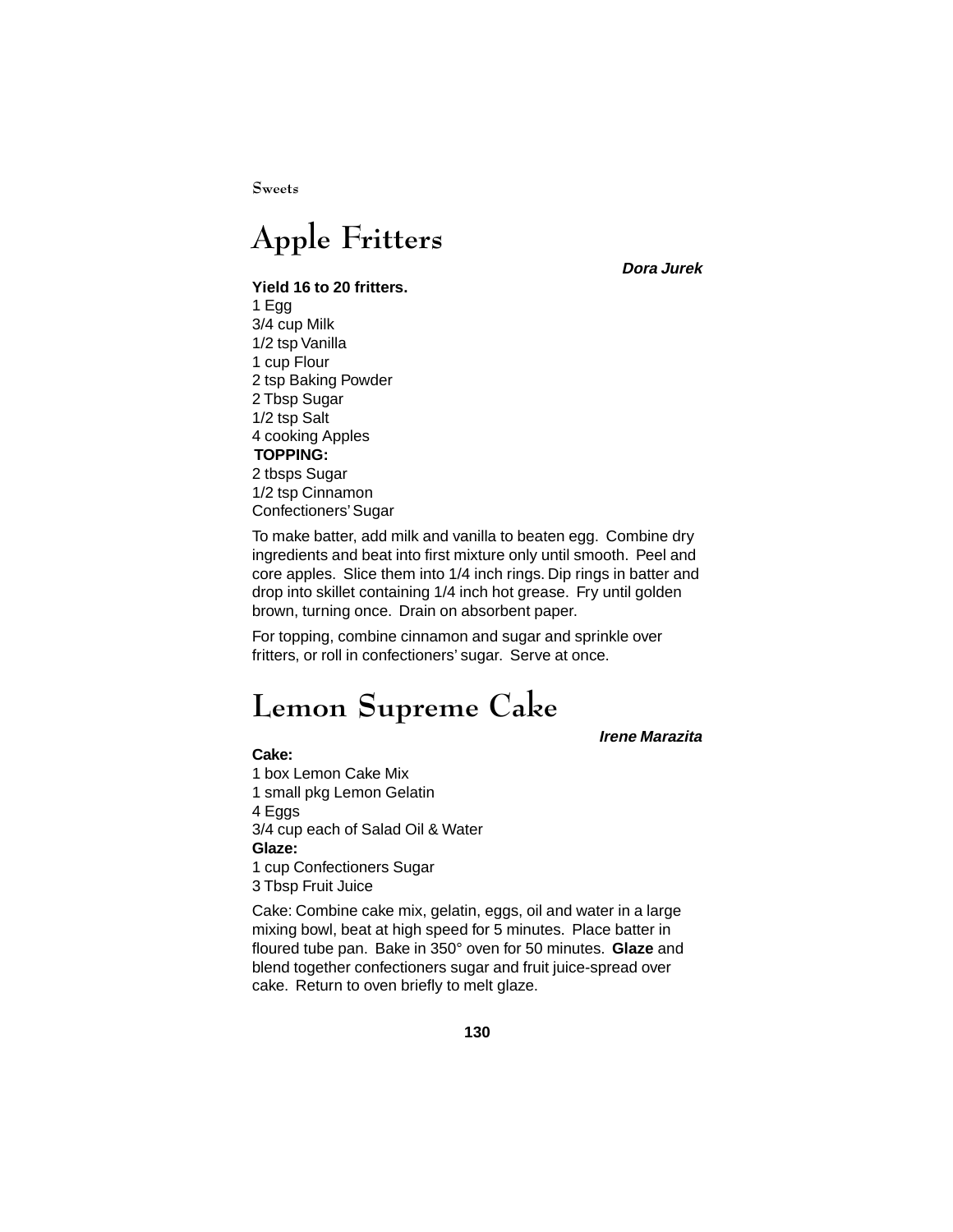## Date-Chocolate Chip Cake

**Karen Schagat**

9 x 13 pan 1 cup Dates, chopped 1 tsp Soda 1-1/4 cups boiling Water 3/4 cup Butter 1 cup Sugar 2 Eggs 1-1/2 cups Flour 1 tsp Vanilla 1 tsp Salt **Topping:** 1/2 cup chopped Nuts 1/2 cup Brown Sugar

1 cup Chocolate Chips

Combine dates, soda and boiling water--cool. Cream butter and sugar. Add eggs, flour, vanilla, salt and date mix. Pour into greased pan . Bake for 30 minutes at 350°.

### Frigidaire Cheese Cake

**Bonnie (Buschen) Soehn**

1/2 cup Butter or Margarine (melted) 2 cup Graham Crackers-crushed 1 Tbsp Powdered Sugar 1 Lemon Jell-o (3 oz) 3/4 cup Sugar one 8 oz Cream Cheese 1 tsp Vanilla 1 can Milnot (chilled)

Mix butter, graham crackers and powdered sugar well. Spread  $\frac{1}{2}$ of mixture in bottom of 9 x 13 inch baking pan. Add 1 cup of boiling water to Jell-o and cool. In separate bowl, mix sugar, cream cheese and vanilla. In separate bowl, whip can of Milnot until peaks form. Combine Jell-o, cream cheese mixture and Milnot. Pour into pan and top with remaining 1/2 of graham cracker mix and refrigerator for several hours.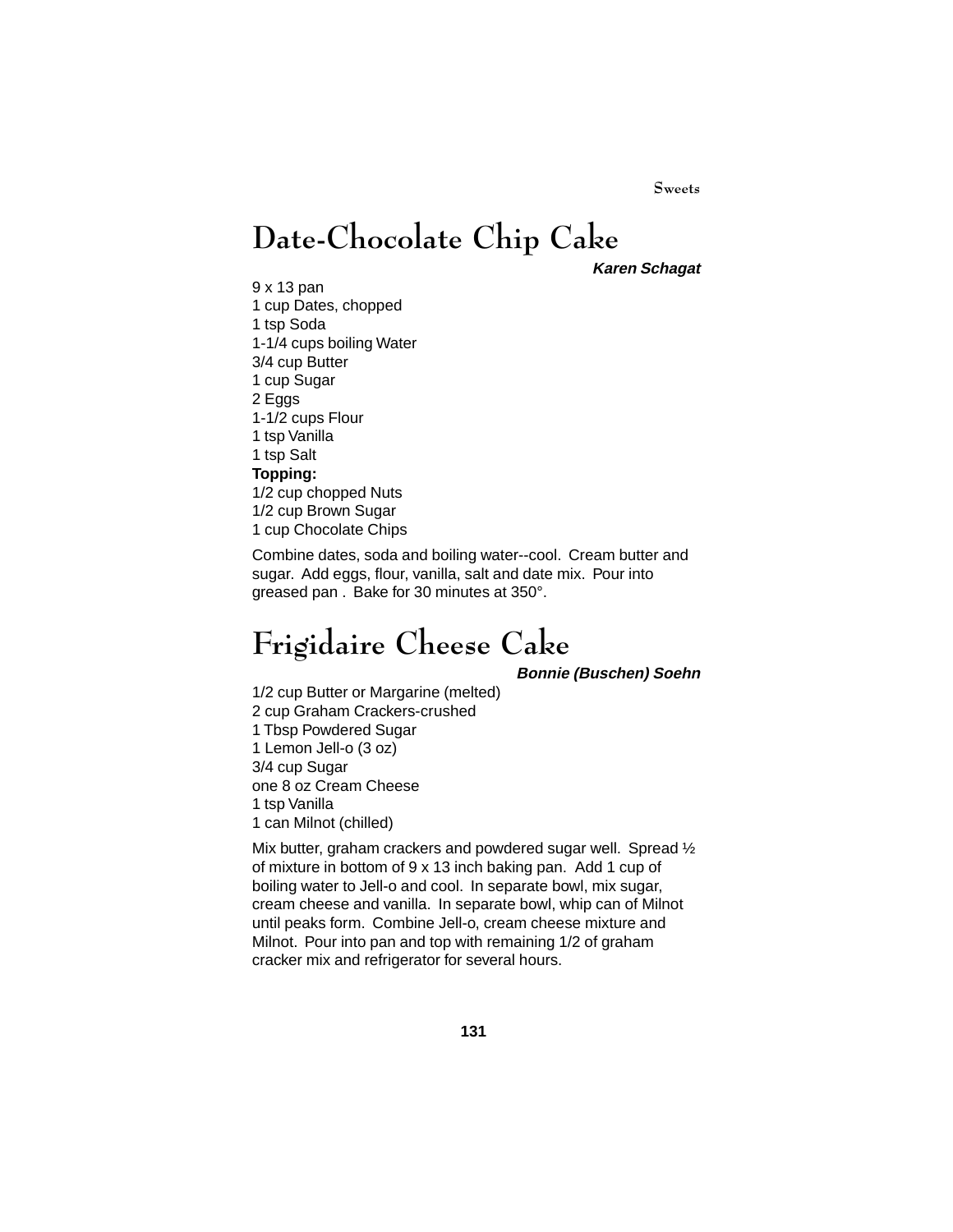### Peanut Butter Sheet Cake

**Bev Turnock**

#### **Mix together:**

2 cup Sugar 1/2 tsp Salt 2 cup Flour 1 tsp Soda **Stir together and bring to a boil:** 1/2 cup Peanut Butter 1 cup Water 2 sticks Margarine

Pour over flour mixture. Add 2 beaten eggs and ½ cup buttermilk. Stir until combined. Pour into greased jellyroll pan. Bake 350° for 20 to 25 minutes. Frost while hot.

#### **Frosting: Combine and boil rapidly:**

6 tbsp (1/3 cup) Buttermilk 1 stick Margarine 1/2 cup Peanut Butter then add 1 tsp Vanilla and 1 box Powdered Sugar Spread on hot cake.

### Milnot Cheese Cake

#### **Serve 12 to 16.**

one 3 oz pkg Lemon Gelatin 1 cup boiling Water one 8 oz or three 3 oz pkg Cream Cheese 1/2 cup Sugar 1 tsp Vanilla one 13 oz Milnot, whipped 3 cups Graham Cracker Crumbs 1/2 cup Butter or Margarine

Dissolve gelatin in boiling water. Chill until slightly thickened, cream together cheese, sugar and vanilla; add gelatin and blend well. Fold in stiffly whipped milnot. Mix graham cracker crumbs and melted butter together, pack 2/3 of mixture on bottom and sides of 9 x 13 x 2 in pan. Add filling and sprinkle with remaining crumbs. Chill several hours, cut in squares and serve plain or garnish with fruit.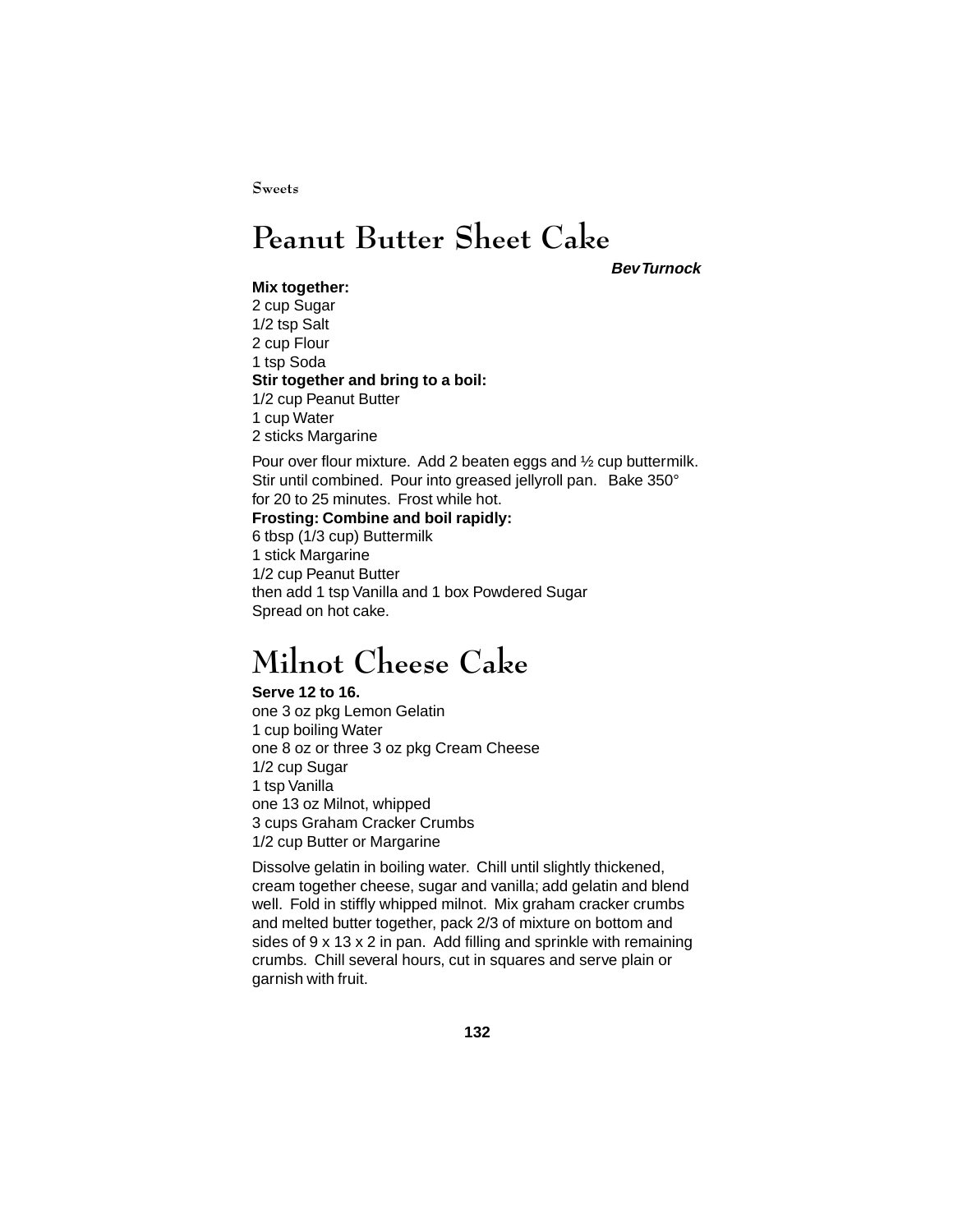## Self Frosting Cake

**Elinor Van Vynckt**

1-1/2 cup Brown Sugar 2 cup Flour 1/2 cup Shortening Combine and take out 1 cup for topping. 1 cup Milk 1 tsp Soda 1 tsp Baking Powder 1 Egg 1 tsp Cinnamon

Add remaining ingredients. Mix thoroughly. Pour in greased loaf pan, 9 x 13 x 2. Sprinkle the 1 cup of dry ingredients on top. Bake at 350° for 1/2 hour.

### Creole Cake

#### **Ruth B. Chambers**

**Topping** 1/2 cup firmly packed Brown Sugar 1 Tbsp Swans Down Cake Flour 1/4 cup melted Butter

2 Tbsp Water

2/3 cup finely chopped Nuts

Mix box cake (easy 2-egg cake mix). Bake in 13 x 9 x 2 inch pan as directed. Remove from oven; spread with topping made by mixing the above ingredients. Return to oven; bake 5 minutes longer. Very good.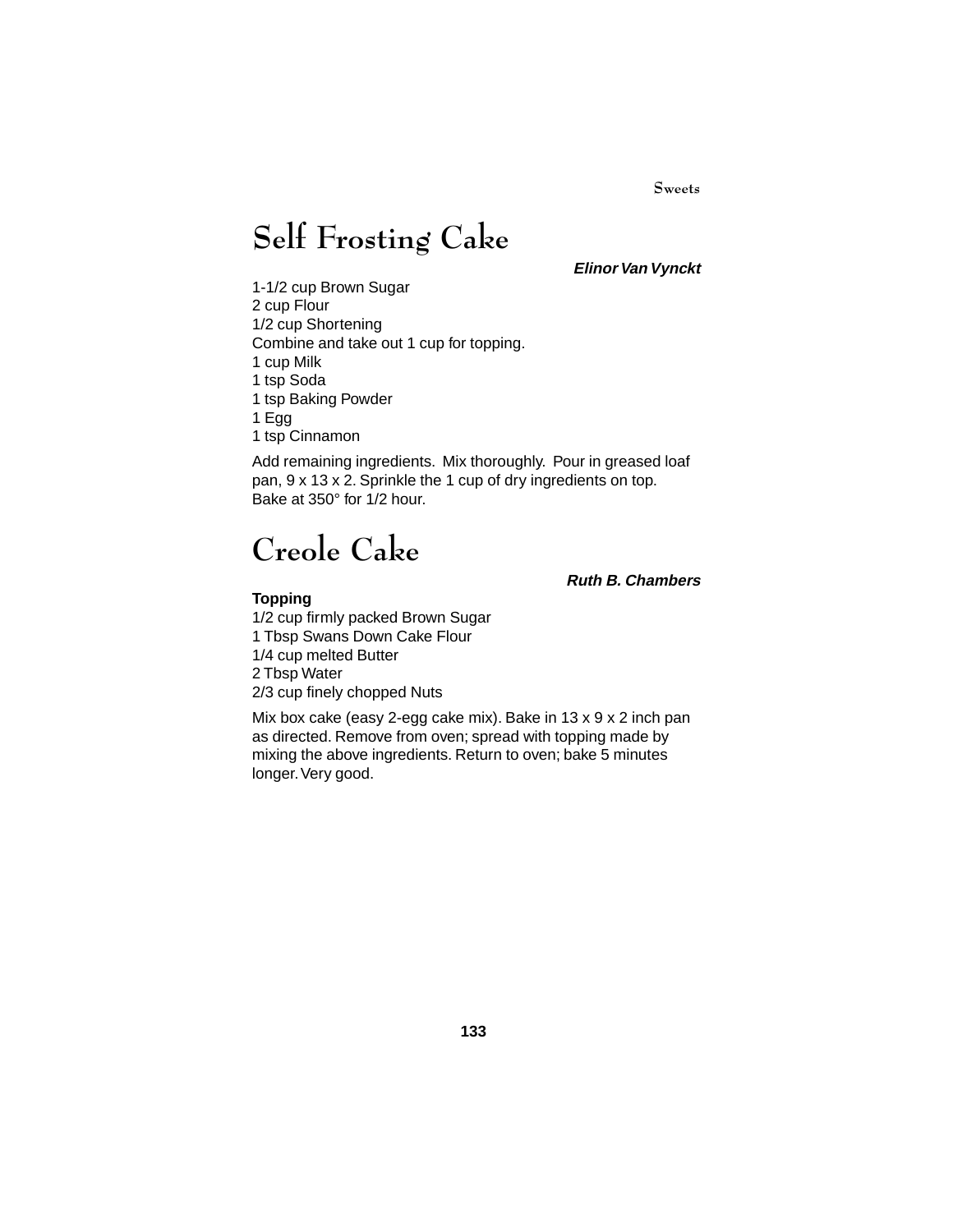### Pineapple Cake

**Theresa Mester**

9 x 13 pan 2 cups Sugar 2 cups Flour 2 Eggs 2 Tsp Soda 20 oz crushed Pineapple **Frosting:** 8 oz Cream Cheese 2 cups Powder Sugar 1 tsp Vanilla Milk to spread

Mix ingredients well. Pour into greased pan. Bake at 350° for 35 to 40 minutes.

Mix frosting ingredients. Spread on cooled cake.

### Pineapple Cheese Cake

**Dora Jurek**

1 Lemon Jello 1 tsp Lemon Juice 1 can crushed Pineapple one 8 oz Cream Cheese 1/2 cup Sugar 1 can Milnot Milk 36 Gram Crackers 1/2 cup Butter **Cheese Cake**

Cream well, 3 large or 8 small cream cheese. Whip 4 egg whites until stiff. Add slowly: 1 cup sugar and 1 tsp vanilla. Fold in cheese. Pour the cheese mixture onto the graham cracker crust. Put into oven for 25 minutes at 375°. Use two jars of sour cream thick. Add 2 tbsp sugar, 1 tsp vanilla. Take cake out of oven. Pour the sour cream mixture over the cake. Put in oven for 5 minutes at 475°. Cool for at least 4 hours.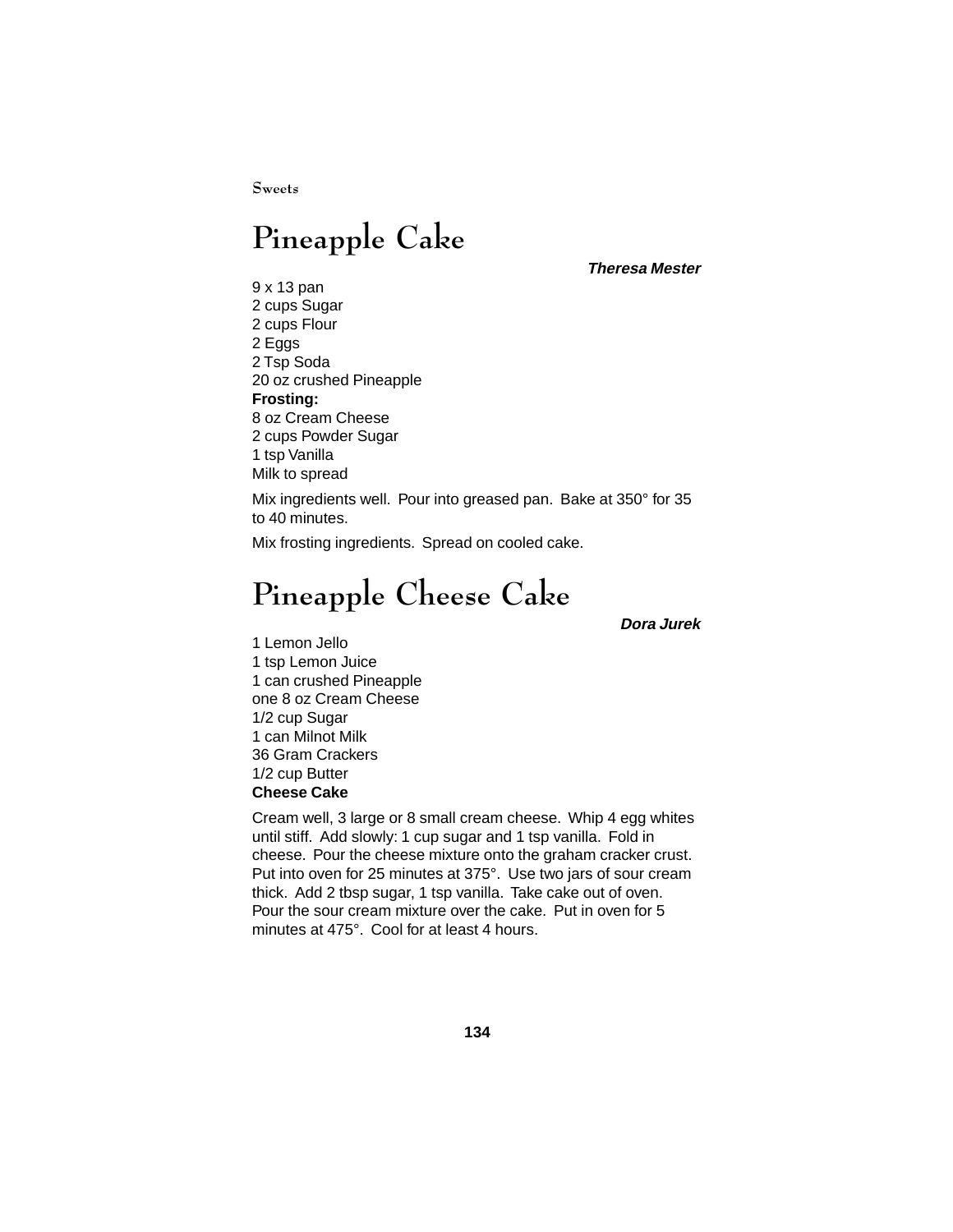## Cake 'n Cheese Cake

**Dora Jurek**

one 8 oz pkg Cream Cheese 2/3 cup Sugar 1/2 cup Sour Cream, thick, commercial 2 unbeaten Eggs 1 cup Flour 1 tsp double acting Baking Powder 1/2 tsp Salt 1/2 cup Butter 2/3 cup Sugar 2 Eggs 1 tbsp Milk 1 tsp Vanilla

Cream the cream cheese with 2/3 cup sugar. Add ½ cup sour cream and vanilla. Blend in 2 unbeaten eggs, one at a time. Beat well, set aside. Sift together: 1 cup all purpose flour, baking powder, salt, cream ½ cup butter. Gradually add 2/3 cup sugar, creaming well. Add 2 eggs, one at time, beating well after each egg. Stir in 1 Tbsp milk and tsp vanilla, add dry ingredients. Blend well and put into a 9 x 9 inch pan or a 10 pie inch pan at least 2 inch deep. Grease and flour on bottom. Spread batter over bottom and sides, spreading thinner on sides. Spoon cheese mixture over batter and bake at 350° for 40 to 45 minutes. Spread with topping and bake for 5 minutes. Cool **Sour Cream topping:**

Combine 1 cup sour cream, 2 Tbsp sugar, 1 tsp vanilla

Combine sour cream, sugar, vanilla. Any fruit that has been drained and mashed may be added to the topping. Peaches are especially luscious.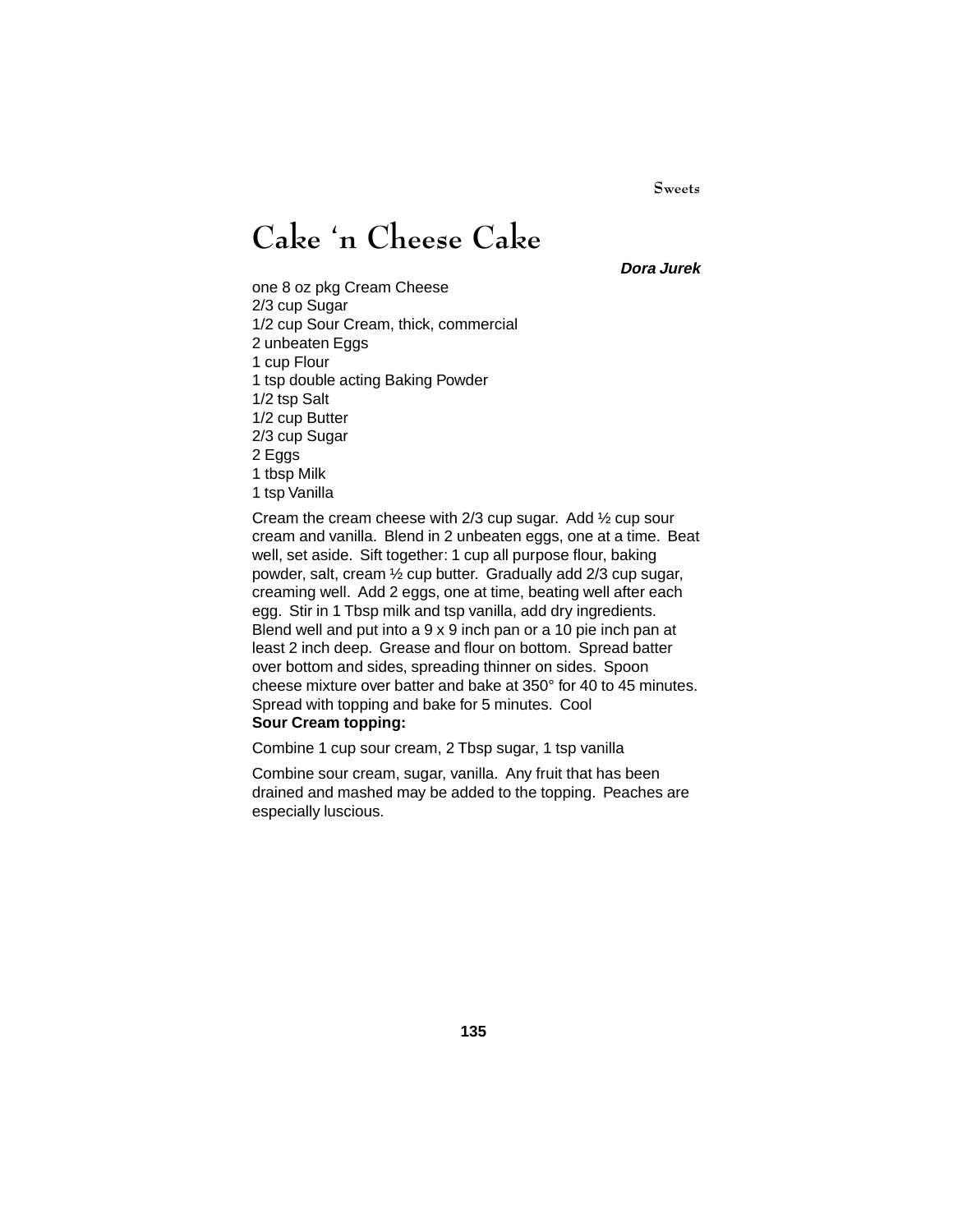### Jewish Coffee Cake

**Margaret Stuff**

1 box Orange Cake Mix 1 box (small) Instant Vanilla Pudding 4 Eggs 2/3 cup Oil 2/3 cup Water

Beat for 7 minutes. Grease and flour angel food pan or a bundt pan. Mix 2/3 cup brown sugar and 2/3 cup chopped nuts. Pour 1/ 2 batter into pan, then add 1/2 brown sugar mixture. Push down with fork. Add rest of batter, then rest of the brown sugar mixture. Bake at 350°. Remove while hot from pan.

## Orange-You-Happy Cups

**Barb VanVynckt**

#### **Make 6 servings.**

3 medium Sunkist Oranges 1 pkg Jello Brand Lemon flavored Gelatin 3/4 cup boiling Water 1/8 tsp Almond Extract 1/2 cup Plain Yogurt or Sour Cream ½ cup chopped toasted Almonds 1 cup thawed Birds Eye Cool Whip nondairy whipped topping.

Grate 1 tsp, peel from orange ends to add a zip to the taste. Halve oranges crosswise. Remove sections; reserve juice, Scrape shells clean. Scallop if desired. Add water to juice to make ½ cup. Dissolve gelatin in boiling water. Add measured liquid. Chill until slightly thickened. Blend in whipped topping, extract, yogurt and peel. Add almonds and orange pieces. Chill until very thick. Spoon into shells. Chill. Garnish.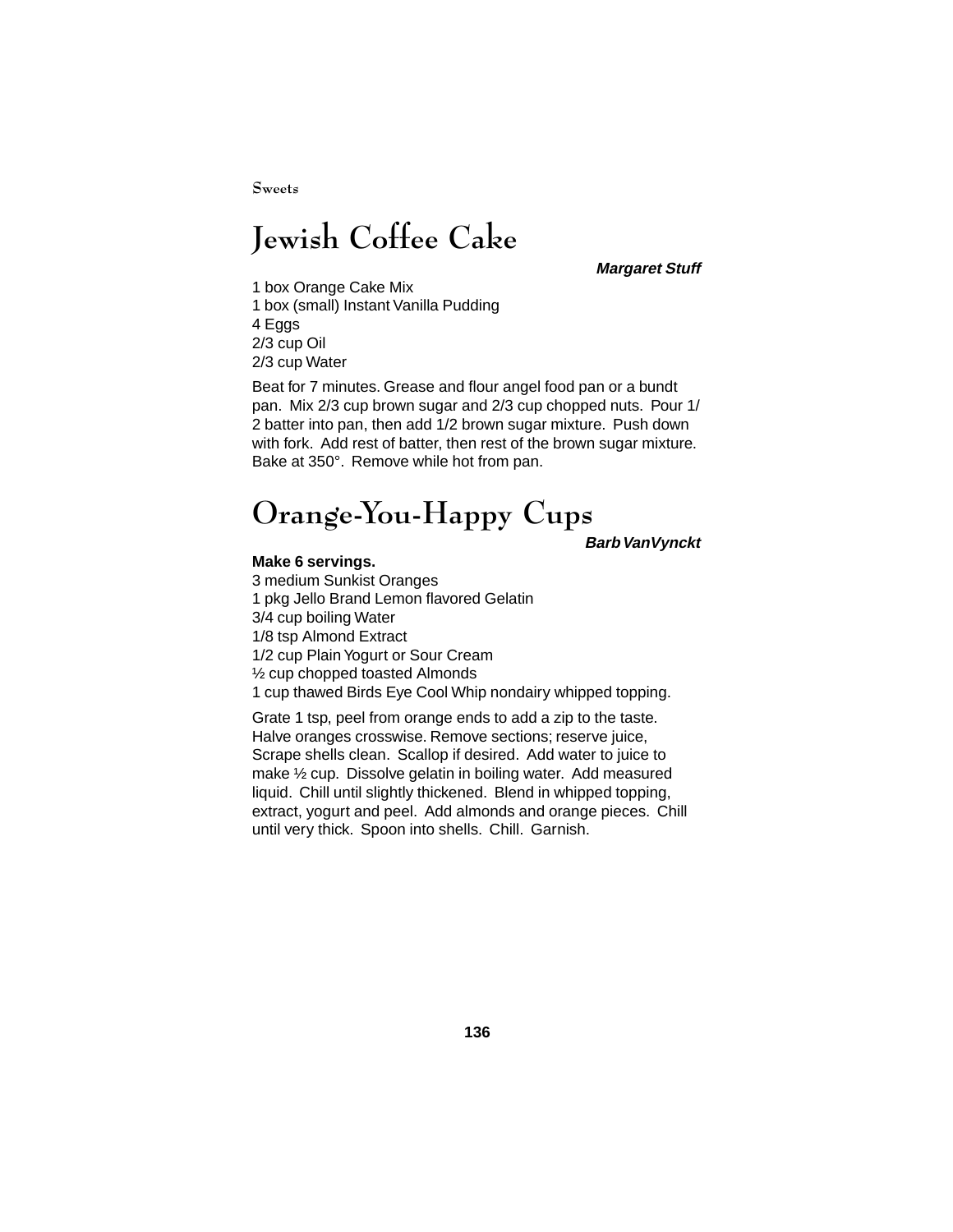### Texas Brownies

**Margaret Stuff**

Preparation time: 15 minutes Baking time: 20 minutes Oven temperature: 400° For on 17-1/2 by 11 inch baking pan, 48 brownies, you will need: 2 cups All-Purpose Flour 2 cups Granulated Sugar 1/2 cup (1 stick) Butter or Margarine 1/2 cup Shortening 1 cup Strong Brewed Coffee or Water 1/5 cup Dark, unsweetened Cocoa 1/2 cup Buttermilk 2 Eggs 1 tsp Baking Soda 1 tsp Vanilla **Frosting:** 1/2 cup (1 stick) Butter or Margarine 2 Tbsp dark Cocoa 1/4 cup Milk 3-1/2 cups unsifted Powdered Sugar

1 tsp Vanilla

**Preparation:**

1. In a large mixing bowl, combine the flour and the sugar. 2. In heavy saucepan, combine butter, shortening, coffee or

water and cocoa. Stir and heat to boiling.

3. Pour boiling mixture over the flour and sugar in the bowl. Add the buttermilk, eggs, baking soda and vanilla.

4. Mix well, using a wooden spoon or high speed on electric mixer.

5. Pour into a well buttered 17-1/2 by 11 inch jelly roll pan.

6. Bake at 400° for 20 minutes or until brownies test done in the center.

7. While brownies bake, prepare the frosting. In a saucepan, combine the butter, cocoa and milk. Heat to boiling, stirring.

8. Mix in the powder sugar and vanilla until frosting is smooth. 9. Pour warm frosting over brownies as soon as you take them out of the oven. Cool. Cut into 48 bars.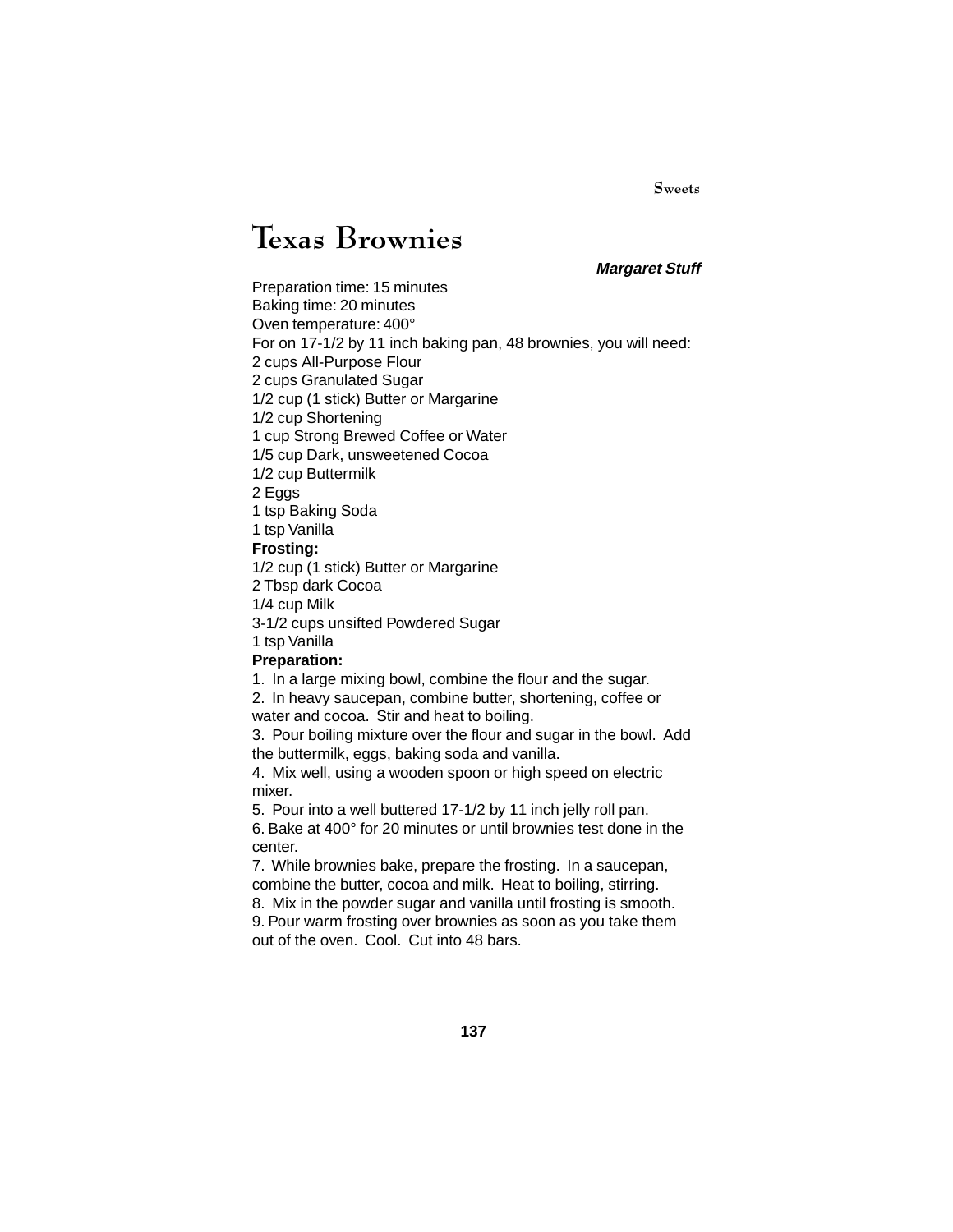# Cherry Brown Betty

**Raphael Lehman Lehman Orchard 2280 Portage Road, Niles, Michigan**

4 cup Tart Cherries 1 cup Sugar 1 Tbsp Lemon Juice 1 cup Bread Crumbs 2 Tbsp Butter 3/4 tsp Cinnamon

Brown bread crumbs in 1 Tbsp butter and sprinkle them with cinnamon. In a casserole, alternate cherries, sugar and bread crumbs. Dot top with 1 Tbsp butter. Bake 350° at 30 minutes.

### Miracle Cheese Cake

#### **Dora Jurek**

Dissolve 1 pkg lemon flavored gelatin in 1 cup of boiling water. Add 3 tbsp lemon juice. COOL! Cream together one 8 oz or three 3 oz cream cheese, 1 cup sugar, 1 tsp vanilla. Add gelatin and mix well. Whip 1 can chilled Milnot and fold into gelatine mixture. Crush 1 lb graham crackers. Add 1/2 cup melted butter. Pack 2/3 of mixture in bottom and sides of 9 x 13 x 2 in pan. Add filling and sprinkle with remaining crumbs. Chill several hours. Cut into 12 squares and serve.

# Puppy Chow

**Sharon Mowery**

1/2 cup Peanut Butter 1 cup Chocolate Chips 1/4 cup Margarine 9 cups Crispix cereal 1-1/2 cups Powdered Sugar

Microwave 1 minute then stir. Add 1/2 tsp. vanilla. Pour over cereal. Coat with powdered sugar.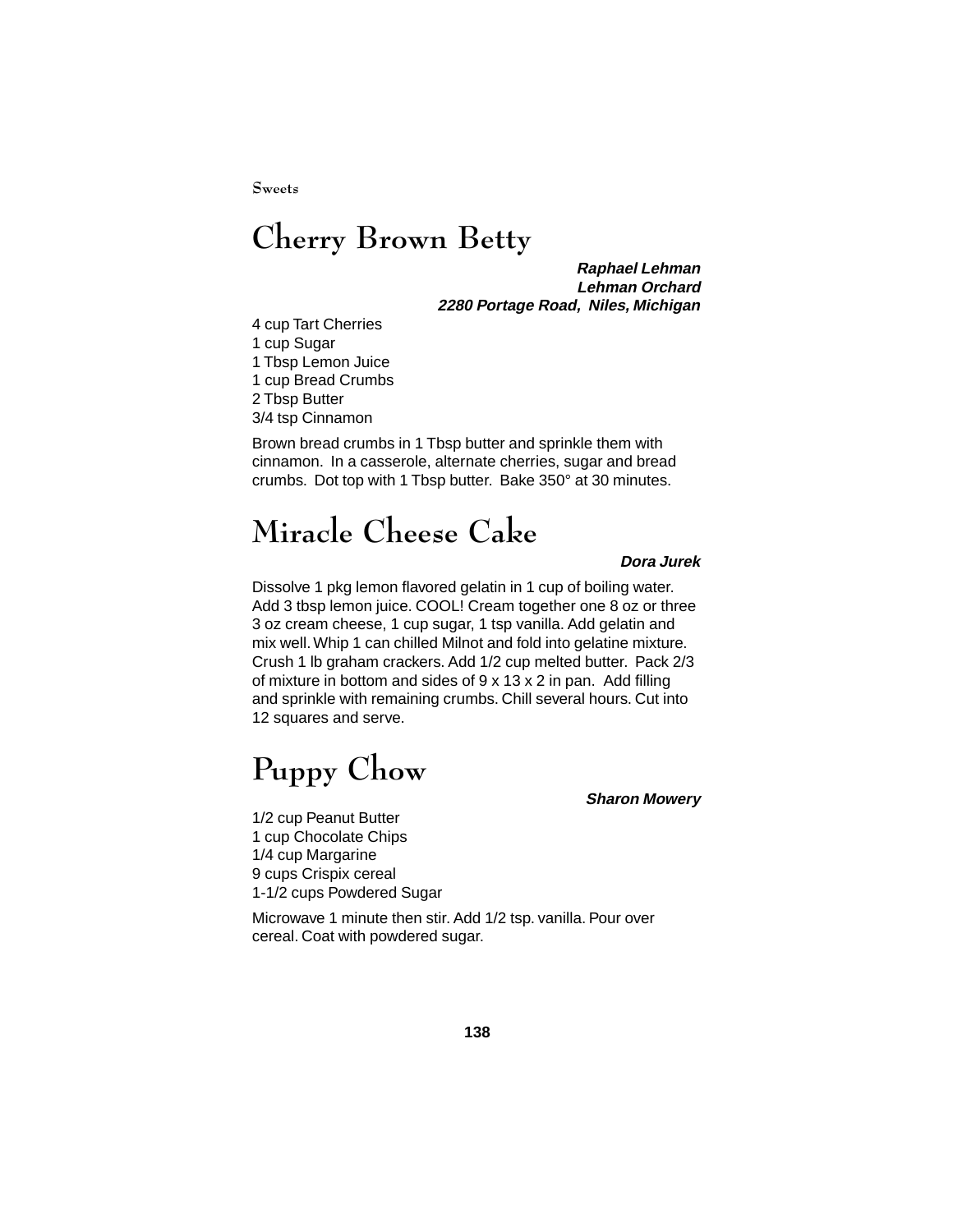### Brownies

**Sue Ferrill & Sharon Mowery**

2/3 cup Margarine 2/3 cup Cocoa 2 cups Sugar 4 Eggs 1 tsp Vanilla Salt 1 tsp Baking Powder 1 cup Flour

Melt margarine in saucepan. Add cocoa. Add rest of ingredients. Spread in 9 x 13 pan. Bake at 350° for 35 minutes.

# Chocolate Zucchini Brownies

**Margaret Stuff**

1/2 cup Margarine 1/3 cup Oil 1-3/4 cups Sugar 2 Eggs 1 tsp Soda 2-1/2 cups Flour 1/2 tsp Flour 1/2 tsp Baking Powder 1/2 tsp each Cinnamon and Salt 1 tsp Vanilla 1/2 cup Sour Milk 4 Tbsp Cocoa 2 cup grated peeled Zucchini

Mix ingredients and spread in a 13 x 9 inch pan. Sprinkle top with 1/2 to 3/4 cup chocolate bits and nuts as desired, bake in 325° oven 40 to 45 minutes.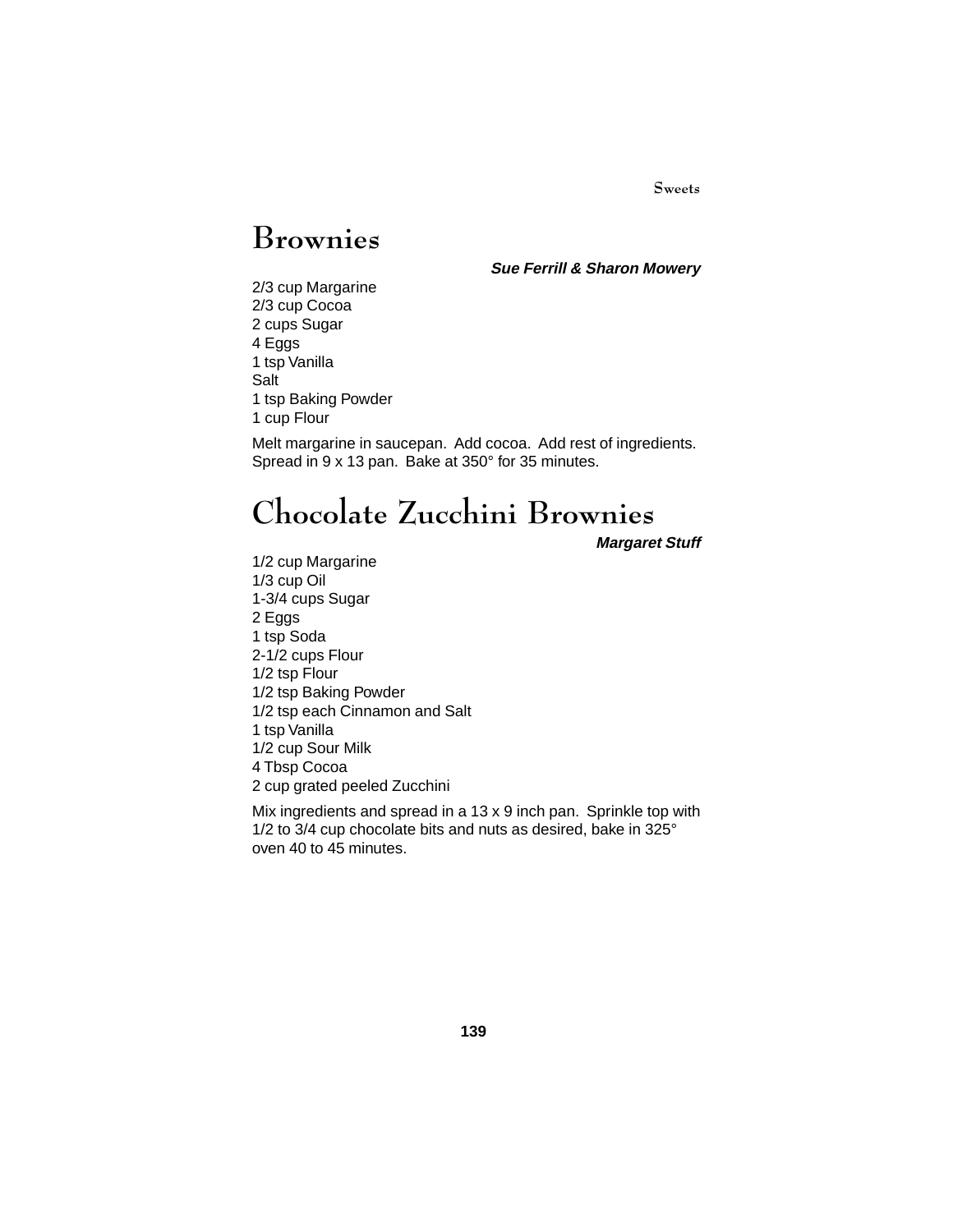# Cherry Whip

**Dora Jurek**

1 cup boiled Water 2 envelopes Gelatin 1/2 cup cold Water one 8 oz can Cherries one 2-1/8 (small can) oz crushed Pineapple 1/2 pt Whipped Cream 1/2 lb Marshmallows

Dissolve gelatin in cold water for 5 minutes. Add boiled water. Stir until dissolved. Add cherries and pineapple juice. Cut cherries. Add fruit and marshmallow to gelatin and when cooled add whip cream and chill.

### Lemon Butter Icing

#### **Dora Jurek**

Blend 2 Tbsp butter, 2 tbsp milk, 1 tsp lemon rind, 1 Tbsp lemon juice, 1/8 tsp salt

Gradually add 2 to 2 1/2 cup sifted powder sugar. Beat and frost cake.

### Best Ever Sugar Cookies

**Dottie Snyder**

These really are the very best we've ever eaten. 1 cup White Sugar 1 cup Butter (or Butter Flavored Crisco) 1 Egg 2 cups Flour 1/2 tsp Cream of Tartar 1/2 tsp Soda 1 tsp Vanilla

Cream sugar & butter well, add egg. Add flavoring, dry ingredients. Mix well. Roll into balls, place on cookie sheets-press down with bottom of a glass. Sprinkle with sugar. Bake at 350°, for 8 mins. Makes about 70 cookies.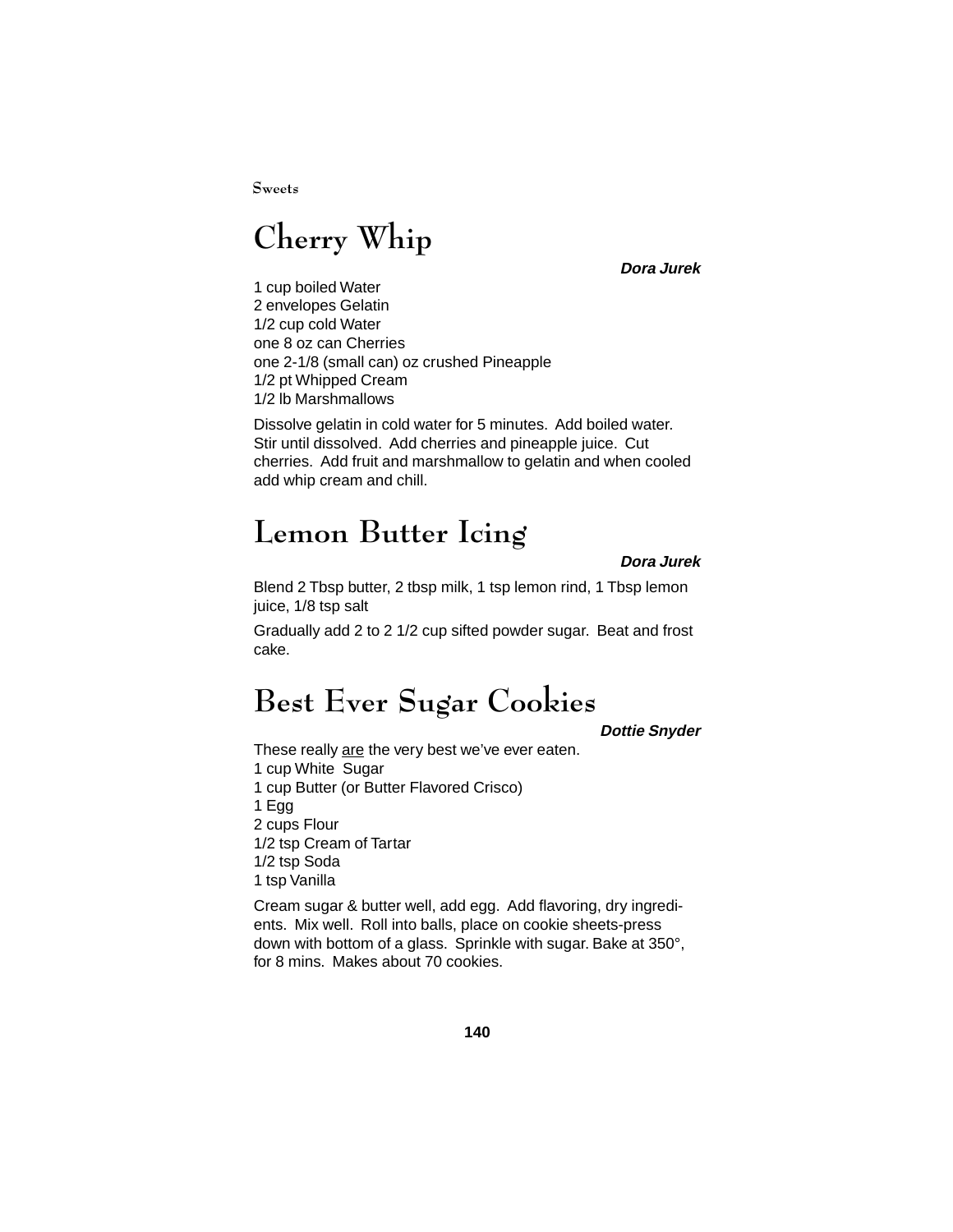## Butterscotch Cookies

**Nettie Borntrager**

2 cups Brown Sugar 1 cup Shortening 1/2 cup Butter (for flavor) 1/2 cup LARD 2 Eggs 1 cup Almonds 1 tsp Soda 1 tsp Cream of Tartar 1 tsp Vanilla

Sift dry ingredients with 3 or 4 cups of flour. Add shortening etc- (no milk or water) Shape in rolls and cut or balls.

### Grandma Lehman's Cookies

**Susan Pickart**

#### **Cream**

1 cup Sugar 1 cup Shortening-part Oil **Add** 2 well beaten Eggs 2 cups Oatmeal 2/3 cup Milk **Sift and Add** 2 cups Flour 2 tsp. Soda 1 tsp. Cinnamon 1/2 tsp. Cloves 1/2 tsp. Salt **Add**

Vanilla, nuts, chocolate. chips, dried cherries. Drop on cookie sheet. Bake at 375°-watch carefully-they puff as they cook!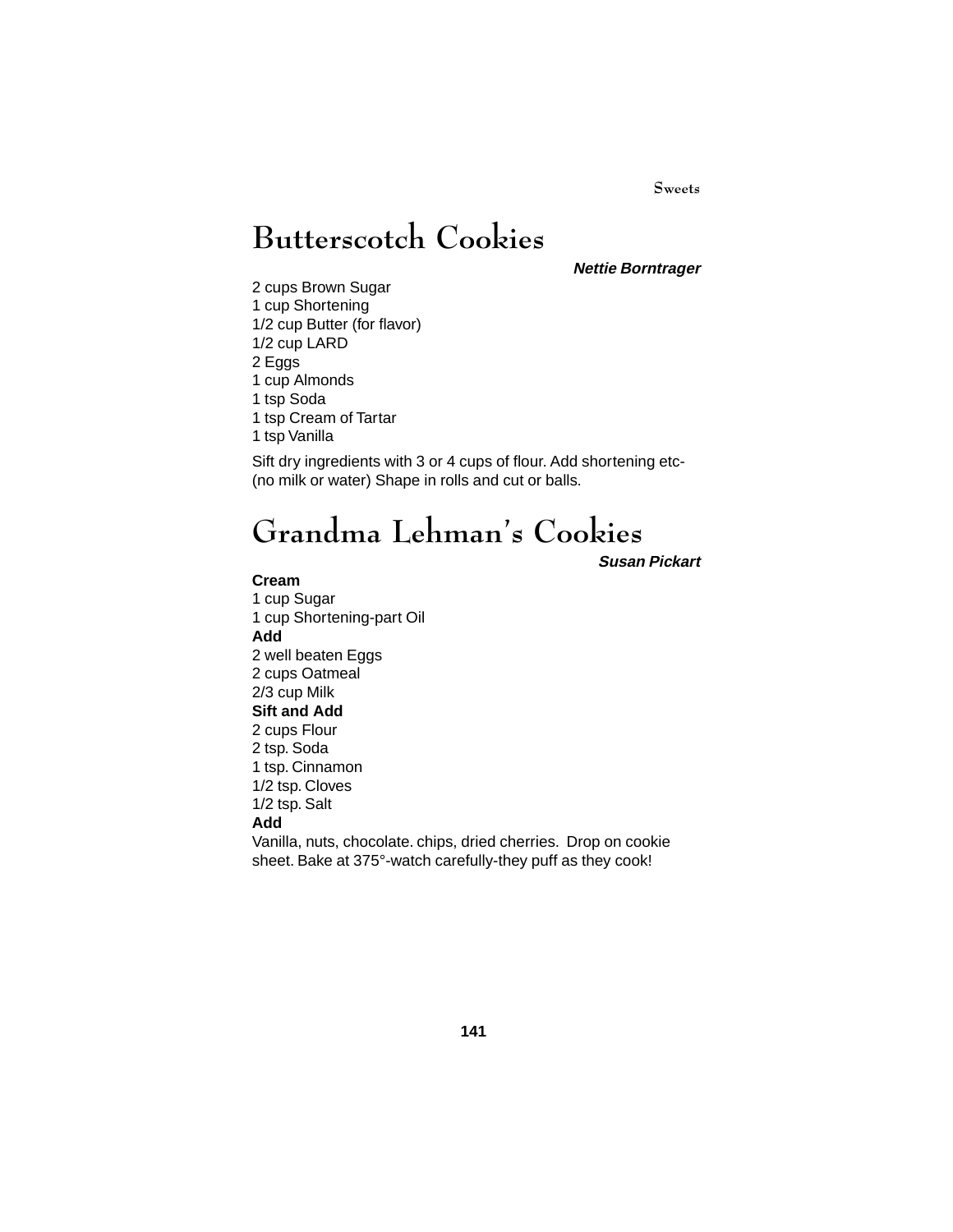### Butter Frosting

**Marilyn Toepp**

1 stick softened Butter 1 dash Salt 1 lb Powdered Sugar 1 tsp Vanilla 3 Tbsp Milk

1 Egg

Mix well with mixer-should be somewhat stiff.

## Peanut Brittle

**Gertrude (Borntrager) Scheurich**

1 cup White Sugar 1 cup White Syrup 3 cup raw Spanish Peanuts with jackets 1/2 tsp Salt 1/2 cup Water

Mix well. Cook to 300° or hard crack stage. Add 1 tsp soda, at this point. Stir fast and pour on a greased cookie sheet. Eat broken pieces.

## Sugared Holiday Pecans

**Bob Zoerner**

1 lb. Pecans 1 Egg White 1 tbsp Water 1/2 cup Sugar 1/2 cup Brown Sugar 1 tsp Cinnamon 1/4 tsp Salt

Beat egg white and water until foamy. Add nuts and stir until coated. Mix remaining ingredients. Stir into nut mix until wellcoated. Place on lightly greased cookie sheet. Bake at 275° for 30 to 45 minutes.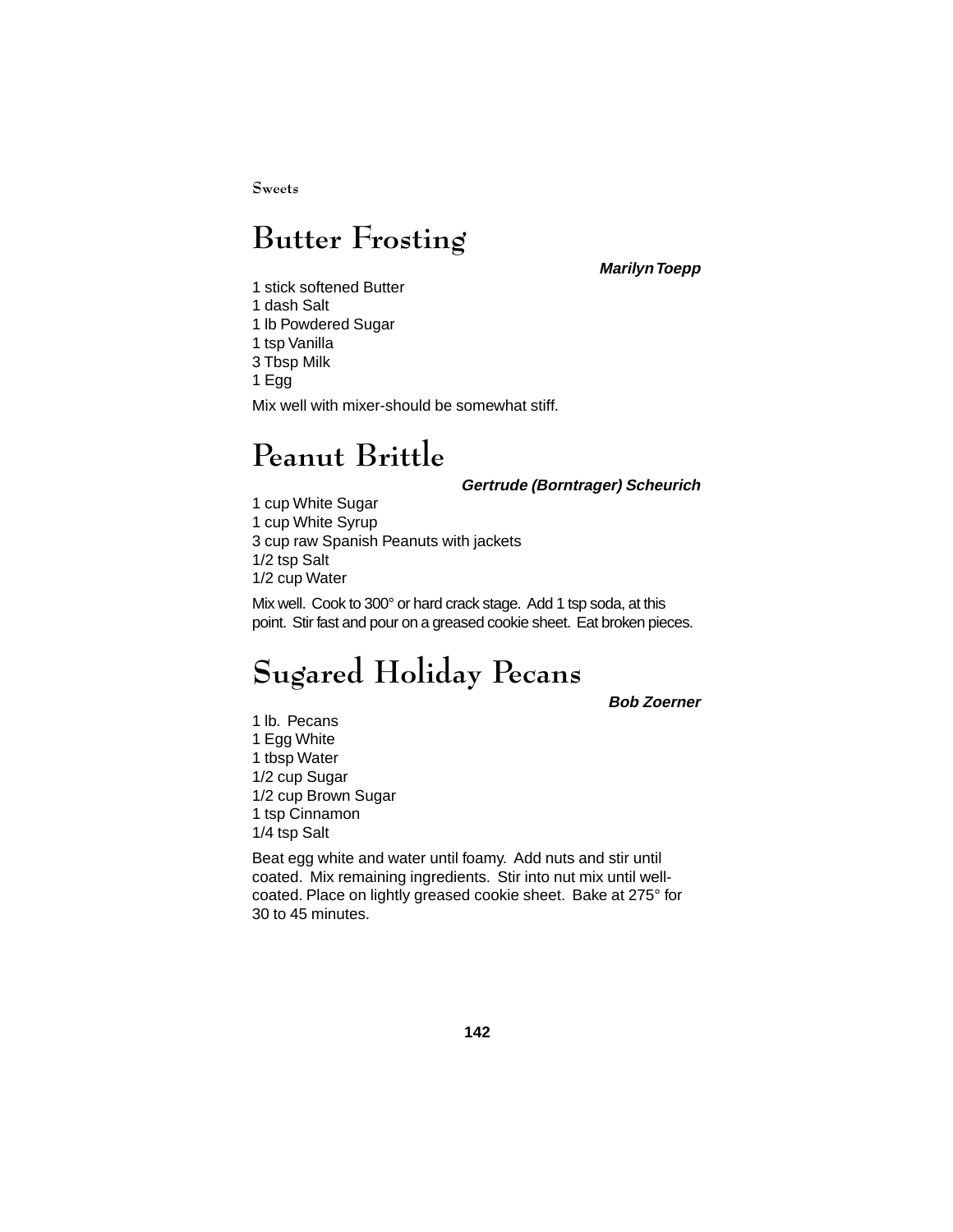# Fudgemallow Raisin Candy

**Margaret Stuff**

one 12 oz pkg Chocolate Chips 1 cup chucky style Peanut Butter 3 cups Mini Marshmallows 3/4 cup Raisins

Microwave chocolate and peanut butter in 2 qt bowl on med. (50°) for 2 to 3 minutes, fold in marshmallows and raisins pour in foil lined 8" pan. Chill.

### Frozen Dessert

**Nancy Van Der Heyden**

11 x 14 Cake Pan 1 stick of Butter (melted) 1 Pkg. Oreo Cookies 1/2 Gallon Vanilla Ice Cream 1 Jar Caramel-Fudge Syrup (Mrs. Richardson's) 1 Jar Chocolate Fudge Syrup 1 Container Cool Whip 1 Cup Pecans, (Chopped)

Grease bottom of pan. Scrape icing off cookies - crumble and mix with butter. Pat crumbs into pan. Spread softened ice cream over crust. Cover with Saran Wrap and place in freezer. When frozen, spread caramel and chocolate fudge over ice cream. Sprinkle with part of pecans. Spread with cool whip. Sprinkle remaining Pecans. Cover with Saran wrap and freeze.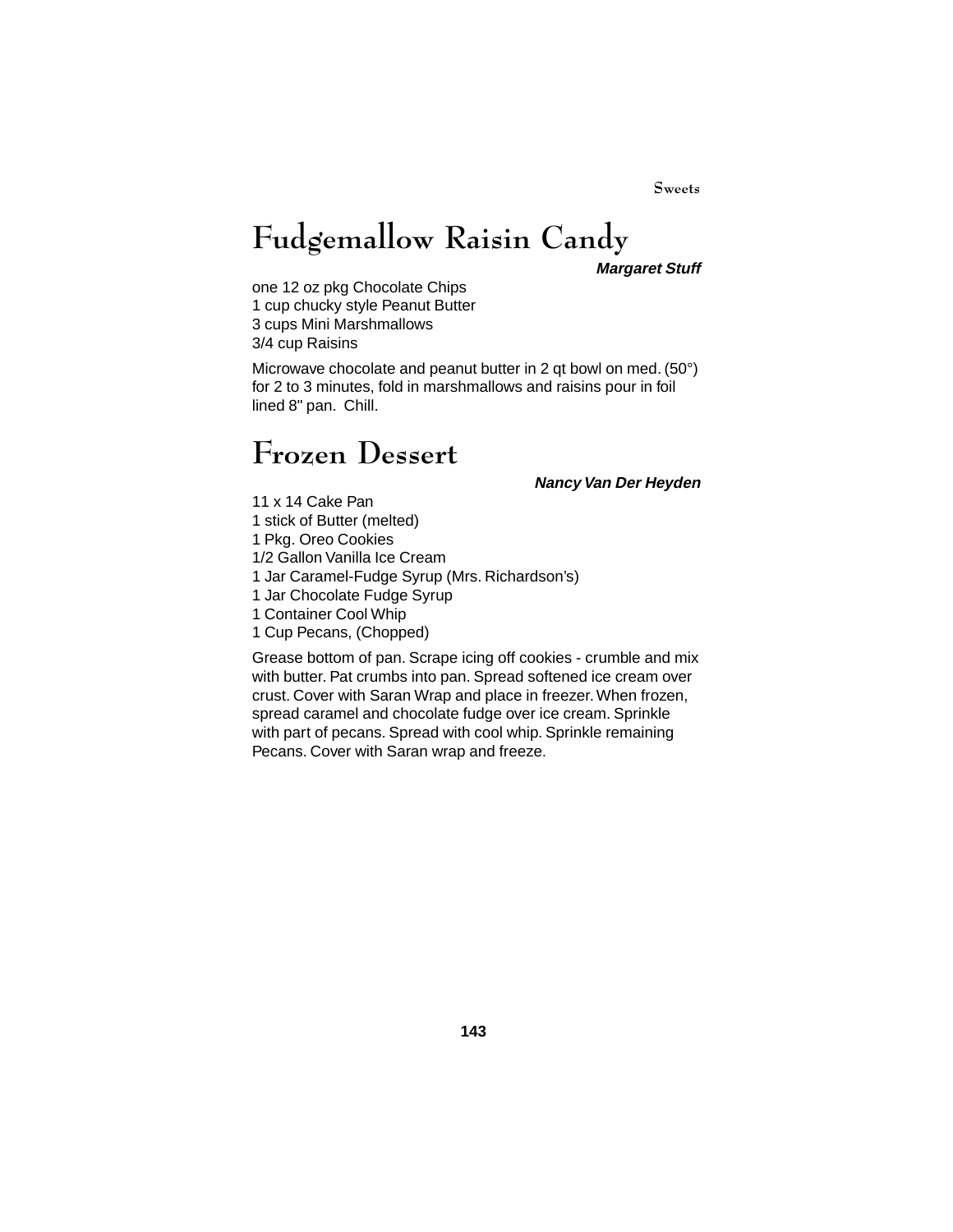# Pink Fruit Freeze

**Dora Jurek**

#### **Makes 9 servings**

One 8 oz. Pkg. Philadelphia Cream Cheese 1 Quart Strawberry Ice Cream (softened) 1/2 Cup Miracle Whip Two 1 lb. 1 oz. Cans Fruit Cocktail (drained) 1/3 Cup Chopped Nuts

Combine softened cream cheese, ice cream and salad dressing. Mixing until well blended. Fold in fruit and nuts. Pour into 9-inch square pan. Freeze until firm.

Place in refrigerator 15 minutes before serving. Cut into squares. Garnish with cherries, mint and holly leaves if desired.

### Cheesecake

**Ruth Turnock**

7 x 11 pan Graham Cracker Crust 1 pound Cream Cheese 1 Cup Sugar 1/4 Tsp. Salt 2 Tbsp. Flour 2 Tbsp. Lemon Juice 1/2 Tsp. Vanilla 2 Eggs 1/2 Cup Milk Sour Cream

Pat graham cracker crust into pan. Preheat oven to 400°. Beat cream cheese until fluffy. Mix sugar, salt and flour; add to cream cheese alternately with remaining ingredients. Pour into pan and turn oven down to 200°. Bake one hour. Leave in oven 1/2 hour to cool. Spread with sour cream. Let cool completely then refrigerate.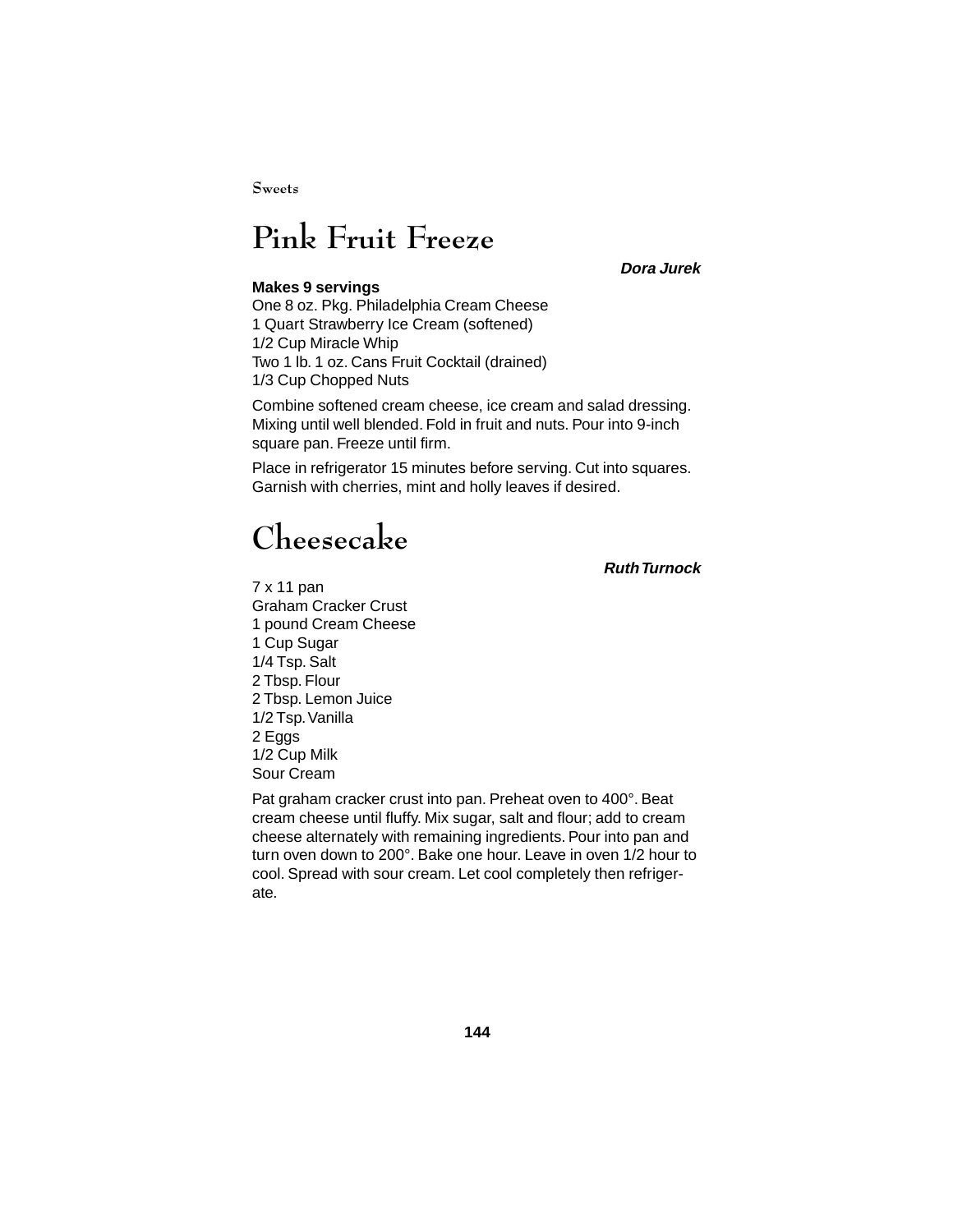### Pumpkin Roll

**Mary Sue Weinzetl**

3 Eggs 1 Cup Sugar 2/3 Cup Pumpkin 1 Tsp. Lemon Juice 3/4 Cup Flour 1 Tsp. Cinnamon 1/2 Tsp. Nutmeg 1/2 Tsp. Salt 1 Tsp. Baking Powder 1 Cup Chopped Nuts **Filling** 8 oz. Cream Cheese 4 Tbsp. Oleo 1 Cup powdered Sugar 1/2 Tsp. Vanilla

Beat eggs 5 minutes. Gradually add sugar, pumpkin and lemon juice. Mix flour, cinnamon, nutmeg, salt, baking powder; add to pumpkin. Grease 10 x 13 inch cookie sheet; place wax paper on sheet (cut slightly larger than pan); grease wax paper. Pour mixture on wax paper; sprinkle with nuts. Bake at 375° for 15 minutes. Remove from oven; using wax paper-lay on clean towel and roll up. Let cool 1-1/2 hours.

**Filling**

Beat cream cheese, oleo, powdered sugar and vanilla. Unroll cake and spread with cream cheese mixture. Roll cake againwithout wax paper. Wrap in wax paper and refrigerate.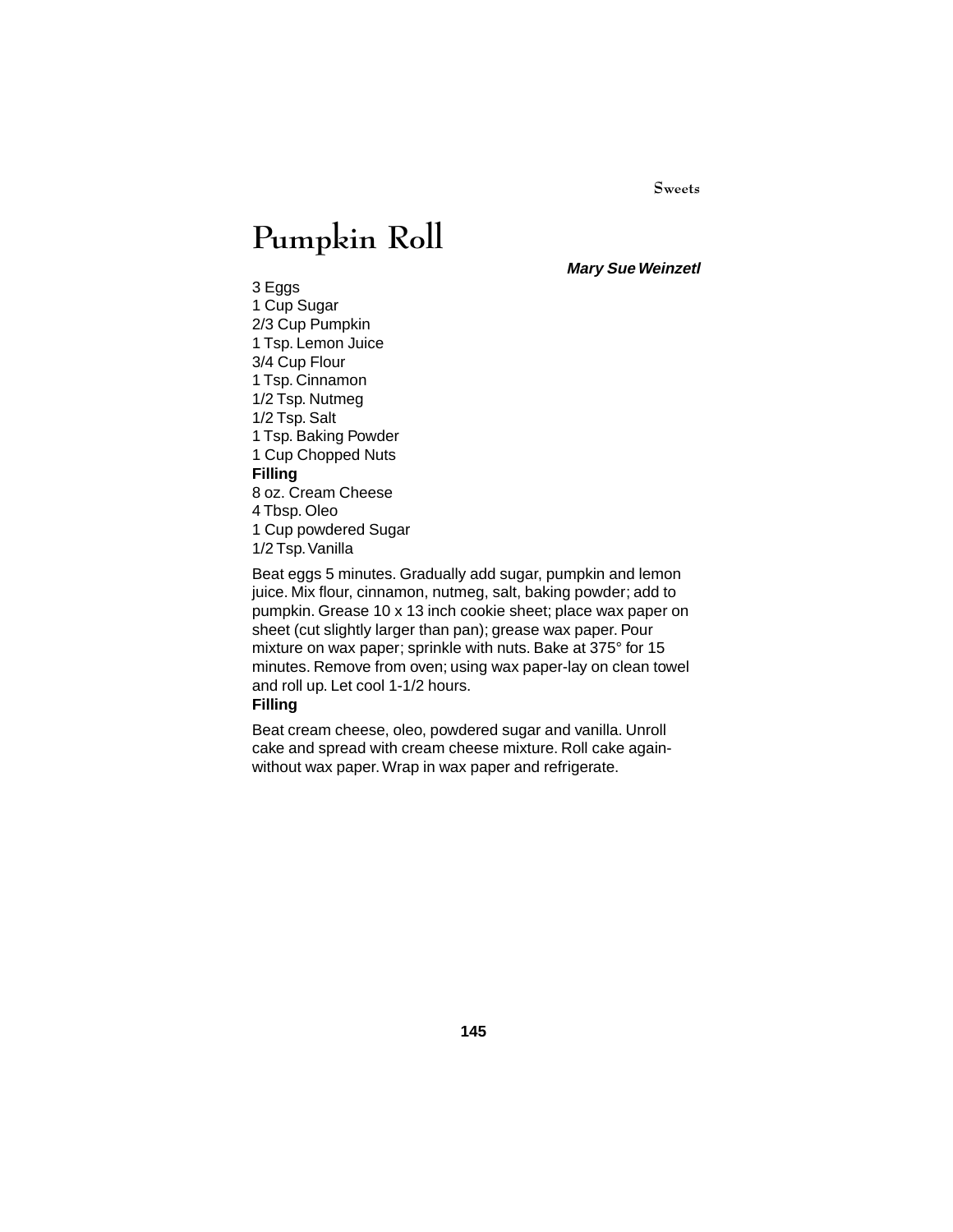### Double Chip Cookies

**Mary Sue Weinzetl**

#### **6 dozen**

1 Cup Butter 1 Cup Chunky Peanut Butter 1 Cup Sugar 1 Cup Brown Sugar 2 Eggs, beaten 2 Cups Flour 1 Tsp. Baking Soda 6 oz. Chocolate Chips 6 oz. Peanut Butter Chips

Preheat oven to 325°. Butter baking sheets. Cream butter and peanut butter. Gradually add sugars and eggs. Beat in flour and soda until well blended. Stir in chips. Drop by teaspoonful on cookie sheets. Flatten with fork. Bake 12 to 14 minutes, until golden.

# German Sweet Chocolate Pie

**Joan Jurek**

1 pkg. (4 oz.) Bakers German Sweet Chocolate 1/3 Cup Milk 2 Tbsp. Sugar (optional)

1 pkg. (3 oz.) Cream Cheese, softened 3-1/2 Cups (8 oz.) Thawed Birds Eye Cool Whip, whipped topping Graham Cracker Crumb Crust

Heat chocolate and 2 tbsp. of the milk in suacepan over low heat, stirring until chocolate in melted. Beat sugar into cream cheese. Add remaining milk and chocolate mixture and beat until smooth. Fold in whipped topping, blending until smooth. Spoon into crust. Freeze until firm about 4 hours. Remove from freezer 30 minutes before serving and keep chilled in refrigerator. Garnish with chocolate curls if desired.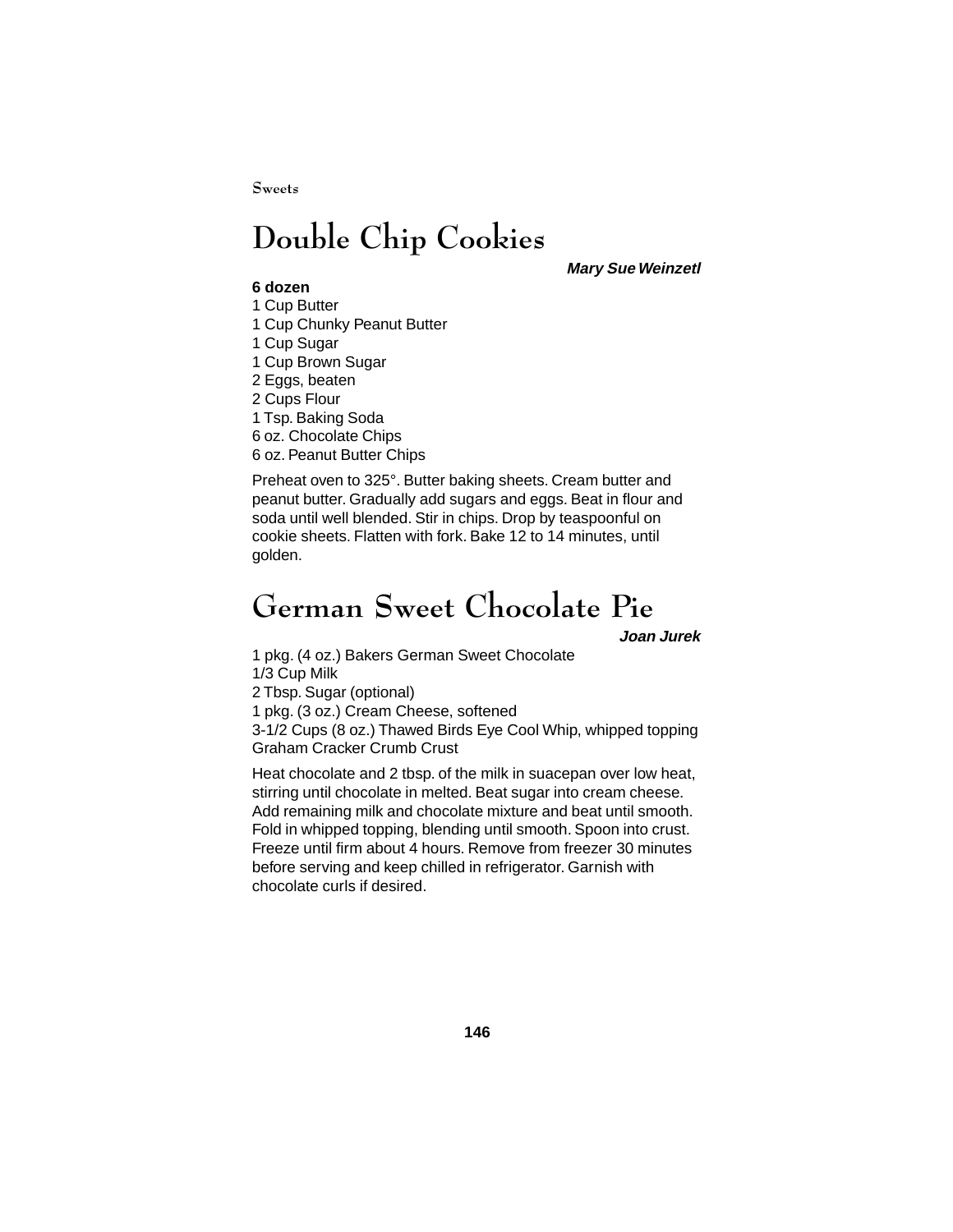### Strawberry Angel Dessert

#### **Kathryn Murchison**

1 Angel Food Cake

3 oz. pkg. Strawberry Jello

1 Cup Hot Water

1-1/3 Cup Sliced Berries

1 Cup Whipped Cream

1 Tbsp. Powdered Sugar

1 Cup Whipped Cream

Bake cake as directed in 10 inch tube pan. Cool and remove from pan. Clean pan. Dissolve Jello in hot water. Add berries and chill until partly set. Fold in 1 cup whipped cream. Chill until thick. Blend powdered sugar and 1 cup whipped cream - set aside. Cut cake in 3 layers. Replacing layers in pan-fill with mix of berries between layers. Chill until firm. Unmold and swirl with sugar and whipped mix.

### Summer Icing

**Elaine Pedersen**

3 Tbsp. Flour 1 Cup Milk

1 Cup Margarine

- 1 Cup Sugar
- 1 Tbsp. Vanilla

Cook flour and milk until thick. Cool. Mix margarine, sugar and vanilla and beat 3 minutes. Combine mixtures and beat 7 minutes.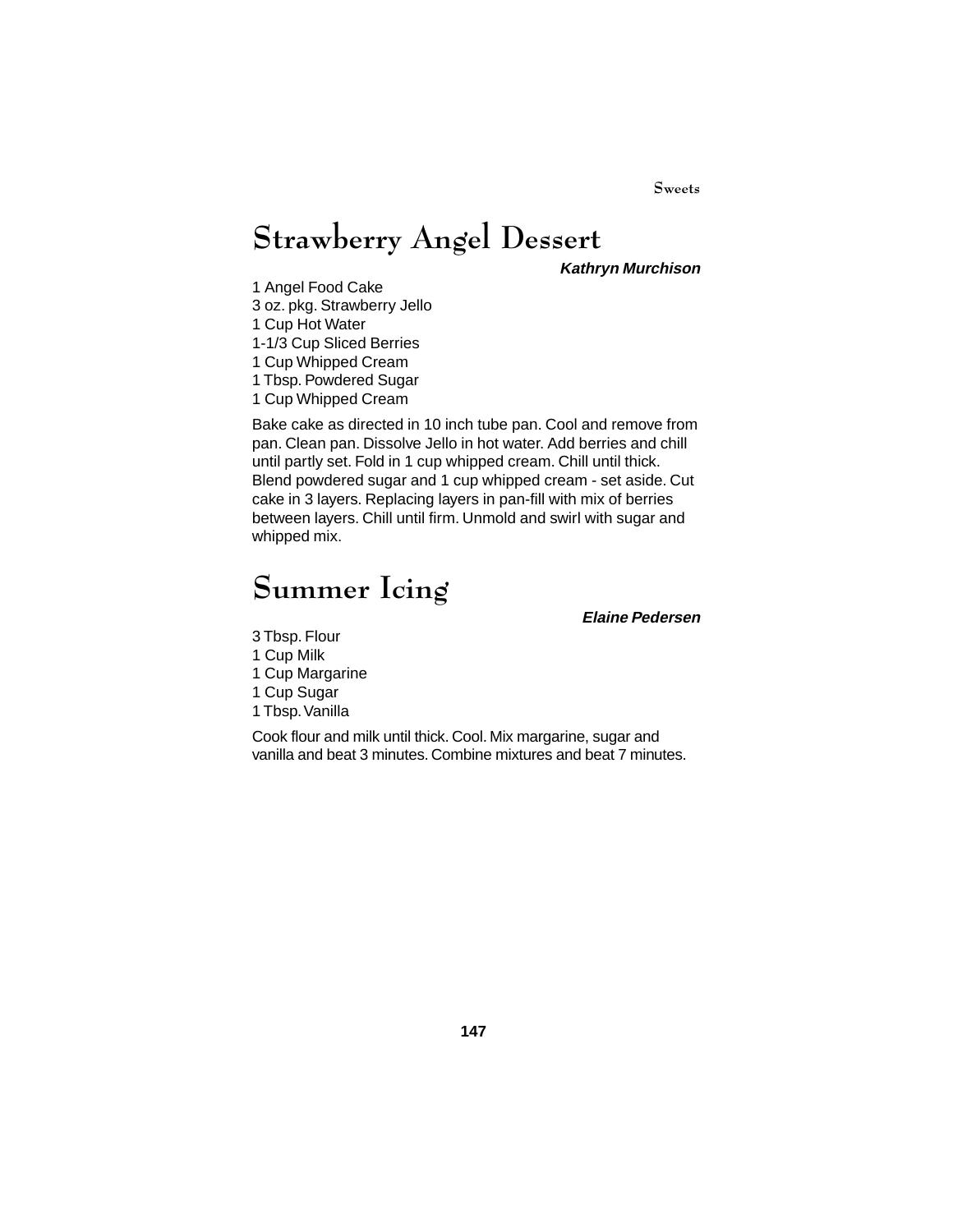### Crazy Cake

**Mary Sue Weinzetl**

9 x 13 pan 2 Cups Sugar 3 Cups Flour 1/3 Cup Cocoa 2 Tsp. Baking Soda 1 Tsp. Salt 2 Tsp. Vanilla 2 Tbsp. Vinegar 3/4 Cup Salad Oil **Frosting** 1 Cup Sugar 4 Tbsp. Cornstarch or Flour 1/4 Cup Cocoa 1 pinch Salt 1 Cup Hot Water 1 Tsp. Vanilla 3 Tbsp. Butter

Sift together sugar, flour, cocoa, soda and salt. Make 3 holes in batter and add vanilla, vinegar and oil. Pour 2 cups warm water over all and mix with a fork until lumps are gone. Pour batter into ungreased pan and bake at 350° for 30-35 minutes. Combine sugar, cornstarch, cocoa, salt, hot water and vanilla. Cook until thick. Add butter and spread over cake while frosting is still warm.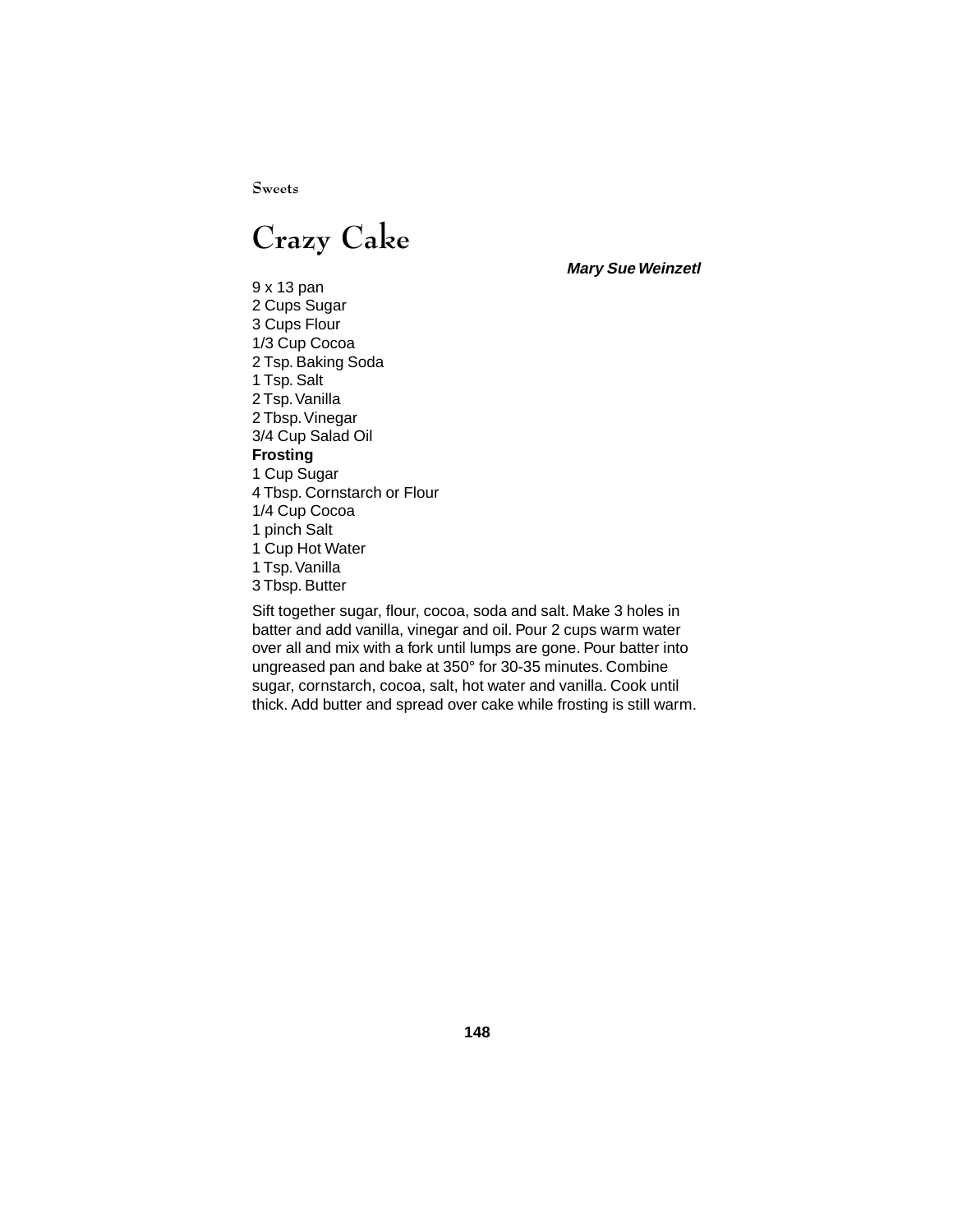### Brownies

**Nettie Borntrager**

**Cream:** 2 Cups Sugar 1 Cup Butter **Add:** 1 Cup Flour Flavoring 2 Tsp. Baking Powder **Beat:** 4 Eggs **Add:** 3 Squares Melted Chocolate 1/4 Tsp. Salt **Add:** 2 Cups Nuts 9 x 13 pan at 350°

### Brownies

**Melt in saucepan:**

2/3 Cup margarine **Add:** 2/3 Cup Cocoa **Add:** 2 Cups Sugar 4 Eggs 1 Tsp. Vanilla **Salt** 1 Tsp. Baking Powder 1 Cup Flour 9 x 13 pan. 35 minutes at 350° **Sharon Mauery**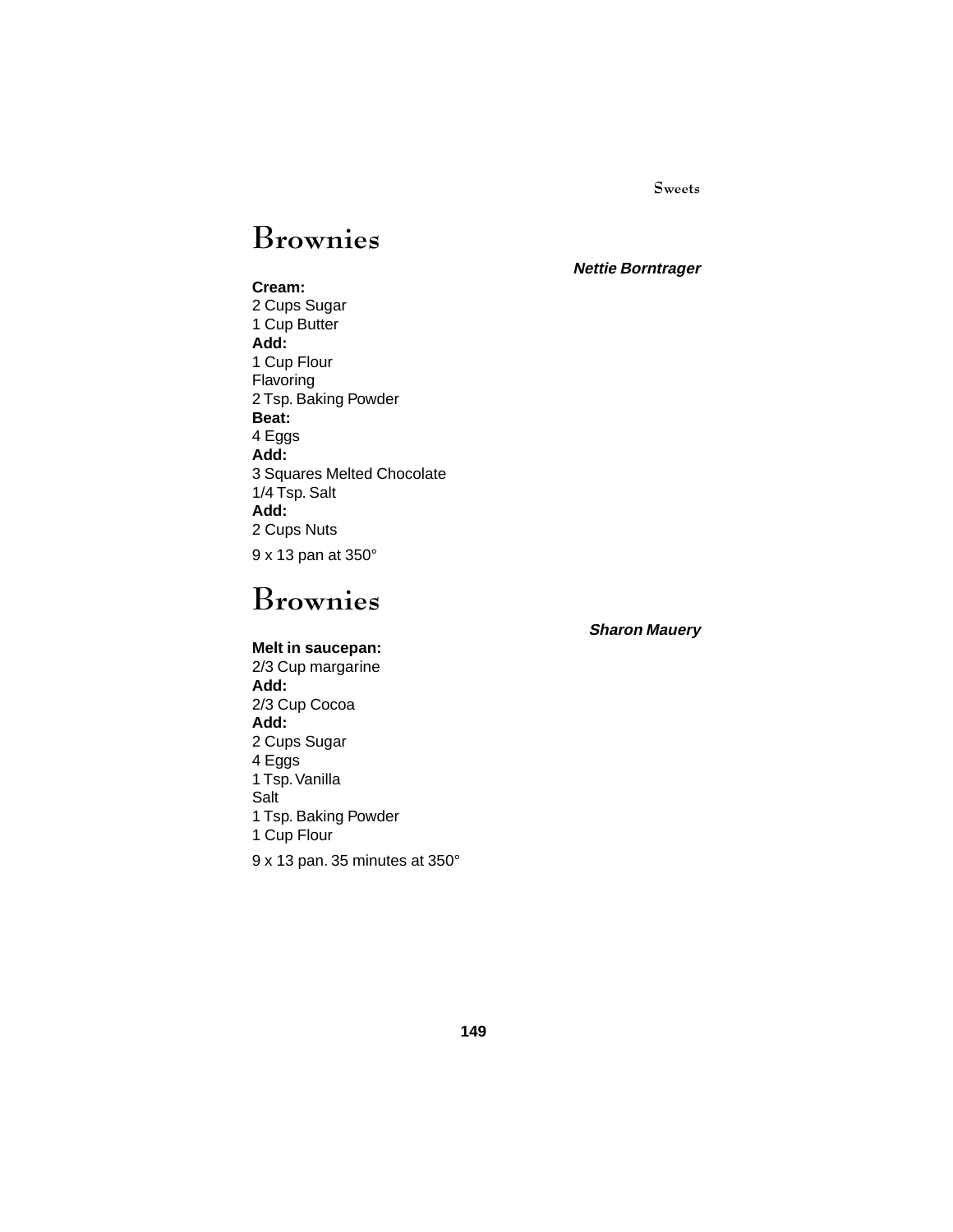### Gingerbread

**Ruth Turnock**

1/4 Cup Butter 1/2 Cup Sugar 1 Egg 1/2 Cup Molasses 1/2 Cup Milk 1-3/4 Cups Flour 1 Tbsp. Ginger 1/2 Tsp. Cinnamon 1/8 Tsp. Salt 1/2 Tsp. Baking Soda

Cream the butter, add sugar gradually, mix and sift together dry ingredients. Mix together liquid ingredients and add alternately with dry ingredients to the creamed mixture. 9 x 9 pan at 350°.

### 3 Minute Dessert

#### **Helen (Borntrager) Buschen**

1 small carton cottage cheese (small curd)

1 small carton Cool Whip

1 can crushed pineapple (well drained)

1 box Peach Jell-O (or any flavor you favor)

Mix all ingredients together in a bowl with a tablespoon. Put in refrigerator to set.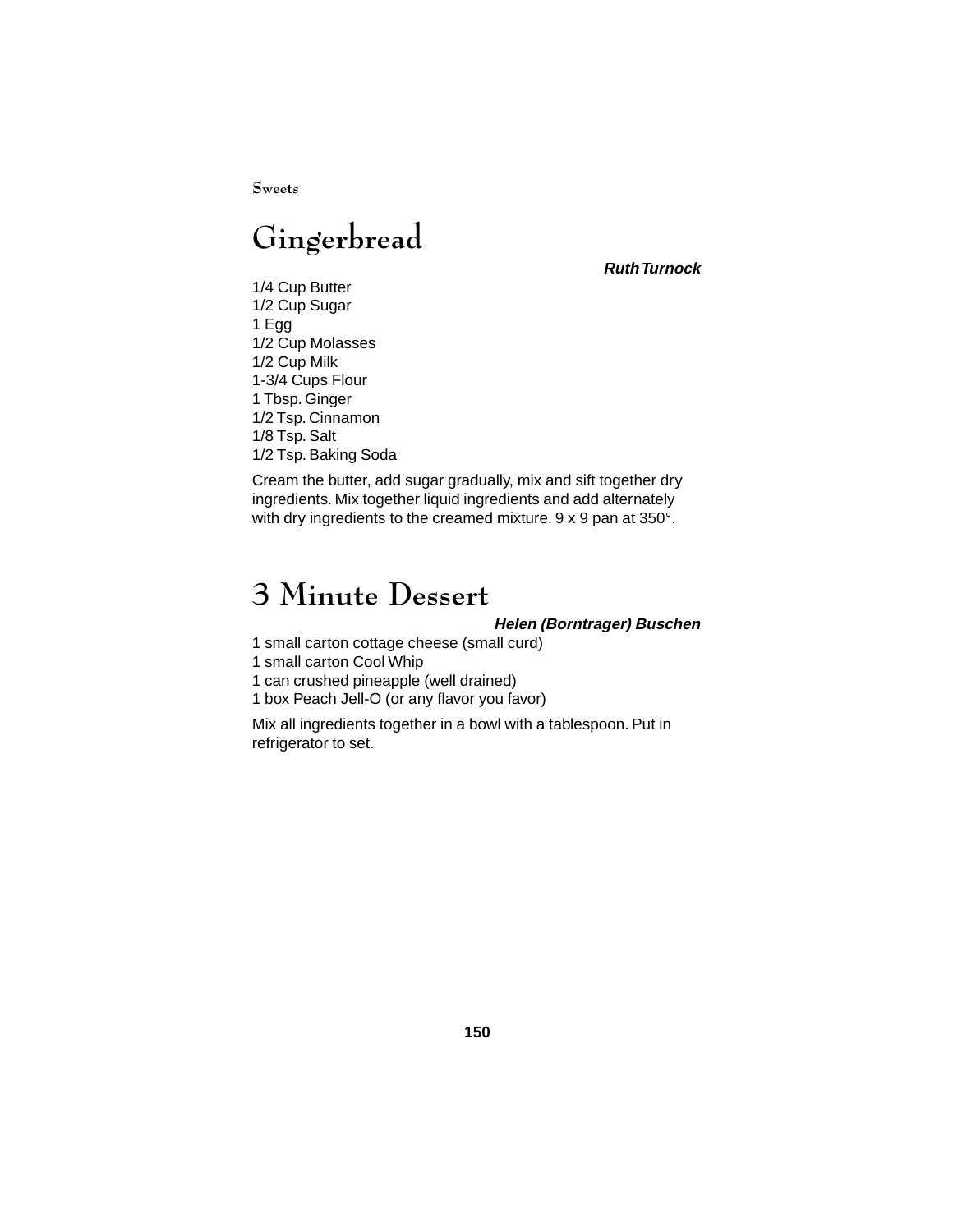### Mississippi Mud

**Linda Frost**

#### **Jelly Roll Pan**

1/3 Cup Cocoa 2 Cups Sugar 1-1/2 Cups Flour Pinch Salt 2 Sticks Melted Margarine 4 Eggs (beaten) 1 Tsp. Vanilla 1-1/2 Cups Chopped Nuts Miniature Marshmallows **Frosting** 1 lb. Powdered Sugar 1/2 Cup Cocoa 1/3 Cup Milk 1 Stick Melted Margarine

Mix first 8 ingredients. Bake in greased pan at 350° for 20 minutes. Remove from oven. Set oven at 500°. Sprinkle cake with miniature marshmallows. Bake 1 minute. Remove from oven. Cool then frost.

### Golden Chip Bars

**Tina Slabaugh**

2 Cups Bisquick Baking Mix 1-1/2 Cups Packed Brown Sugar 3 Eggs 1 Tsp. Vanilla 1 Cup Semisweet Chocolate chips 3 squares (1 oz. each) Semisweet Bakers Chocolate 1/2 Cup Flaked Coconut 1 Cup Chopped Nuts, if desired

Heat oven to 350°. Grease and flour rectangular pan (9 x 13). Mix all ingredients. Spread in pan. Before baking, drizzle 3 squares Semisweet Chocolate, melted & cooled, over top, cut through batter to swirl chocolate. Bake until wooden pick inserted in center comes out clean; 30-35 minutes. Sprinkle with powdered sugar, if desired. Cool, cut into bars, about 2 x 1-inch.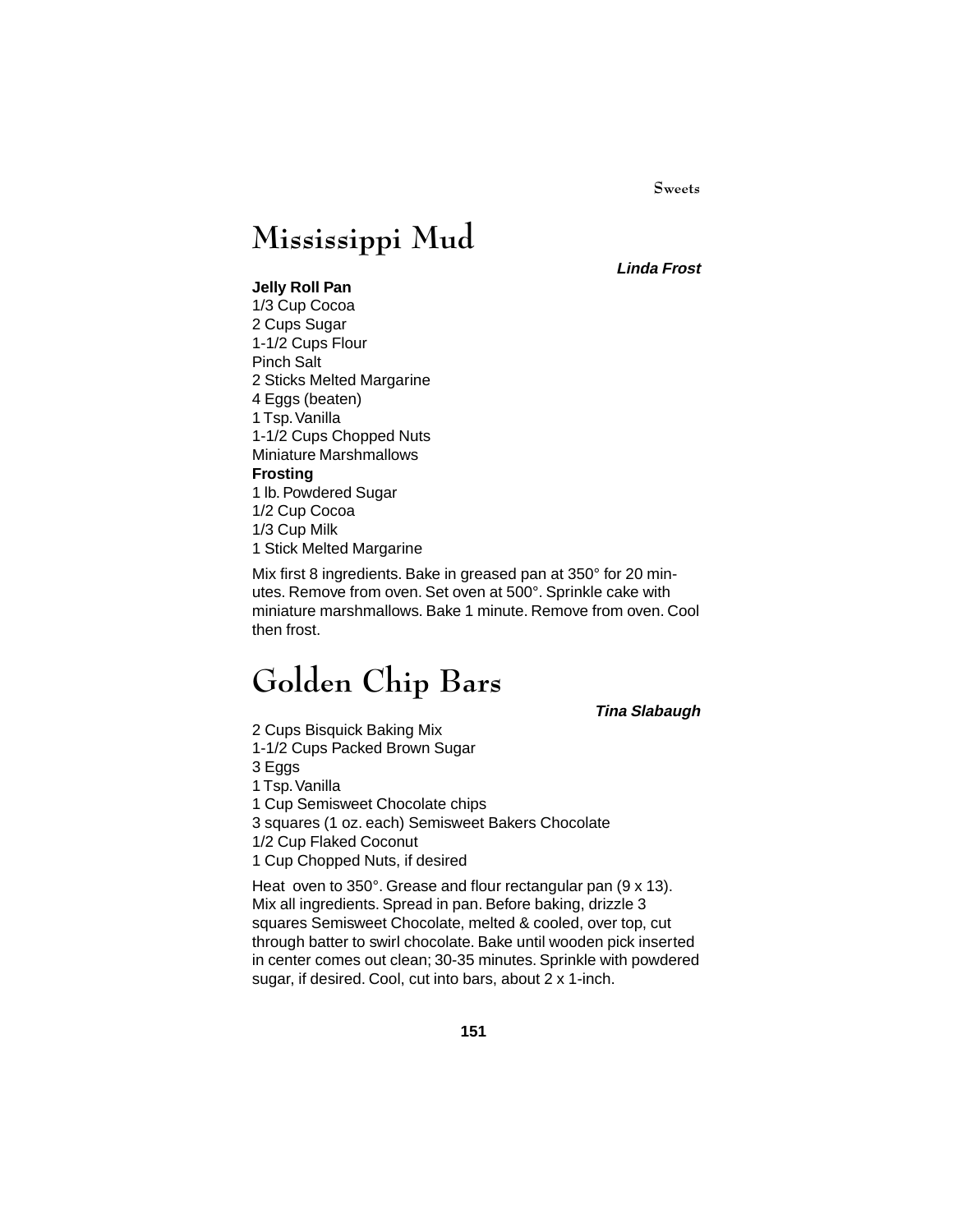### Apple Squares

**Rosa Beers**

9 x 13 pan 2-1/2 Cups Flour 2 Sticks Margarine 1 Egg Yolk 4 Tbsp. Sour Cream 6 to 8 Apples (sliced) 1-1/2 Cups Sugar 1/2 Tsp. Cinnamon 1/4 Cup Graham Cracker Crumbs Lemon Juice 1 Egg White, (Lightly beaten)

Cut margarine into flour. Mix egg yolks with sour cream and add to flour-mix well. Roll out 2/3 of dough to fit glass pan. Sprinkle crumbs on bottom. Add sugar to apples and place in pan. Dot with butter and lemon juice. Roll out remaining dough to fit top. Refrigerate overnight if desired-better if eaten fresh. When ready to bake, slit top-brush with egg white and sprinkle with sugar. Bake at 400° for 15 minutes, then at 350° for 35 minutes.

### French Vanilla Fruit Dessert

**Kathy Miller**

9 x 13 Pan 1 Large Can Peaches 1 Large Can Apricots 1 Large Can Chopped Pineapple 1 Large Can Mandarin Oranges 1 Banana, Sliced 1 Cup Mixed Fruit Juices 1 Large Pkg. Instant French Vanilla Pudding Mix Cool Whip

Drain fruits, reserving juice (one cup). Mix pudding mix and reserved juice until thickened. Add to drained fruits. Cover with Cool Whip. Chill 2 hours.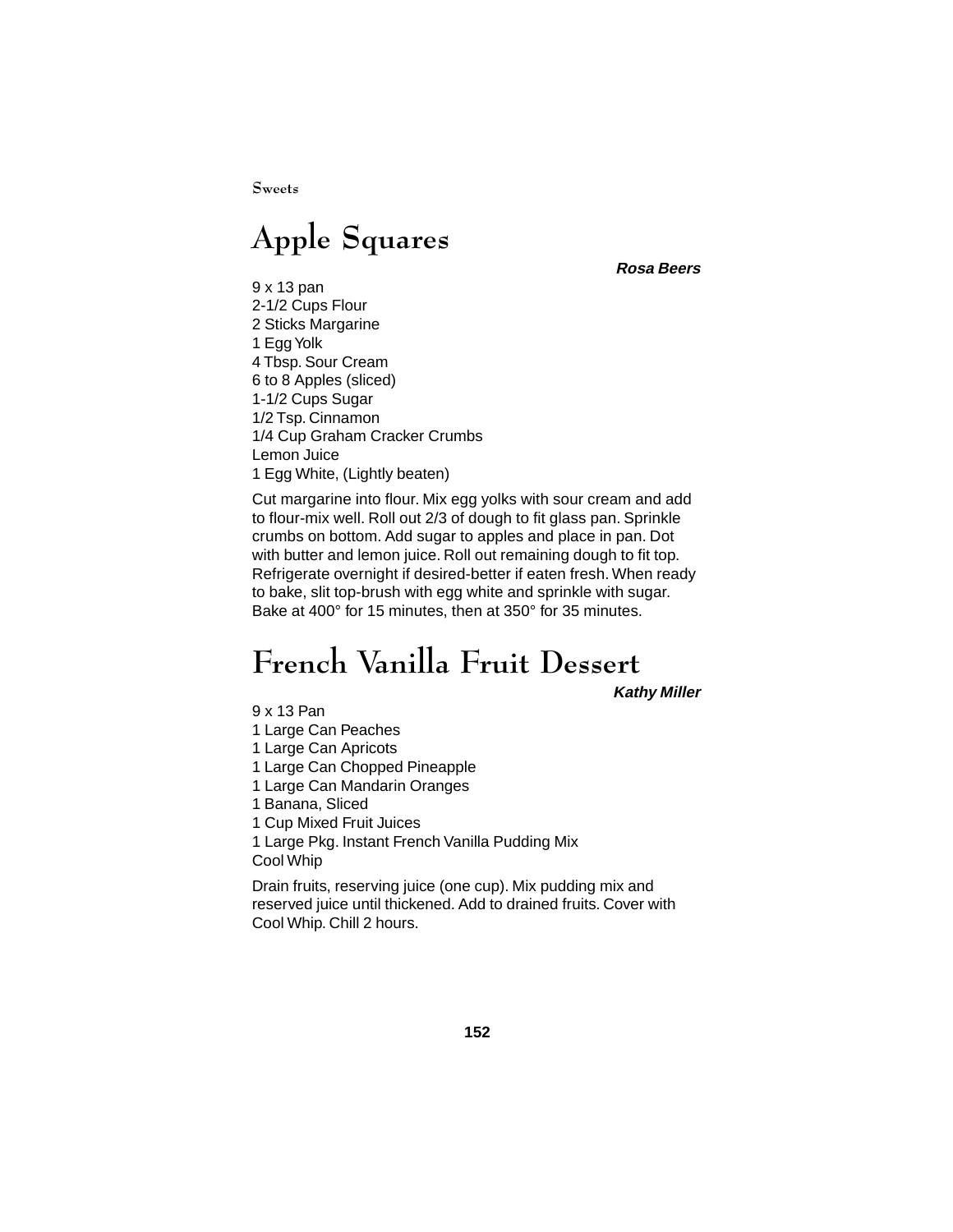### Apple Slices

**Margaret Stuff**

2 Cups Flour 1 Tsp. Salt 1 Cup Shortening 2 Egg Yolks (beaten) 1 Tsp. Lemon Juice 4 to 5 Tbsp. Water 8 Large Apples Sliced 1 Cup Sugar 1/2 Tsp. Salt 1/2 Tsp. Cinnamon 1/2 Tsp. Nutmeg

Crumble flour, salt and shortening as for pie dough. Combine lemon juice and water with beaten egg yolks. Add to flour mixture making a soft dough.

Mix apples with remaining ingredients, divide dough for two crusts. Roll out one at a time and fit into 15 x 10-1/2 x 1 - inch pan bring up on sides, lay apples in row on bottom crust and cover with top crust. Bake at 375° for 40 minutes. While still warm, brush with thin icing made of 3/4 cup powdered sugar, 2 Tbsp. butter, 1 Tsp. vanilla and 1/4 cup warm cream to spread easily. Cut in squares.

### Strawberry Glazed Fruit

**Margaret Stuff**

1 Quart Fresh Strawberries Halved

1 Can (20 oz.) Pineapple chunks (drained)

4 firm bananas sliced

1 pouch or jar 16 oz. Strawberry Glaze

In a large bowl, gently toss strawberries, pineapples and bananas. Fold in the glaze, chill 1 hour, Strawberry glaze can be found in the produce section of your grocery store.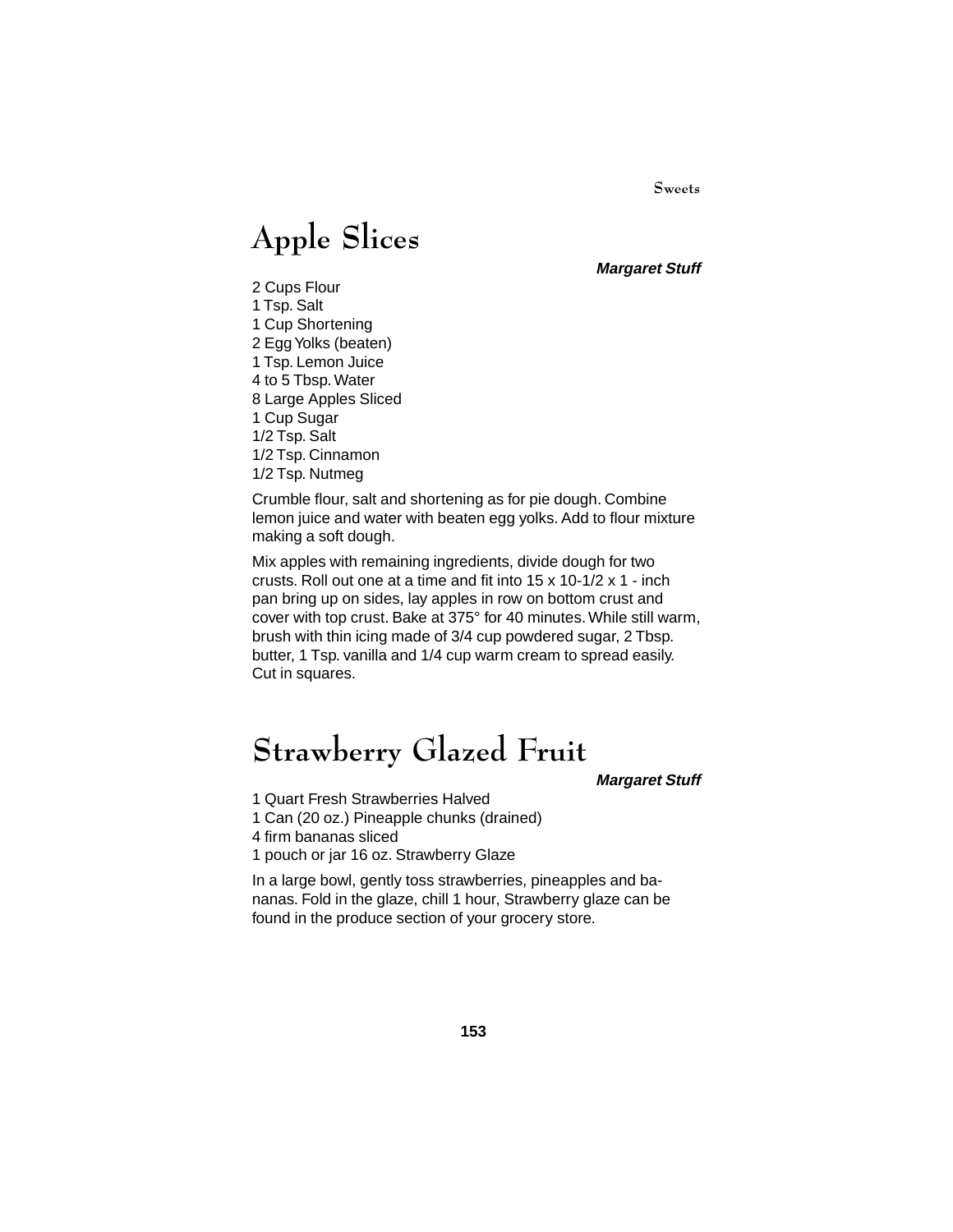# Very Special Bread Pudding

**Irene Marazita**

#### **Makes 8 Servings**

10 Slices White Bread 1/2 Cup Soft Butter or Margarine 1/2 Cup Seedless Raisins 2 Tsp. Cinnamon 4 Cups Milk 2/3 Cup Sugar 4 Eggs, well beaten 1 Tsp. Vanilla Extract

1. Preheat oven 350 °F. Butter a 2 quart casserole or baking dish.

2. Trim crusts from bread; spread with butter. Using a sharp knife, cut each slice into 4 squares.

3. Arrange half of squares in bottom of prepared casserole. Sprinkle with raisins and 1 tsp. cinnamon.

4. Cover with rest of bread and cinnamon.

5. In medium saucepan, over medium heat, heat milk just until film forms over top. Remove from heat; add sugar, stirring until dissolved.

6. Gradually add hot milk mixture to beaten eggs, beating constantly. Stir in vanilla; pour over bread.

7. Set casserole in pan containing 1 inch hot water; bake 40 to 50 minutes, or until knife inserted in center comes out clean. Serve warm.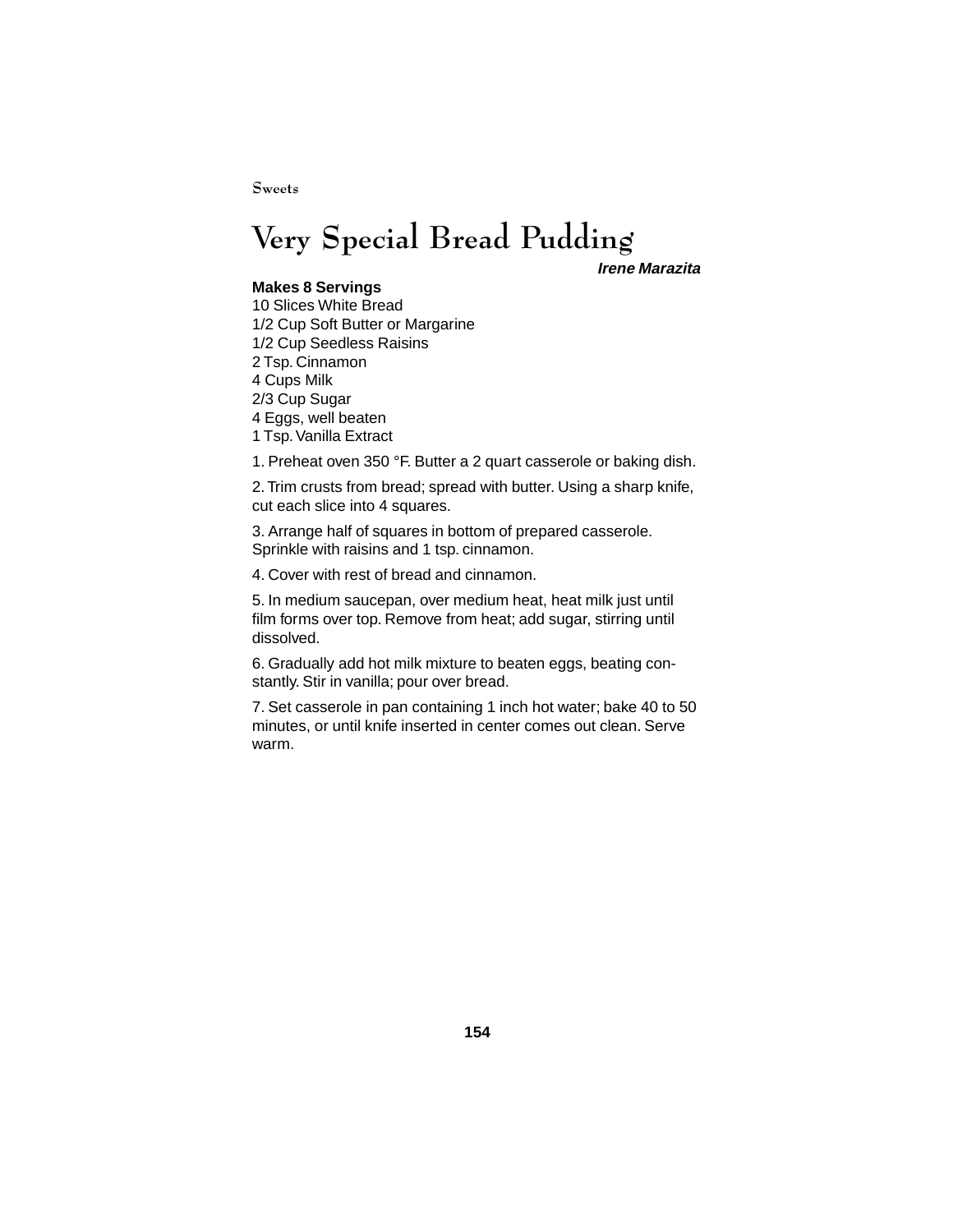### Gooey Butter Cake

**Chris Platz**

9 x 13 Pan 1 box Duncan Hines Butter Cake 1 Egg 1 Stick Margarine 1 box Powdered Sugar 8 oz. Cream Cheese 2 Eggs

Mix cake mix, 1 egg and margarine together and press in bottom of pan. Mix powdered sugar, cream cheese and 2 eggs together. Pour over base. Bake at 350° for 45 minutes.

# Robert Redford Dessert

**Pat Kopczynski**

9 x 13 Pan **First Layer** 2/3 Cup Chopped Peanuts 1 Cup Flour 1 Stick Margarine, melted **Second Layer** 1/3 Cup Peanut Butter 8 Oz. Cream Cheese 1 Cup powdered Sugar 2 Cups Cool Whip **Third Layer** 1 Large Pkg. Instant Chocolate Pudding 3 Cups Milk

Blend first layer ingredients. Press into pan. Bake at 350° for 20 minutes. Cool well.

Cream peanut butter and cream cheese, add powdered sugar, mix well then blend into Cool Whip and spread over first layer.

Mix chocolate pudding mix and milk, spread over second layer, allow to set for a few minutes, top with additional Cool Whip and crushed peanuts or shaved chocolate.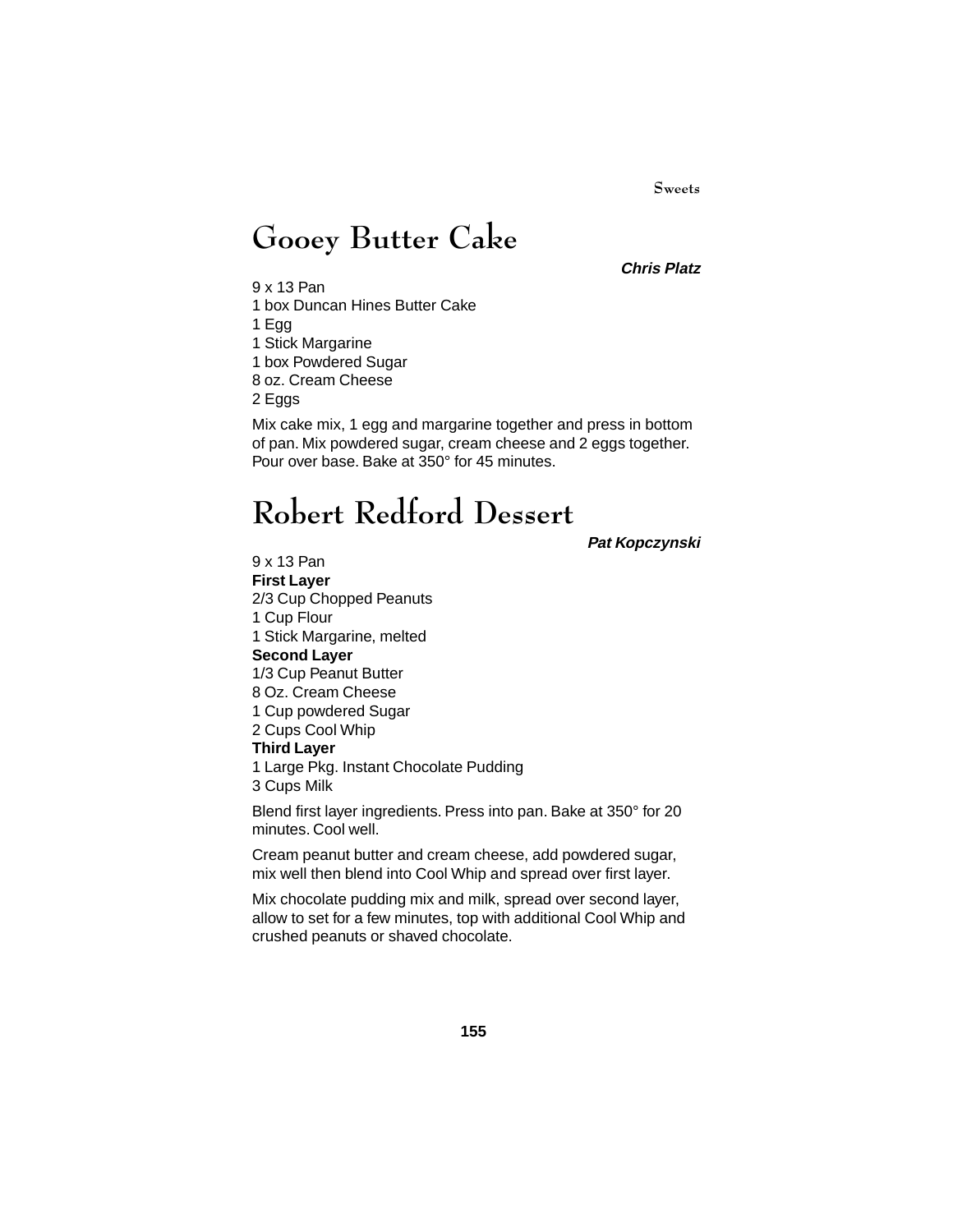# Oatmeal Caramel Bars

**Beverly Turnock**

1 Cup Margarine 2-1/2 Cups Flour 2 Cups Brown Sugar 2 Eggs 2 Tsp. Vanilla 1 Tsp. Baking Soda 3 Cups Quick Oatmeal 6 oz. Chocolate Chips 1/2 Cup Chopped Nuts 24 Caramels (7 oz.) 2 Tbsp. Milk

In large mixing bowl, beat margarine 30 seconds. Add about 1 cup flour, brown sugar, eggs, vanilla, and soda. Beat until combined, beat in remaining flour, stir in oats. Press 2/3 of the dough in a ungreased 15 x 10 inch pan. Sprinkle with chocolate chips & nuts.

In saucepan combine caramels, & milk, melt. Drizzle over chocolate chips & nuts. Drop remaining dough by teaspoonfuls on top. Bake 25 minutes or until light brown at 325° oven. Cool, cut into bars.

# Mud Pie

**Patricia Gajewski**

1 quart Premium Chocolate or Coffee Ice Cream 1/2 Cup Kahlua 1 Tbsp. Instant Coffee 1 Pkg. Oreo Cookies **Butter** Hot Fudge Topping Whipping Cream

Mix coffee with Kahlua until it is diluted. Add Kahlua mixture to semi-soft ice cream and blend. Crush Oreos. Mix in enough butter to bind the cookies together. Spread in pie dish with spoon. Pour in ice cream mixture and freeze. When ready to serve, top with hot fudge and whipping cream. Serve small pieces - very rich.

Recipe comes from the Sheraton Waikiki village hotel , Hawaii.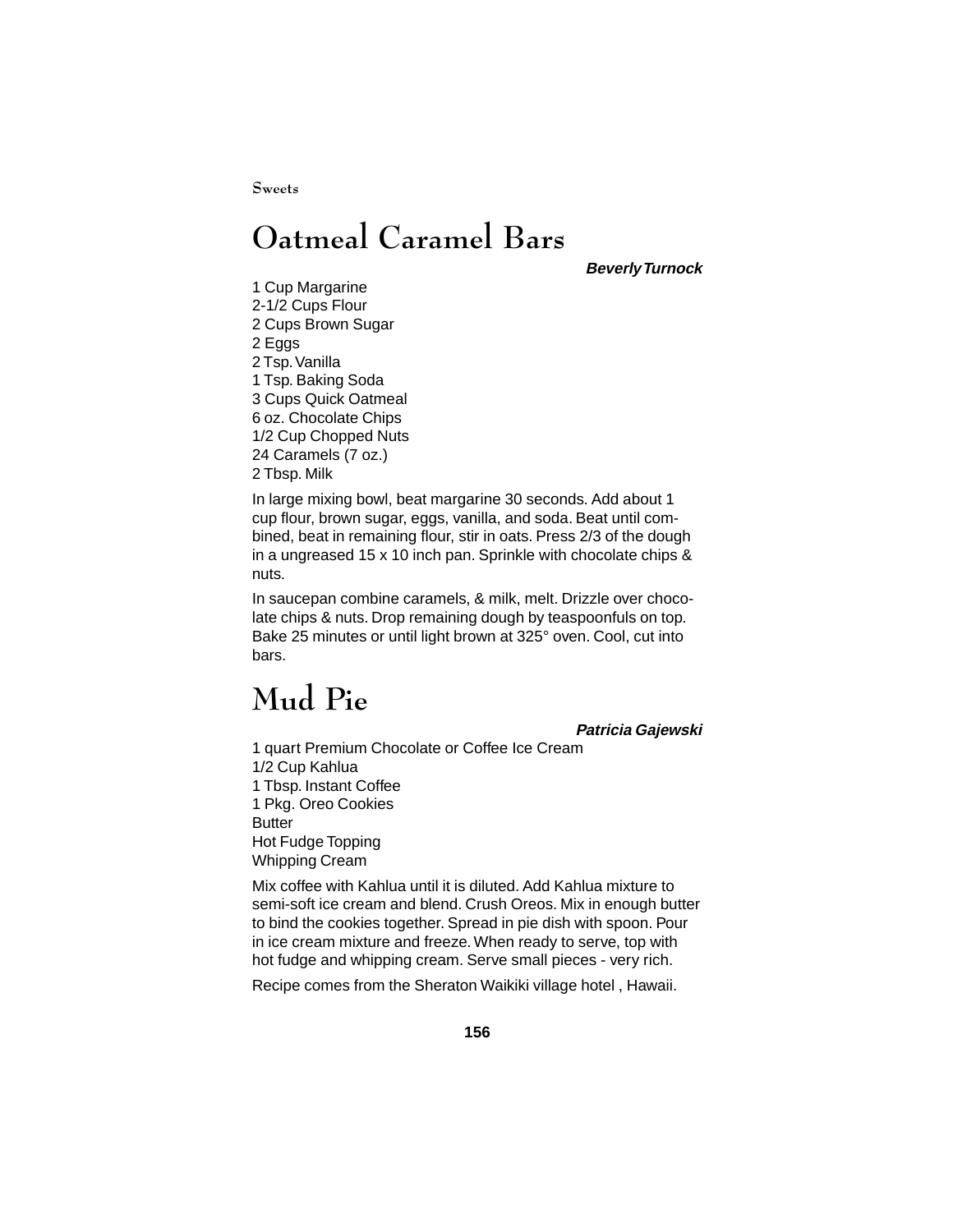### Peach-Cherry Cobbler

**Jane Lechlider**

3-3/4 lb. Peaches, peeled, sliced 2 Cups Frozen, pitted Sour Cherries 1 Tbsp. Lemon Juice 3/4 Cup Sugar 2 Tbsp. All-purpose Flour 1/2 Tsp. Ground Cinnamon **Streusel Topping** 2 Cups unsifted all-purpose Flour 1/4 Cup packed Light-Brown Sugar 1/2 tsp. Baking Powder 1/4 Tsp. Salt 3/4 Cup Cold unsalted Butter, in bits

Preheat oven to 350°. Toss fruits and lemon juice, add mixed sugar, flour and cinnamon to fruit & toss. Make topping by combining dry ingredients with butter. Crumble mixture over fruit. Bake 45 minutes until bubbly and browned. Makes 12 servings.

For easy peeling, pour boiling water over & let stand 1-2 minutes. Skins will slip off!

3 medium peaches make a pound or 3 Cups of sliced peaches, 2 Cups of puree. About 1/4 lb. Fresh peaches makes 1 pt. frozen or canned peaches.

### Ice Cream

#### **Ruth Turnock**

- 1 Can Evaporated Milk plus enough Milk to measure 1-1/2 qts.
- 2 Cups Sugar (part brown makes it richer)
- 4 Eggs (separated)

1/4 Cup Flour

- 1 Pint Cream or Half and Half
- 1 box Frozen Whipped Topping

1 Tsp. Flavoring

1/2 Cup Fruit or Crushed Candy (optional)

Let milk come to a boil. Add to beaten yolks. Blend flour and sugar, and add gradually to milk mixture. When cooked to custard, fold in beaten egg whites. Cool and add pinch of salt, cream and whipped topping. Freeze, then pack in ice or ripen in freezer about 3 hours.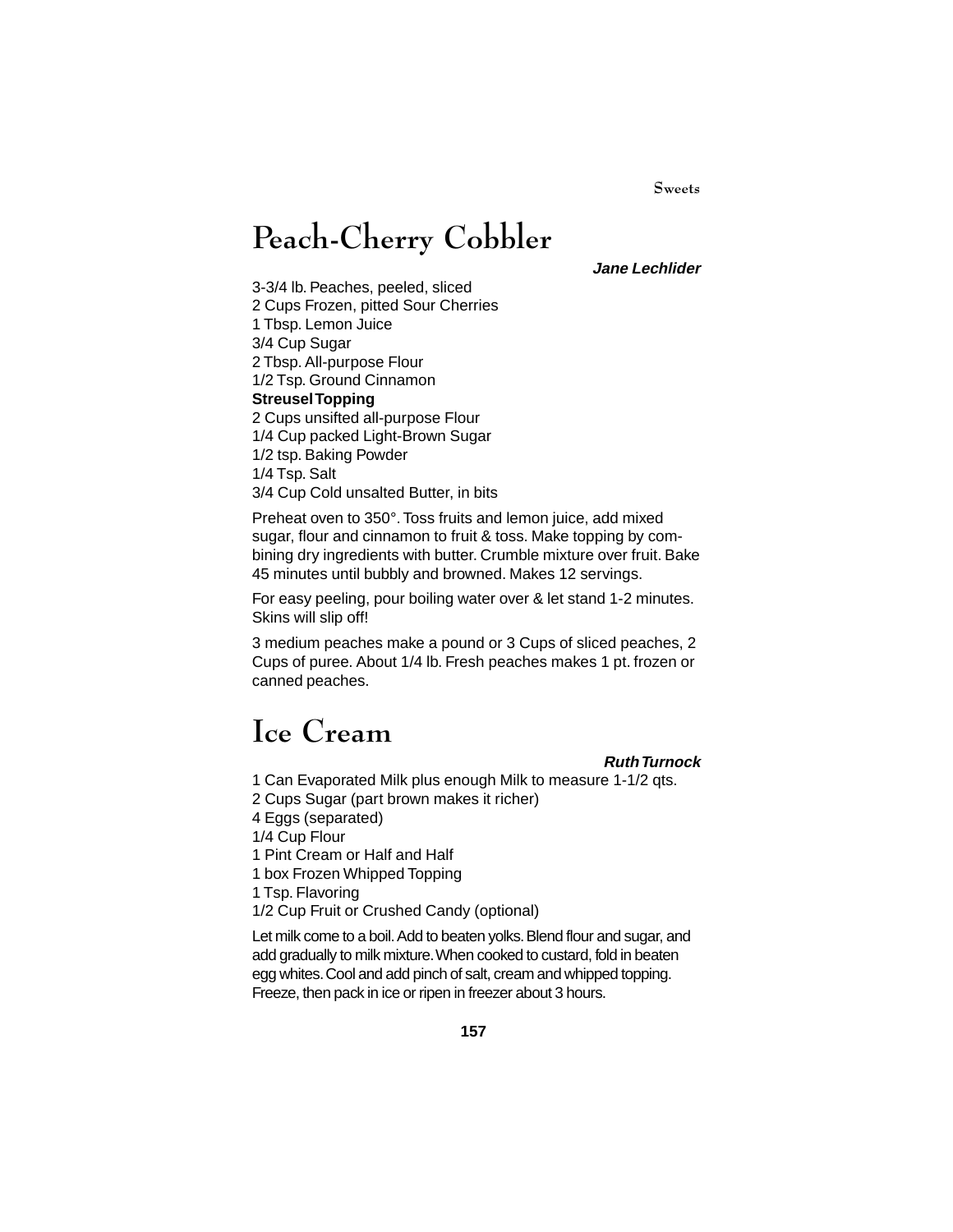### Butterscotch Sauce

**Ruth Turnock**

#### **serves 6-8**

1 Egg Yolk 4 Tbsp. Butter 1/4 Cup Water 2/3 Cup Brown Sugar 1/3 Cup Corn Syrup

Beat egg yolk, add remaining ingredients, and mix well, Cook in double boiler, stirring frequently, until thickened. Beat vigorously before using. Serve hot or cold over ice cream.

### Peanut Buster Pizza

#### **Pampered Chef Recipe**

#### **16 servings**

Approximately 301 calories and 15 grams of fat per serving 1 package (approximately 19.8 ounces) Brownie Mix 1 package (8 ounces) Cream Cheese, softened 1 cup packed Brown Sugar 1/4 Cup Creamy Peanut Butter 2 packages (1.6 ounces each) Peanut Butter Cups, chopped 1/4 Cup Peanuts, chopped 2 Bananas, sliced 1 ounce Semisweet Chocolate, melted 2 teaspoons Butter or Margarine, melted Preheat oven to 350 °F. Prepare brownie mix in batter bowl

according to package directions. Place parchment paper on 15 inch baking stone. Pour brownie mixture on paper and spread into 14-inch circle. (Do not bake without parchment paper or batter will run off stone while baking.) Bake 20-25 minutes or until set. Cool completely.

Mix cream cheese, sugar and peanut butter until smooth. Spread over brownie "crust." Chop candy and peanuts with food chopper and sprinkle over peanut butter mixture. Slice bananas with egg slicer; layer over peanuts. Melt chocolate and butter together 1 minute 30 seconds on HIGH in microwave saucepan; stir until smooth. Drizzle over pizza using V-Shaped cutter. Cut into squares with pizza cutter.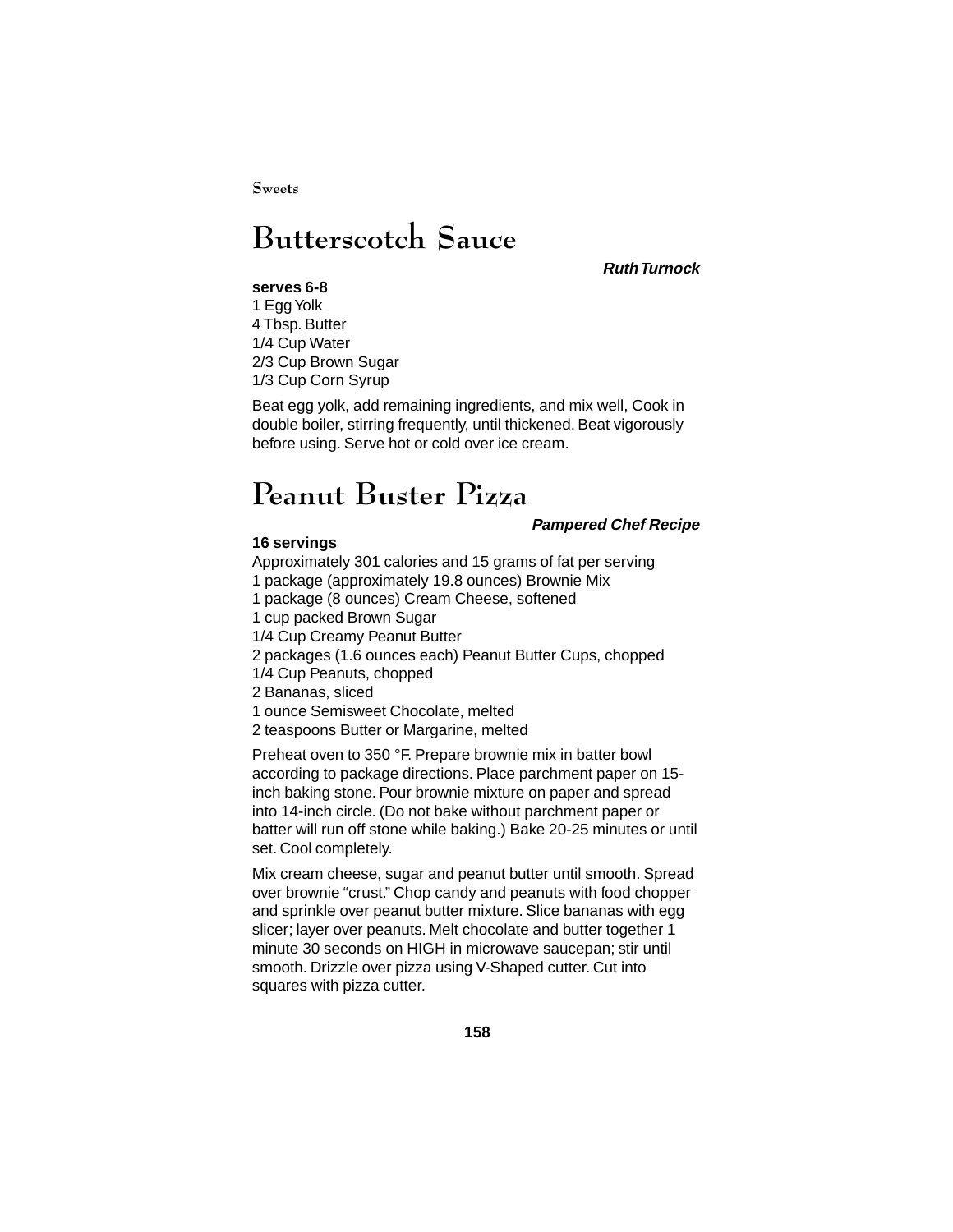### White Chocolate Cake

**Kathryn Murchison**

9 x 13 Pan 1/3 Pound White Chocolate 1/2 Cup Water 1-1/2 Cups Water 1-1/2 Cups Sugar 1 Cup Butter 4 Egg Yolks, beaten well 2-1/2 Cups Flour 1-1/2 Tsp. Baking Powder 1/2 Tsp Salt 1 Cup Buttermilk 4 Egg Whites 1 Tsp. Vanilla 1 Cup Coconut 1 Cup Pecans 1/2 Cup Sugar

Melt chocolate and water in double boiler. Cream sugar and butter. Add egg yolks and beat well. Add flour, baking powder, salt, chocolate mix and buttermilk. Beat egg whites to soft peak. Add sugar and beat stiff. Fold into batter. Add vanilla, coconut and pecans. Bake at 350° for 30-35 minutes.

### Banana Cream Cake

**Ruth Turnock**

9 x 13 Pan 2/3 Cup Shortening 1-1/2 Cups Sugar 2 Eggs 1 Cup Mashed Bananas 2 Tbsp. Milk 2 Cups Flour 2 Tsp. Baking Powder 1 Tsp. Salt 1 Tsp. Vanilla 1/2 Cup Nuts Mix well. Pour into greased pan. Bake at 375° for 25 minutes in a 9 x 13 pan. Sprinkle with powdered sugar. Good for picnics.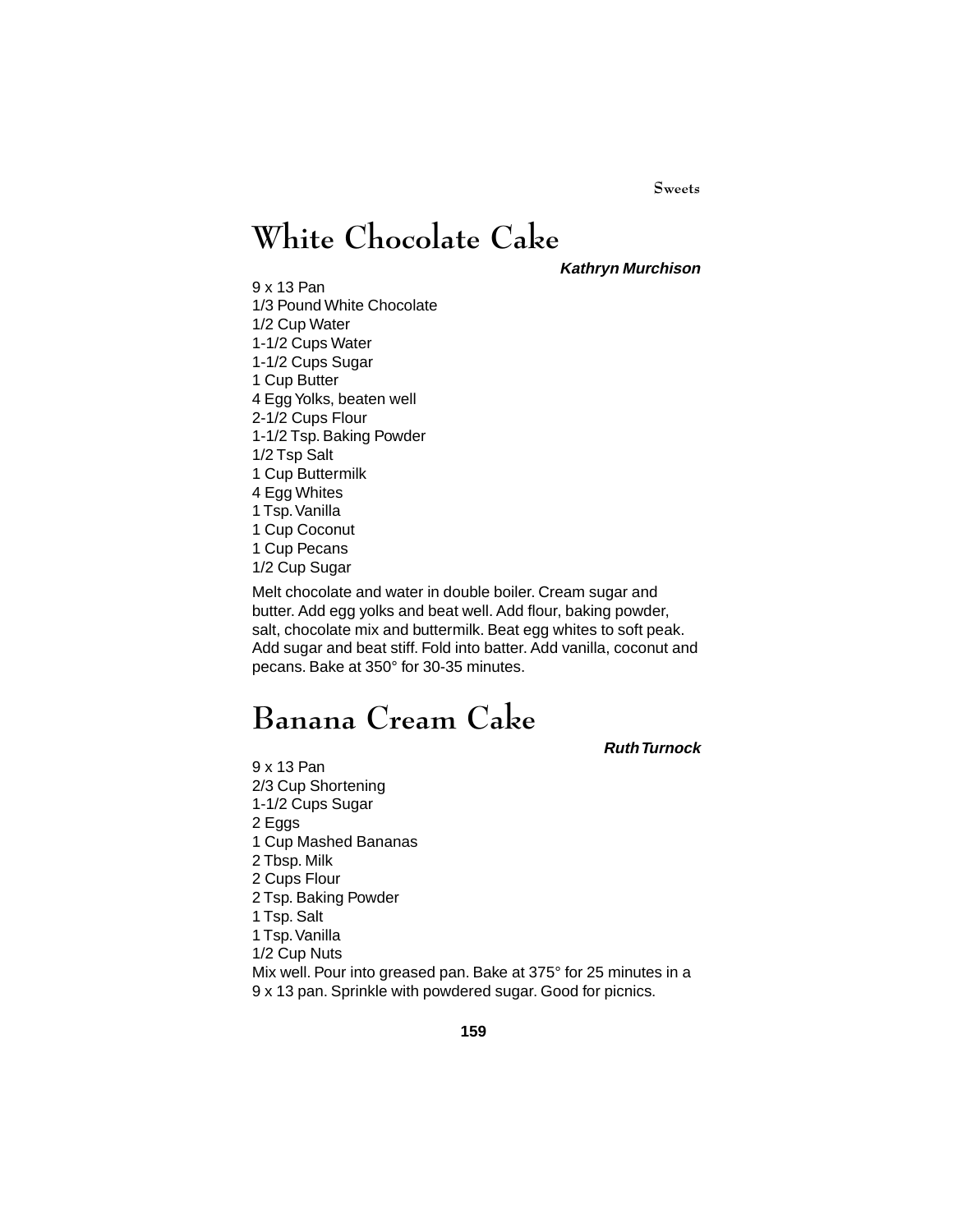# Crumb Cake

**Alma Ransberger**

9 x 13 pan 2 Cups Brown Sugar 3 Cups Flour 1/2 Cup Butter 1/2 Cup Lard 1 Cup Sour Cream 1-1/2 Tsp. Soda 3 Eggs 1 Cup Raisins 1 Tsp. Allspice 1 Tsp. Cocoa

Rub together with hands: brown sugar, flour, butter and lard. Reserve 1 cup for topping. To remainder - add rest of ingredients. Pour into greased pan. Crumble topping over. Bake at 350° for 45- 50 minutes.

# Chow- Mein Candy

**Ruth Turnock**

one 6 oz. pkg. Chocolate Morsels

1 can Chow Mein Noodles

2 pkgs. Butterscotch Morsels

1 Cup Salted Cashews

Melt morsels in double boiler, add noodles and nuts. Drop by teaspoonful on cookie sheet covered with wax paper.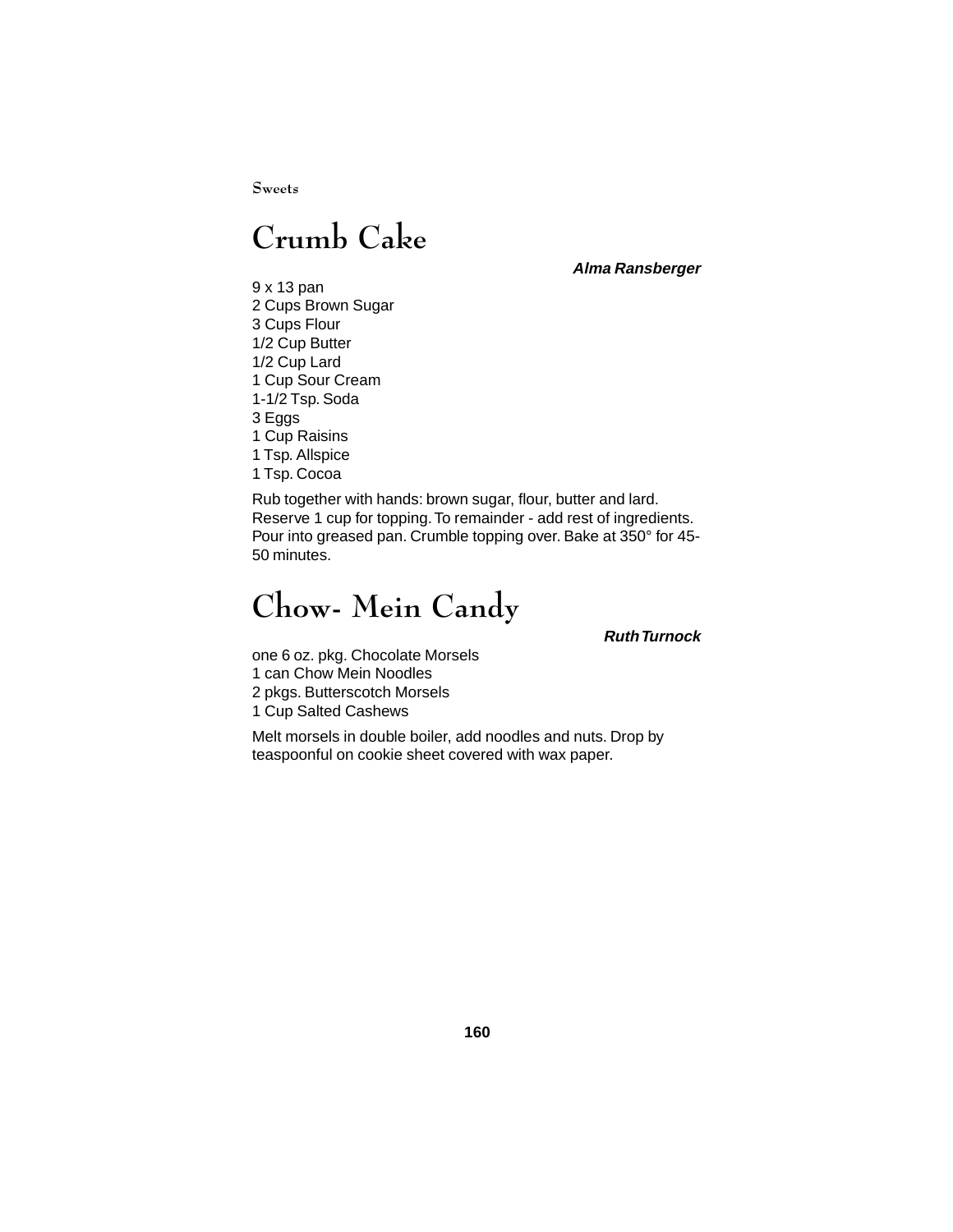# Aunt Opal's Fudge

**Ruth Turnock**

1/4 Cup Water 1/3 Cup Cocoa 2 Cups Sugar 2 Tbsp. White Corn Syrup 2/3 Cup Evaporated Milk 1/4 Tsp. Salt 1 Tsp. Vanilla 2 Tbsp. Butter one 6 oz. pkg. Chocolate Chips

Melt water, cocoa and sugar - then add syrup, milk, salt. Cook until soft ball stage. Then add vanilla, butter and chocolate chips. Beat well until it loses shine. Pour at once into greased pan. Never turns to sugar.

# Rhubarb Pudding

**Nancy Van Der Heyden**

9 x 13 pan

4 Cups chopped Rhubarb

1-1/2 Cups Sugar

1 Cup Water

- 1 small box Strawberry Jello
- 1 box White or Yellow Cake mix
- 1/3 Cup Margarine, melted

Spread Rhubarb in pan. Sprinkle remaining ingredients on rhubarb in this order: Jello, sugar, cake mix, water and margarine. Bake at 350° for one hour.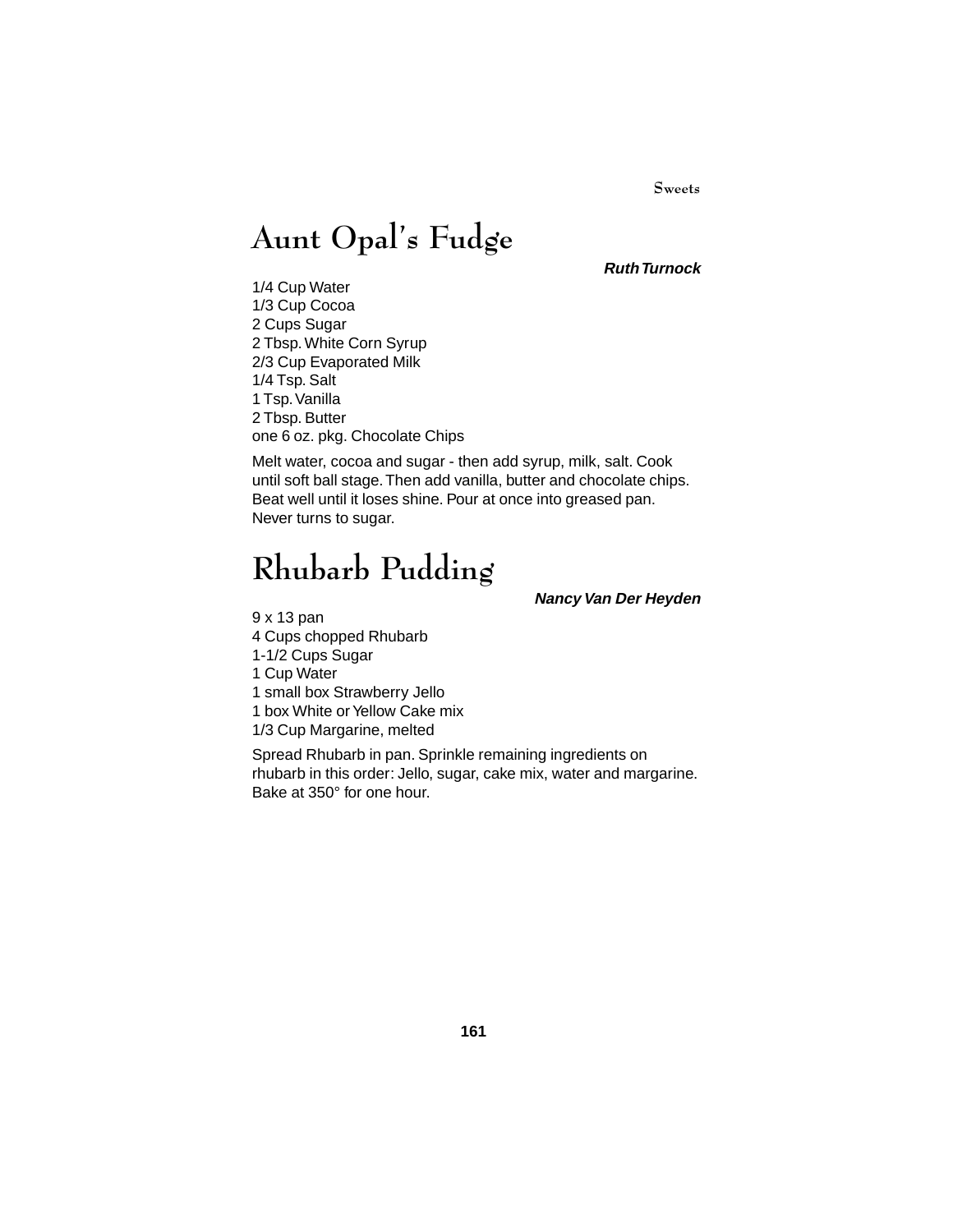# Cherry Pudding

**Mary Kemmerling**

8 x 8 Pan 1 Cup Cherries, drained, save juice 1 Cup Sugar 1 Tsp. Butter 1 Egg 1/2 Tsp. Salt 1 Tsp. Soda 1 Tbsp. Cherry Juice 1 Cup Flour 1/2 Cup Nuts

Cream sugar and butter. Add egg and salt. Mix soda and cherry juice and stir into rest of mixture. Add cherries, flour and nuts. Bake at 350° for 30 to 35 minutes. Add sugar to remaining juice and thicken. Spread on baked pudding when cooled.

### Butter Crunch Toffee

**Ruth Turnock**

1/2 lb. Butter 1 Cup Granulated Sugar 3 Tsp. Water 1 Tsp. Vanilla 6 or 8 small Hershey Bars Chopped Nuts

Stir butter, sugar and water well and bring to rapid boil, stir constantly - light, bubbly, creamy color continue cooking and stirring until light caramel color, about 10 minutes. Secret of success is in the proper color. Remove from fire and add vanilla. Pour into shallow buttered pan. Place 6 or 8 small Hershey bars on top. Spread with spatula. Sprinkle with chopped nuts. Cool and break into pieces.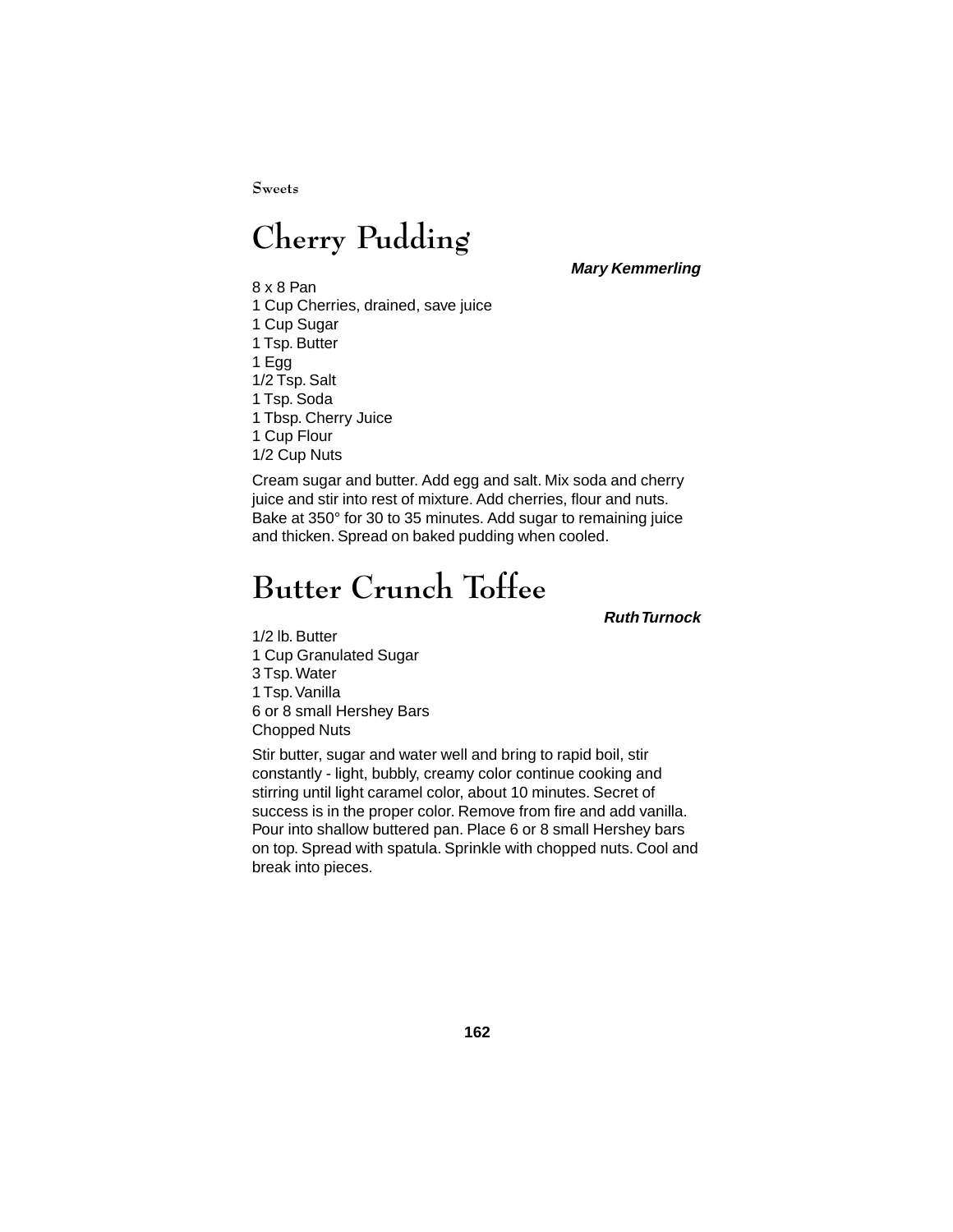### Pound Cake

**Leah**

2 Sticks Butter or Margarine 1/2 Cup Crisco 3 Cups Sugar 4 Eggs 3 Cups Flour 1 Cup Milk 1 Tsp. Vanilla 1 Tsp. Lemon Juice

Cream all ingredients together well. Put into cold oven. Bake at 350° for 30 minutes.

# Baklava

**Joan Christodoulides**

11 x 6 Pan 1 Pound Almonds, finely ground 1 Pound Walnuts, finely ground 1 Tsp. Cinnamon 2 Pounds Filo 2 Pounds Butter **Syrup** 4 Cups Sugar 2 Cups Water 1/2 Tsp. Lemon Juice

Mix nuts with sugar and cinnamon. Grease pan with melted butter. Place 4 fila in pan, brushing with melted butter. Sprinkle with thin layer of nut mixture. Cover with 3 fila, brushing each with melted butter. Sprinkle with nut mix. Repeat this procedure until all fila and mixture are used. Finish with 4 fila brushed with melted butter. Cut in diamond shape and put 1 whole clove on each diamond. Bake in 300° oven for 1-1/2 hours or until lightly browned.

Mix syrup ingredients and warm. Pour warm syrup over baked pastry.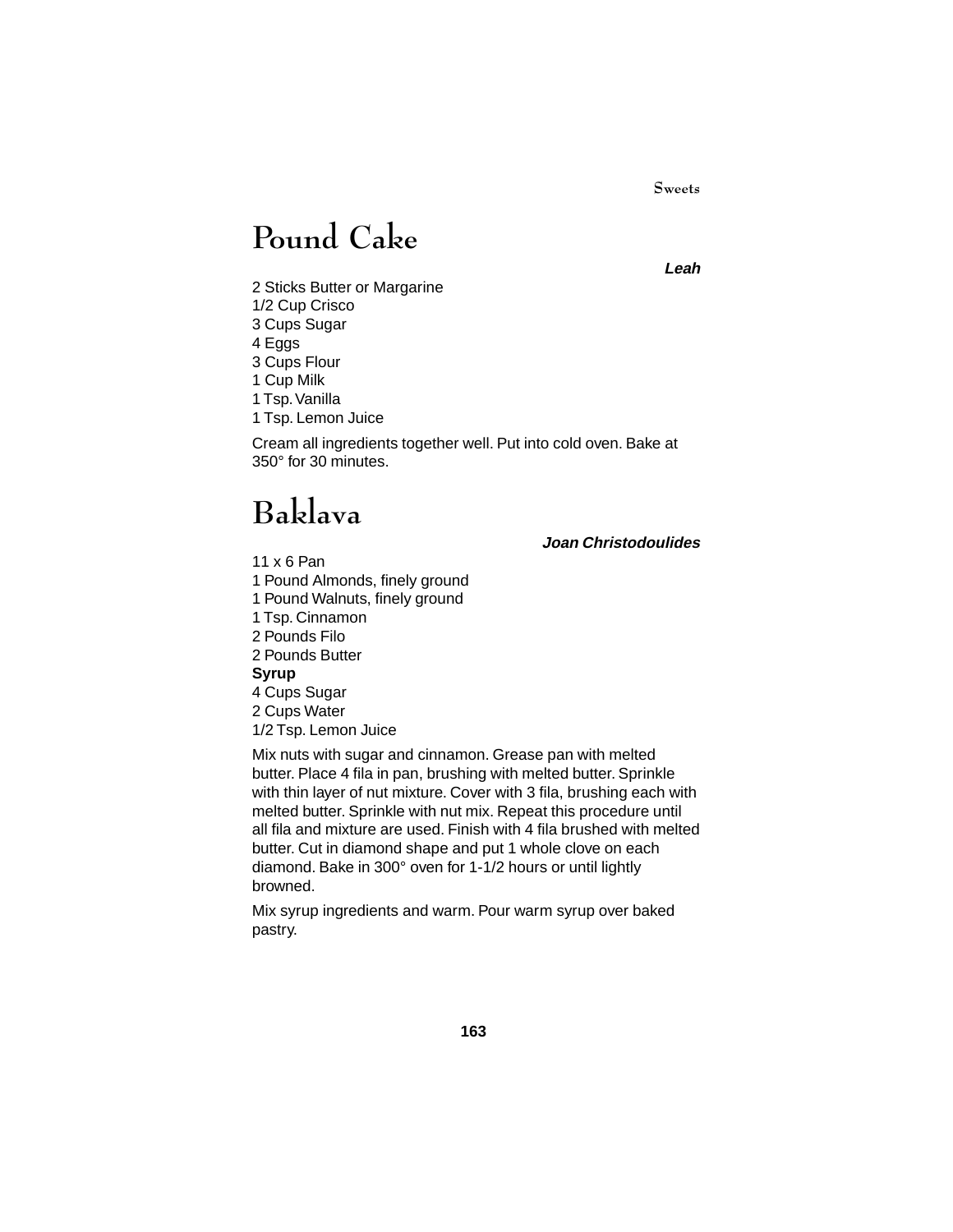# Glazed Chocolate Cookies

**Joan Christodoulides**

#### **4 Dozen Cookies**

1-1/4 Cups Flour 1/4 Tsp. Salt 1/4 Tsp. Baking Soda 1/2 Cup Butter 1 Cup Brown Sugar 1 Egg 1 Tsp. Vanilla 2 oz. Unsweetened Chocolate 1/2 Cup Buttermilk 1 Cup Chopped Nuts **Glaze** 2-1/2 Cups Sifted Powdered Sugar 1/4 Cup Light Cream 1 Tsp. Vanilla 1 oz. Unsweetened Chocolate

Preheat oven to 375°. Sift flour, salt and soda together. Beat butter, sugar, egg and vanilla until light and fluffy. Beat in chocolate. Add sifted ingredients alternately with buttermilk until well combined. Stir in nuts. Drop by rounded teaspoonfuls. 2 inches apart onto ungreased cookie sheets. Bake 8-10 minutes. Cool partially. Combine glaze ingredients and beat until smooth - add more cream if too thick. Glaze top of warm cookies.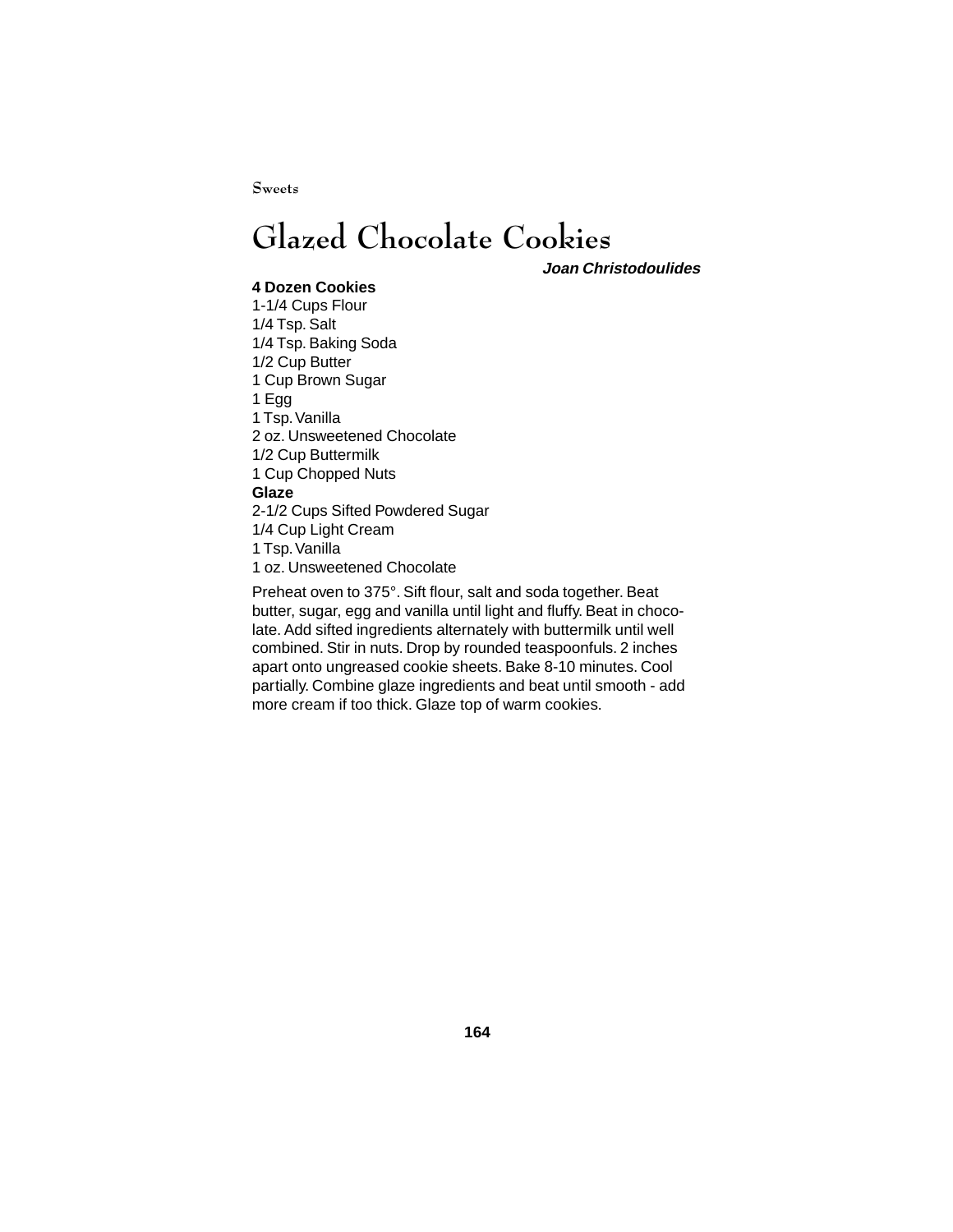# Chrusciki

**Dora Jurek**

6 Egg Yolks 6 Tbsp. Sugar 1/2 Pt. Sour Cream 3 Cups Flour (about) 1 Tbsp. Rum or Brandy 1/2 Tsp. Salt

Add salt to eggs and beat until thick and lemon colored. Add sugar and flavoring and continue to beat. Add sour cream and flour alternately mixing well after each addition. Knead on floured board. Cut small pieces of dough, roll very thin and cut into strips about 4 inches long. Slit each piece in center and pull through the slit. Fry in hot fat until lightly browned. Drain on paper towels and sprinkle with powdered sugar. We believe that Chrusciki has much better flavor and much more taste if cake flour is used.

# Penuche Candy

**Mary Gaza**

1 lb. Brown Sugar 1/4 Tsp. Cream of Tartar 3/4 Cup Milk 1/2 Cup chopped Nutmeats 1 Cup Granulated Sugar 1/4 Tsp. Salt 1/2 Cup Light Cream

Blend sugars, cream of tartar and salt in large saucepan. Add milk and cream, stir until sugar is almost dissolved. Cook over low heat, stirring constantly until sugar is completely dissolved before boiling point is reached. Boil, stirring occasionally, until soft ball forms in cold water, or candy thermometer registers 234° to 236°. Remove from heat, cool without stirring to 149° or until bottom of pan feels warm, but not hot. Beat until candy loses its shiny appearance and becomes creamy. Beat in nuts. At first sign of stiffening, pour into buttered pan. When cool, cut into squares. Makes 1-3/4 pounds.

For Variation: Instead of nuts, you may add 3/4 cup peanut butter when you remove it from the heat.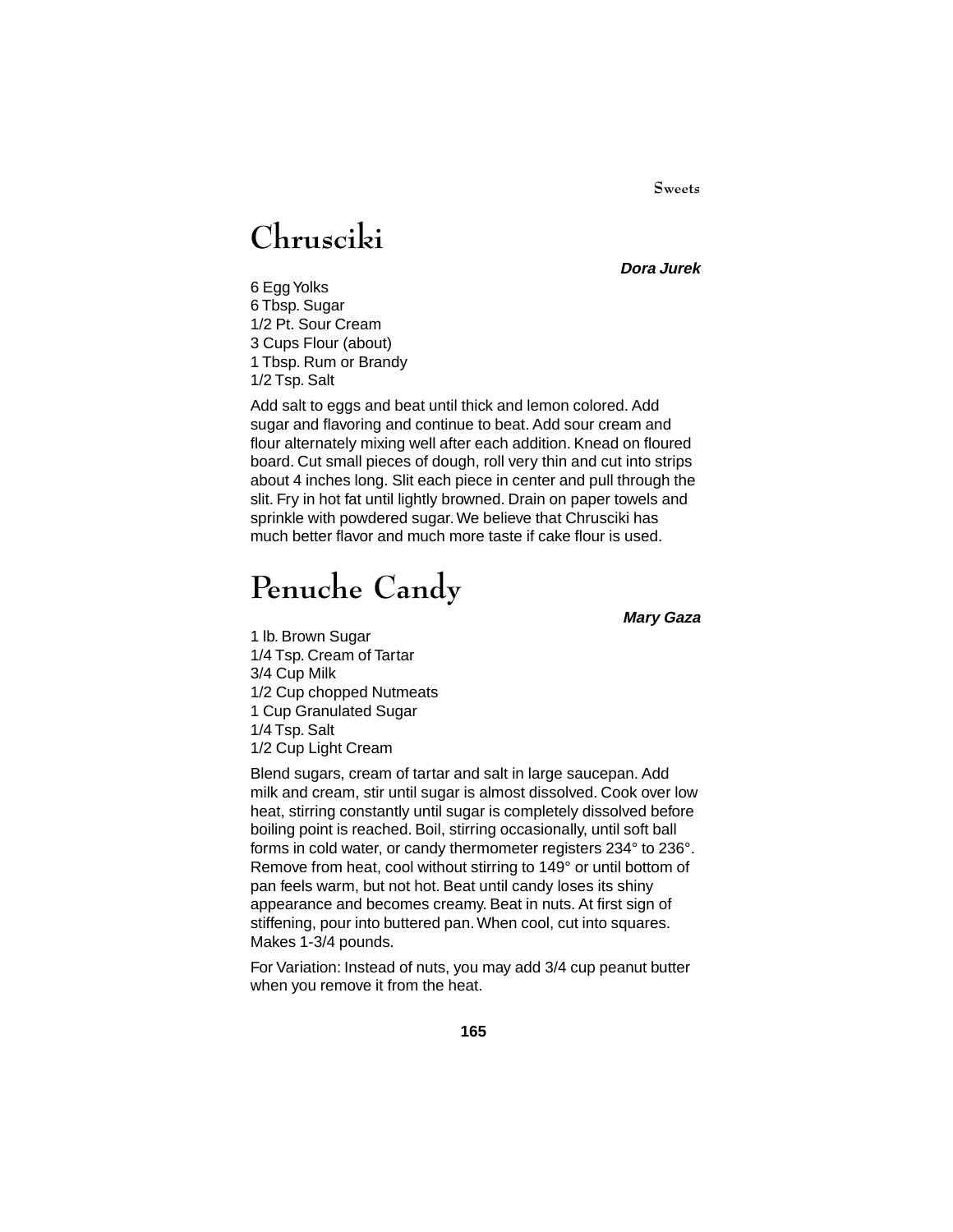# Fruit Cocktail Cake

**Ruth Turnock**

1-1/2 Cups Sugar 2 Eggs 2 Cups Fruit Cocktail, with Juice 2 Cups Flour 2 Tsps. Baking Soda 2 Tsps. Baking Powder

Cream sugar and eggs together. Sift flour, soda and baking powder, and add alternately with fruit to creamed mixture. Grease 13 x 9 x 2 inch pan and sprinkle bottom with 1/2 cup brown sugar and 1/2 cup chopped nuts. Add batter and bake 350° until done.

**Boil for 2 minutes.** 3/4 Cup Brown Sugar 1 Stick Butter 1/2 Cup canned Milk **Add:** 1/2 Cup chopped Nuts 1/2 Tsp. Vanilla

Pour over warm cake. Do not bake anymore.

# Apple Slices

**Ruth Turnock**

**Serves 12 pieces** 6 Apples (sliced) or 1 Large Can Apples 3/4 Cup Granulated Sugar 1/4 Cup Brown Sugar 3 Tbsp. Flour 1 Tsp. Cinnamon Dash Salt 2 Tbsps. Butter or Margarine 2 Crusts (unbaked)

Place 1 crust in oblong pan approximately 9 x 13. Sprinkle with brown sugar and 1 Tbsp. of the flour, and dot with 1/2 of the butter. Mix flour, sugar, cinnamon and salt and toss with sliced apples. Pour in crust. Dot with remaining butter and cover with remaining crust. Bake 385° about 45 minutes or until bubbly and brown. When cool, ice with a thin white icing if desired. Cut in squares.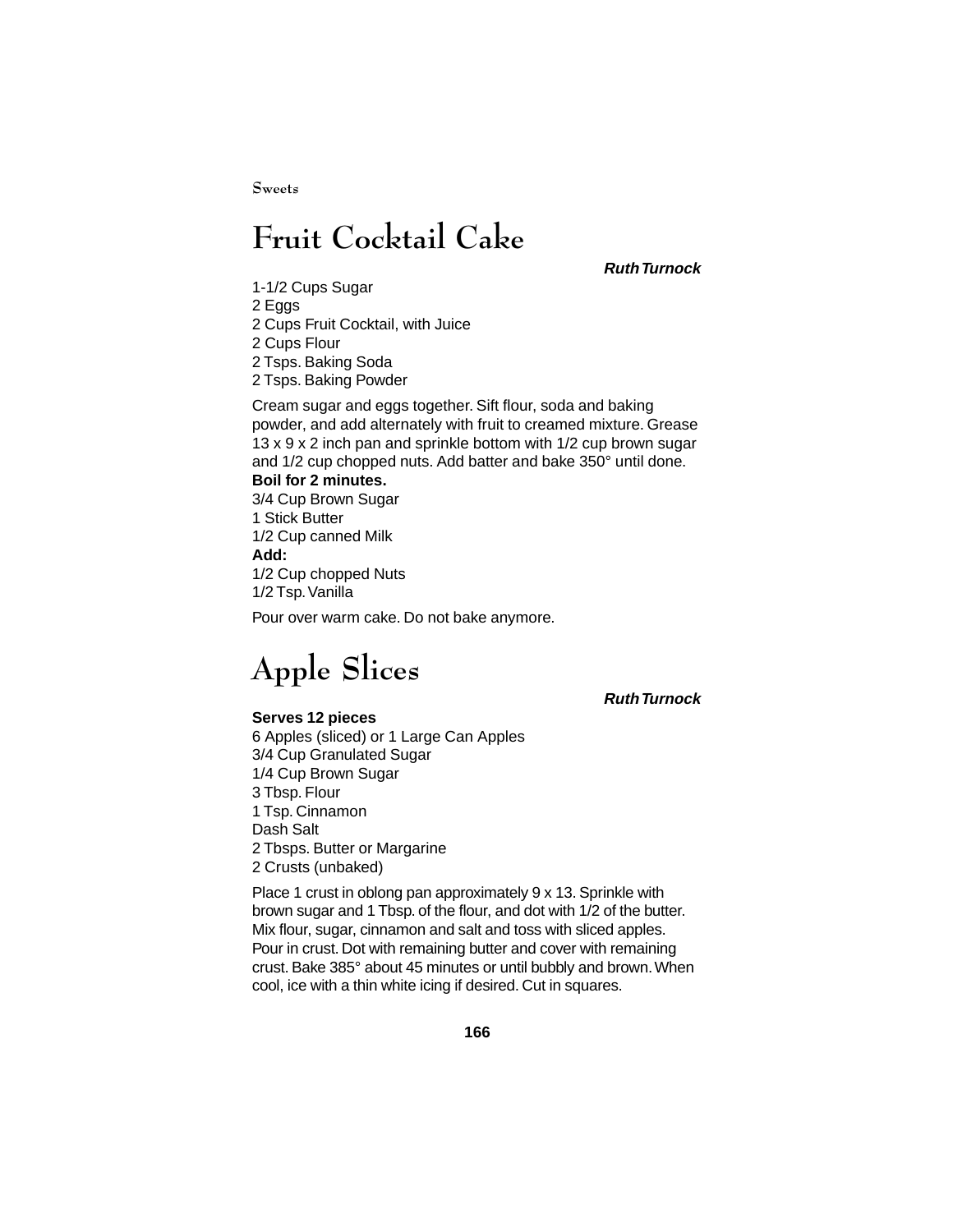### Fluffy Lemon Pie

**Ruth Turnock**

4 Egg Yolks 1/2 Cup Sugar 3 Tbsp. Water Juice and Rind of 1 Lemon 4 Egg Whites 1/3 Cup Sugar

Cook egg yolks, 1/2 cup sugar and water and lemon until thick. Beat egg whites until stiff - add 1/3 cup sugar. Fold in cooked mixture. Pile in 9 inch baked shell. Brown at 400° for 8 to 10 minutes. Do not cool too fast or pie will fall.

### Date Oatmeal Cookies

**Ruth Turnock**

3/4 Cup Shortening (part butter) 1 Cup Brown Sugar 2 Eggs 3 Tbsps. Milk 1 Tsp. Vanilla 2 Cups Flour (sifted) 1/4 Tsp. Baking Powder 3/4 Tsp. Baking Soda 1 Tsp. Salt 2 Cups Oatmeal (quick or rolled) 1-1/2 Cups Dates (cut up) 3/4 Cup (3/4 lb.) Chopped Nuts

Cream shortening - add sugar gradually. Cream until fluffy - blend in eggs, milk and vanilla. Add dry ingredients. Drop from teaspoonful on greased cookie sheet. Bake at 375° for 10 to 12 minutes.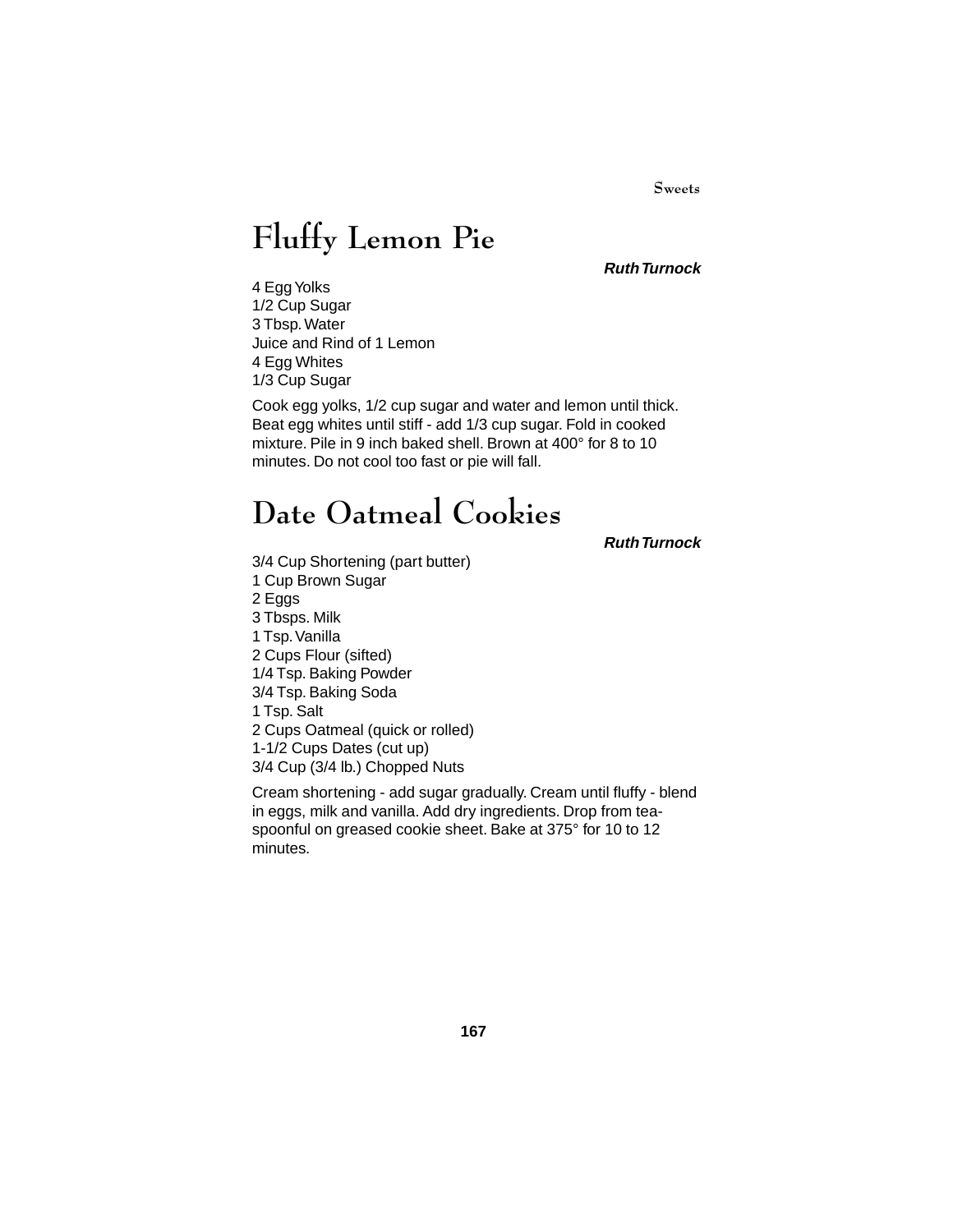### Easy Cookies

**Sue Pare**

1/2 Cup Butter (melted) 1/2 Cup Brown Sugar 1/2 Cup Chopped Nuts

Bring butter and brown sugar to a boil. Add chopped nuts. In greased 8 or 9 inch pan, place whole graham crackers. Spoon syrup over crackers. Bake at 350° for 10 minutes Cut immediately. May use soda crackers - spread with chocolate bits and sprinkle with chopped nuts.

# Dorothy's Cookies

**Ruth Turnock**

2 Cups Sugar 1/2 Cup Cocoa 1/2 Cup Milk 1/2 Cup Peanut Butter 1 Tsp. Vanilla 3 Cups Minute Oatmeal

Mix together 1 cup flour, butter, and powdered sugar and press in 8 x 8 inch pan, bake for 15 minutes at 350°. Mix other ingredients well and pour over hot crust. Bake another 25 minutes. Sprinkle with powdered sugar while still warm. Cut into small squares.

### Cheerio Treats

**Vicki Chidister**

1 Bag Marshmallows melted with 1/4 Cup Butter. Mix in 4 Cups Cheerio's Add any of the Following: 1 Cup Raisins 1 Cup M & M's 1 Cup Nuts 1 Cup Peanut Butter

Spread in a 9 x 13 pan and let cool.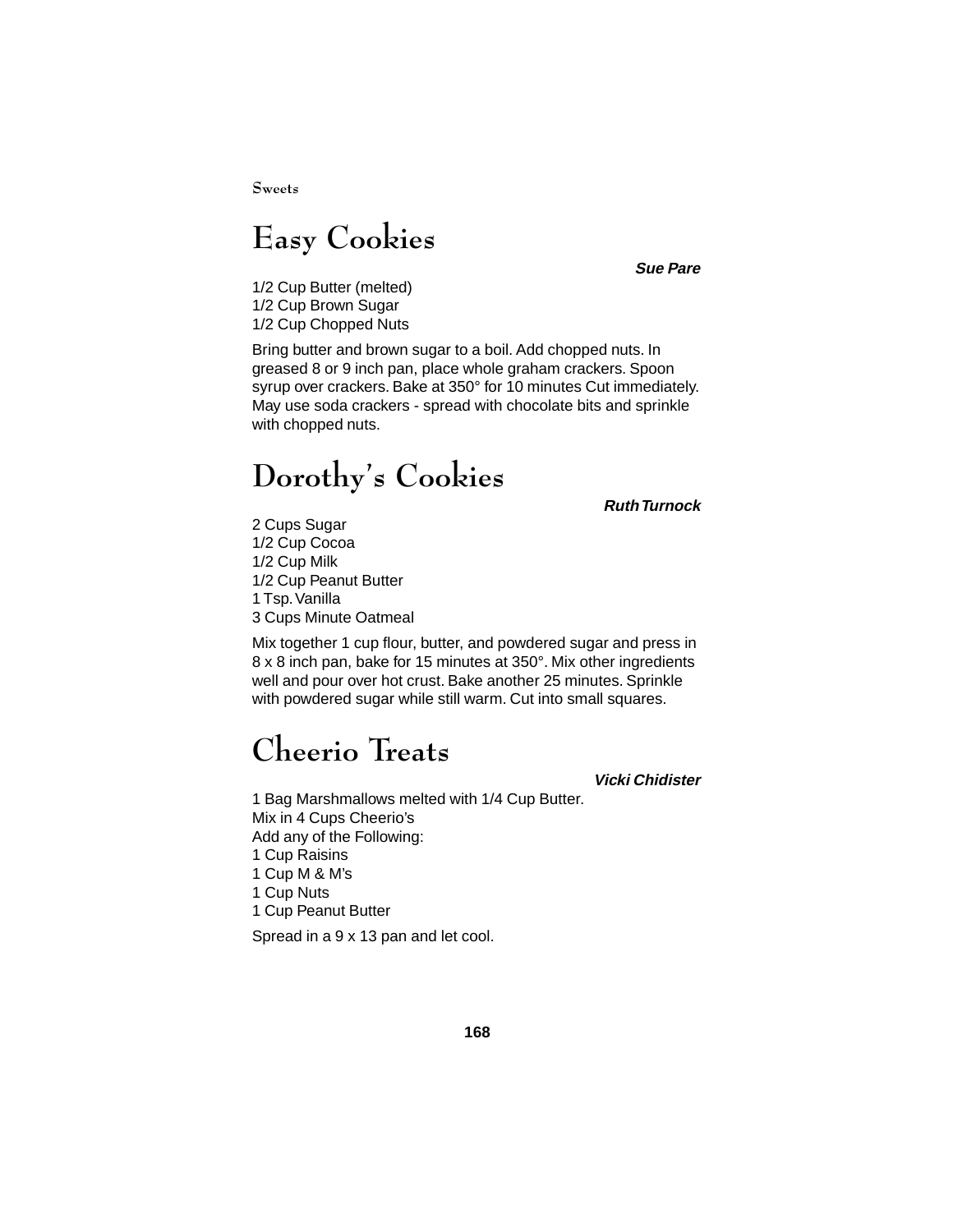# Brazil Nut Cookies

**Ruth Turnock**

2 Cups Flour 1/2 Tsp. Baking Powder 1/2 Tsp. Salt 1 Cup Sugar 1/2 Cup Crisco 1/2 Cup Butter or Oleo 1 Egg 1 Tsp. Vanilla 1 pkg. (6 oz.) Semi-Sweet Chocolate 3/4 Cup Brazil Nuts (chopped)

Sift dry ingredients add creamed shortening - add egg and vanilla. Blend well - spread in greased 15 x 10 inch pan. Bake 350° 20 to 22 minutes. While hot sprinkle with pkg. semisweet chocolate and spread as it melts. Sprinkle with chopped nuts. When cool cut in squares.

# Maple Nut Drops

#### **Makes about 6 dozen**

**Ruth Turnock**

1/2 Cup Liquid Shortening 1/2 Cup Butter Flavored Crisco 3 Eggs (unbeaten) 1 Cup Maple Flavored Syrup 1/4 Tsp. Walnut Flavoring 3 Cups Flour (sifted) 1 Tsp. Baking Powder 1 Tsp. Soda 1 Tsp. Salt 1/4 Cup Boiling Water 1 Cup Raisins 1 Cup Chopped Walnuts 3/4 Cup Coconut

Blend shortening - add eggs, syrup, flavoring. Beat well. Blend in flour, baking powder, soda, salt. Add boiling water, mix well. Stir in raisins, walnuts, coconut. Chill at least 1 hour. Drop by teaspoonful on baking sheet. Dot with 1/4 tsp. of syrup mixture and crushed nuts (about 1/2 and 1/2). Bake 375° about 10 minutes or until light brown.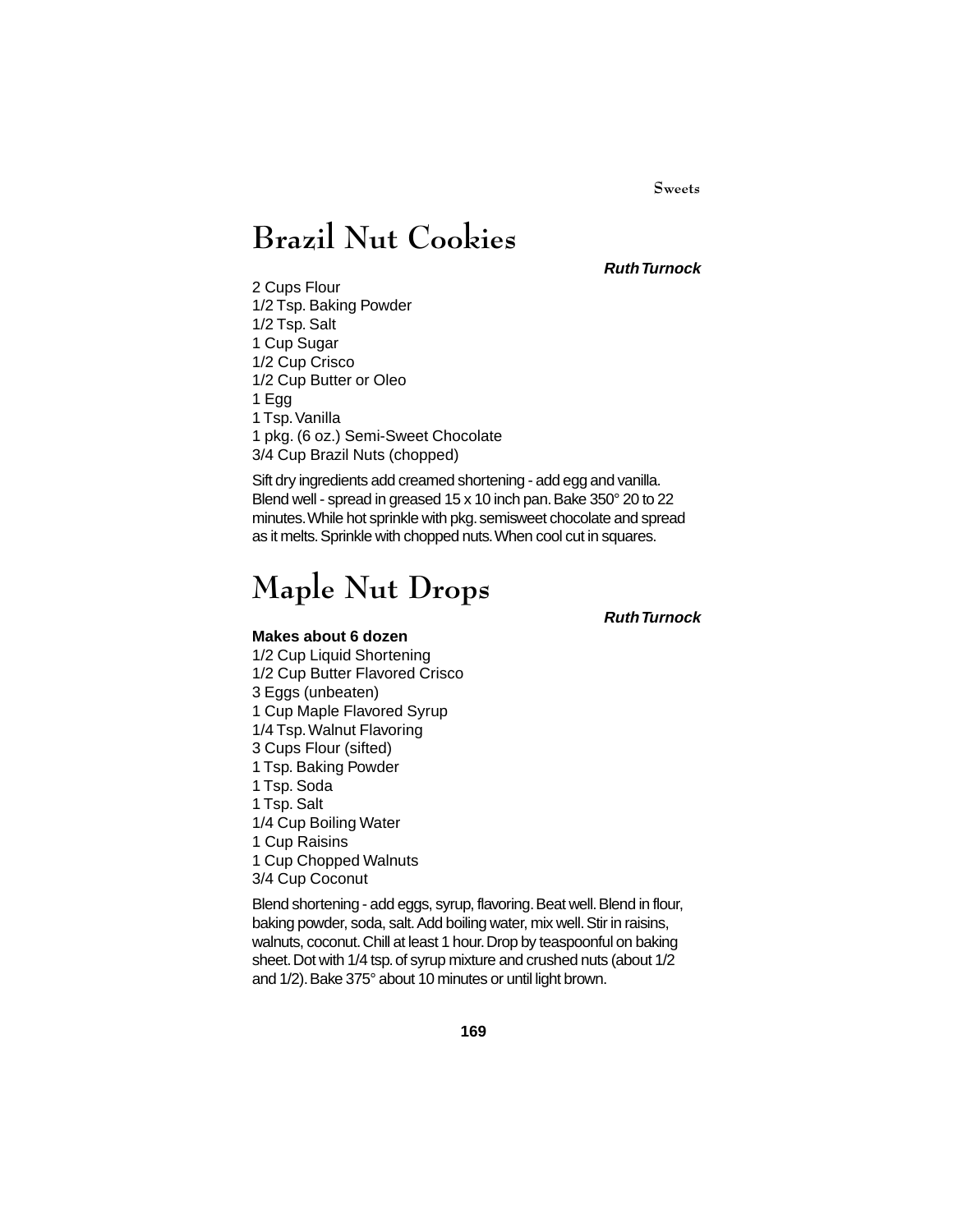### Peanut Butter Cookies

**Ruth Turnock**

- 1 Cup Brown Sugar
- 1 Cup White Sugar
- 1 Cup Shortening
- 2 Eggs
- 1 Cup Peanut Butter
- 3 Cups Flour (sifted)
- 2 Tsps. Soda (dissolved in 2 Tbsps. hot Water)
- 2 Tsps. Vanilla

Cream shortening and sugar - add eggs. Add peanut butter - mix well. Add flour with soda and vanilla. Roll into small balls - place on ungreased cookie sheet. Press each ball with fork (dip in water first). Bake 350° for 20 minutes.

# Mary's Cookies

**Ruth Turnock**

1 pkg. Duncan Hines cake mix (any flavor) 2 Cups rolled Oats 2 Eggs 3/4 Cup Cooking Oil 1/2 Cup Milk 1 Cup Raisins 1 Cup Nuts 1/4 Cup Brown Sugar

Combine and mix well. Bake 10 minutes 350° . (May use 2 cups raisins instead of nuts and raisins).

# Strawberry Dessert

#### **Ruth Turnock**

**Serves Many** Two 10 oz. pkgs. Frozen Strawberries

- 1 Large pkg. Strawberry Jello
- 1 Large pkg. Dream Whip
- 1 Angel Food Cake

Break up cake into small pieces. Make Jello with 1/2 the usual hot water. Add partially thawed berries. When partially jelled fold in whipped cream. Add in layers to cut up cake in flat pan. Chill at least 6 hours.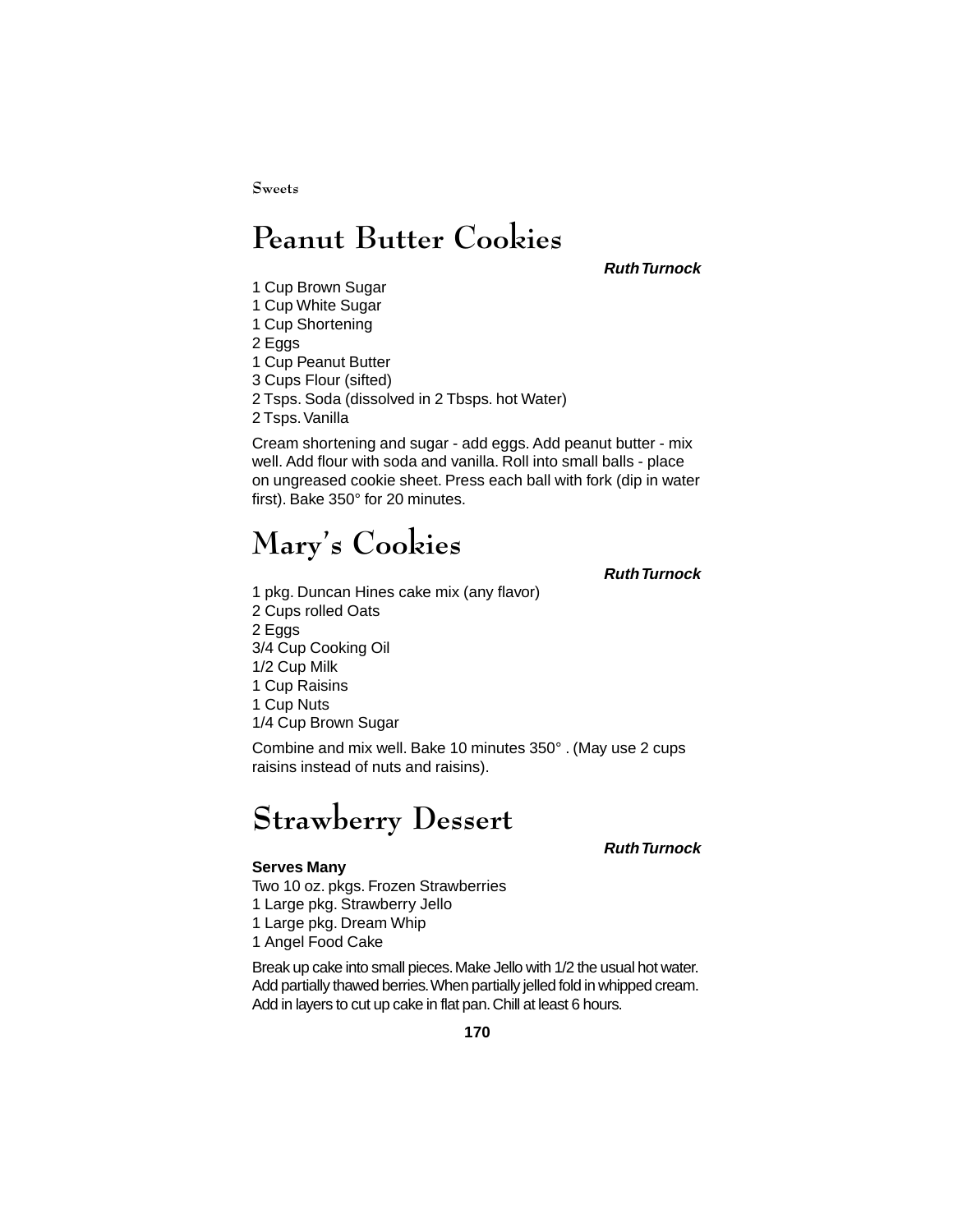### Sunbeam Date Dessert

**Grandma Borntrager**

3/4 Cup Granulated Sugar 2 Eggs (separated) 1/2 lb. Dates 1/2 lb. Walnut Meats 3/4 Cup Sifted Flour 1/2 Tsp. Baking Powder 1/8 Tsp. Salt

Beat egg whites until light. Add egg yolks and continue to beat. Add dry ingredients, then nuts and dates. Bake in 8 x 8 inch pan at 350° for 25 minutes.

### Easy Treat

**Vicki Chidister**

Graham Crackers Powdered Sugar Frosting made by following directions on box or any flavor canned frosting. Food Coloring (optional)

Spread frosting between crackers to make sandwich. Mix food coloring in frosting for fun.

### Caramel Pie

**Sue Pare**

**serves 10-12** 2 cans Sweetened Condensed Milk Graham Cracker or Baked Pie Crust Whipped Topping

In one-quart crockpot, cook sweetened condensed milk for 6-7 hours until color of peanut butter; Stir every 30 minutes with whisk to prevent burning. Pour into crust. Top with topping.

This is very rich but absolutely delicious!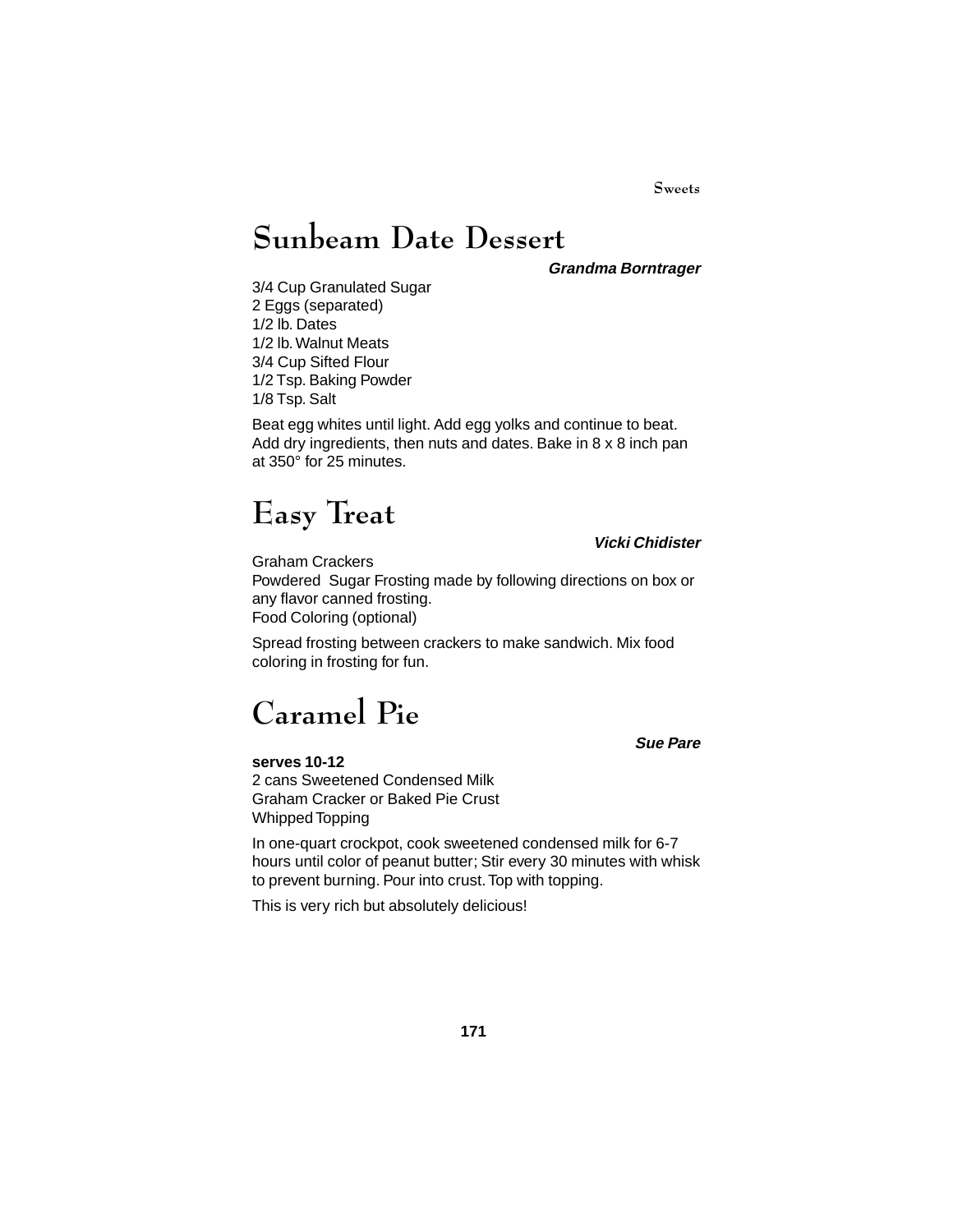### Brownie Pizza

**Sue Pare**

#### **serves 12-16**

21 oz. pkg. Brownie Mix 16 oz. Cream Cheese 2/3 Cup Sugar Crushed Pineapple, Banana Slices, Strawberry Slices, Peaches or other Fruits as desired 1/2 Cup Chopped Nuts Chocolate, Caramel or Other Ice Cream Topping as desired

Preheat oven to 375°. Prepare brownie mix as directed on package. Spread on pizza pan (if using baking stone, line with parchment paper to prevent spilling over) Bake 15-20 minutes or until set. Cool to room temperature. Mix cream cheese and sugar - spread over crust. Top with fruit and nuts as desired. Drizzle with topping. Chill.

# Taffy Apple Pizza

**Sue Pare**

#### **serves 12-16**

1 pkg. Sugar Cookie Dough 1/4 Cup Peanut Butter 8 oz. Cream Cheese 1/2 Cup Brown Sugar 1/2 Tsp. Vanilla 2 Medium Apples 1 Cup Lemon-Lime Soda (or Fruit Fresh) Cinnamon 1/4 Cup Caramel Ice Cream Topping 1/2 Cup Chopped Nuts

Heat oven to 350°. Roll or pat cookie dough into circle on pizza pan (if using a baking stone - line with parchment paper first) Bake 10-15 minutes or until lightly browned. Let cool 10 minutes; loosen from pan and let cool completely. Blend peanut butter, cream cheese, brown sugar and vanilla - spread on crust. Peel, core and slice apples - dip in soda or fruit fresh to prevent browning. Arrange apples on crust - sprinkle with cinnamon. Drizzle topping over apples and sprinkle with chopped nuts.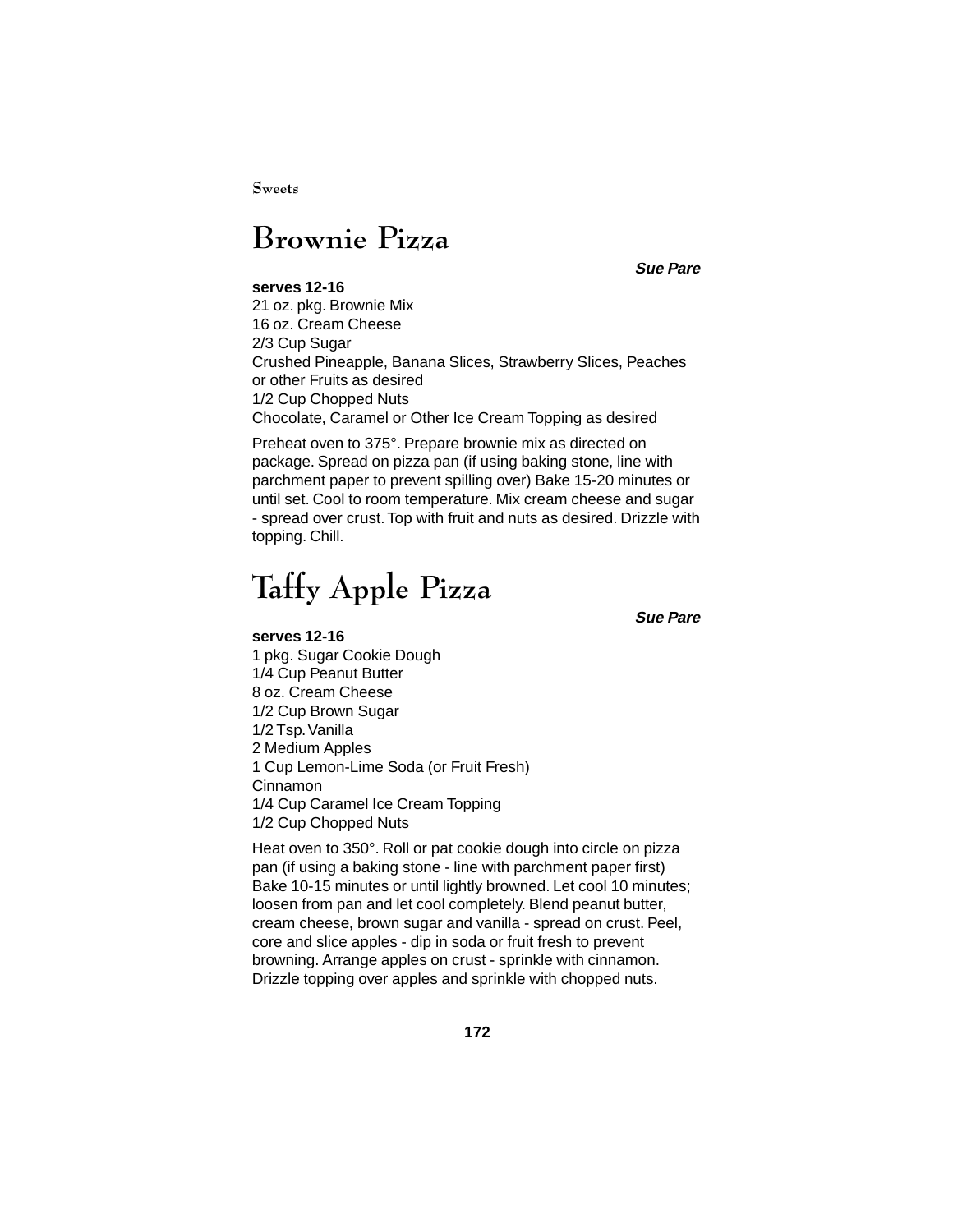# Index

#### Symbols

24 Hour Yuletide Salad 51 3 Minute Dessert 150

#### A

Ambrosin-Fruit Salad 59 Amish Sugar Cookies 121 Apple Butter Muffins 42 Apple Dip 19 Apple Fritters 130 Apple Slices 153, 166 Apple Squares 152 Apple-Raisin Stuffing 67 Apricot Sours 30 Aunt Opal's Fudge 101

#### B

Baked Beans 71 Baked Cheese Cake 124 Baked Chicken Salad 87 Baked Cream Cheese Appetizer 21 Baked Crustless Quiche 76 Baked Ham and Eggs 84 Baked Macaroni and Meat 99 Baked Ziti 82 Baklava 163 Banana Cream Cake 159 Banana Punch 31 Barbecue Beef Sandwiches 92 Barbecue Ham 108 Barbecue Sauce 68 Barbecued Green Beans 73 Bean Salad 55 Bean Soup 66 Beef Tips 109 Beer Bread 37

Beet and Bean Salad 57 Beet Soup (Barszcz) 65 Best Ever Sugar Cookies 140 Beverage Punch 31 Bran Muffins 42 Brazil Nut Cookies 169 Breakfast Casserole 77, 83 Breast of Chicken Scala 103 Broccoli Casserole 77 Broccoli Waldorf Salad 52 Brownie Pizza 172 Brownies 139, 149 Busy Day Soup 63 Butter Crunch Toffee 162 Butter Frosting 142 Butter Pecan Turtle Cookies 124 Butterscotch Cookies 141 Butterscotch Nut Bread 36 Butterscotch Sauce 158

#### $\mathcal C$

Cabbage and Dumplings 79 Cabbage and Noodles 79 Cake 'n Cheese Cake 135 Canned Cherry Pie Filling 117 Caramel Apple Salad 59 Caramel Frosting 126 Caramel Pie 171 Cauliflower Soup 51 Champagne Punch 34 Cheerio Treats 108 Cheese Spread 22 Cheesecake 144 Cheesy Mostaccioli 97 Cheesy Potatoes 78 Cheesy-Potato Casserole 108 Cherry Brown Betty 138 Cherry Cream Pie 121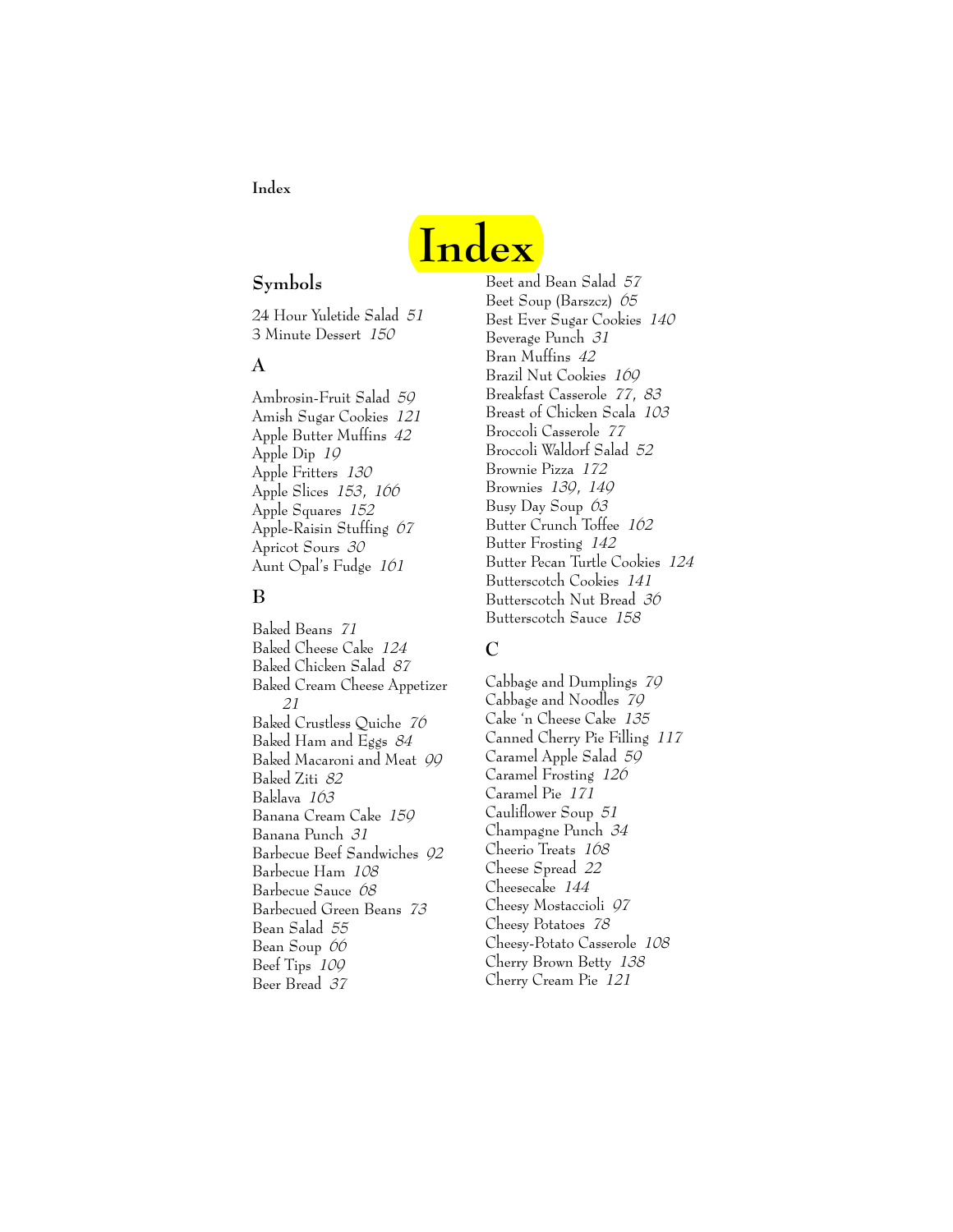Cherry Pie 114 Cherry Pudding 162 Cherry Soup 65 Cherry Twist 34 Cherry Whip 140 Chicken - Noodle Soup 64 Chicken and Broccoli Casserole 102, 106 Chicken and Rice Casserole 107 Chicken and Stuffing Casserole 105 Chicken Casserole 105 Chicken Lasagna 103 Chicken Lyon 106 Chicken Parisienne 94 Chicken Salad 91 Chicken Supreme 101 Chocolate Eclair 46 Chocolate Marshmallow Cookies 126 Chocolate Zucchini Brownies 139 Chop Suey 88 Chow- Mein Candy 160 Christmas Sugar Cookies 123 Chrusciki 165 Coffee Cake 41 Coffeecake 36 Cold Pasta Salad 60 Cole Slaw 56 Cooked Salad Dressing 50 Corn Pudding 71, 81 Corned Beef Sandwiches 27 Cornish Hens 89 Cranberry Slush 32 Crazy Cake 148 Cream Cheese Cookies 122 Cream-Cheese Pastries 47 Creole Cake 133 Crock-O-Sours 33 Crockpot Lasagna 96 Crumb Cake 160

Cucumber Cream Dressing 62 Cucumber 'N Cream 53 Curried Fruit 53

#### D

Date Oatmeal Cookies 167 Date-Chocolate Chip Cake 131 Deep Dish Taco Salad 54 Deviled Eggs 18 Dilly Casserole Bread 38 Don "The Beachcomber" Casserole 104 Donna's Slush 34 Dorothy's Cookies 168 Dottie's Pork Barbecue 111 Double Chip Cookies 146 Drop Doughnuts 45 Dutch Dip 20

#### E

Easy Cookies 168 Easy Treat 171 Egg and Cheese Fondue 86 Egg Mc Whatchamacallit 86 Egg Roll 22

#### F

Fluffy Lemon Pie 167 French Dressing 63 French Vanilla Fruit Dessert 152 Frigidaire Cheese Cake 131 Frozen Dessert 143 Frozen Fruit Salad 58 Fruit Cocktail Cake 166 Fruit Salad 55 Fudgemallow Raisin Candy 143

#### G

Garlic Bread 43 German Beef Stew 109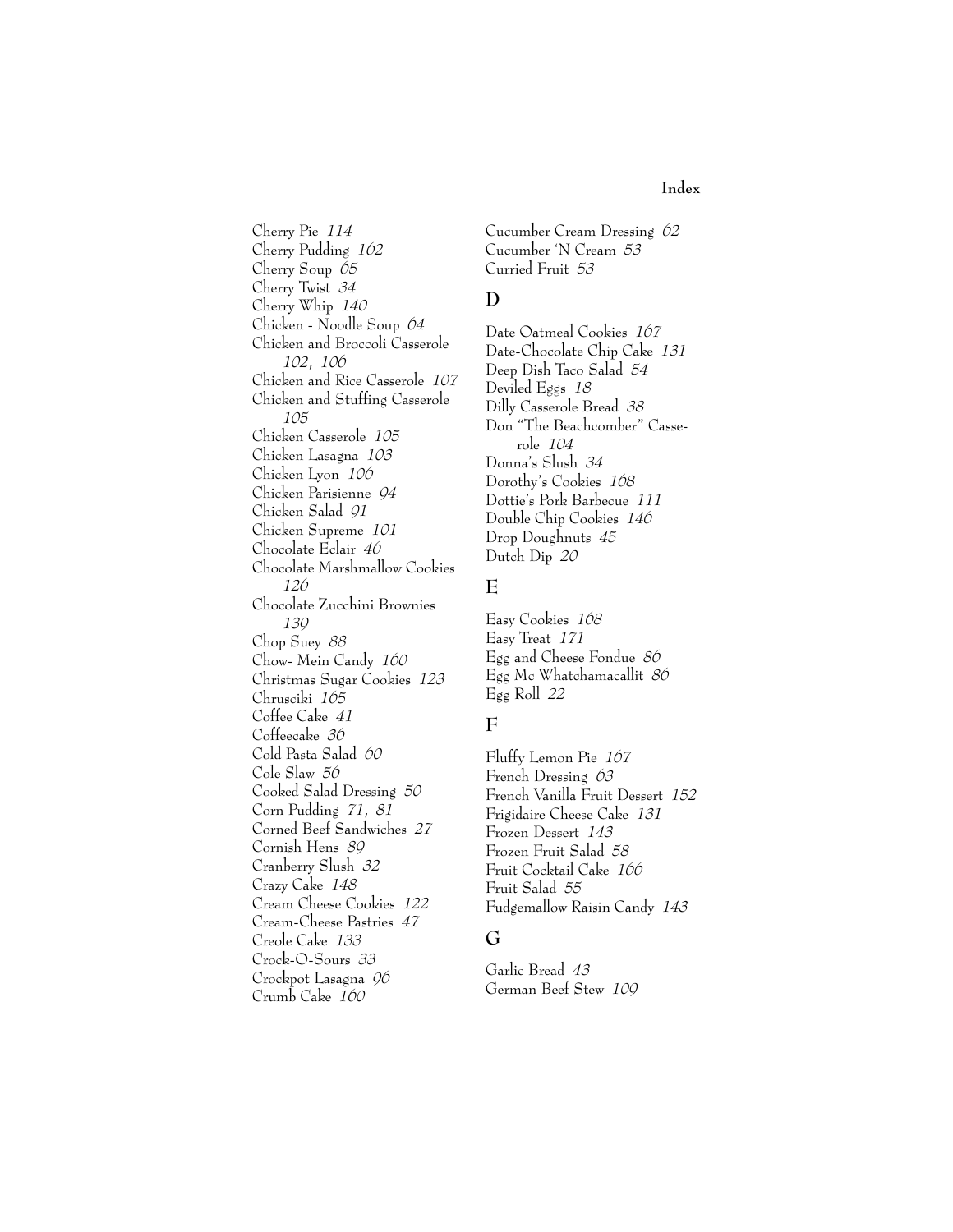German Sweet Chocolate Pie 146 Ginger Ale Salad 61 Gingerbread 150 Glazed Chocolate Cookies 164 Golden Chip Bars 151 Gooey Butter Cake 155 Grandma Lehman's Cookies 141 Grandmother's Tomato Marmalade 63 Grandpa's Meatloaf 87 Grannie's Peanut Butter Cookies 127 Green Bean, Tomato and Salami Salad 58

#### H

Ham and Beef Roll 111 Ham Balls or Loaf 93 Hamburger Casserole 100 Hamburger Stroganoff 76 Heatha Chicken 102 Hidden Valley Ranch Sausage Stars 19 Hobo Bread 40 Hot Beef Dip 22 Hot Buttered Rum 34 Hot Turkey Salad 96 Hot Vegetable Dish 78

#### I

Ice Cream 157 Ice Pops 114 Imitation Potato Soup 64 Irish Brown Bread 38 Irish Cream Pie 114 Irish Soda Bread 39 Italian Beef 26 Italian Dressing 68

#### J

Jabba The Slut 30 Jewish Coffee Cake 136 Jezable Sauce 66

#### K

Kentucky Fried or Baked Chicken 104 Kidney Bean Salad 57 Kidney Beans Creole Style 71 Kraut Relish 24

#### L

Lasagna 85 Lemon Butter Icing 140 Lemon Meringue Pie 116 Lemon Supreme Cake 130 Loukomades (greek doughnuts) 46

#### M

Macaroni Salad 56 Maple Nut Drops 169 Mary's Cookies 170 Mazetti 101 Meat and Potatoes 90 Meatloaf 88 Microwave Caramel Corn 115 Middle Eastern Baked Omelet 83 Milnot Cheese Cake 132 Minted Melon Salad 54 Miracle Cheese Cake 138 Mississippi Mud 151 Molasses Cookies 118 Monkey Bread 40 Mostaccioli Salad 60 Mud Pie 156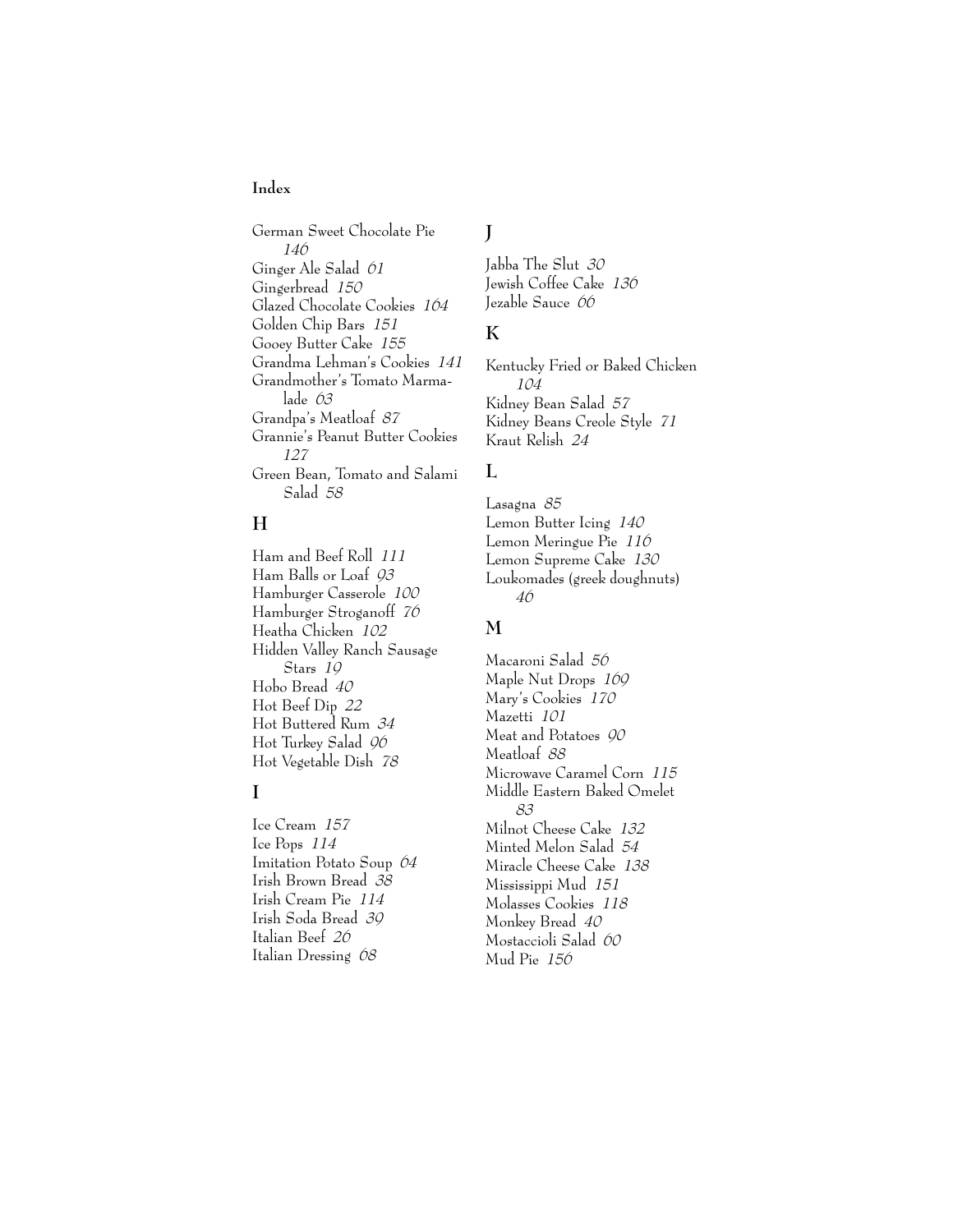"No pucker" Sausage and Sauerkraunt 107 Noodles 43

#### O

Oatmeal Caramel Bars 156 Oatmeal Pie 119 Old-Fashioned Strawberry Shortcake 115 Old-fashioned Wassail Bowl 33 One Pot Dinner 95 Orange Cake 123 Orange-You-Happy Cups 136 Original Chex Party Mix (Microwave) 20 Oven Fried Chicken 92 Overnight Coffee Cake 43

#### P

Party Mix 21 Pasta Salad 61 Paxamavia 120 Peach-Cherry Cobbler 157 Peanut Brittle 142 Peanut Buster Pizza 158 Peanut Butter Cookies 170 Peanut Butter Sheet Cake 132 Penuche Candy 165 Pepper Stuffing 100 Perfect Muffins 44 Pickled Beets 73 Pineapple Beets 72 Pineapple Cake 134 Pineapple Cheese Cake 134 Pines French Dressing 68 Pink Fruit Freeze 144 Pink Salad 57 Pistachio Salad 53 Pizza on pita bread 41

Polish Mistakes 26 Polish Sweet and Sour Cabbage 70 Polish-Style Green Beans 70 Polynesian Beef  $94$ Pork and Veal Bar-B-Q 90 Pork Chops with Sauerkraut 91 Pork Goulash 03 Pork Tenderloin with Cinnamon 110 Potato Casserole (Yummy) 78 Potato Chip Cookies 128 Potato Dough for Pierogi 48 Pound Cake 163 Pumpkin Bread 41 Pumpkin Roll 145 Punch 32 Punch For One 33 Puppy Chow 138

#### R

Red Bliss Potato Salad 55 Relish 23 Rhubarb Custard Pie 116 Rhubarb Pudding 161 Rice Dish 76 Ring O'Plenty 72 Robert Redford Dessert 155 Russian Tea Mix 31 Ruth's Party Mix 110

#### S

San Francisco Chops 112 Sauerkraut Soup 52 Sauerkraut with Split Peas 82 Savory Braised Beef 110 Seafood Chowder 50 Self Frosting Cake 133 Six-Week Muffin 45 Sloppy Joes 97 Snack Oyster Crackers 26

#### N